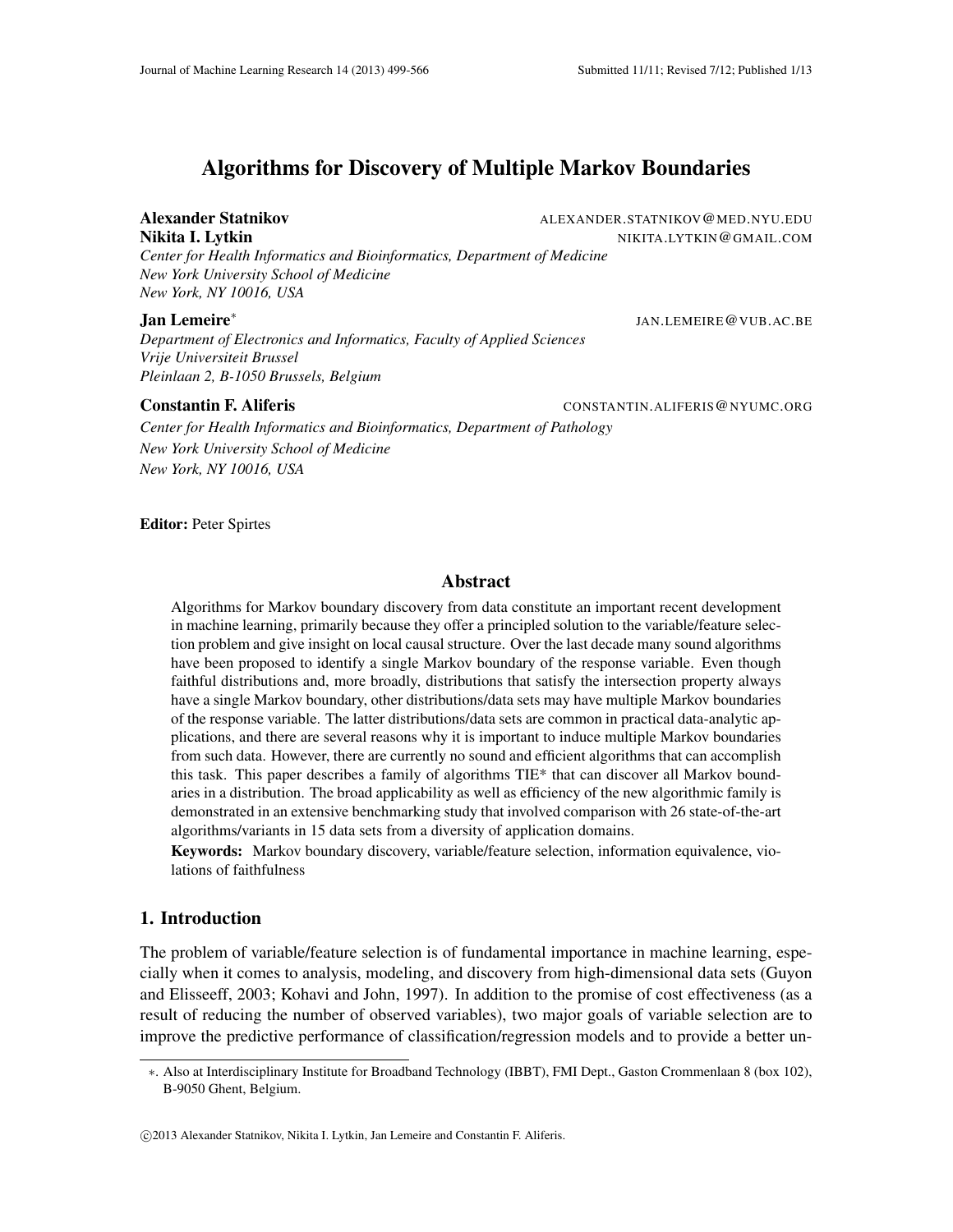derstanding of the data-generative process (Guyon and Elisseeff, 2003). An emerging class of filter algorithms proposes solution of the variable selection problem by identification of a Markov boundary of the response variable of interest (Aliferis et al., 2010a, 2003a; Mani and Cooper, 2004; Peña et al., 2007; Tsamardinos and Aliferis, 2003; Tsamardinos et al., 2003a,b). The Markov boundary  $M$  is a minimal set of variables conditioned on which all the remaining variables in the data set, excluding the response variable *T*, are rendered statistically independent of the response variable *T*. Under certain assumptions about the learner and the loss function, Markov boundary is the solution of the variable selection problem (Tsamardinos and Aliferis, 2003), that is, it is the minimal set of variables with optimal predictive performance for the current distribution and response variable. Furthermore, in faithful distributions, Markov boundary corresponds to a local causal neighborhood of the response variable and consists of all its direct causes, effects, and causes of the direct effects (Neapolitan, 2004; Tsamardinos and Aliferis, 2003).

An important theoretical result states that if the distribution satisfies the intersection property (which is defined in Section 2.2), then it is guaranteed to have a unique Markov boundary of the response variable (Pearl, 1988). Faithful distributions, which constitute a subclass of distributions that satisfy the intersection property, also have a unique Markov boundary (Neapolitan, 2004; Tsamardinos and Aliferis, 2003). However, some real-life distributions contain multiple Markov boundaries and thus violate the intersection property and faithfulness condition. For example, a phenomenon ubiquitous in analysis of high-throughput molecular data, known as the "multiplicity" of molecular signatures (i.e., different gene/biomarker sets perform equally well in terms of predictive accuracy of phenotypes) suggests existence of multiple Markov boundaries in these distributions (Dougherty and Brun, 2006; Somorjai et al., 2003; Aliferis et al., 2010a). Likewise, many engineering systems such as digital circuits and engines typically contain deterministic components and thus can lead to multiple Markov boundaries (Gopnik and Schulz, 2007; Lemeire, 2007).

Related to the above, a distinguished statistician, the late Professor Leo Breiman, in his seminal work (Breiman, 2001) coined the term "Rashomon effect" that describes the phenomenon of multiple different predictive models that fit the data equally well. Breiman emphasized that "*multiplicity problem and its effect on conclusions drawn from models needs serious attention*" (Breiman, 2001).

There are at least three practical benefits of algorithms that could systematically discover from data multiple Markov boundaries of the response variable of interest:

*First*, such algorithms would improve discovery of the underlying mechanisms by not missing causative variables. For example, if a causal Bayesian network with the graph  $X \leftarrow Y \rightarrow T \rightarrow Z$  is parameterized such that variables *X* and *Y* contain equivalent information about T (see section 2.3 and the work by Lemeire, 2007), then there are two Markov boundaries of  $T: \{X, Z\}$  and  $\{Y, Z\}$ . If an algorithm discovers only a single Markov boundary  $\{X, Z\}$ , then it would miss the directly causative variable *Y*.

*Second*, such algorithms can be useful in exploring alternative cost-effective but equally predictive solutions in cases where different variables may have different costs associated with their acquisition. For example, some variables may correspond to cheaper and safer medical tests, while other equally predictive variables may correspond to more expensive and/or potentially unsafe tests. The American College of Radiology maintains Appropriateness Criteria for Diagnostic Imaging (http://www.acr.org/Quality-Safety/Appropriateness-Criteria/) that list diagnostic protocols (sets of radiographic procedures/variables) with the same sensitivity and specificity (i.e., these protocols can be thought of Markov boundaries of the diagnostic response variable) but different cost and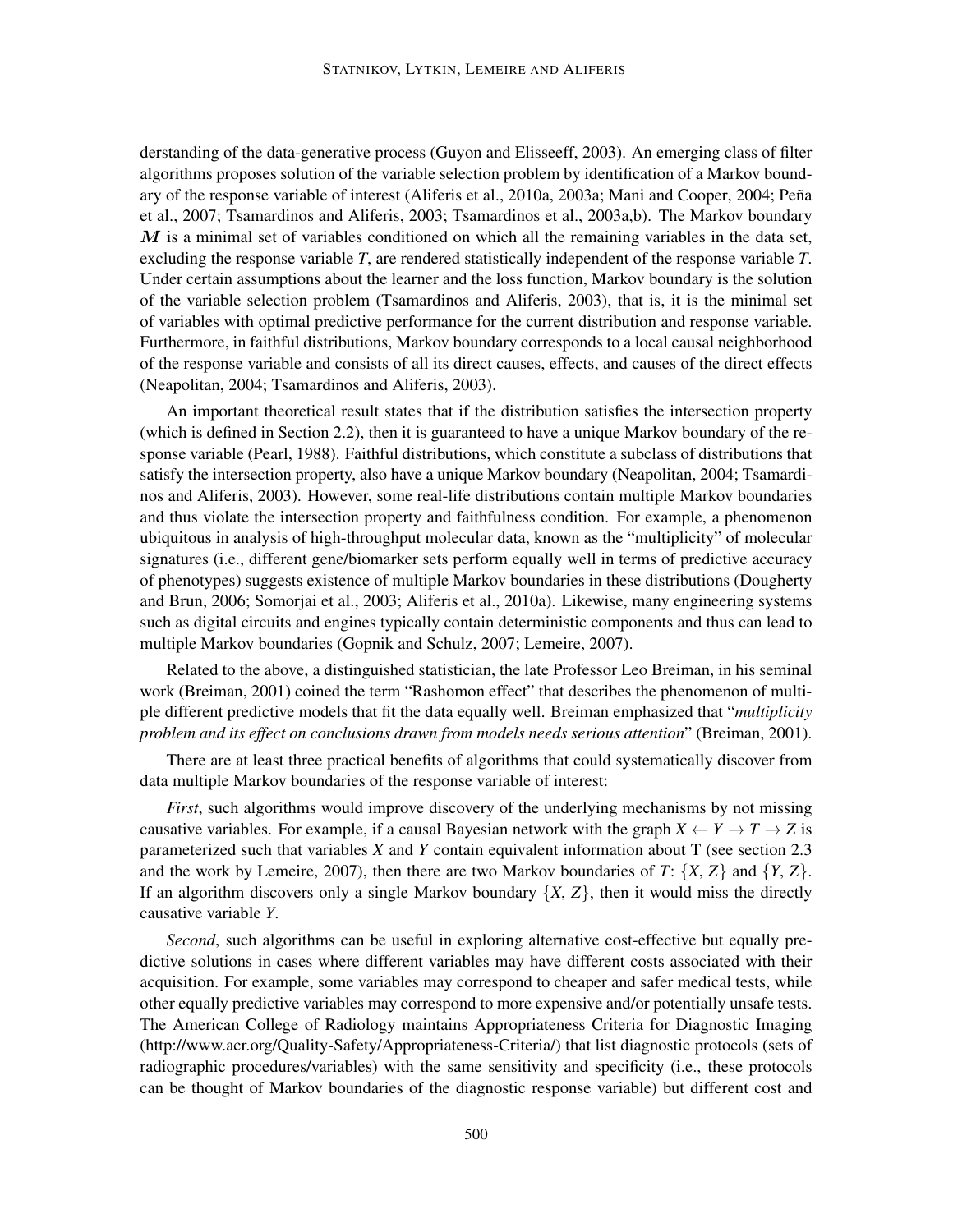radiation exposure level. Algorithms for induction of multiple Markov boundaries can be helpful for de-novo identification of such protocols from patient data.

*Third*, such algorithms would shed light on the predictor multiplicity phenomenon and how it affects the reproducibility of predictors. For example, in the domain of high-throughput molecular analytics, induction of multiple Markov boundaries with subsequent validation in independent data would allow testing whether multiple and equally predictive molecular signatures are due to intrinsic information redundancy in the biological networks, small sample statistical indistinguishability of signatures, correlated measurement noise, normalization/data preprocessing steps, or other factors (Aliferis et al., 2010a).

Even though there are several well-developed algorithms for learning a single Markov boundary (Aliferis et al., 2010a, 2003a; Mani and Cooper, 2004; Peña et al., 2007; Tsamardinos and Aliferis, 2003; Tsamardinos et al., 2003a,b), little research has been done in development of algorithms for identification of multiple Markov boundaries. The most notable advances in the field are stochastic Markov boundary algorithms that involve running multiple times either a standard or approximate Markov boundary induction algorithm initialized with a random seed, for example, KIAMB (Peña et al., 2007), EGS-NCMIGS and EGS-CMIM (Liu et al., 2010b). Another approach exemplified in the EGSG algorithm (Liu et al., 2010) involves first grouping variables into multiple clusters such that each cluster (i) has variables that are similar to each other and (ii) contributes "unique" information about the response variable, and then randomly sampling a representative from each cluster for the output Markov boundaries. In genomics data analysis, researchers try to induce multiple variable sets (that sometimes approximate Markov boundaries) via application of a standard variable selection algorithm to resampled data, for example, bootstrap samples (Ein-Dor et al., 2005; Michiels et al., 2005; Roepman et al., 2006). Finally, other bioinformatics researchers proposed a multiple variable set selection algorithm that iteratively applies a standard variable selection algorithm after removing from the data all variables that participate in the previously discovered variable sets with optimal classification performance (Natsoulis et al., 2005). As we will see in Sections 3 and 5 of this paper, the above early approaches are either highly heuristic and/or cannot be practically used to induce multiple Markov boundaries in high-dimensional data sets with relatively small sample size.

To address the limitations of prior methods, this work presents an algorithmic family TIE<sup>∗</sup> (which is an acronym for "Target Information Equivalence") for multiple Markov boundary induction. TIE<sup>∗</sup> is presented in the form of a generative algorithm and can be instantiated differently for different distributions. TIE<sup>∗</sup> is sound and can be practically applied in typical data-analytic tasks. We have previously introduced in the bioinformatics domain a specific instantiation of TIE<sup>\*</sup> for development of multiple molecular signatures of the phenotype using microarray gene expression data (Statnikov and Aliferis, 2010a). The current paper significantly extends the earlier work for general machine learning use. This includes a detailed description of the generative algorithm, expanded theoretical and complexity analyses, various instantiations of the generative algorithm and its implementation details, and an extensive benchmarking study in 15 data sets from a diversity of application domains.

The remainder of this paper is organized as follows. Section 2 provides general theory and background. Section 3 lists prior algorithms for induction of multiple Markov boundaries and variable sets. Section 4 describes the TIE<sup>∗</sup> generative algorithm, traces its execution, presents specific instantiations, proves algorithm correctness, and analyzes its computational complexity. This section also introduces a simpler and faster algorithm iTIE<sup>∗</sup> for special distributions. Section 5 describes empir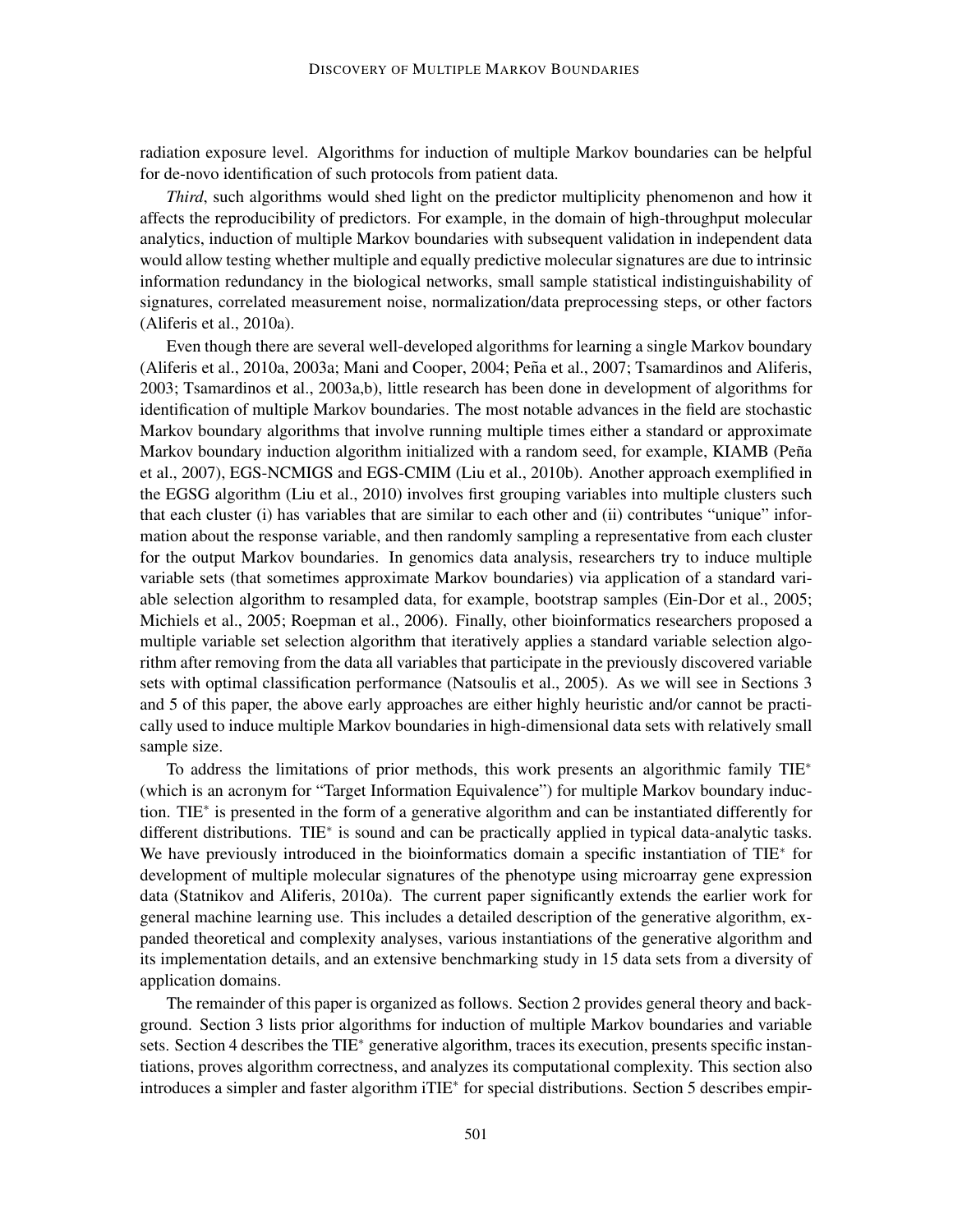ical experiments with the TIE\* algorithm and comparison with prior methods in simulated and real data. The paper concludes with Section 6 that summarizes main findings, reiterates key principles of TIE\* efficiency, demonstrates how the generative algorithm TIE<sup>∗</sup> can be configured for optimal results, presents limitations of this study, and outlines directions for future research. The paper includes several appendices with additional details about our work: Appendix A proves theorems and lemmas; Appendix B presents parameterizations of example structures; Appendix C describes and performs theoretical analysis of prior algorithms for induction of multiple Markov boundaries and variable sets; Appendix D provides details about the TIE<sup>∗</sup> algorithm and its implementations; Appendix E provides additional details about experiments with simulated and real data.

#### 2. Background and Theory

This section provides general theory and background.

#### 2.1 Notation and Key Definitions

In this paper upper-case letters in italics denote random variables (e.g., *A*, *B*, *C*) and lower-case letters in italics denote their values (e.g., *a*, *b*, *c*). Upper-case bold letters in italics denote random variable sets (e.g.,  $X, Y, Z$ ) and lower-case bold letters in italics denote their values (e.g., x, y, z). The terms "variables" and "vertices" are used interchangeably. If a graph contains an edge *X*  $\rightarrow$  *Y*, then *X* is a *parent* of *Y* and *Y* is a *child* of *X*. A vertex *X* is a *spouse* of *Y* if they share a common child vertex. An undirected edge *X* − *Y* denotes an *adjacency relation* between *X* and *Y* (i.e., presence of an edge directly connecting *X* and *Y*). A *path p* is a set of consecutive edges (independent of the direction) without visiting a vertex more than once. A *directed path p* from *X* to *Y* is a set of consecutive edges with direction " $\rightarrow$ " connecting *X* with *Y*, that is,  $X \rightarrow \dots \rightarrow Y$ . *X* is an *ancestor* of *Y* (and *Y* is a *descendant* of *X*) if there exists a directed path *p* from *X* to *Y*. A *directed cycle* is a nonempty directed path that starts and ends on the same vertex *X*. Three classes of graphs are considered in this work: (i) *directed graphs*: graphs where vertices are connected only with edges "→"; (ii) *directed acyclic graphs* (DAGs): graphs without directed cycles and where vertices are connected only with edges "→"; and (iii) *ancestral graphs*: graphs without directed cycles and where vertices are connected with edges " $\rightarrow$ " or " $\leftrightarrow$ " (an edge  $X \leftrightarrow Y$  implies that *X* is not an ancestor of *Y* and *Y* is not an ancestor of *X*).

When the two sets of variables  $X$  and  $Y$  are conditionally independent given a set of variables Z in the joint probability distribution  $\mathbb{P}$ , we denote this as  $X \perp Y \mid Z$ . For notational convenience, conditional dependence is defined as absence of conditional independence and denoted as  $X \not\perp Y$ | Z. Two sets of variables X and Y are considered independent and denoted as  $X \perp Y$ , when X and  $Y$  are conditionally independent given an empty set of variables. Similarly, the dependence of X and Y is defined and denoted as  $X \not\perp Y$ .

We further refer the readers to the work by Glymour and Copper (1991), Neapolitan (2004), Pearl (2009) and Spirtes et al. (2000) to review the standard definitions of collider, blocked path, dseparation, m-separation, Bayesian network, causation, direct/indirect causation, and causal Bayesian network that are used in this work. Below we state several essential definitions:

Definition 1 *Local Markov condition: The joint probability distribution* P *over variables* V *satisfies the local Markov condition for a directed acyclic graph (DAG)*  $\mathbb{G} = \langle V, \mathbb{E} \rangle$  *if and only if for*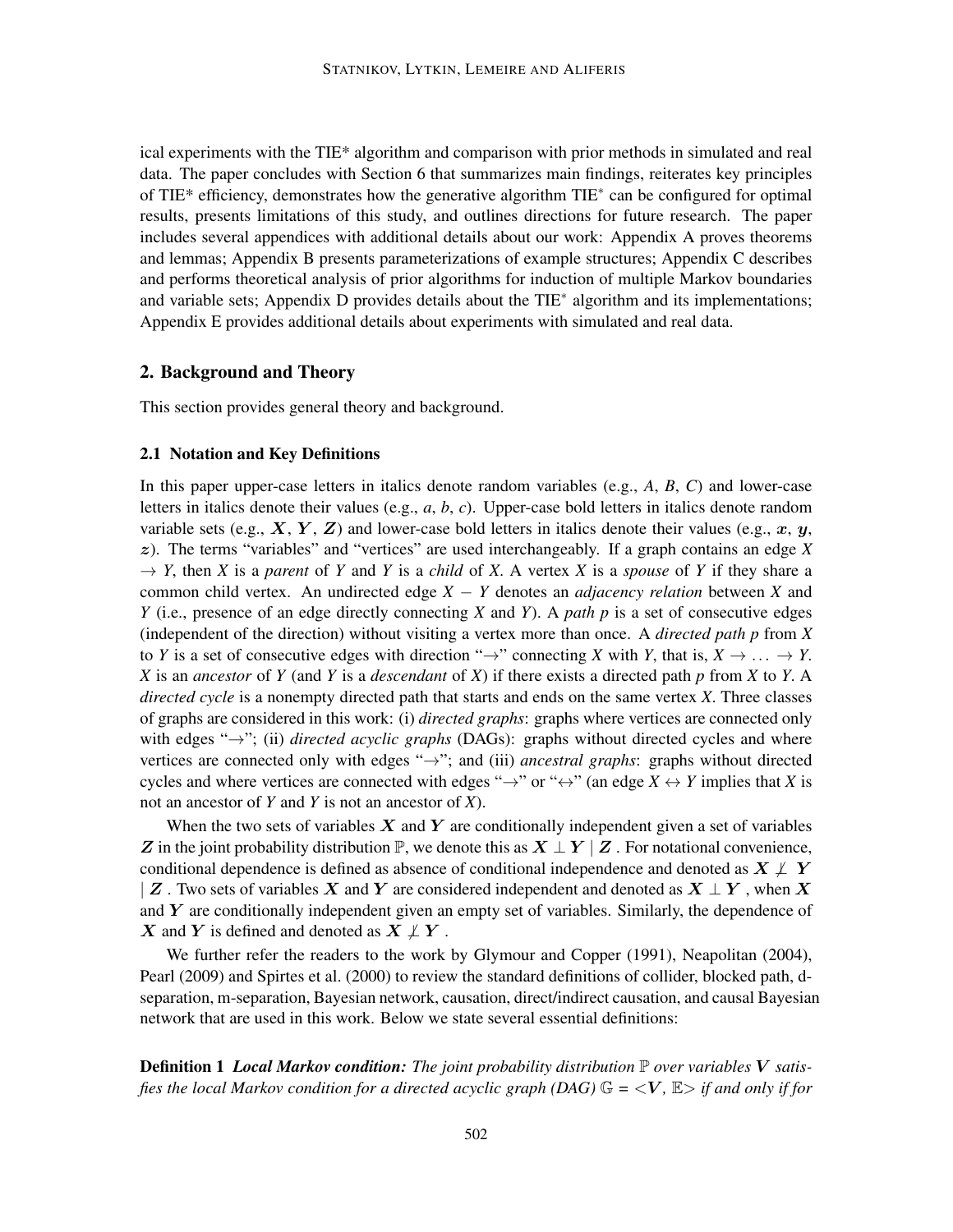*each* W *in* V *,* W *is conditionally independent of all variables in* V *excluding descendants of* W *given parents of* W *(Richardson and Spirtes, 1999).*

Definition 2 *Global Markov condition: The joint probability distribution* P *over variables* V *satisfies the global Markov condition for a directed graph (ancestral graph)*  $\mathbb{G} = \langle V, \mathbb{E} \rangle$  *if and only if for any three disjoint subsets of variables* X*,* Y *,* Z *from* V *, if* X *is d-separated (m-separated) from* Y *given* Z *in* G *then* X *is independent of* Y *given* Z *in* P *(Richardson and Spirtes, 1999, 2002).*

It follows that if the underlying graph G is a DAG, then the global Markov condition is equivalent to the local Markov condition (Richardson and Spirtes, 1999).

Finally, we provide several definitions of the faithfulness condition. This condition is fundamental for causal discovery and Markov boundary induction algorithms.

Definition 3 *DAG-faithfulness: If all and only the conditional independence relations that are true in*  $\mathbb P$  *defined over variables* V *are entailed by the local Markov condition applied to a DAG*  $\mathbb G$  =  $\langle V, \mathbb{E} \rangle$ , then  $\mathbb{P}$  and  $\mathbb{G}$  are DAG-faithful to one another (Spirtes et al., 2000).

The following definition extends DAG-faithfulness to any directed or ancestral graphs:

Definition 4 *Graph-faithfulness: If all and only the conditional independence relations that are true in* P *defined over variables* V *are entailed by the global Markov condition applied to a directed or ancestral graph*  $\mathbb{G} = \langle V, \mathbb{E} \rangle$ , then  $\mathbb{P}$  *and*  $\mathbb{G}$  *are graph-faithful to one another.* 

A relaxed version of the standard faithfulness assumption is given in the following definition:

**Definition 5 Adjacency faithfulness:** Given a directed or ancestral graph  $\mathbb{G} = \langle V, \mathbb{E} \rangle$  and a *joint probability distribution* P *defined over variables* V *,* P *and* G *are adjacency faithful to one another if every adjacency relation between* X *and* Y *in* G *implies that* X *and* Y *are conditionally dependent given any subset of*  $V \setminus \{X, Y\}$  *in*  $\mathbb{P}$  *(Ramsey et al., 2006).* 

The adjacency faithfulness assumption can be relaxed to focus on the specific response variable of interest:

**Definition 6** *Local adjacency faithfulness: Given a directed or ancestral graph* $\mathbb{G} = \langle V, \mathbb{E} \rangle$ *and a joint probability distribution* P *defined over variables* V *,* P *and* G *are locally adjacency faithful with respect to* T *if every adjacency relation between* T *and* X *in* G *implies that* T *and* X *are conditionally dependent given any subset of*  $V \setminus \{T, X\}$  *in*  $\mathbb{P}$ *.* 

#### 2.2 Basic Properties of Probability Distributions

The following theorem provides a set of useful tools for theoretical analysis of probability distributions and proofs of correctness of Markov boundary algorithms. It is stated similarly to the work by Peña et al. (2007) and its proof is given in the book by Pearl (1988).

**Theorem 1** Let  $X$ ,  $Y$ ,  $Z$ , and  $W$  be any four subsets of variables from  $V$ .<sup>1</sup> The following five *properties hold in any joint probability distribution*  $\mathbb P$  *over variables*  $V$ :

<sup>1.</sup> Pearl originally provided this theorem for disjoint sets of variables (Pearl, 1988). However, he stated that the disjoint requirement is made for the sake of clarity, and that the theorem can be extended to include overlapping subsets as well.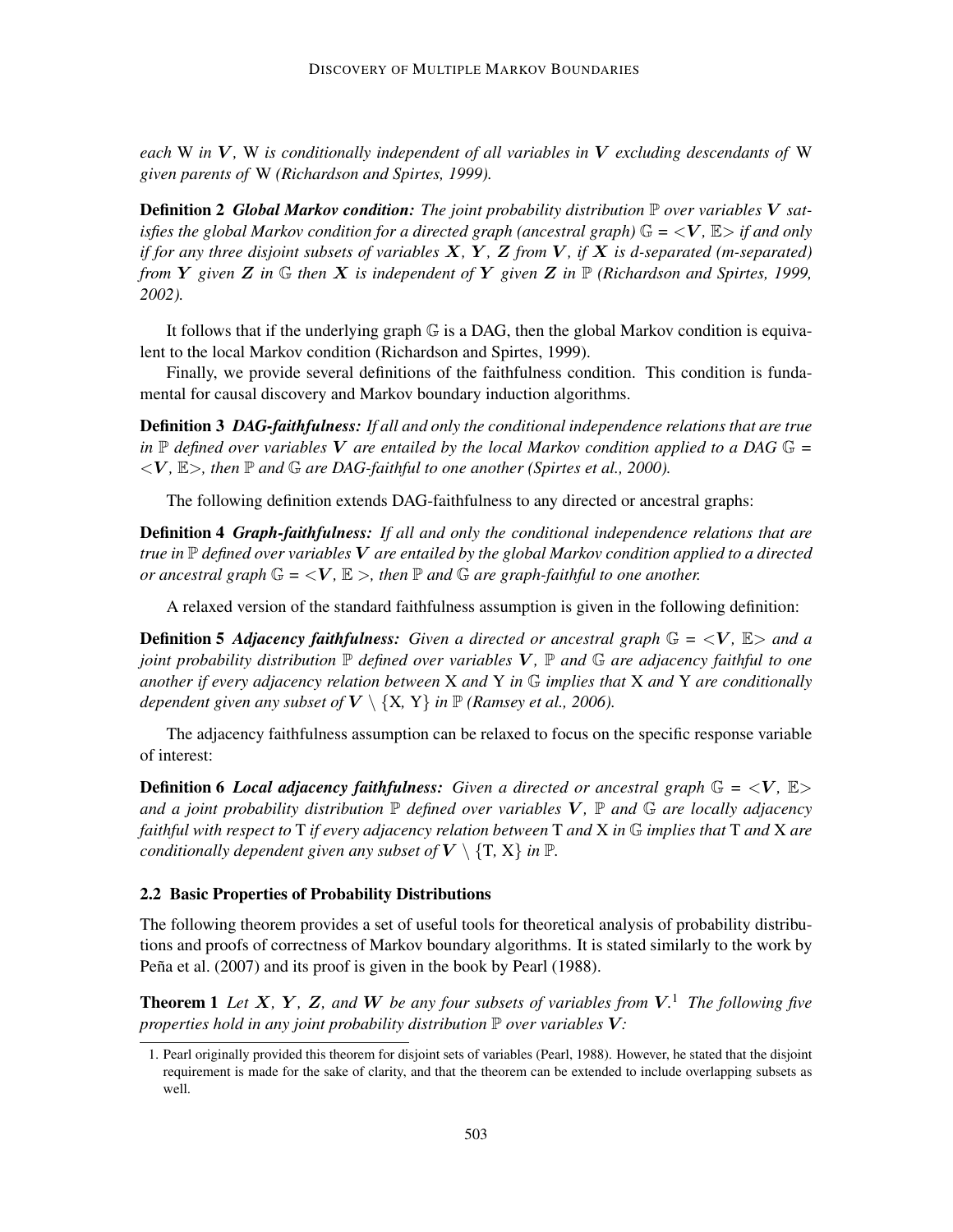- Symmetry:  $X \perp Y \mid Z \Leftrightarrow Y \perp X \mid Z$ ,
- Decomposition:  $X \perp (Y \cup W) | Z \Rightarrow X \perp Y | Z$  and  $X \perp W | Z$ ,
- Weak union:  $\overline{X} \perp (Y \cup W) | Z \Rightarrow X \perp Y | (Z \cup W)$ ,
- Contraction:  $X \perp Y \mid Z$  and  $X \perp W \mid ( Z \cup Y ) \Rightarrow X \perp ( Y \cup W ) \mid Z$ ,
- Self-conditioning:  $X \perp Z \mid Z$ .

*If*  $\mathbb P$  *is strictly positive, then in addition to the above five properties a sixth property holds:* 

- Intersection:  $X \perp Y \mid (Z \cup W)$  *and*  $X \perp W \mid (Z \cup Y) \Rightarrow X \perp (Y \cup W) \mid Z$ .
- *If*  $\mathbb P$  *is faithful to*  $\mathbb G$ *, then*  $\mathbb P$  *satisfies the above six properties and:*
- Composition:  $X \perp Y \mid Z$  and  $X \perp W \mid Z \Rightarrow X \perp (Y \cup W) \mid Z$ .

The definition given below provides a relaxed version of the composition property that will be used later in the theoretical analysis of Markov boundary induction algorithms.

Definition 7 *Local composition property: Let* X*,* Y *,* Z *be any three subsets of variables from* V*. The joint probability distribution*  $\mathbb P$  *over variables*  $V$  *satisfies the local composition property with respect to*  $T$  *if*  $T \perp X | Z$  *and*  $T \perp Y | Z \Rightarrow T \perp (X \cup Y) | Z$ *.* 

#### 2.3 Information Equivalence

so we first provide the definition of *T*-partition:

In this subsection we review relevant information equivalence theory (Lemeire, 2007). We first formally define information equivalence that leads to violations of the intersection property and eliminates uniqueness of the Markov boundary (see next subsection). We then describe distributions that have information equivalence relations and point to a theoretical result that characterizes violations of the intersection property.

Definition 8 *Equivalent information: Two subsets of variables* X *and* Y *from* V *contain equivalent information about a variable* T *iff the following conditions hold:*  $T \not\perp X$ ,  $T \not\perp Y$ ,  $T \perp X \mid Y$ *and*  $T \perp Y \mid X$ .

It follows from the definition of equivalent information and the definition of mutual information (Cover and Thomas, 1991) that both  $X$  and  $Y$  contain the same information about  $T$ , that is, mutual information  $I(X, T) = I(Y, T)$  (Lemeire, 2007).

Information equivalences can result from deterministic relations. For example, if we consider a Bayesian network with the graph  $\begin{array}{c} A \\ B \end{array}$   $\begin{array}{c} \searrow \\ \nearrow \end{array}$  *X*  $\rightarrow$  *T* that is parameterized such that *X* = AND(*A*, *B*) and  $T \nleq X$ , then  $\{X\}$  and  $\{A, B\}$  contain equivalent information with respect to *T* according to the above definition. However, information equivalences follow from a broader class of relations than just deterministic ones (see Example 2 and Figure 1 in the next subsection). We thus define the notion of equivalent partition that was originally introduced in the work by Lemeire (2007). To do

Definition 9 *T-partition: The domain of* X*, denoted by* X*dom, can be partitioned into disjoint subsets*  $X_{dom}^k$  *for which*  $P(T | x)$  *is the same for all*  $x \in X_k^{dom}$ *. We call this the* T-partition of  $X_{dom}$ *. We define*  $\kappa_T(X)$  *as the index of the subset of the partition.* 

Accordingly, the conditional distribution can be rewritten solely based on the index of *T*partition, that is,  $P(T | X) = P(T | \kappa_T(X))$ .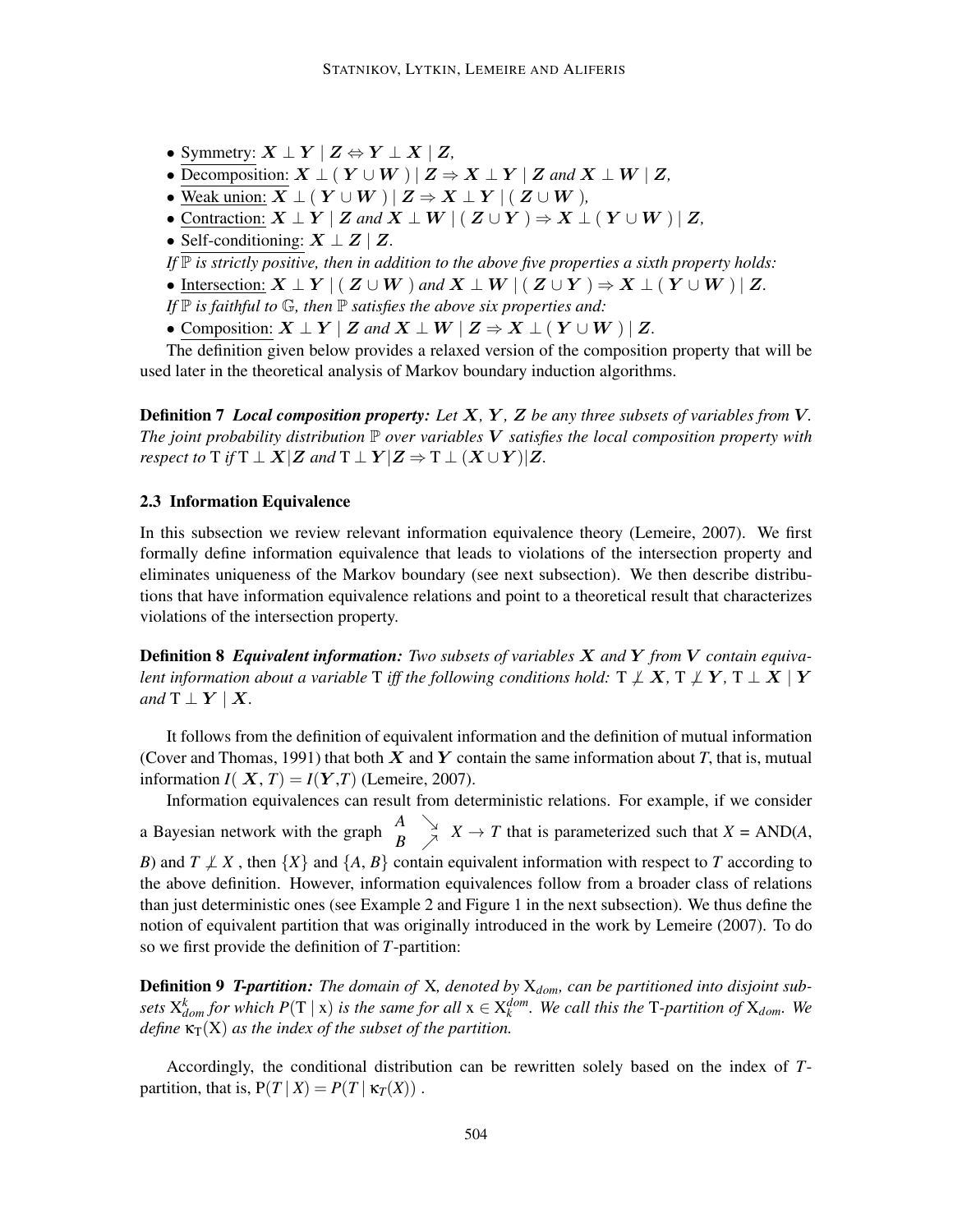**Definition 10** *Equivalent partition:* A relation  $\Re \subset X \times Y$  *(where the "* $\times$ *" operator denotes the Cartesian product) defines an equivalent partition in* Y*dom to a partition of* X*dom if:*

• *for any*  $x_1$  *and*  $x_2 \in X_{dom}$  *that do not belong to the same partition and for any*  $y_1 \in Y_{dom}$  *with*  $x_1 \mathfrak{R} y_1$ *, it must be that*  $\neg(x_2 \mathfrak{R} y_1)$ *.* 

• *for all subsets*  $X_{dom}^k$  *of the partition,*  $\exists x_1 \in X_{dom}^k$  *and*  $\exists y_1 \in Y_{dom}$  *such that*  $x_1 \Re y_1$ *.* 

In other words, for an equivalent partition, every partition  $X_{dom}^k$  corresponds to a partition  $Y_{dom}^l$ . If an element of  $Y_{dom}$  is related to an element of partition  $X_{dom}$ , then it is not related to an element of another partition, and each partition of *Xdom* has at least one element that is related to a partition of *Ydom*. An example of an equivalent partition is provided in Figure 1 in the next subsection.

In the following theorem the concept of equivalent partition is used to characterize violations of the intersection property; the proof of this theorem is given in the work by Lemeire (2007).

**Theorem 2** If  $T \not\perp X$  and  $T \perp Y \mid X$  then  $T \perp X \mid Y$  if and only if the relation x  $\Re y$  defined by  $P(x, y) > 0$  *with*  $x \in X_{dom}$  *and*  $y \in Y_{dom}$  *defines an equivalent partition in*  $Y_{dom}$  *to the* T*-partition of* X*dom.*

It is worthwhile to mention that the above definitions of *T*-partition, equivalent partition, and Theorem 2 can be trivially extended to sets of variables instead of individual variables *X* and *Y*.

Next we provide two more definitions of equivalent information that take into consideration values of other variables and also lead to violations of the intersection property.

Definition 11 *Conditional equivalent information: Two subsets of variables* X *and* Y *from* V *contain equivalent information about a variable* T *conditioned on a non-empty subset of variables* W iff the following conditions hold  $\Gamma \not\perp X \mid W, \Gamma \not\perp Y \mid W, \Gamma \perp X \mid (Y \cup W)$ , and  $\Gamma \perp Y$  $\mid (X \cup W)$ .

Definition 12 *Context-independent equivalent information: Two subsets of variables* X *and* Y *from* V *contain context-independent equivalent information about a variable* T *iff* X *and* Y *contain equivalent information about* T *conditioned on any subset of variables*  $V \setminus (X \cup Y \cup \{T\})$ *.* 

Finally, we point out that, in general, equivalent information does not always imply contextindependent equivalent information. However, equivalent information due to deterministic relations always implies context-independent equivalent information.

#### 2.4 Markov Boundary Theory

In this subsection we first define the concepts of Markov blanket and Markov boundary and theoretically characterize distributions with multiple Markov boundaries of the same response variable. Then we provide examples of such distributions and demonstrate that the number of Markov boundaries can even be exponential in the number of variables in the underlying network. We also state and prove theoretical results that connect the concepts of Markov blanket and Markov boundary with the data-generative graph. Finally, we define optimal predictor and prove a theorem that links the concept of Markov blanket with optimal predictor.

**Definition 13** *Markov blanket:* A Markov blanket M of the response variable  $T \in V$  in the joint *probability distribution* P *over variables* V *is a set of variables conditioned on which all other variables are independent of* T*, that is, for every*  $X \in (V \setminus M \setminus \{T\})$ ,  $T \perp X \mid M$ .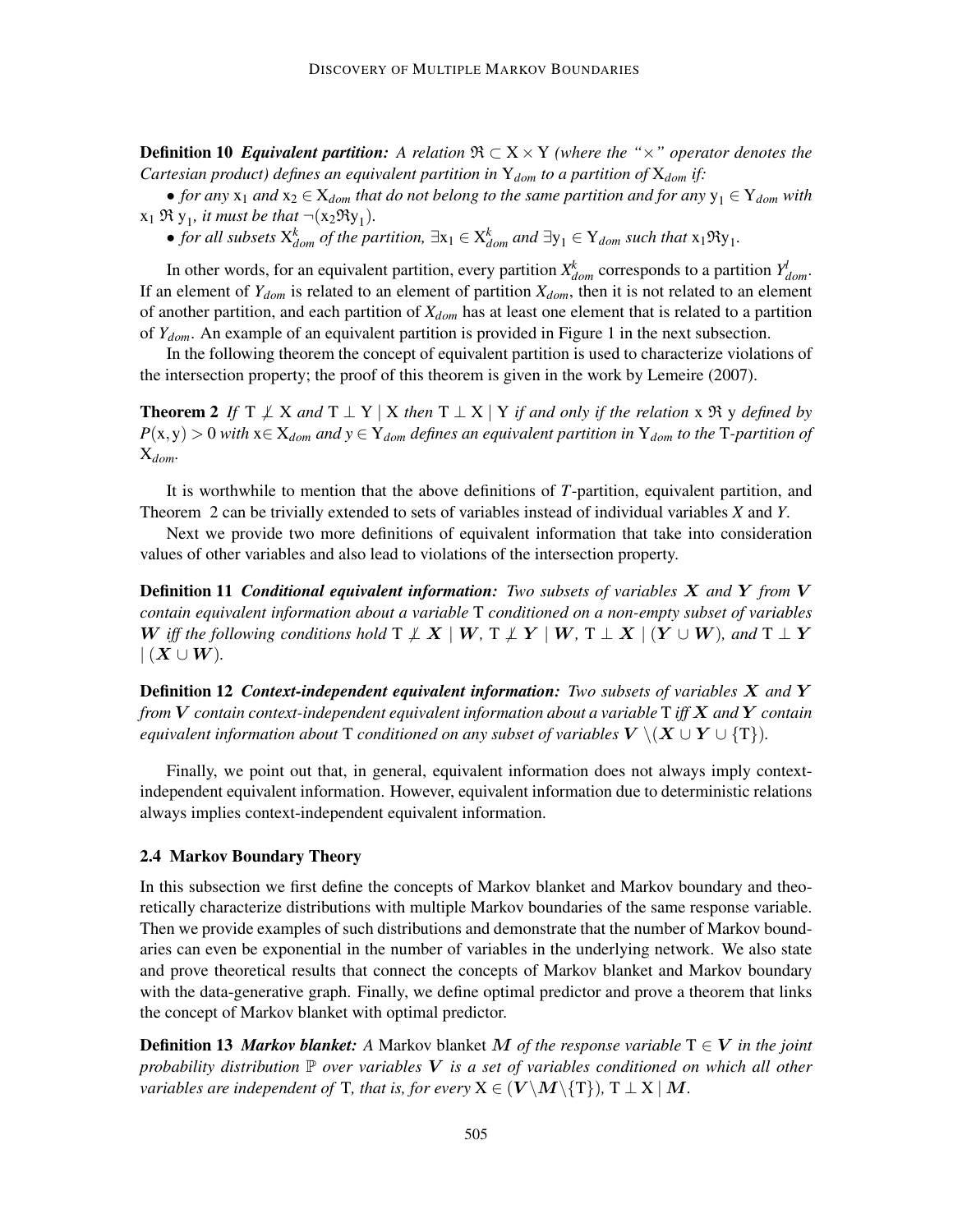Trivially, the set of all variables V excluding *T* is a Markov blanket of *T*. Also one can take a small Markov blanket and produce a larger one by adding arbitrary (predictively redundant or irrelevant) variables. Hence, only minimal Markov blankets are of interest.

Definition 14 *Markov boundary: If no proper subset of* M *satisfies the definition of Markov blanket of* T*, then* M *is called a Markov boundary of* T*.*

The following theorem states a sufficient assumption for the uniqueness of Markov boundaries and its proof is given in the book by Pearl (1988).

**Theorem 3** If a joint probability distribution  $\mathbb P$  over variables V satisfies the intersection property, *then for each*  $X \in V$ *, there exists a unique Markov boundary of* X*.* 

Since every joint probability distribution  $\mathbb P$  that is faithful to  $\mathbb G$  satisfies the intersection property (Theorem 1), then there is a unique Markov boundary in such distributions according to Theorem 3. However, Theorem 3 does not guarantee that Markov boundaries will be unique in distributions that do not satisfy the intersection property. In fact, as we will see below, Markov boundaries may not be unique in such distributions.

The following two lemmas allow us to explicitly construct and verify multiple Markov blankets and Markov boundaries when the distribution violates the intersection property (proofs are given in Appendix A).

Lemma 1 *If* M *is a Markov blanket of* T *that contains a set* Y*, and there is a subset of variables* Z such that Z and Y contain context-independent equivalent information about T, then  $M_{\text{new}} =$ (M\Y )∪Z *is also a Markov blanket of* T*.*

**Lemma 2** *If* M *is a Markov blanket of* T *and there exists a subset of variables*  $M_{new} \subseteq V \setminus \{T\}$ *such that*  $T \perp M \mid M_{new}$ *, then*  $M_{new}$  *is also a Markov blanket of*  $T$ *.* 

The above lemmas also hold when M is a Markov boundary and immediately imply that M*new* is a Markov boundary assuming minimality of this subset.

The following three examples provide graphical structures and related probability distributions where multiple Markov boundaries exist. Notably, these examples also demonstrate that multiple Markov boundaries can exist even in large samples. Thus it is not an exclusively small-sample phenomenon, as it was postulated by earlier research (Ein-Dor et al., 2005, 2006).

Example 1 *Consider a joint probability distribution* P *described by a Bayesian network with graph*  $A \rightarrow B \rightarrow T$  *where* A, B, and T are binary random variables that take values  $\{0,1\}$ . Given the *local Markov condition, the joint probability distribution can be defined as follows:*  $P(A = 0) =$ 0.3,  $P(B = 0 | A = 1) = 1.0$ ,  $P(B = 1 | A = 0) = 1.0$ ,  $P(T = 0 | B = 1) = 0.2$ ,  $P(T = 0 | B = 0) = 0.4$ . *Two Markov boundaries of* T *exist in this distribution:* {A} *and* {B}*.*

Example 2 *Figure 1 shows a graph of a causal Bayesian network and constraints on its parameterization.*<sup>2</sup> *As can be seen, there is an equivalent partition in the domain of* A *to the* T*-partition*

<sup>2.</sup> This example has been previously published in the work by Statnikov and Aliferis (2010a) and is presented here with the intent to illustrate the definition of equivalent partition.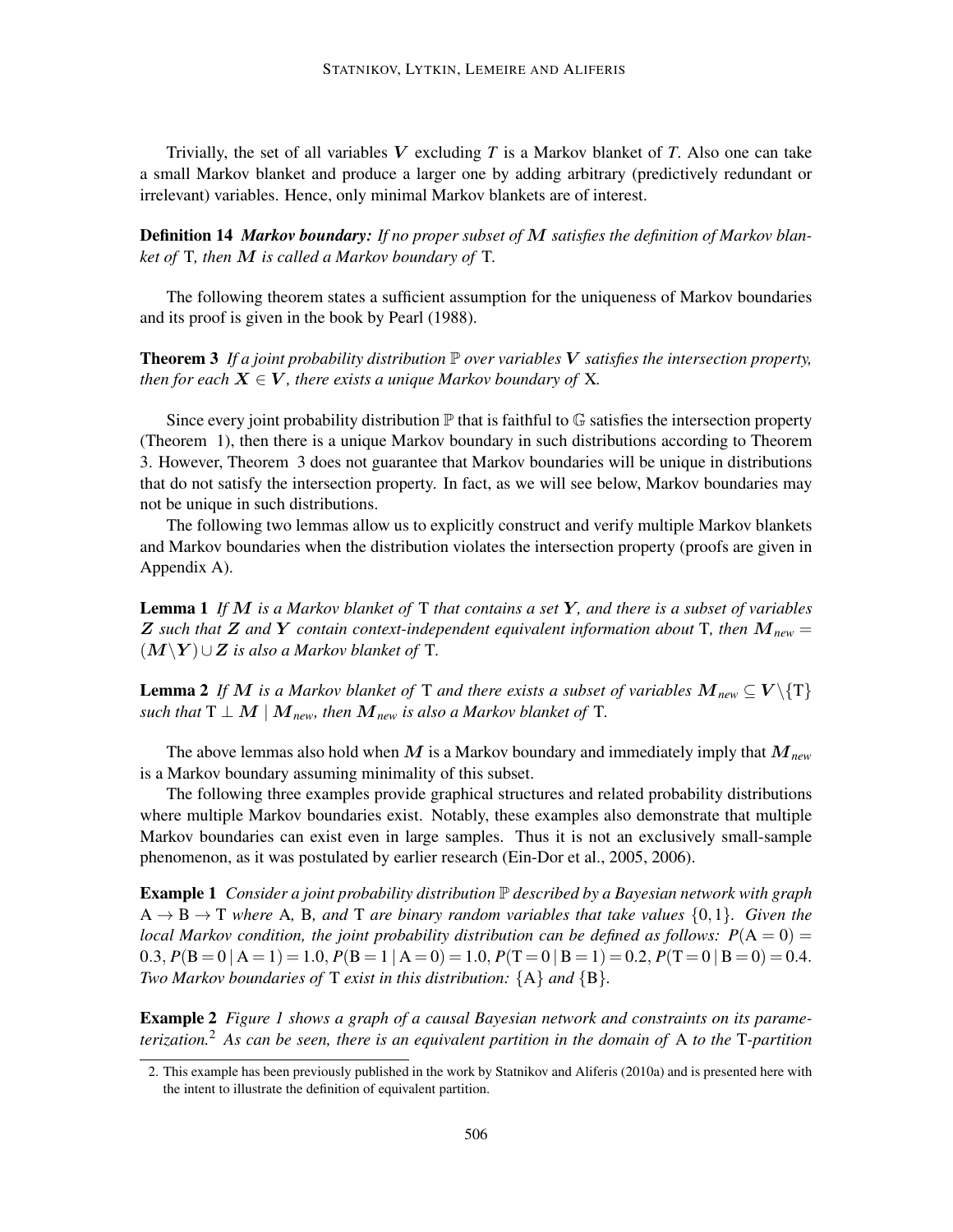

Figure 1: Graph of a causal Bayesian network with four variables (*top*) and constraints on its parameterization (*bottom*). Variables  $A$ ,  $B$ ,  $T$  take three values  $\{0, 1, 2\}$ , and variable  $C$  takes two values {0,1}. Red dashed arrows denote non-zero conditional probabilities of each variable given its parents. For example,  $P(T=0 | A=1) \neq 0$ , while  $P(T=0 | A=2)$ 0.

*of the domain of* B*. The following hold in any joint probability distribution of a causal Bayesian network that satisfies the constraints in the figure:*

- A *and* B *are not deterministically related, yet they contain equivalent information about* T*;*
- *There are two Markov boundaries of*  $T(\{A, C\}$  *and*  $\{B, C\})$ *;*

• *If an algorithm selects only one Markov boundary of* T *(e.g.,* {B,C}*), then there is danger to miss causative variables (i.e., direct cause* A*) and focus instead on confounded ones (i.e.,* B*);*

• *The union of all Markov boundaries of* T *includes all variables that are adjacent with* T  $({A, C})$ *.* 

Example 3 *Consider a Bayesian network shown in Figure 2. It involves n + 1 binary variables:*  $X_1, X_2, \ldots, X_n$  *and a response variable* T. *Variables*  $X_i$  *can be divided into* m *groups such that any two variables in a group contain context-independent equivalent information about* T*. Assume that* n *is divisible by* m*. Since there are* n/m *variables in each group, the total number of Markov boundaries is* (n/m) *<sup>m</sup>. Now assume that* k *=* n/m*. Then the total number of Markov boundaries is* k *m . Since* k > 1 *and* m *= O*(n)*, it follows that the number of Markov boundaries grows exponentially in the number of variables in this example.*

Now we provide theoretical results that connect the concepts of Markov blanket and Markov boundary with the underlying causal graph. Theorem 4 was proved in the work by Neapolitan (2004) and Pearl (1988), Theorem 5 was proved in the work by Neapolitan (2004) and Tsamardinos and Aliferis (2003), and the proof of Theorem 6 is given in Appendix A.

**Theorem 4** If a joint probability distribution  $\mathbb P$  satisfies the global Markov condition for directed *graph* G*, then the set of children, parents, and spouses of* T *is a Markov blanket of* T*.*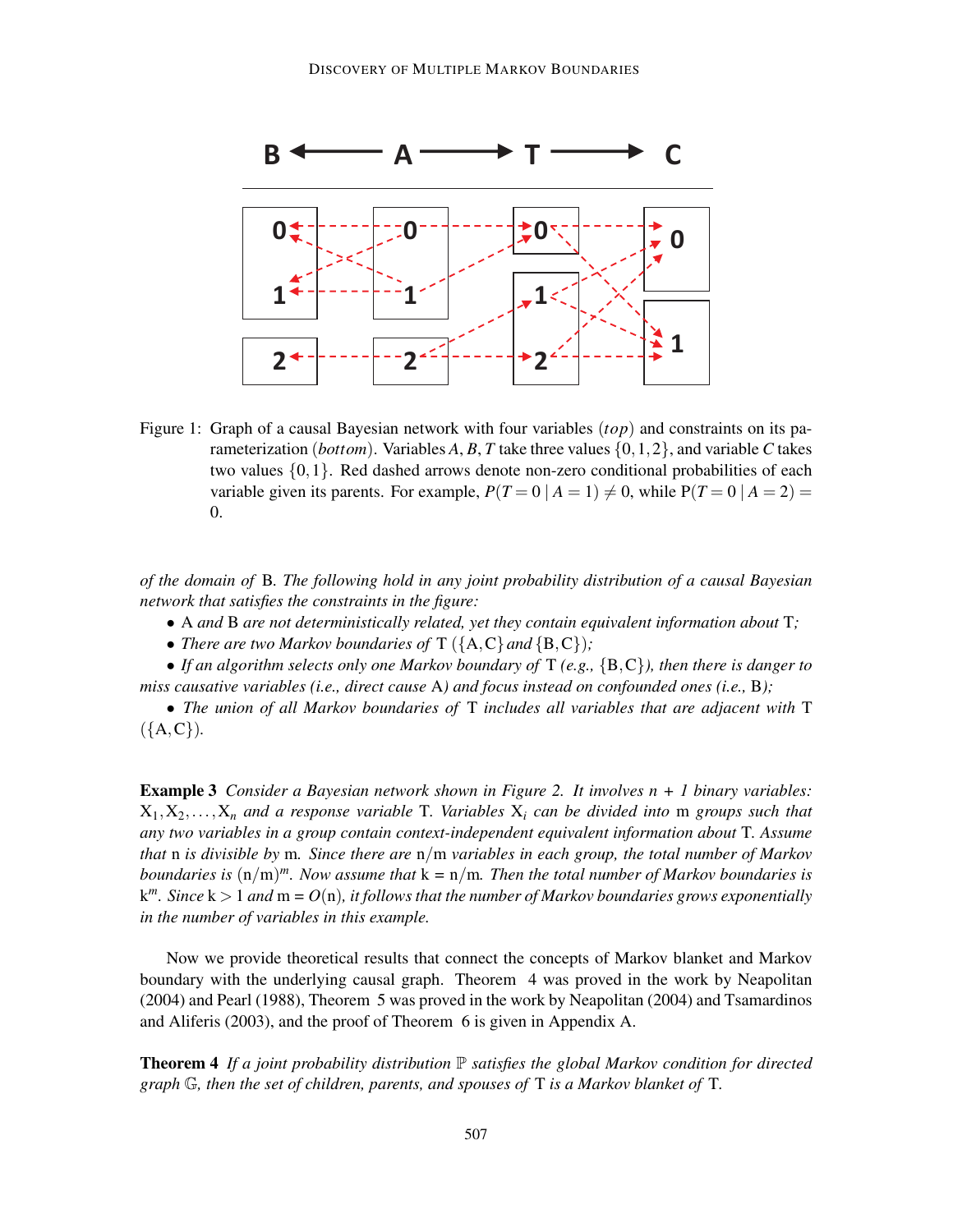

Figure 2: Graph of a Bayesian network used to demonstrate that the number of Markov boundaries can be exponential in the number of variables in the network. The network parameterization is provided in Table 5 in Appendix B. The response variable is *T*. All variables take values  $\{0,1\}.$  All variables  $X_i$  in each group provide context-independent equivalent information about *T*.

**Theorem 5** If a joint probability distribution  $\mathbb P$  is DAG-faithful to  $\mathbb G$ , then the set of children, par*ents, and spouses of* T *is a unique Markov boundary of* T*.*

Theorem 6 *If a joint probability distribution* P *satisfies the global Markov condition for ancestral graph* G*, then the set of children, parents, and spouses of* T*, and vertices connected with* T *or children of* T *by a bi-directed path (i.e., only with edges "*↔*") and their respective parents is a Markov blanket of* T*.*

A graphical illustration of Theorem 6 is provided in Figure 3.

Definition 15 *Optimal predictor: Given a data set* D *(a sample from distribution* P*) for variables* V *, a learning algorithm* L*, and a performance metric* M *to assess learner's models, a variable set*  $X \subseteq V \setminus {\{T\}}$  *is an optimal predictor of* T *if* X *maximizes the performance metric*  $\mathbb{M}$  *for predicting* T *using learner* L *in the data set* D*.*

The following theorem links together the definitions of Markov blanket and optimal predictor, and its proof is given in Appendix A.

**Theorem 7** If M is a performance metric that is maximized only when  $P(T | V \setminus \{T\})$  is estimated *accurately*<sup>3</sup> *and* L *is a learning algorithm that can approximate any conditional probability distribution,*<sup>4</sup> *then* M *is a Markov blanket of* T *if and only if it is an optimal predictor of* T*.*

<sup>3.</sup> For example, M can be negative mean squared error between estimated and true values of  $P(T | V \setminus \{T\})$  (Tsamardinos and Aliferis, 2003).

<sup>4.</sup> For example, L can be feed-forward neural networks or support vector machines that are known to have universal approximation capabilities (Hammer and Gersmann, 2003; Pinkus, 1999; Scarselli and Chung Tsoi, 1998).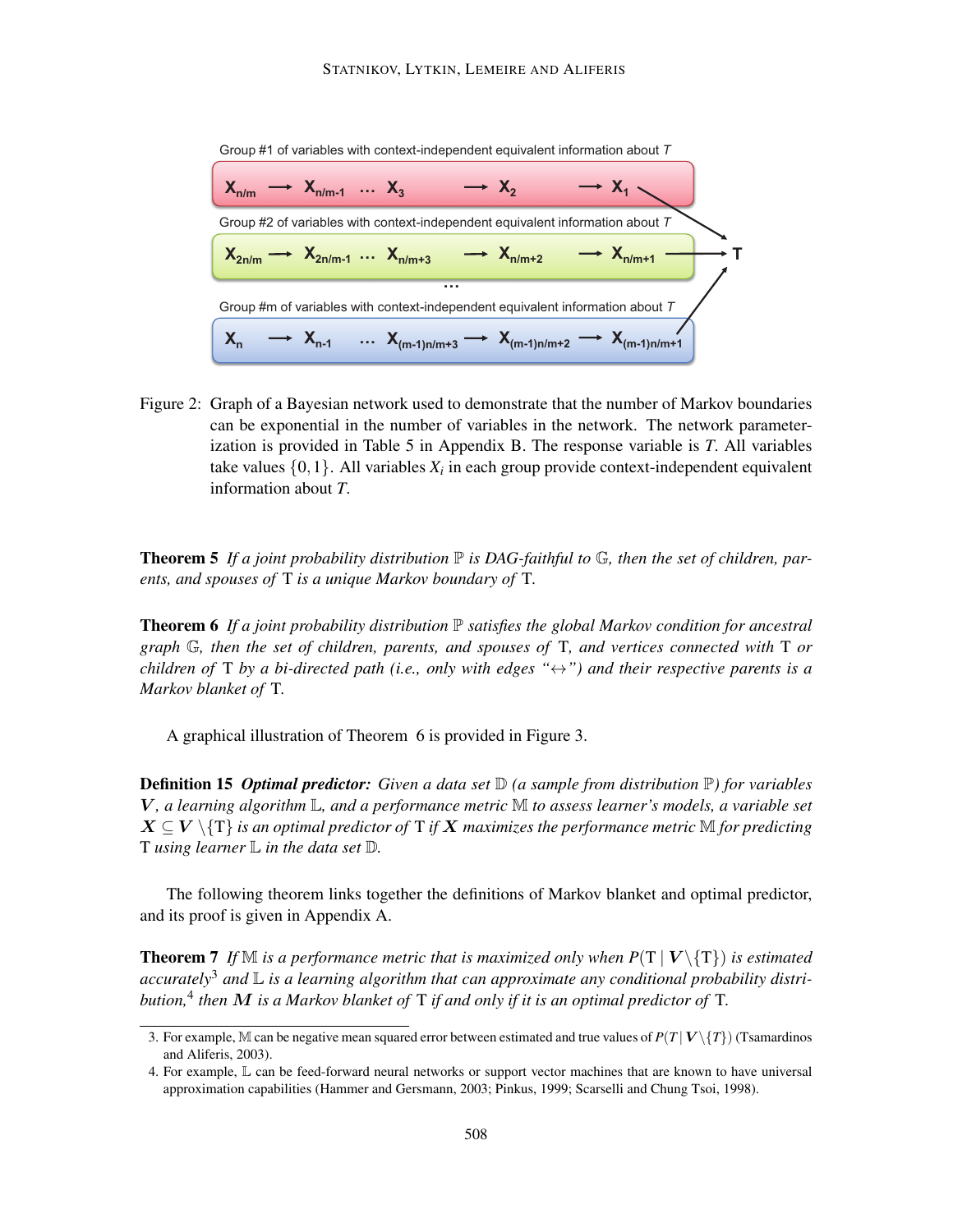

Figure 3: Graphical illustration of a Markov blanket in an ancestral graph. a) Data-generative DAG, variables  $H_1$  and  $H_2$  are latent. b) Corresponding ancestral graph. The set of parents, children, and spouses of *T* are shown in blue. Vertices connected with *T* or children of *T* by a bi-directed path and their respective parents are shown in red and are underlined. If the global Markov condition holds for the graph and joint probability distribution, a Markov blanket of *T* consists of vertices shown in blue and red. All grey vertices will be then independent of *T* conditioned on the Markov blanket.

#### 2.5 Prior Algorithms for Learning a Single Markov Boundary

The Markov boundary algorithm IAMB is described in Figure 4 (Tsamardinos and Aliferis, 2003; Tsamardinos et al., 2003a). Originally, this algorithm was proved to be correct (i.e., that it identifies a Markov boundary) if the joint probability distribution  $\mathbb P$  is DAG-faithful to  $\mathbb G$ . Then it was proved to be correct when the composition property holds (Peña et al., 2007). The following theorem further relaxes conditions sufficient for correctness of IAMB, requiring that only the local composition property holds; the proof is given in Appendix A.

**Theorem 8** *IAMB outputs a Markov boundary of*  $T$  *if the joint probability distribution*  $\mathbb P$  *satisfies the local composition property with respect to* T*.*

Notice that IAMB identifies a Markov boundary of *T* by essentially implementing its definition and conditioning on the entire Markov boundary when testing variables for independence from the response *T*. Conditioning on the entire Markov boundary may become especially problematic in discrete data where the sample size required for high-confidence statistical tests of conditional independence grows exponentially in the size of the conditioning set. This in part motivated the development of the sample-efficient Markov boundary induction algorithmic family Generalized Local Learning, or GLL (Aliferis et al., 2010a). Figure 5 presents the Semi-Interleaved HITON-PC algorithm (Aliferis et al., 2010a), an instantiation of the GLL algorithmic family that we will use in the present paper. Originally, Semi-Interleaved HITON-PC was proved to correctly identify a set of parents and children of *T* in the Bayesian network  $N = \langle \mathbb{G}, \mathbb{P} \rangle$  if the joint probability distribution  $\mathbb P$  is DAG-faithful to  $\mathbb G$  and the so-called symmetry correction is not required (Aliferis et al., 2010a).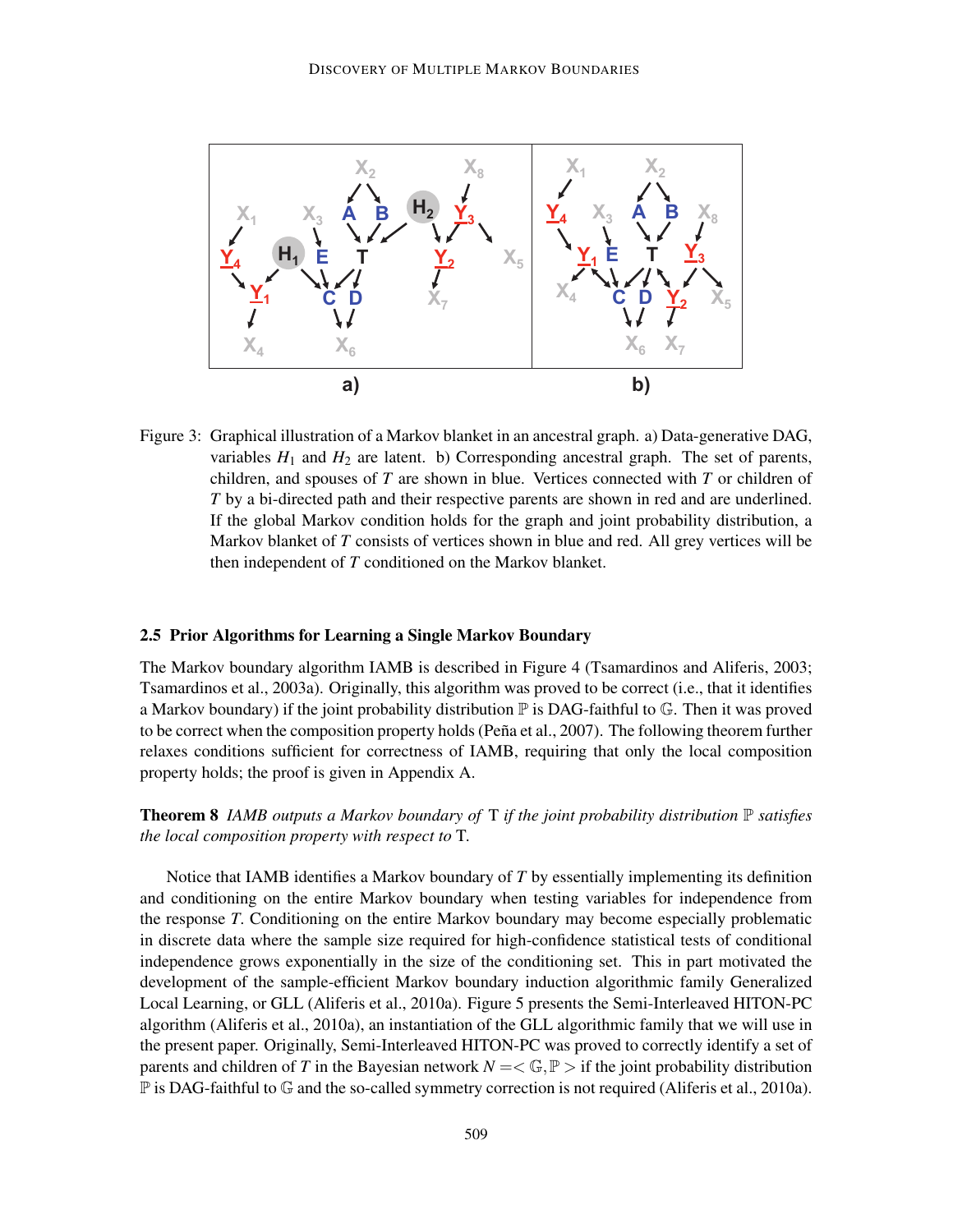#### Algorithm **IAMB**

Input: dataset D (a sample from distribution P) for variables *V*, including a response variable *T*. Output: a Markov boundary *M* of *T*.

#### *Phase I: Forward*

- 1. Initialize *M* with an empty set
- 2. Initialize the set of eligible variables  $E \leftarrow V \setminus \{T\}$
- 3. Repeat
- 4.  $Y \leftarrow \argmax_{X \in E} \text{Association}(T, X | M)$ <br>5.  $E \leftarrow E \setminus \{Y\}$
- $E \leftarrow E \setminus \{Y\}$
- 6. If  $T \perp Y \mid M$  then
- 7.  $M \leftarrow M \cup \{Y\}$
- 8.  $E \leftarrow V \setminus M \setminus \{T\}$
- 9. Until  $E$  is empty

#### *Phase II: Backward*

10. For each  $X \in M$ 11. If  $T \perp X | (\mathbf{M} \setminus \{X\})$  then 12.  $M \leftarrow M \setminus \{X\}$ 13. End 14. Output *M*

#### Figure 4: IAMB algorithm.

The algorithm also retains its correctness for identification of a Markov boundary of *T* under more relaxed assumptions stated in Theorem 9 (proof is given in Appendix A).

Theorem 9 *Semi-Interleaved HITON-PC outputs a Markov boundary of* T *if there is a Markov boundary of* T *in the joint probability distribution* P *such that all its members are marginally dependent on* T *and are also conditionally dependent on* T*, except for violations of the intersection property that lead to context-independent information equivalence relations.*

the common assumptions in the causal discovery literature: (i) the joint probability distribution P Theorem 9 can be also restated and proved using sufficient assumptions that are motivated by and directed or ancestral graph G are locally adjacency faithful with respect to *T* with the exception of violations of the intersection property that lead to context-independent information equivalence relations; (ii)  $\mathbb P$  satisfies the global Markov condition for  $\mathbb G$ ; (iii) the set of vertices adjacent with *T* in  $\mathbb{G}$  is a Markov blanket of *T*.

The proofs of correctness for the Markov boundary algorithms in Theorems 8 and 9 implicitly assume that the statistical decisions about dependence and independence are correct. This requirement is satisfied when the data set  $D$  is a sufficiently large i.i.d. (independent and identically distributed) sample of the underlying probability distribution  $\mathbb{P}$ . When the sample size is small, the statistical tests of independence will incur type I and II errors. This may affect the correctness of the algorithms output Markov boundary.

In the empirical experiments of this work, we use Semi-Interleaved HITON-PC without "symmetry correction" as a primary method for Markov boundary induction because prior research has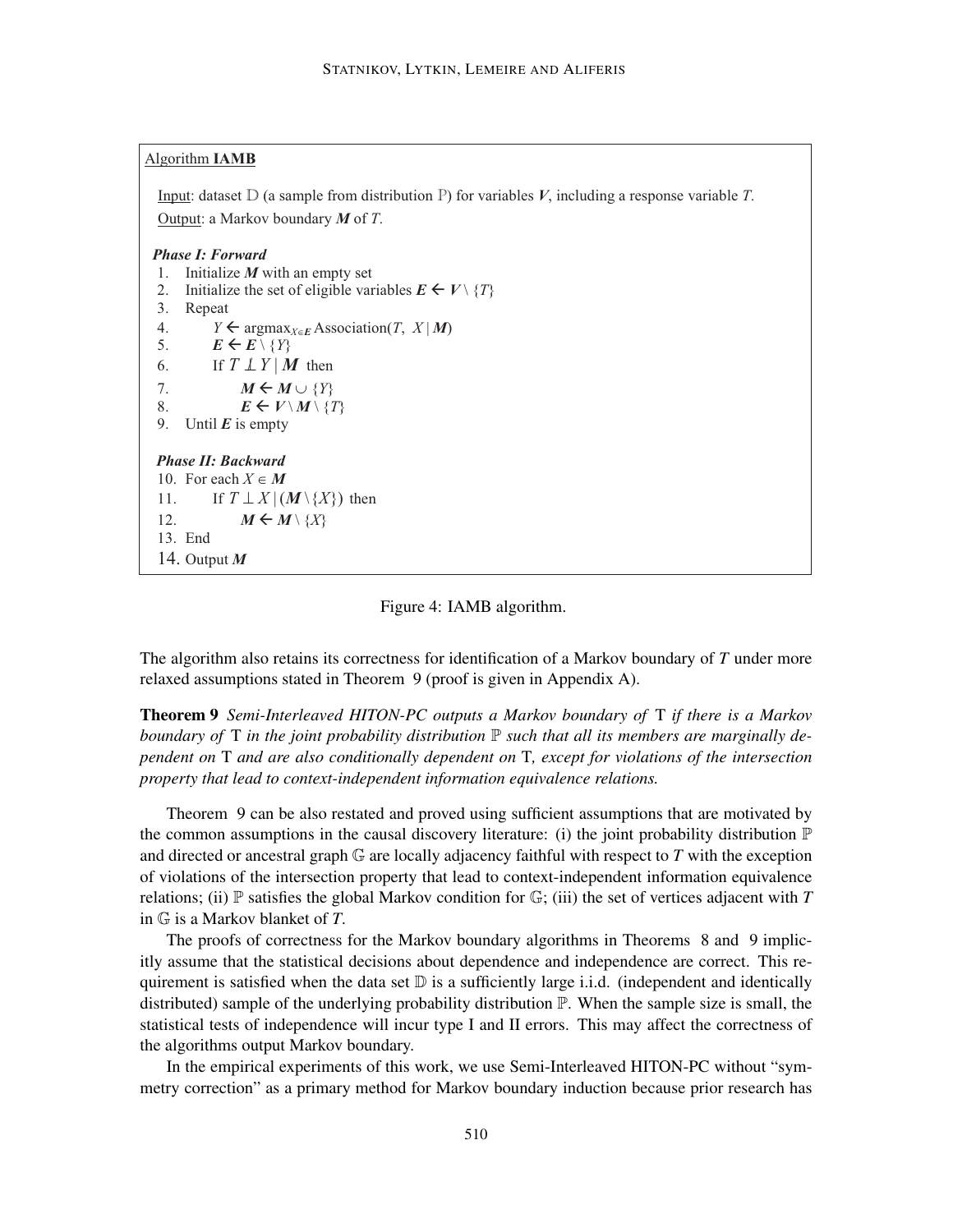```
Algorithm Semi-Interleaved HITON-PC (without "symmetry correction")
Input: dataset D (a sample from distribution P) for variables V, including a response variable T. 
Output: a Markov boundary M of T. 
Phase I: Forward 
1. Initialize M with an empty set 
2. Initialize the set of eligible variables E \leftarrow V \setminus \{T\}3. Repeat 
4. Y \leftarrow argmax<sub>X\inE</sub> Association(T, X)
5. E \leftarrow E \setminus \{Y\}6. If there is no subset Z \subseteq M such that T \perp Y | Z then
7. M \leftarrow M \cup \{Y\}8. Until E is empty 
 Phase II: Backward 
9. For each X \in M10. If there is a subset \mathbf{Z} \subseteq M \setminus \{X\} such that T \perp X | Z then
11. M \leftarrow M \setminus \{X\}12. End 
 13. Output M
```
Figure 5: Semi-Interleaved HITON-PC algorithm (without "symmetry correction"), member of the Generalized Local Learning (GLL) algorithmic family. The algorithm is restated in a fashion similar to IAMB for ease of comparative understanding. Original pseudo-code is given in the work by Aliferis et al. (2010a).

demonstrated empirical superiority of this algorithm compared to the version with the "symmetry correction"; the GLL-MB family of algorithms (including Semi-Interleaved HITON-MB) that can identify Markov boundary members that are non-adjacent spouses of *T* (and thus may be marginally independent with *T*); IAMB algorithms (Tsamardinos et al., 2003a); and other comparator Markov boundary induction methods (Aliferis et al., 2010a,b).

#### 3. Prior Algorithms for Learning Multiple Markov Boundaries and Variable Sets

Table 1 summarizes the properties of prior algorithms for learning multiple Markov boundaries and variable sets, while a detailed description of the algorithms and their theoretical analysis is presented in Appendix C. As can be seen, there is no algorithm that is simultaneously theoretically correct, complete, computationally and sample efficient, and does not rely on extensive parameterization. This was our motivation for introducing the TIE<sup>\*</sup> algorithmic family that is described in Section 4.

We would like to note that *not all algorithms listed in Table 1 are designed for identification of Markov boundaries*; methods Resampling+RFE, Resampling+UAF, and IR-SPLR are designed for variable selection. However, sometimes variable sets output by these methods can approximate Markov boundaries, that is why we included these methods in our study (Aliferis et al., 2010a,b).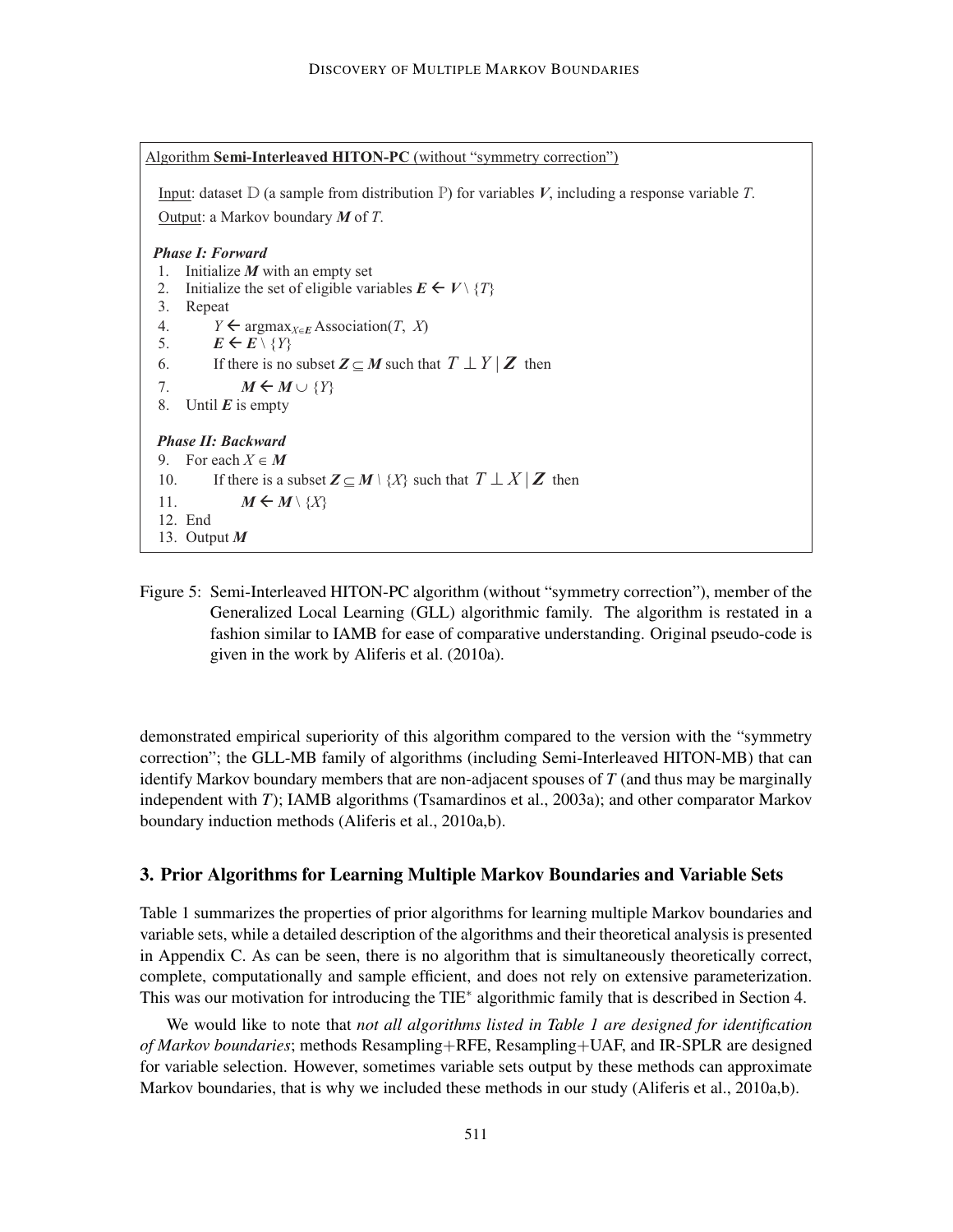|                   | Markov boundary identification<br>(assuming faithfulness except for<br>violations of the intersection property) |                                                      | Parameterization:<br>does not require<br>prior knowledge of |                                                       | Computa-              | sample    |
|-------------------|-----------------------------------------------------------------------------------------------------------------|------------------------------------------------------|-------------------------------------------------------------|-------------------------------------------------------|-----------------------|-----------|
|                   | correct<br>(identifies Markov<br>boundaries)                                                                    | complete<br>(identifies all<br>Markov<br>boundaries) | the number<br>of Markov<br>boundaries/<br>variable sets     | the size of<br>Markov<br>boundaries/<br>variable sets | tionally<br>efficient | efficient |
| <b>KIAMB</b>      | $\pm$                                                                                                           | $\pm$                                                |                                                             | $\pm$                                                 |                       |           |
| <b>EGS-CMIM</b>   |                                                                                                                 |                                                      |                                                             |                                                       |                       | $\pm$     |
| <b>EGS-NCMIGS</b> |                                                                                                                 |                                                      |                                                             | $+/-$                                                 |                       | $\pm$     |
| <b>EGSG</b>       |                                                                                                                 |                                                      |                                                             | $\pm$                                                 |                       | $\pm$     |
| Resampling+RFE    |                                                                                                                 |                                                      |                                                             | $+$                                                   |                       | $+$       |
| Resampling+UAF    |                                                                                                                 |                                                      |                                                             | $\pm$                                                 |                       | $\pm$     |
| IR-HITON-PC       | $\pm$                                                                                                           |                                                      | $\pm$                                                       | $\pm$                                                 | $\pm$                 | $\pm$     |
| <b>IR-SPLR</b>    |                                                                                                                 |                                                      | ÷                                                           | $\pm$                                                 | $\pm$                 | $\pm$     |

Table 1: Prior algorithms for learning multiple Markov boundaries and variable sets. "+" means that the corresponding property is satisfied by a method, "−" means that the property is not satisfied, and " $+/-$ " denotes cases where the property is satisfied under certain conditions.

# 4. TIE<sup>∗</sup> : A Family of Multiple Markov Boundary Induction Algorithms

In this section we present a generative anytime algorithm TIE<sup>∗</sup> (which is an acronym for "Target Information Equivalence") for learning from data all Markov boundaries of the response variable. This generative algorithm describes a family of related but not identical algorithms which can be seen as instantiations of the same broad algorithmic principles. We decided to state TIE<sup>\*</sup> as a generative algorithm in order to facilitate a broader understanding of this methodology and devise formal conditions for correctness not only at the algorithm level but also at the level of algorithm family. The latter is achieved by specifying the general set of assumptions (*admissibility rules*) that apply to the generative algorithm and provide a set of flexible tools for constructing numerous algorithmic instantiations, each of which is guaranteed to be correct. This methodology thus significantly facilitates development of new correct algorithms for discovery of multiple Markov boundaries in various distributions.

#### 4.1 Pseudo-Code and Trace

The pseudo-code of the TIE<sup>\*</sup> generative algorithm is provided in Figure 6. On input TIE<sup>\*</sup> receives (i) a data set  $\mathbb D$  (a sample from distribution  $\mathbb P$ ) for variables V, including a response variable T; (ii) a single Markov boundary induction algorithm X; (iii) a procedure Y to generate data sets D *e* from the so-called *embedded distributions* that are obtained by removing subsets of variables from the full set of variables V in the *original distribution*  $\mathbb{P}$ ; and (iv) a criterion  $\mathbb{Z}$  to verify Markov boundaries of *T*. The inputs  $X, Y, Z$  are selected to be suitable for the distribution at hand and should satisfy admissibility rules stated in Figure 7 for correctness of the algorithm (see next two subsections for details). The algorithm outputs all Markov boundaries of T that exist in the distribution  $\mathbb{P}$ .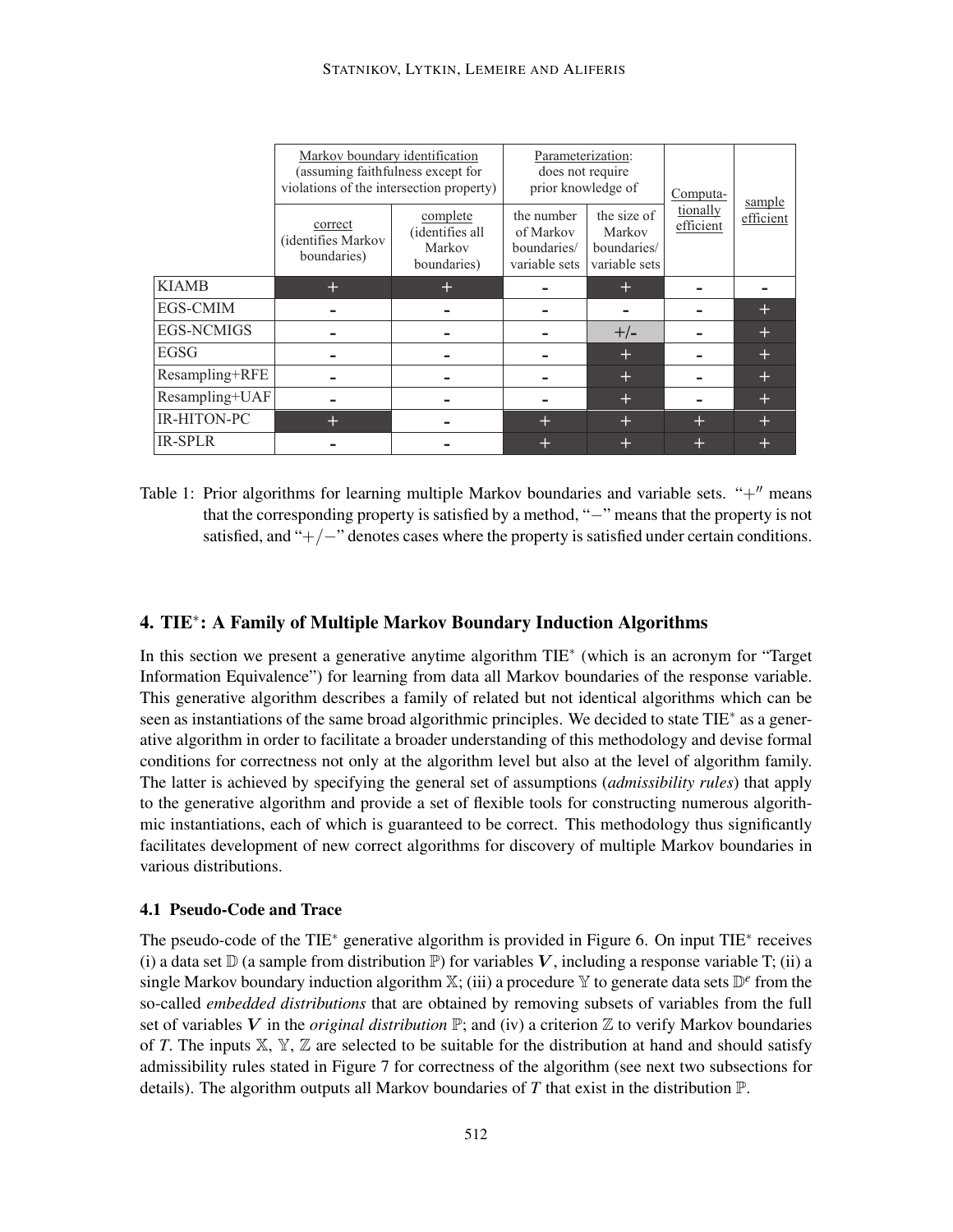Generative algorithm **TIE\***

Inputs:

- dataset  $D$  (a sample from distribution P) for variables *V*, including a response variable *T*;
- Markov boundary induction algorithm  $X$ ;
- procedure  $Y$  to generate datasets from the embedded distributions;
- · criterion Z to verify Markov boundaries of *T*.

(specific examples of inputs  $X, Y, Z$  are given in subsection 4.2)

Output: all Markov boundaries of *T* that exist in P.

- 1. Use algorithm X to learn a Markov boundary *M* of *T* from the dataset D for variables *V* (i.e., in the original distribution P)
- 2. Output *M*
- 3. Repeat
- 4. Use procedure Y to generate a dataset  $D^e$  from the embedded distribution by removing a subset of variables *G* from the full set of variables *V* in the original distribution (also denoted as  $D(V \setminus G)$ .
- 5. Use algorithm X to learn a Markov boundary  $M_{new}$  of T from the dataset  $D^e$
- 6. If *Mnew* is a Markov boundary of *T* in the original distribution according to criterion Z, output *Mnew*
- 7. Until all datasets  $D^e$  generated by procedure Y have been considered.

#### Figure 6: TIE<sup>∗</sup> generative algorithm.

Admissibility rules for inputs  $X, Y, Z$  of the TIE\* algorithm

- I. The Markov boundary induction algorithm X can correctly identify a Markov boundary of *T* both in the dataset  $D$  (from the original distribution) and in all datasets  $D<sup>e</sup>$  (from the embedded distributions) that are generated by procedure Y.
- II. For every Markov boundary of  $T(M)$  that exists in the original distribution, the procedure Y generates a dataset  $D^e = D(V \setminus G)$  such that *M* can be discovered by the Markov boundary induction algorithm  $X$  applied to the dataset  $D^e$ .
- III. The criterion  $Z$  can correctly verify that  $M_{new}$  is a Markov boundary of  $T$  in the original distribution.

Figure 7: Admissibility rules for inputs  $X, Y, Z$  of the TIE<sup>\*</sup> algorithm.

In step 1, TIE<sup>∗</sup> uses a Markov boundary induction algorithm X to learn a Markov boundary M of T from the data set  $D$  for variables V (i.e., in the original distribution). Then M is output in step 2. In step 4, the algorithm uses a procedure  $\mathbb Y$  to generate a data set  $\mathbb D^e$  that spans over a subset of variables that participate in  $D$ . The motivation is that  $D<sup>e</sup>$  may lead to identification of a new Markov boundary of *T* that was previously "invisible" to a single Markov boundary induction algorithm because it was "masked" by another Markov boundary of *T*. Next, in step 5 the Markov boundary algorithm  $X$  is applied to  $\mathbb{D}^e$ , resulting in a Markov boundary  $M_{new}$  in the embedded distribution. If M*new* is also a Markov boundary of *T* in the original distribution according to criterion  $\mathbb{Z}$ , then  $M_{new}$  is output (step 6). The loop in steps 3-7 is repeated until all data sets  $\mathbb{D}^e$ generated by procedure Y have been considered.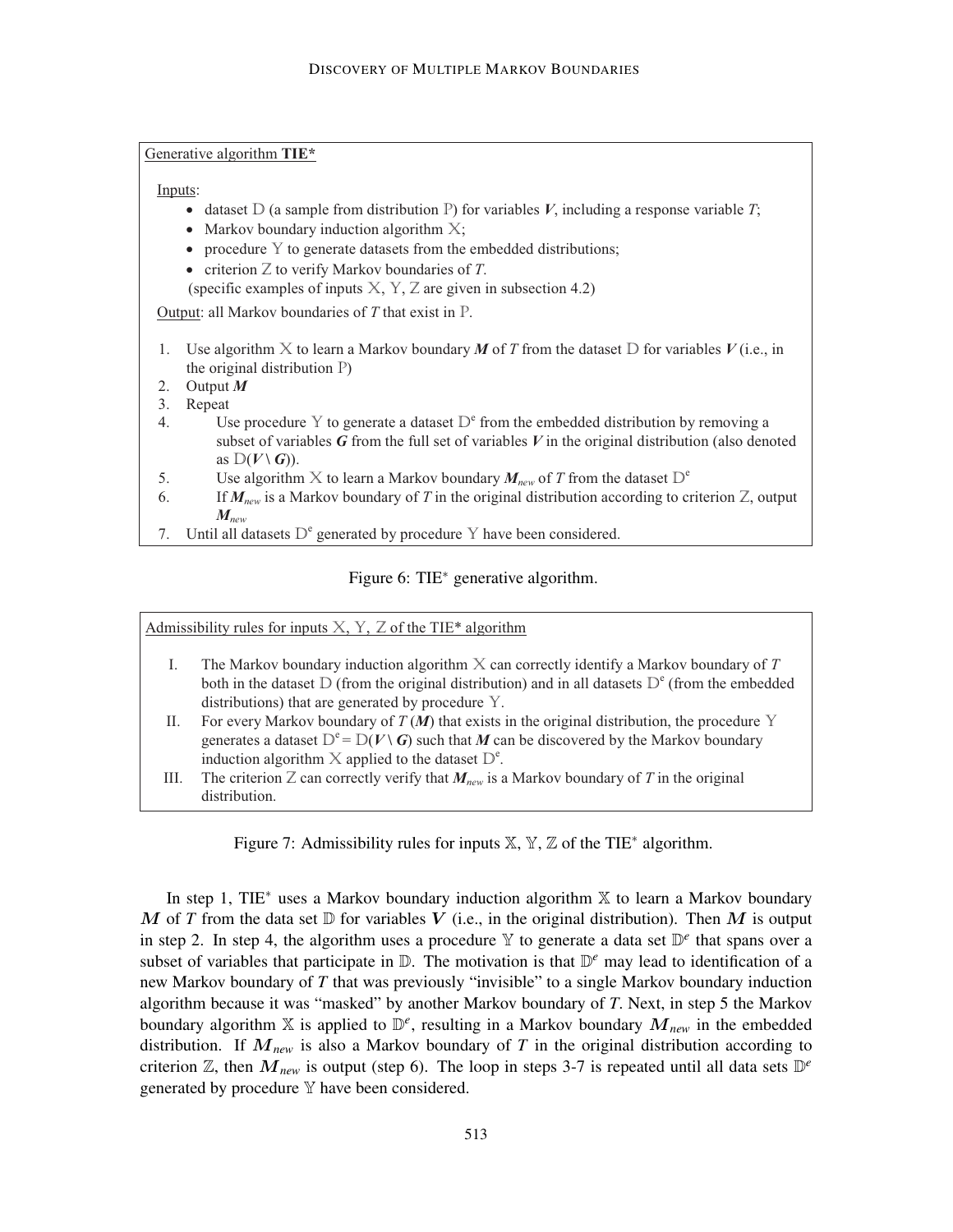

Figure 8: Graph of a causal Bayesian network used to trace the TIE<sup>∗</sup> algorithm. The network parameterization is provided in Table 6 in Appendix B. The response variable is *T*. All variables take values  $\{0,1\}$  except for *B* that takes values  $\{0,1,2,3\}$ . Variables *A* and *C* contain equivalent information about *T* and are highlighted with the same color. Likewise, two variables  $\{D,E\}$  jointly and a single variable *B* contain equivalent information about *T* and thus are also highlighted with the same color.

Next we provide a high-level trace of the algorithm. Consider running an instance of the TIE<sup>∗</sup> algorithm with admissible inputs  $X, Y, Z$  implemented by an *oracle* in the data set  $D$  generated from the example causal Bayesian network shown in Figure  $8<sup>5</sup>$ . The response variable *T* is directly caused by *C*, *D*, *E*, and *F*. The underlying distribution is such that variables *A* and *C* contain equivalent information about *T*; likewise two variables  $\{D, E\}$  jointly and a single variable *B* contain equivalent information about *T*. In step 1 of TIE<sup>\*</sup> (Figure 6), a Markov boundary induction algorithm  $X$  is applied to learn a Markov boundary of *T*, resulting in  $M = \{A, B, F\}$ . Then M is output in step 2. In step 4, a procedure Y considers removing  $G = \{F\}$  and generates a data set  $\mathbb{D}^e$  for variables V  $\setminus G$ . Then in step 5 the Markov boundary induction algorithm  $\mathbb P$  is run on the data set  $\mathbb D^e$ . This yields a Markov boundary of *T* in the embedded distribution  $M_{new} = \{A, B\}$ . The criterion Z in step 6 does not confirm that M*new* is also Markov boundary of *T* in the original distribution; thus M*new* is not output. The loop is run again. In step 4 the procedure Y considers removing  $G = \{A\}$  and generates a data set  $\mathbb{D}^e$  for variables  $V \setminus G$ . The Markov boundary induction algorithm X in step 5 yields a Markov boundary of *T* in the embedded distribution  $M_{new} = \{C, B, F\}$ . The criterion  $\mathbb Z$  in step 6 confirms that  $M_{new}$  is also a Markov boundary in the original distribution, thus it is returned. Similarly, when the Markov boundary induction algorithm X is run on the data set  $\mathbb{D}^e = V \setminus G$ where  $G = \{B\}$  or  $G = \{A, B\}$ , two additional Markov boundaries of *T* in the original distribution, {*A*,*D*,*E*,*F*} or {*C*,*D*,*E*,*F*}, respectively, are found and output. The algorithm terminates shortly. In total, four Markov boundaries of *T* are output by the algorithm:  $\{A, B, F\}$ ,  $\{C, B, F\}$ ,  $\{A, D, E, F\}$ and  $\{C, D, E, F\}$ . These are exactly all Markov boundaries of *T* that exist in the distribution.

<sup>5.</sup> Specific examples of inputs X, Y, Z are given in the next subsection and are omitted here in order to emphasize core algorithmic principles of TIE<sup>∗</sup> .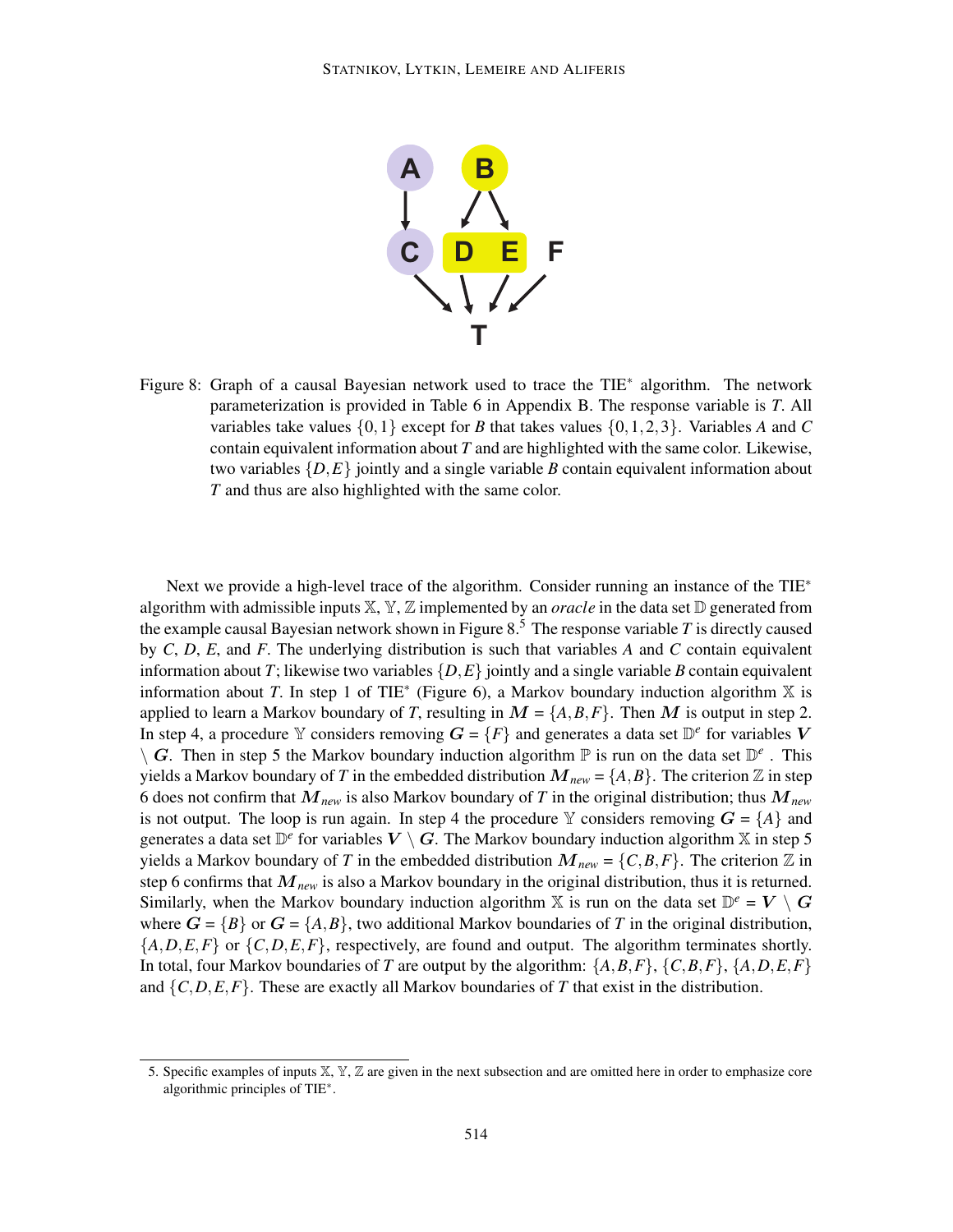#### 4.2 Specific Instantiations

In this subsection we give several specific instantiations of the generative algorithm TIE<sup>\*</sup> (Figure 6) and in the next subsection we prove their admissibility (i.e., that they satisfy rules stated in Figure 7). An instantiation of TIE<sup>\*</sup> is specified by assigning its inputs X, Y, Z to well-defined algorithms.

I*nput* X: This is a Markov boundary induction algorithm. For example, we can use IAMB (Figure 4) or Semi-Interleaved HITON-PC (Figure 5) algorithms that were described in Section 2.5. Other sound Markov boundary induction algorithms can be used as well (Aliferis et al., 2010a, 2003a; Mani and Cooper, 2004; Peña et al., 2007; Tsamardinos and Aliferis, 2003; Tsamardinos et al., 2003a,b).

*Input* Y: This is a procedure to generate data sets from the embedded distributions that would allow identification of new Markov boundaries of *T*. Before we give specific examples of this procedure, it is worthwhile to understand its use in TIE<sup>\*</sup>. The main principle of TIE<sup>\*</sup> is to first identify a Markov boundary of *T* in the original distribution and then iteratively run a Markov boundary induction algorithm in data sets from the embedded distributions (that are obtained by removing subsets of variables from M) in order to identify new Markov boundaries *in the original distribution*. Generating such data sets from the embedded distributions is the purpose of procedure  $\mathbb{Y}$ . The reason why we need to remove subsets of variables from the original data and rerun Markov boundary induction algorithm in the data set  $\mathbb{D}^e = \mathbb{P}$  ( $V \setminus G$ ) is because some variables "mask" Markov boundaries during operation of conventional single Markov boundary induction algorithms by rendering some of the Markov boundary members conditionally independent of *T*. One possible approach is to generate data sets by removing subsets of the original Markov boundary, or, more broadly, subsets from all currently identified Markov boundaries. The procedure termed IGS (which is an acronym for "Incremental Generation of Subsets") implements the above stated approach and is described in Figure 9.<sup>6</sup>

Below and in Table 2 we revisit the trace of TIE<sup>\*</sup> that was given in the previous subsection, now focusing on the operation of the procedure IGS (Y) from Figure 9. Recall that application of the Markov boundary induction algorithm in step 1 of TIE<sup>\*</sup> resulted in  $M = \{A, B, F\}$ . In step 4 of TIE<sup>\*</sup>, the procedure IGS can generate data sets  $\mathbb{D}^e = \mathbb{D}$  ( $V \setminus G$ ) from the embedded distributions by removing any of the three possible subsets  $G = \{A\}$  or  $\{B\}$  or  $\{F\}$  from V (it will not consider larger subsets because of the requirement of the smallest subset size in step 1 of IGS, see Figure 9). Recall that next we considered a data set  $\mathbb{D}^e$  obtained by removing  $G = \{F\}$  and identified via algorithm X a Markov boundary in the embedded distribution  $M_{new} = \{A, B\}$  that did not turn out to be a Markov boundary in the original distribution. When the procedure IGS is executed in the following iterations of steps 3-7, it will never generate data set  $\mathbb{D}^e$  without  $\{F\}$  because  $G_1^* = \{F\}$ and we require that G does not include  $G_j^*$  for  $j = 1, \ldots, m$ . In the next iteration, IGS can generate two possible data sets  $\mathbb{D}^e$  by removing  $G = \{A\}$  or  $\{B\}$  from V. In order to be consistent with our previous trace, assume that the procedure IGS output a data set  $\mathbb{D}^e$  obtained by removing  $G = \{A\}$ which led to identification of a new Markov boundary both in the original and embedded distribution

<sup>6.</sup> To retain simplicity of the TIE<sup>\*</sup> pseudo-code (Figure 6), we implicitly assume that  $M_i$ ,  $G_i$ ,  $G_j^*$  are stored during operation of the generative algorithm TIE<sup>∗</sup> . This can be implemented by setting a counter of all identified Markov boundaries in the original distribution (*i*) and a counter of all identified Markov boundaries in the embedded distribution that are not Markov boundaries the original distribution (*j*). Then the following assignments should be made:  $M_1$ ← *M* and  $G_1^*$ ←⊘ after step 1 of TIE<sup>\*</sup>; $M_i$ ←  $M_{new}$  and  $G_i^*$ ←  $G^*$  in step 6 of TIE<sup>\*</sup> if  $M_{new}$  is a Markov boundary in the original distribution; and  $G^*_j$ ← $G$  in step 6 of TIE\* if  $\dot{M}_{new}$  is not a Markov boundary in the original distribution.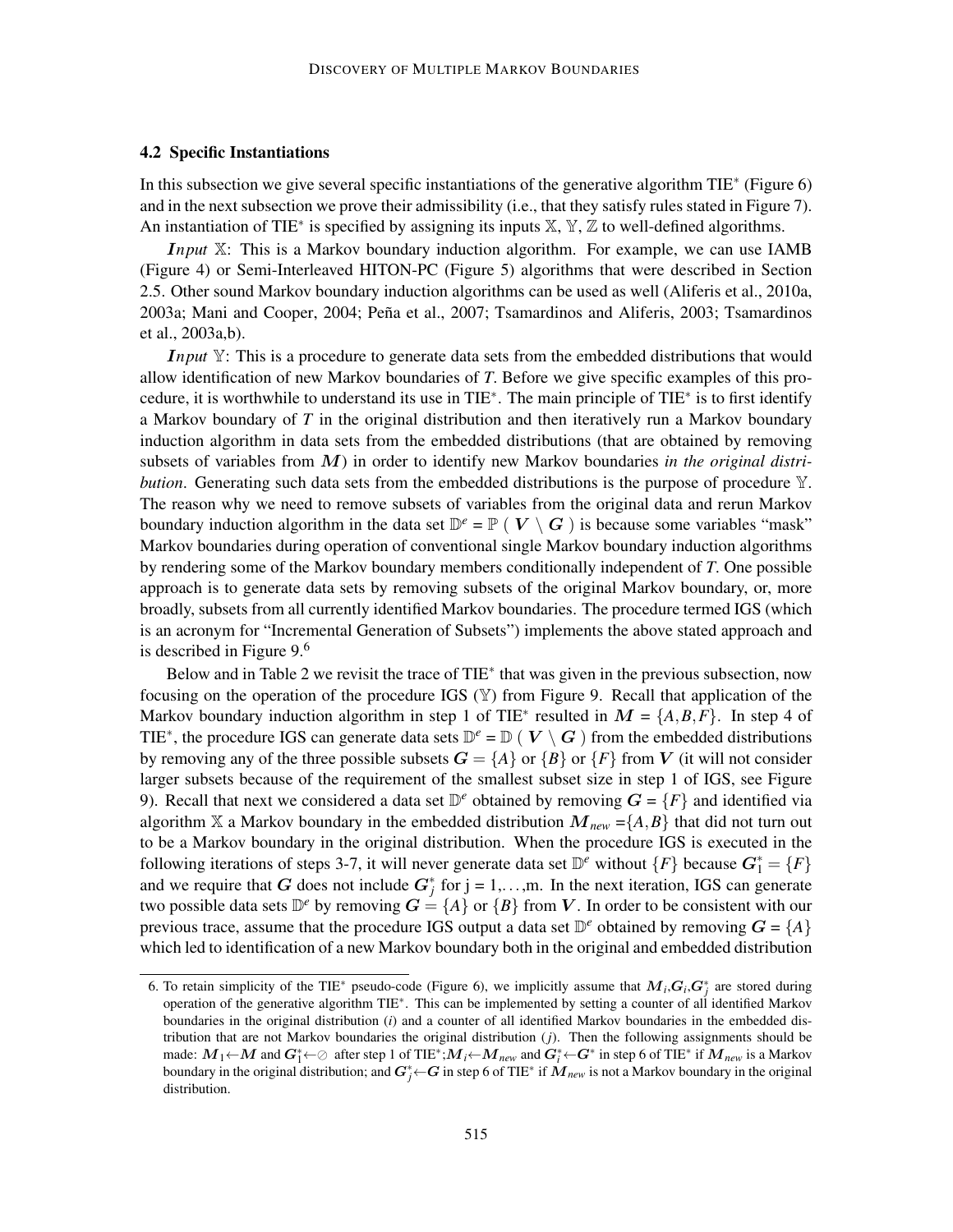Procedure *IGS* to generate datasets from the embedded distributions // This is an instantiation of the procedure Y in the generative algorithm TIE\*  $Inputs<sup>6</sup>$ : • dataset  $D$  (a sample from distribution  $P$ ) for variables  $V$ , including a response variable  $T$ ; • Markov boundaries  $M_1, ..., M_n$  of T (in the original distribution) obtained so far by TIE\* and ordered by the time of discovery from earliest ( $M_1$ ) to latest ( $M_n$ ); • subsets  $G_1, ..., G_n$  that were used in previous calls to IGS to generate datasets from the embedded distributions that led to discovery of the above Markov boundaries (we use  $G_1 = \emptyset$ ); • subsets  $\mathbf{G}_1^*$ ,...,  $\mathbf{G}_m^*$  that were used in previous calls to IGS to generate datasets from the embedded distributions that did not lead to Markov boundaries in the original distribution. 1. Generate the smallest subset of variables *G*:  $G_i \subset G \subseteq (M_i \cup G_i)$  for some *i* = 1, .., *n* that neither includes  $\mathbf{G}_j^*$  nor coincides with  $\mathbf{G}_k$  for any  $j = 1, ..., m$  and  $k = 1, ..., n$ 

- 2.  $D^e \leftarrow D(V \setminus G)$  // This is a dataset from the embedded distribution
- Figure 9: Procedure IGS  $(\mathbb{Y})$  to generate data sets from the embedded distributions Note that IGS is a procedure (not a function), and we assume that  $\mathbb{D}^e$  and G are accessible in the scope of TIE<sup>∗</sup> .

 $M_{new} = \{C, B, F\}$ . When the procedure IGS is executed in the next iteration, it will generate a data set  $\mathbb{D}^e$  by removing a subset  $G = \{B\}$  from V (all other subsets will have two or more variables and thus will not be considered). This would lead to identification of a new Markov boundary both in the original and embedded distribution  $M_{new} = \{A, D, E, F\}$ . When the procedure IGS is executed in the next iteration, it can generate data sets  $D^e$  by removing  $G = \{A, B\}$  or  $\{A, C\}$  or  $\{B, D\}$  or  $\{B, E\}$ from V. Assume that the procedure generated a data set  $\mathbb{D}^e$  by removing  $G = \{A, B\}$ , which would lead to identification of a new Markov boundary both in the original and embedded distribution  $M_{new} = \{C, D, E, F\}$ . Several more iterations will follow, but no new Markov boundaries in the original distribution will be identified (see Table 2 for one more iteration), and TIE<sup>∗</sup> will terminate.

As it follows from the above example, we may have several possibilities for the subset  $G$  (and thus for defining a data set D *e* ) in the procedure IGS and we need to define rules in order to select a single subset. We therefore provide three specific implementations of the procedure IGS:

• *IGS-Lex* ("Lex" stands for "lexicographical"): Procedure IGS from Figure 9 where one chooses a subset  $G$  with the smallest lexicographical order of its variables;

• *IGS-MinAssoc* ("MinAssoc" stands for "minimal association"): Procedure IGS from Figure 9 where one chooses a subset  $G$  with the smallest association with the response variable  $T$ ;

• *IGS-MaxAssoc* ("MaxAssoc" stands for "maximal association"): Procedure IGS from Figure 9 where one chooses a subset G with the largest association with the response variable *T*.

The above three instantiations of the procedure IGS may lead to different traces of the TIE<sup>\*</sup> algorithm, however the final output of the algorithm will be the same (it will discover all Markov boundaries of *T*).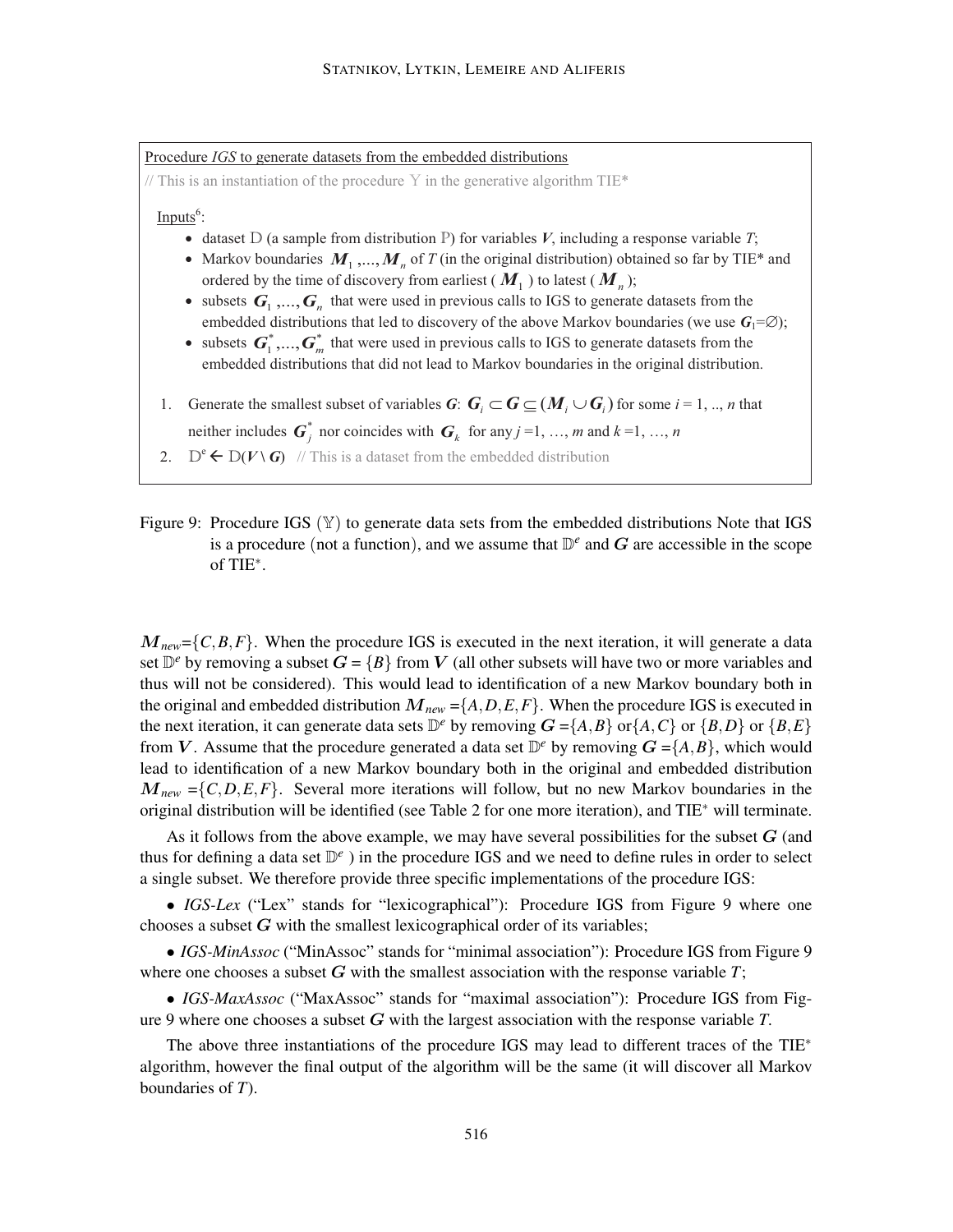| Loop                               | Procedure IGS (step 4)                                                                                                                           |                                                    |                                           | <b>Identified Markov</b>                   | MB in <i>original</i>               |
|------------------------------------|--------------------------------------------------------------------------------------------------------------------------------------------------|----------------------------------------------------|-------------------------------------------|--------------------------------------------|-------------------------------------|
| iteration<br>$(\text{steps } 3-7)$ | Inputs                                                                                                                                           | Possible<br>subsets $\boldsymbol{G}$               | Output<br>$\mathbb{D}^e$                  | boundary (MB)<br>$(\text{step } 5)$        | distribution<br>$(\text{step } 6)?$ |
| #1                                 | $\cdot M_1 = \{A, B, F\}$<br>$\cdot G_1 = \emptyset$                                                                                             | ${A},$<br>$\{B\},\$<br>$\{F\}$                     | $D(V \setminus \{F\})$                    | ${A, B}$                                   | N <sub>O</sub>                      |
| #2                                 | $\cdot$ $M_1$<br>$\cdot$ $G_1$<br>$\cdot$ $\boldsymbol{G}_{1}^* = \{F\}$                                                                         | $\{A\},\$<br>$\{B\}$                               | $D(V \setminus \{A\})$                    | $\{C, B, F\}$                              | <b>YES</b>                          |
| #3                                 | $\cdot M_1, M_2 = \{C, B, F\}$<br>$\cdot$ G <sub>1</sub> , G <sub>2</sub> ={A}<br>$G_i^*$                                                        | $\{B\}$                                            | $D(V \setminus \{B\})$                    | $\{A, D, E, F\}$                           | <b>YES</b>                          |
| #4                                 | $\cdot M_1, M_2, M_3 = \{A, D, E, F\}$<br>$\cdot$ G <sub>1</sub> , G <sub>2</sub> , G <sub>3</sub> ={B}<br>$G_{1}^*$                             | ${A, B},$<br>$\{A, C\},\$<br>${B, D},$<br>${B, E}$ |                                           | $D(V \setminus \{A, B\})$ $\{C, D, E, F\}$ | <b>YES</b>                          |
| #5                                 | $\cdot M_1, M_2, M_3,$<br>$M_4 = \{C, D, E, F\}$<br>$\cdot$ G <sub>1</sub> , G <sub>2</sub> , G <sub>3</sub> , G <sub>4</sub> ={A, B}<br>$G_i^*$ | $\{A, C\},\$<br>$\{B, E\}$                         | $\{B, D\}, \quad D(V \setminus \{A, C\})$ | $\{B, F\}$                                 | N <sub>O</sub>                      |

Table 2: Part of the trace of TIE<sup>\*</sup>, focusing on operation of the procedure **Y**.

*Input*  $\mathbb{Z}$ : This is a criterion that can verify whether  $M_{new}$ , a Markov boundary in the embedded distribution (that was found by application of the Markov boundary induction algorithm  $X$  in step 5 of TIE<sup>\*</sup> to the data set D<sup>e</sup>) is also a Markov boundary in the original distribution. In other words, it is a criterion to verify the Markov boundary property of M*new* in the original definition. For example, we can use the following two criteria given in Figures 10 and 11. Criterion Independence from Figure 10 is closely related to the definition of the Markov boundary, and essentially implies its verification. Criterion Predictivity from Figure 11 verifies Markov boundaries by assessing their predictive (classification or regression) performance using some learning algorithm and performance metric.

Appendix D provides two concrete admissible instantiations of the generative algorithm TIE<sup>∗</sup> (admissibility follows from theoretical results presented in the next subsection). The instantiation in Figure 17 is obtained using  $X =$  Semi-Interleaved HITON-PC,  $Y = IGS$ ,  $Z =$  Predictivity. The instantiation in Figure 18 is obtained using  $X =$  Semi-Interleaved HITON-PC,  $Y =$  IGS,  $Z =$  Independence. Appendix D also gives practical considerations for computer implementations of TIE<sup>∗</sup>.

#### 4.3 Analysis of the Algorithm Correctness

In this subsection we state theorems about correctness of TIE<sup>∗</sup> and its specific instantiations that were described in the previous subsection and Appendix D. The proofs of all theorems are given in Appendix A.

First we show that the generative algorithm TIE<sup>∗</sup> is sound and complete: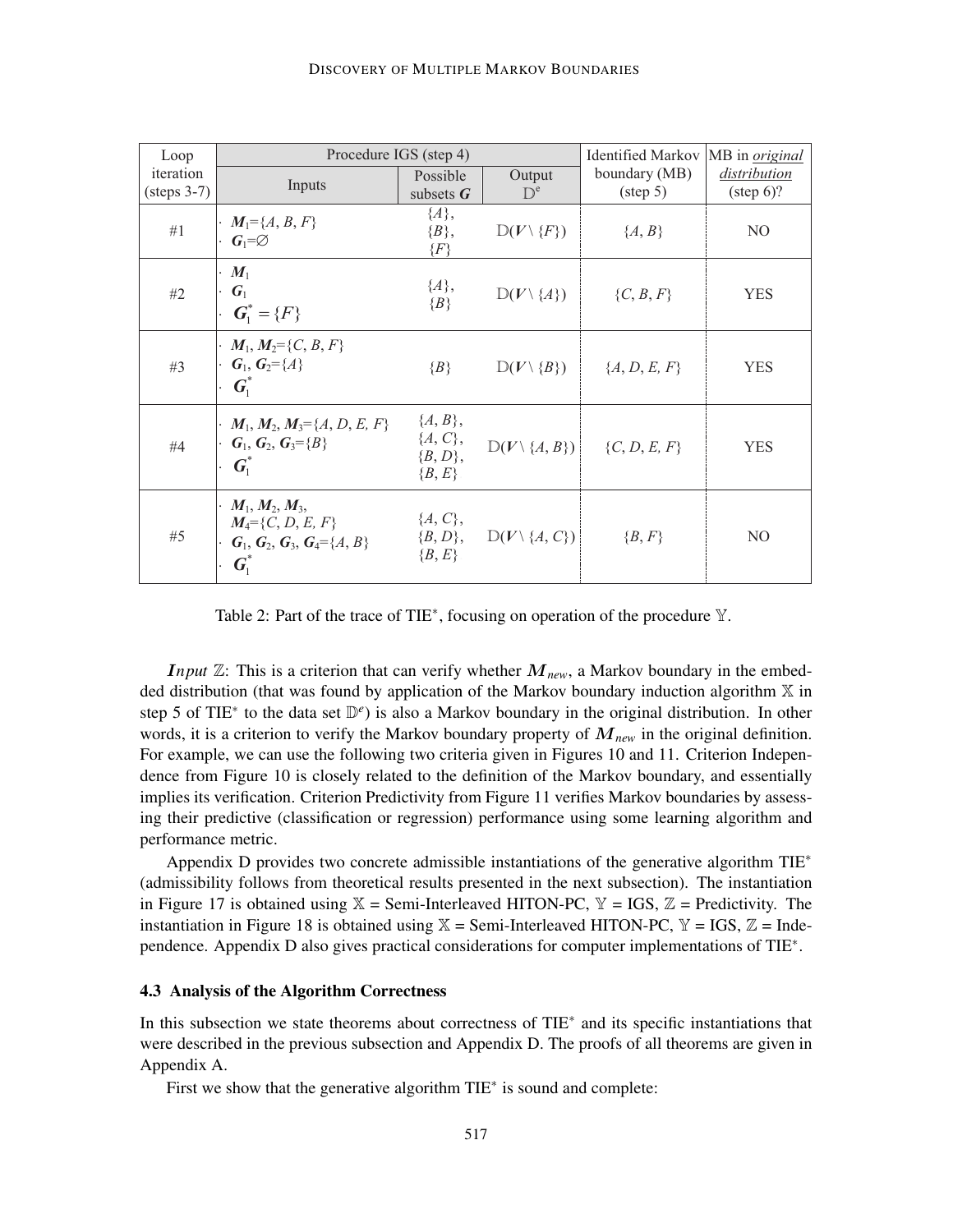Criterion *Independence* to verify Markov boundaries

// This is an instantiation of the criterion  $Z$  in the generative algorithm TIE\*

Inputs:

- dataset  $D$  (a sample from distribution P) for variables  $V$ , including a response variable  $T$ ;
- Markov boundary  $M$  of  $T$  in the original distribution;
- Markov boundary  $M_{new}$  of  $T$  in the embedded distribution.

#### Output:

- TRUE if  $M_{new}$  is a Markov boundary of *T* in the original distribution;
- FALSE if  $M_{new}$  is a not a Markov blanket of *T* in the original distribution.

If  $T \perp M \mid M_{new}$ , output TRUE; otherwise output FALSE.

Figure 10: Criterion Independence  $(\mathbb{Z})$  to verify Markov boundaries.

1.  $\hat{m}_1 \leftarrow$  performance estimate using metric M for prediction model obtained by L in data D for Criterion *Predictivity* to verify Markov boundaries // This is an instantiation of the criterion  $Z$  in the generative algorithm TIE\* Inputs: • dataset  $D$  (a sample from distribution P) for variables *V*, including a response variable *T*; • Markov boundary *M* of *T* in the original distribution; • Markov boundary  $M_{new}$  of *T* in the embedded distribution; • learning algorithm L (to build a prediction model for *T* given data D for some subset of variables from *V*); · performance metric M (to assess the prediction model obtained by L; larger values of this performance metric correspond to higher predictivity of the model). Output: TRUE if  $M_{new}$  is a Markov boundary of T in the original distribution; FALSE if  $M_{new}$  is a not a Markov blanket of *T* in the original distribution. variables *M*

- 2.  $\hat{m}_2 \leftarrow$  performance estimate using metric M for prediction model obtained by L in data D for variables *Mnew*
- 3. If  $\hat{m}_1 \leq \hat{m}_2$  (taking into account statistical uncertainty), output TRUE; otherwise output FALSE.

Figure 11: Criterion Predictivity  $(\mathbb{Z})$  to verify Markov boundaries.

Theorem 10 *The generative algorithm TIE*<sup>∗</sup> *outputs all and only Markov boundaries of* T *that exist in the joint probability distribution*  $\mathbb P$  *if the inputs*  $\mathbb X$ ,  $\mathbb Y$ ,  $\mathbb Z$  *are admissible (i.e., satisfy admissibility rules in Figure 7).*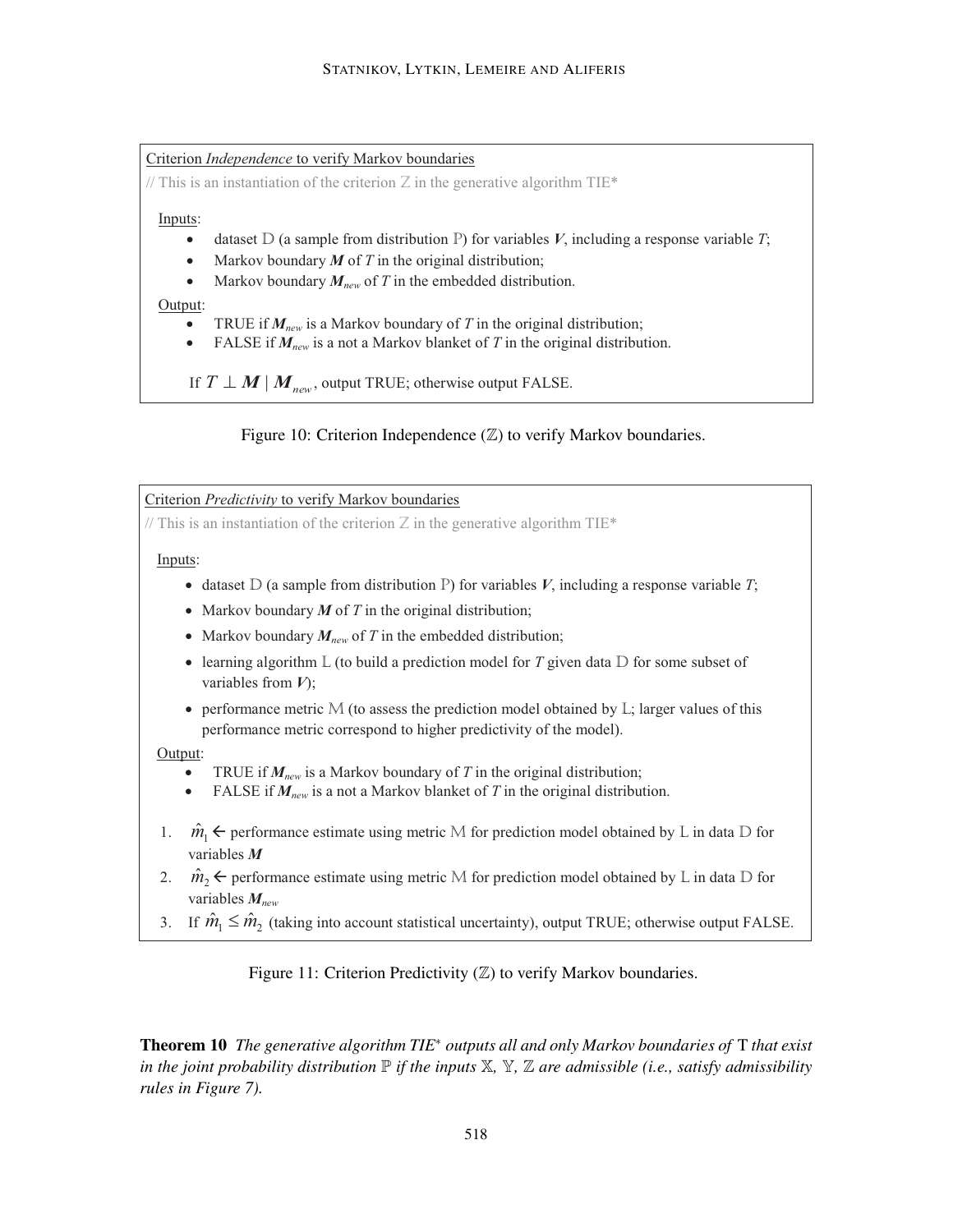Now we show that IAMB (Figure 4) and Semi-Interleaved HITON-PC (Figure 5) are admissible Markov boundary algorithms for TIE<sup>\*</sup> under sufficient assumptions. In the case of the IAMB algorithm, the sufficient assumptions for TIE<sup>∗</sup> admissibility are the same as sufficient assumptions for the general algorithm correctness (see Theorem 8). This leads to the following theorem.

Theorem 11 *IAMB is an admissible Markov boundary induction algorithm for TIE*<sup>∗</sup> *(input* X*) if the joint probability distribution* P *satisfies the local composition property with respect to* T*.*

However, the sufficient assumptions for the general correctness of Semi-Interleaved HITON-PC (Theorem 9) are not sufficient for TIE<sup>∗</sup> admissibility and require further restriction. Specifically, we need to require that all members of *all* Markov boundaries retain marginal and conditional dependence on *T*, except for certain violations of the intersection property. This leads to the following theorem.

Theorem 12 *Semi-Interleaved HITON-PC is an admissible Markov boundary induction algorithm for TIE*<sup>∗</sup> *(input* P*) if all members of all Markov boundaries of* T *that exist in the joint probability distribution* P *are marginally dependent on* T *and are also conditionally dependent on* T*, except for violations of the intersection property that lead to context-independent information equivalence relations.*

The next theorem states that the procedure IGS (Figure 9) is admissible for TIE<sup>\*</sup>:

Theorem 13 *Procedure IGS to generate data sets from the embedded distributions (input* Y*) is admissible for TIE*<sup>∗</sup> *.*

Finally we show that both criteria Independence (Figure 10) and Predictivity (Figure 11) for verification of Markov boundaries are admissible for TIE<sup>\*</sup> and state sufficient assumptions for the latter criterion. The former criterion implicitly assumes correctness of statistical decisions, similarly to IAMB and Semi-Interleaved HITON-PC (see end of Section 2.5 for related discussion).

Theorem 14 *Criterion Independence to verify Markov boundaries (input* Z*) is admissible for TIE*<sup>∗</sup>

Theorem 15 *Criterion Predictivity to verify Markov boundaries (input* Z*) is admissible for TIE*<sup>∗</sup> *if the following conditions hold: (i) the learning algorithm* L *can accurately approximate any conditional probability distribution, and (ii) the performance metric*  $\mathbb M$  *is maximized only when P(* T|  $V$ \ {T}*) is estimated accurately.*

As mentioned in the beginning of Section 4, the generative nature of TIE<sup>\*</sup> facilitates design of new algorithms for discovery of multiple Markov boundaries by simply instantiating TIE<sup>\*</sup> with input components  $X, Y, Z$ . Furthermore, if  $X, Y, Z$  are admissible, then TIE<sup>\*</sup> will be sound and complete according to Theorem 10, otherwise the algorithm will be heuristic. For example, one can take an established Markov boundary induction algorithm, prove its admissibility, and then plug it into TIE<sup>∗</sup> with admissible components  $\mathbb Y$  and  $\mathbb Z$  (e.g., ones presented above). This will yield a new correct algorithm and significant economies in the proof of its correctness because one has only to prove admissibility of new input components.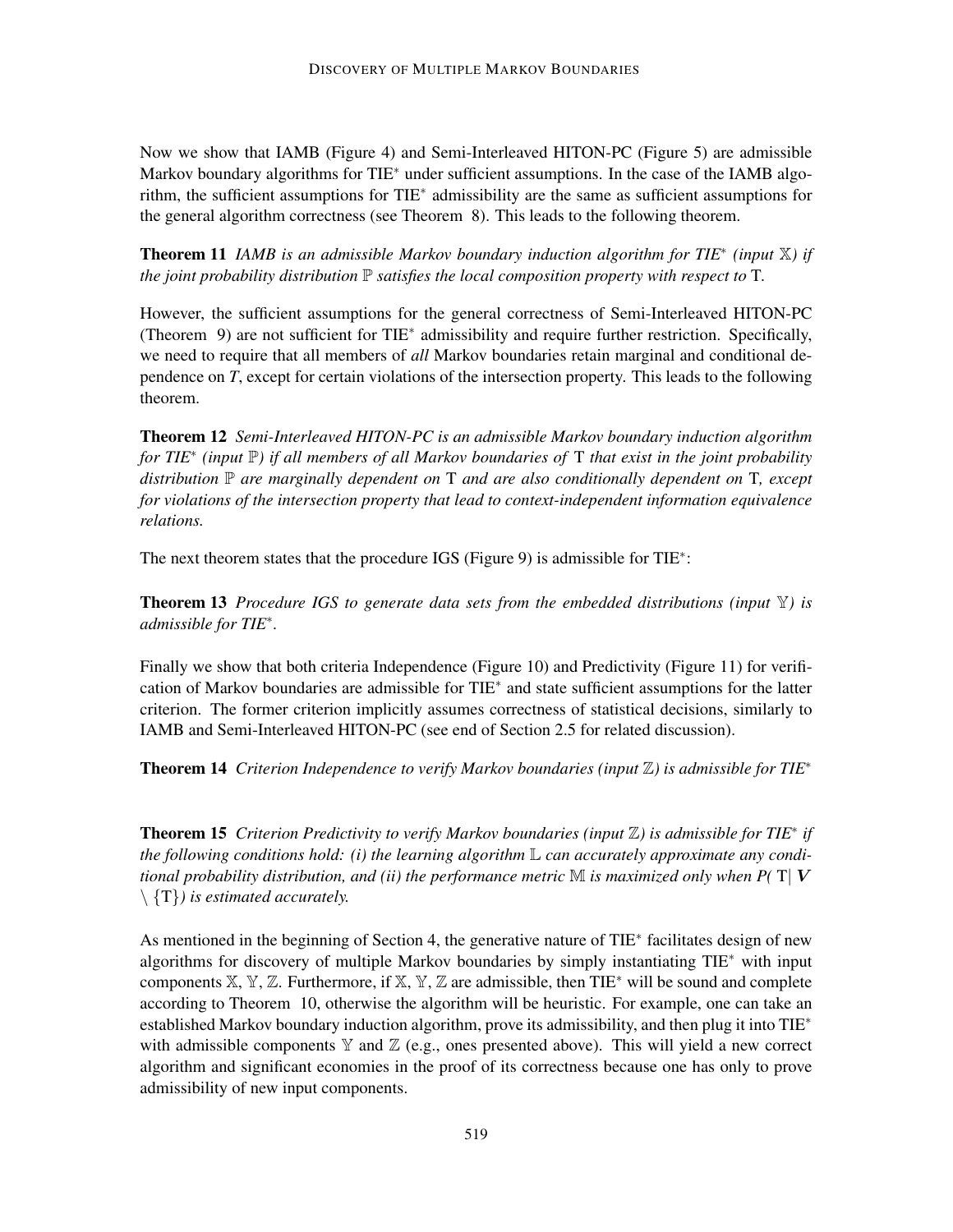#### 4.4 Complexity Analysis

We first note that the computational complexity of TIE<sup>∗</sup> depends on a specific instantiation of its input components  $X$  (Markov boundary induction algorithm),  $Y$  (procedure for generating data sets from the embedded distributions) and  $\mathbb Z$  (criterion for verifying Markov boundaries), and on the underlying joint probability distribution over a set variables  $V$ . In this subsection we will consider the complexity of the following two specific instantiations of TIE<sup>\*</sup>: (X= Semi-Interleaved HITON-PC, Y=IGS-Lex, Z=Independence) and (X=IAMB, Y=IGS-Lex, Z=Independence).

Since in our experiments we found that Markov boundary induction (with input component  $X$ ) was the most computationally expensive step in TIE<sup>\*</sup> and accounted for  $> 99\%$  of algorithm runtime, we will omit from consideration the complexity of components  $\mathbb Y$  and  $\mathbb Z$ , and will use the complexity of component X to derive an estimate of the total computational complexity of TIE<sup>∗</sup> . Following general practice in complexity analysis of Markov boundary and causal discovery algorithms, we measure computational complexity in terms of the number of statistical tests of conditional independence.<sup>7</sup> For completeness we also note that there exist efficient implementations of the  $G^2$  test for discrete variables that can take only time  $nlog(n)$  in the number of training instances *n*. The time for computation of Fishers *Z*-test for continuous variables is also bounded by a low order polynomial in *n* because this test essentially involves solution of a linear system. See the work by Aliferis et al. (2010a) and Anderson (2003) for more details and discussion.

As with all sound and complete computational causal discovery algorithms, discovery of all Markov boundaries (and even one Markov boundary) is worst-case intractable. However we are interested in the average-case complexity of TIE<sup>∗</sup> in *real-life distributions* that is more instructive to consider. Complexities of Markov boundary induction algorithms IAMB and Semi-Interleaved HITON-PC are  $\tilde{O}(|V||M|)$  and  $O(|V|2^{|M|})$ , respectively, assuming that the size of the candidate Markov boundary  $M$  obtained in the Forward phase is close to the size of the true Markov boundary obtained after the Backward phase (see Figures 4 and 5), which is typically the case in practice (Aliferis et al., 2010a; Tsamardinos and Aliferis, 2003; Tsamardinos et al., 2003a). When TIE<sup>∗</sup> is parameterized with the IGS procedure (as the component  $\mathbb{Y}$ ) and there is only one Markov boundary M in the distribution, TIE<sup>\*</sup> will invoke a Markov boundary induction algorithm  $X$ ,  $|M|+ 1$  number of times. Thus, the total computational complexity of TIE<sup>\*</sup> in this case becomes  $O(|V||M|^2)$  if  $\mathbb{X} =$ IAMB and  $O(|V||M||2^{|M|})$  if  $\mathbb{X}$  = Semi-Interleaved HITON-PC. When *N* Markov boundaries with the average size  $|M|$  are present in the distribution, TIE<sup>\*</sup> with IGS procedure will invoke a Markov boundary induction algorithm no more than  $O(N2^{|M|})$  times. Therefore, the total complexity of TIE<sup>\*</sup> with the IGS procedure is  $O(N2^{|M|}|V||M|)$  ) when  $\mathbb{X} = IAMB$  and  $O(N|V|2^{|M|})$  when  $\mathbb{X} =$ Semi-Interleaved HITON-PC.

In practical applications of TIE<sup>∗</sup> with Semi-Interleaved HITON-PC, we use an additional caching mechanism for conditional independence decisions, which alleviates the need to repeatedly conduct the same conditional independence tests during Markov boundary induction when we have only slightly altered the data set by removing a subset of variables  $G$ . In this case, induction of the first Markov boundary still takes  $O(|V|2^{|M|})$  independence tests, but all consecutive Markov boundaries typically require less than  $O(|V|)$  conditional independence tests. Thus, the overall complex-

<sup>7.</sup> Since we use negative p-values from a conditional independence test as the measure of association in IAMB and Semi-Interleaved HITON-PC (see Appendix D), we assume that complexity of computing an association is equal to the complexity of conditional independence testing.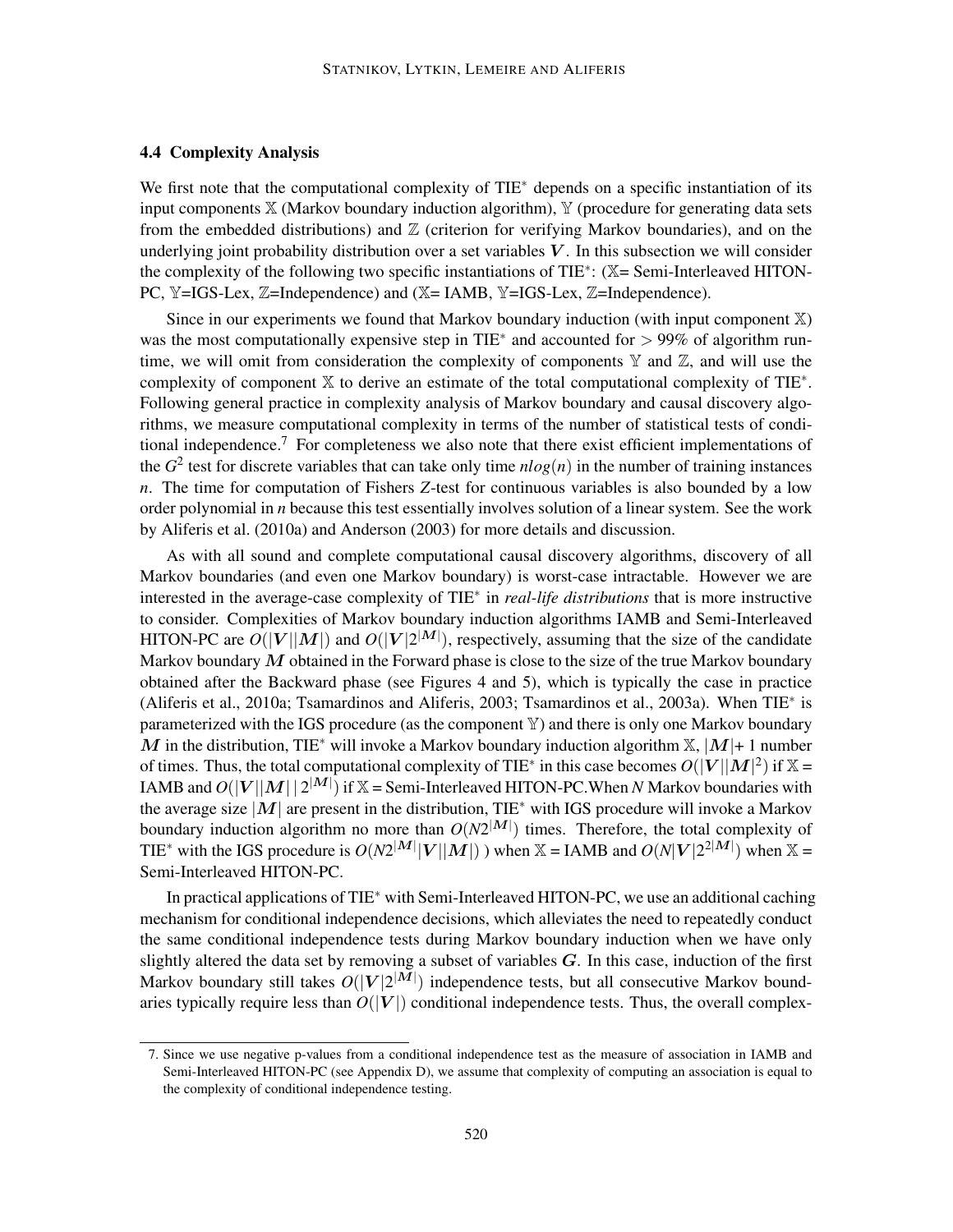#### Algorithm **iTIE\***

Input: dataset D (a sample from distribution P) for variables *V*, including a response variable *T*. Output: all Markov boundaries of *T* that exist in P.

- 1. Run steps 1-13 of Semi-Interleaved HITON-PC algorithm (Figure 5) with the following steps instead of steps 6 and 7:
	- (a) If there is no subset  $\mathbf{Z} \subseteq M$  such that  $T \perp Y | Z$  then
	- (b)  $M \leftarrow M \cup \{Y\}$
	- (c) Else if **Z** exists and the following relations hold:  $T \perp Y$ ,  $T \perp Z$ ,  $T \perp Z$  | *Y*

(d) Record in Q that *Y* and *Z* contain equivalent information with respect to *T* 

- 2. Compute the Cartesian product of information equivalence relations for subsets of *M* that are stored in Q to construct multiple Markov boundaries of *T*
- 3. Output multiple Markov boundaries of *T*
- Figure 12: iTIE<sup>\*</sup> algorithm, presented as a modification of Semi-Interleaved HITON-PC. Similar algorithms may be obtained by modification of other members of the GLL-PC algorithmic family (Aliferis et al., 2010a).

ity of TIE<sup>\*</sup> with the IGS procedure and Semi-Interleaved HITON-PC becomes  $O(|V|2^{|M|} + (N 1)|V|2^{|M|}$ , or equivalently  $O(N|V|2^{|M|})$ .

Finally, in practice we use parameters *max-card* for IGS procedure in TIE<sup>∗</sup> and *max-k* for Semi-Interleaved HITON-PC to limit the number of conditional independence tests (see Appendix D). Thus, complexity of TIE<sup>\*</sup> with the IGS procedure becomes  $O(N|V||M|^{max\text{-}card+1})$  when  $\mathbb{X}$ = IAMB and  $O(|V||M|^{max-k} + (N-1)|V||M|^{max-card})$  when  $\mathbb{X}$  = Semi-Interleaved HITON-PC.

#### 4.5 A Simple and Fast Algorithm for Special Distributions

The TIE<sup>\*</sup> algorithm allows to find all Markov boundaries when there are information equivalence relations between arbitrary *sets of variables*. A simpler and faster algorithm can be obtained by restricting consideration to distributions where all information equivalence relations follow from context-independent information equivalence relations between *individual variables*. The resulting algorithm is termed iTIE\*(which is an acronym for "Individual Target Information Equivalence") and is described in Figure 12. As can be seen, iTIE<sup>∗</sup> can be described as a modification to Semi-Interleaved HITON-PC (or GLL-PC in general).

Consider running the iTIE<sup>\*</sup> algorithm on data **D** generated from the example causal Bayesian network shown in Figure 13. The response variable *T* is directly caused by *C*, *D*, *F*. The underlying distribution is such that variables *A* and *C* contain equivalent information about *T*; likewise variables *B* and *D* contain equivalent information about *T*. iTIE<sup>\*</sup> starts by executing Semi-Interleaved HITON-PC with the modified steps 6 and 7. Assume that we are running the loop in steps 3-8 of Semi-Interleaved HITON-PC and currently  $E = \{C, D\}$  and  $M = \{A, B, F\}$ ; variables *E* and *J* were eliminated conditioned on *F* in previous iterations of the loop. In step 4 of Semi-Interleaved HITON-PC, the algorithm may select  $Y = C$ . Next the modified steps 6 and 7 of Semi-Interleaved HITON-PC proceed as described in Figure 12, namely: 1(a) we find that a subset  $Z = \{A\}$  renders *T* independent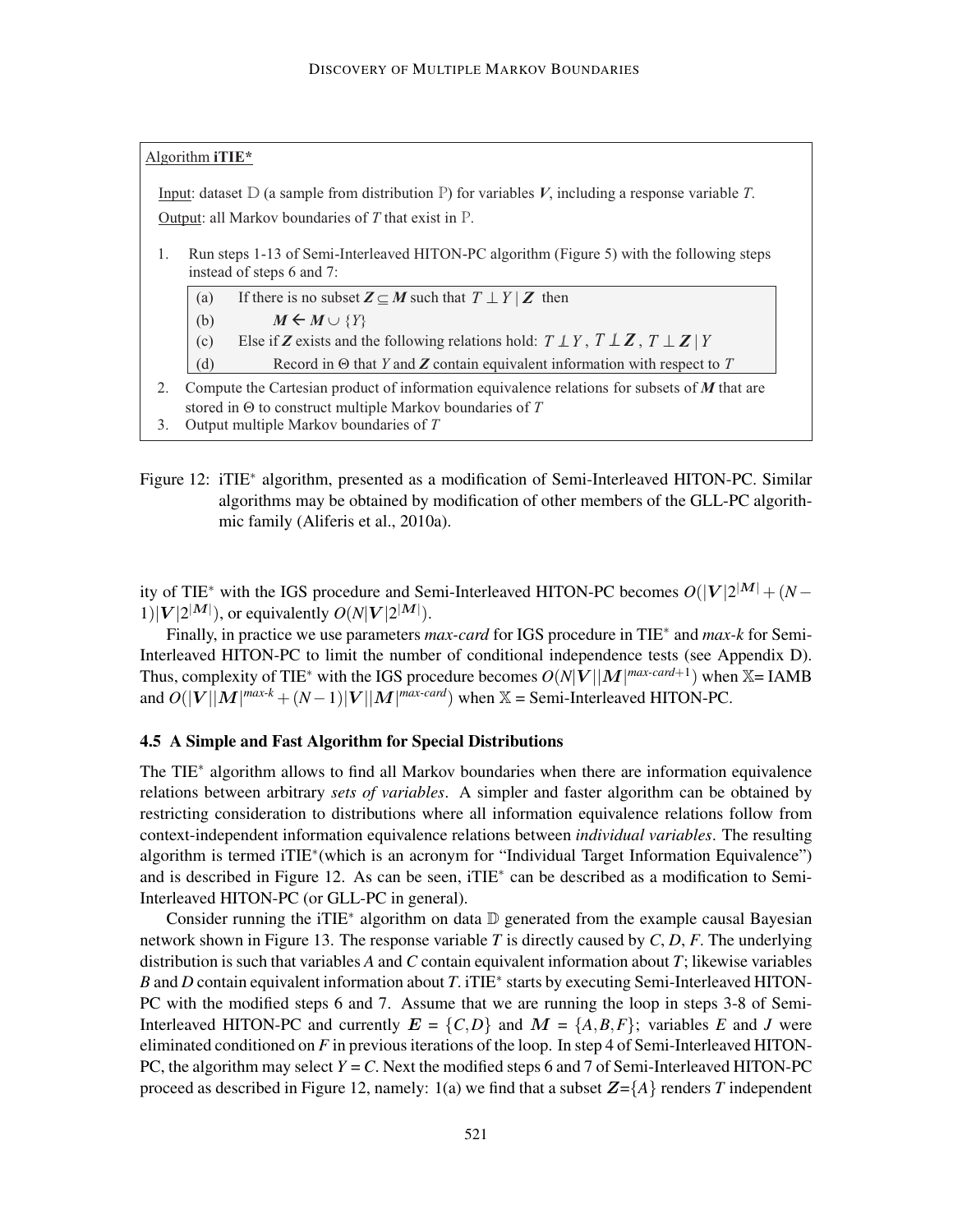

Figure 13: Graph of a causal Bayesian network used to trace the iTIE<sup>\*</sup> algorithm. The network parameterization is provided in Table 7 in Appendix B. The response variable is *T*. All variables take values {0,1}. Variables *A* and *C* contain equivalent information about *T* and are highlighted with the same color. Likewise, variables *B* and *D* contain equivalent information about *T* and thus are also highlighted with the same color.

of  $Y = C$ ; 1(c) *T* is marginally dependent on  $Y = C$ , *T* is marginally dependent on  $Z = \{A\}$ , and *Y* = *C* renders *T* independent of  $\mathbf{Z} = \{A\}$ , thus 1(d) we record in Θ that *Y* = *C* and  $\mathbf{Z} = \{A\}$ contain equivalent information with respect to *T*. In the next iteration of the loop in steps 3- 8 of the modified Semi-Interleaved HITON-PC, we record in  $\Theta$  that  $Y = D$  and  $Z = \{B\}$  contain equivalent information with respect to *T*. The Backward phase in steps 9-13 of Semi-Interleaved HITON-PC does not result in variable eliminations in this example, thus we have  $M = \{A, B, F\}$ . Finally, we build Cartesian product of information equivalence relations for subsets of M that are stored in  $\Theta$ and obtain 4 Markov boundaries of  $T: \{A, B, F\}$ ,  $\{A, D, F\}$ ,  $\{C, B, F\}$ , and  $\{C, D, F\}$ .

The iTIE<sup>\*</sup> algorithm correctly identifies all Markov boundaries under the following sufficient assumptions: (a) all equivalence relations in the underlying distribution follow from context-independent equivalence relations of *individual* variables, and (b) the assumptions of Theorem 12 hold. The proof of correctness of iTIE<sup>\*</sup> can be obtained from the proofs of Theorems 9 and 12 and Lemma 1.

It is also important to notice that in some cases iTIE<sup>∗</sup> can identify all Markov boundaries even if the above stated sufficient assumption (a) is violated; that is why we do not exclude the possibility that  $Z$  can be a set of variables in steps 1(c,d) of iTIE<sup>\*</sup>. Consider a Bayesian network with the graph  $C \left(\begin{array}{cc} A & A \\ B & A \end{array}\right)$  $\begin{bmatrix} A & B \end{bmatrix}$  *T* that is parameterized such that a variable *C* and the set of variables  $\{A, B\}$ jointly contain context-independent equivalent information about *T*, and *T* is marginally dependent on *A*,*B*,*C*. Thus, there are two Markov boundaries of *T* in the joint probability distribution:  ${C}$ and  $\{A,B\}$ . Now consider a situation when iTIE<sup>\*</sup> first admits  $\{A,B\}$  to M during execution of the modified Semi-Interleaved HITON-PC or another instance of GLL-PC. Then the step 1(c) of iTIE<sup>\*</sup> will reveal that while  $T \perp C \mid \{A, B\}$ , the following relations hold  $T \perp C$ ,  $T \perp \{A, B\}$ , and  $T \perp \{A,B\}$  | *C*. Thus, the algorithm will identify that *C* and  $\{A,B\}$  contain equivalent information about *T* and will correctly find all Markov boundaries in the distribution. However, if iTIE<sup>∗</sup> first admits *C* to M, then the algorithm will output only one Markov boundary of *T* that consists of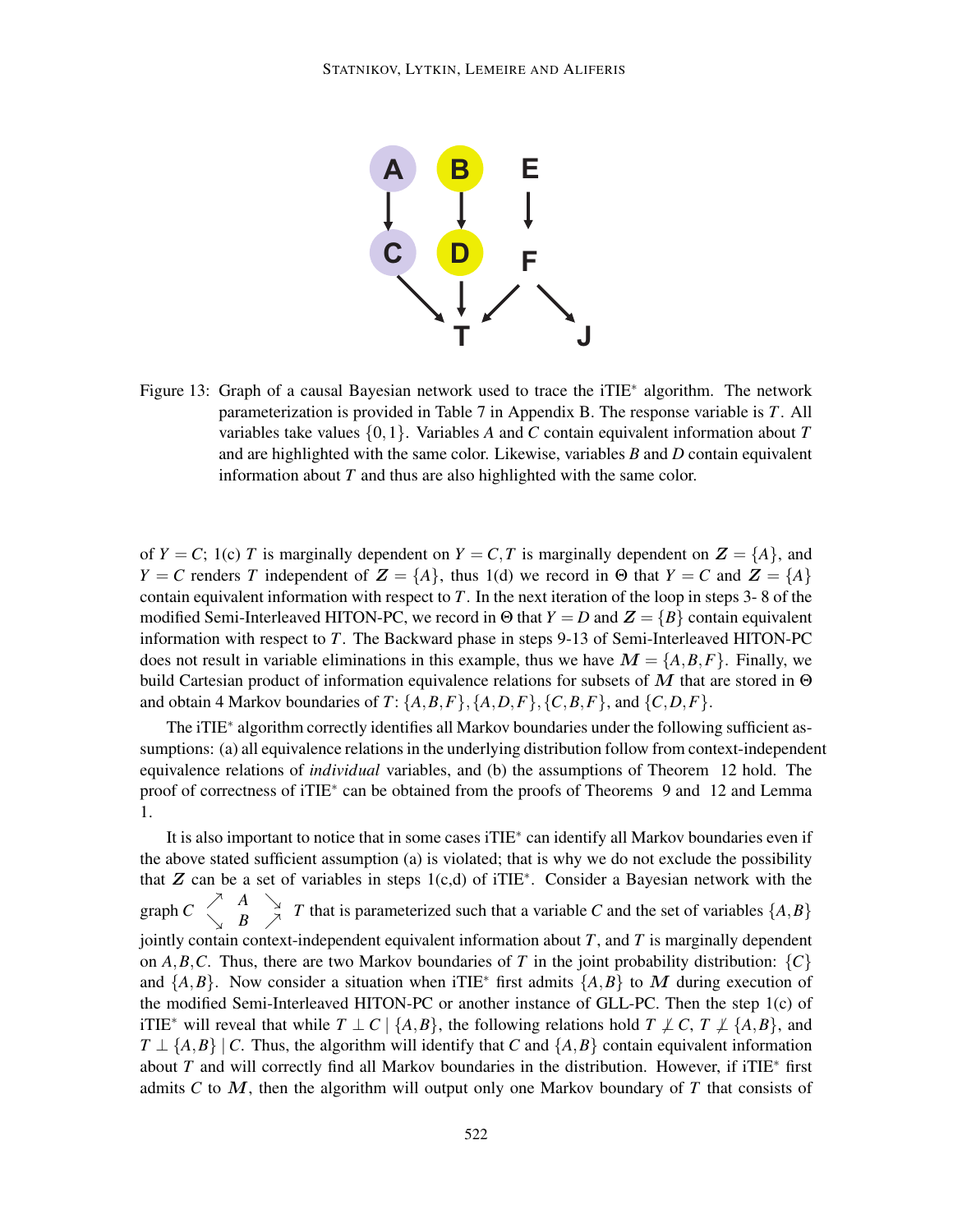a single variable *C*, because variables *A* and *B*, when considered separately, will be eliminated by conditioning on *C* and no equivalence relations will be found.

Notice that unlike TIE<sup>\*</sup>, iTIE<sup>\*</sup> does not rely on repeated invocation of a Markov boundary induction algorithm and instead extends Semi-Interleaved HITON-PC by potentially performing at most one additional independence test for each variable in  $V$  during the Forward phase, as shown in Figure 12.<sup>8</sup> This allows iTIE<sup>\*</sup> to maintain computational complexity of the same order as Semi-Interleaved HITON-PC, namely,  $O(|V|2^{|M|})$  conditional independence tests. As before, |M| denotes the average size of a Markov boundary and the above complexity bound assumes that the size of a candidate Markov boundary obtained in the Forward phase is close to the size of a true Markov boundary obtained at the end of the Backward phase (see Figure 5). In practical applications of iTIE<sup>∗</sup> , we also use parameter *max*-*k* that limits the maximum size of a conditioning test, which brings complexity of iTIE<sup>\*</sup> to  $O(|V||M|^{max-k})$ . Interestingly, iTIE<sup>\*</sup> can efficiently identify all Markov boundaries in the distribution shown in Figure 2. This is due to the fact that the distribution in Figure 2 satisfies the assumption underlying iTIE<sup>∗</sup> (i.e., that all information equivalences in a distribution follow from context-independent equivalences between individual variables) and thus allows it to capture all equivalence relationships between variables within groups in a single run of the Forward phase of the modified Semi-Interleaved HITON-PC. All Markov boundaries in the example in Figure 2 can then be reconstructed by taking the Cartesian product over sets of variables found to be equivalent with respect to  $T$  in step 2 of iTIE<sup>\*</sup> (Figure 12).

For experiments reported in this work, we implemented and ran iTIE<sup>∗</sup> based on the Causal Explorer code of Semi-Interleaved HITON-PC (Aliferis et al., 2003b; Statnikov et al., 2010) with values of parameters and statistical tests of independence that are described in Appendix D.

#### 5. Empirical Experiments

In this section, we present experimental results obtained by applying methods for learning multiple Markov boundaries and variable sets on simulated and real data. The evaluated methods and their parameterizations are shown in Table 9 in Appendix E. These methods were chosen for our evaluation as they are the current state-of-the-art techniques for discovery of multiple Markov boundaries and variable sets. In order to study the behavior of these methods as a function of parameter settings, we considered several distinct parameterizations of each algorithm. In cases when parameter settings have been recommended by the authors of a method, we included these settings in our evaluation. A detailed description of parameters of prior methods for induction of multiple Markov boundaries and variable sets is provided in Appendix C.

All experiments involving assessment of classification performance were executed by holdout validation or cross-validation (see below), whereby Markov boundaries and variable sets are discovered in a training subset of data samples (training set), classification models based on the above variables are also developed in the training set, and the reported performance of classification models is estimated in an independent testing set. Assessment of classification performance of the extracted Markov boundaries and variable sets was done using Support Vector Machines (SVMs) (Vapnik, 1998). We chose to use SVMs due to their excellent empirical performance across a wide range of application domains (especially with high-dimensional data and relatively small sample sizes), regularization capabilities, ability to learn both simple and complex classification

<sup>8.</sup> This is a test  $T \perp Z \mid Y$ . Other necessary tests  $T \perp Y$  and  $T \perp Z$  have been previously computed in step 4 of Semi-Interleaved HITON-PC algorithm, and their results can be retrieved from the cache.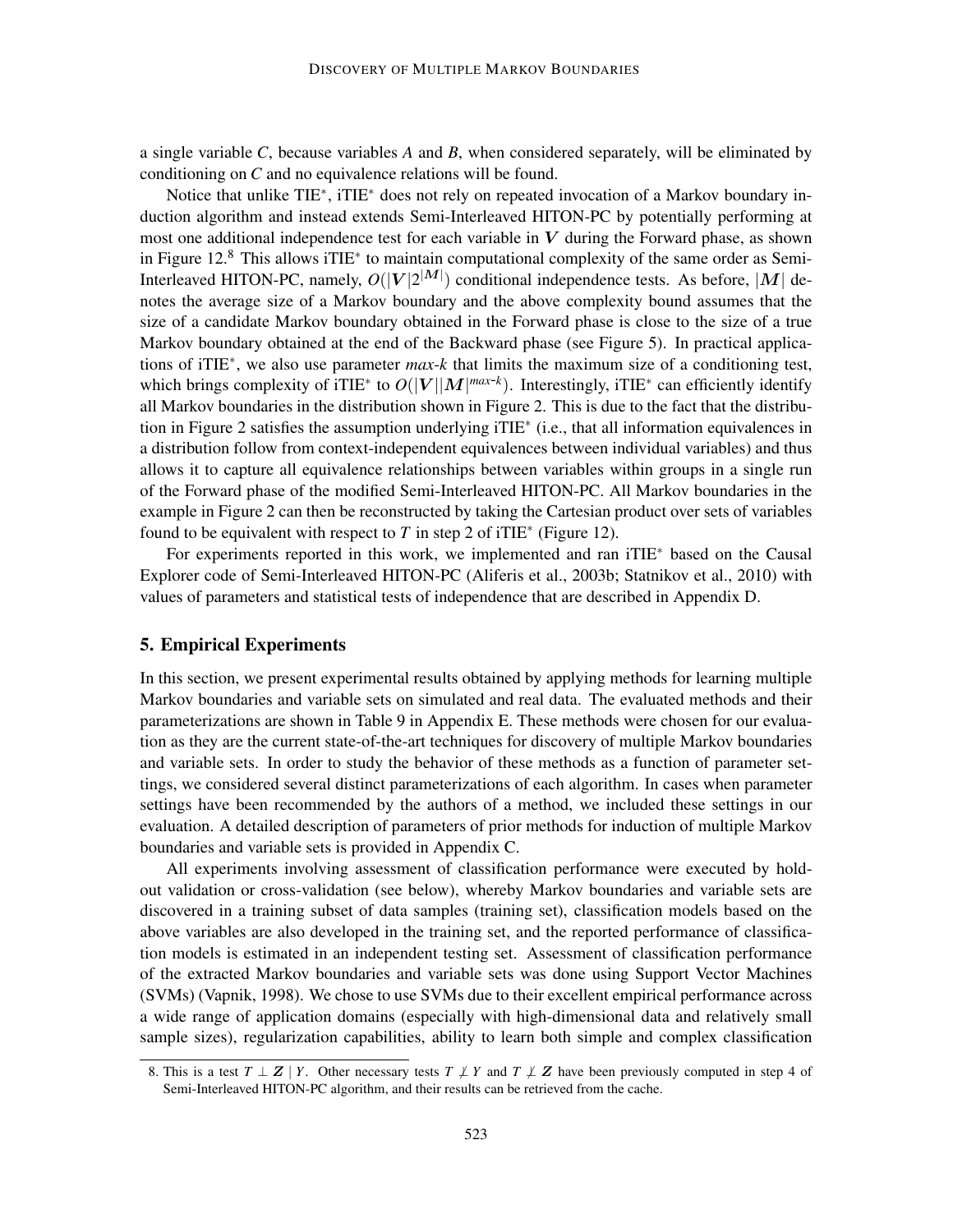functions, and tractable computational time (Cristianini and Shawe-Taylor, 2000; Schölkopf et al., 1999; Shawe-Taylor and Cristianini, 2004; Vapnik, 1998). When the response variable was multiclass, we applied SVMs in one-versus-rest fashion (Schölkopf et al., 1999). We used libSVM v.2.9.1 (http://www.csie.ntu.edu.tw/˜cjlin/libsvm/) implementation of SVMs in all experiments (Fan et al., 2005). Polynomial kernels were used in SVMs as they have shown good classification performance across the data domains considered in this study. The degree *d* of the polynomial kernel and the penalty parameter *C* of SVM were optimized by cross-validation on the training data. Each variable in a data set was scaled to  $[0,1]$  range to facilitate SVM training. The scaling constants were computed on the training set of samples and then applied to the entire data set.

All experiments presented in this section were run on the Asclepius Compute Cluster at the Center for Health Informatics and Bioinformatics (CHIBI) at New York University Langone Medical Center (http://www.nyuinformatics.org) and the Advanced Computing Center for Research and Education (ACCRE) at Vanderbilt University (http://www.accre.vanderbilt.edu/). For comparative purposes all experiments used exclusively the latest generation of Intel Xeon Nehalem (x86) processors. Overall, it took >50 years of single CPU time to complete all reported experiments.

#### 5.1 Experiments with Simulated Data

Below we present an evaluation of methods for extraction of multiple Markov boundaries and variable sets in simulated data. Simulated data allows us to evaluate methods in a controlled setting where the underlying causal process and all Markov boundaries of the response variable *T* are known exactly. Two data sets were used in this evaluation. One of these data sets, referred to as *T IED*, was previously used in an international causality challenge (Statnikov and Aliferis, 2010b). *T IED* contains 30 variables, including the response variable T. The underlying causal graph and its parameterization are given in the work by Statnikov and Aliferis (2010b). There are 72 distinct Markov boundaries of *T*. Each Markov boundary contains 5 variables: variable  $X_{10}$  and one variable from each of the four subsets  $\{X_1, X_2, X_3, X_{11}\}, \{X_5, X_9\}, \{X_{12}, X_{13}, X_{14}\}$  and  $\{X_{19}, X_{20}, X_{21}\}.$ Another simulated data set, referred to as *T IED*1000, contains 1,000 variables in total and was generated by the causal process of *T IED* augmented with an additional 970 variables that have no association with *T*. *T IED*1000 has the same set of Markov boundaries of *T* as *T IED*. *T IED*1000 allows us to study the behavior of different methods for learning multiple Markov boundaries and variable sets in an environment where the fraction of variables carrying relevant information about *T* is small.

For each of the two data sets, 750 observations were used for discovery of Markov boundaries/variable sets and training of the SVM classification models of the response variable *T* (with the goal to predict its values from the inferred Markov boundary variables), and an independent testing set of 3,000 observations was used for evaluation of the models' classification performance.

All methods for extracting multiple Markov boundaries and variable sets were assessed based on the following six performance criteria:

I. *The number of distinct Markov boundaries/variable sets output by the method.*

II. *The average size of an output Markov boundary/variable set (number of variables).*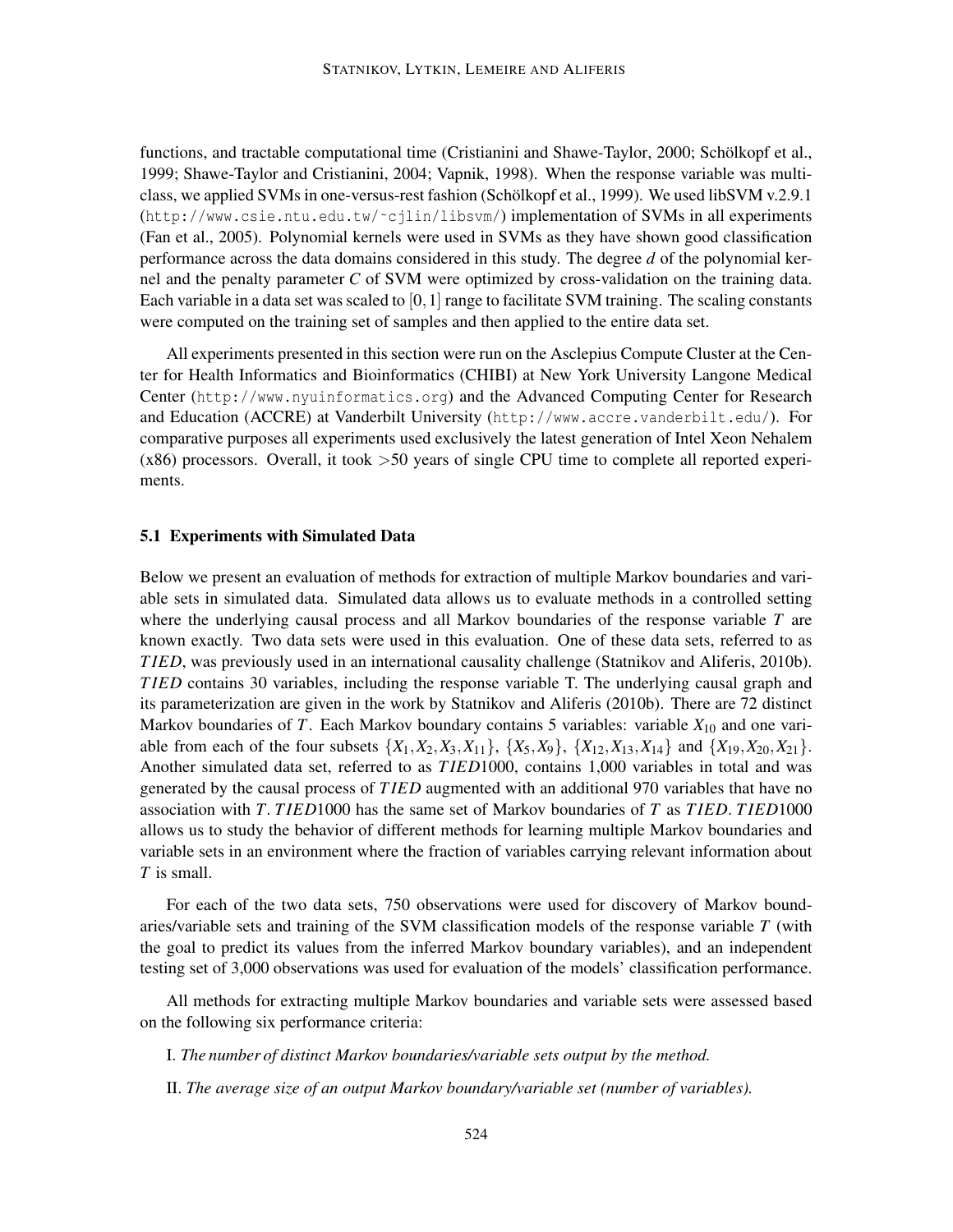III. *The number of true Markov boundaries identified exactly, that is, without false positives and false negatives.*<sup>9</sup>

IV. *The average Proportion of False Positives (PFP) in the output Markov boundaries/variable sets.*<sup>10</sup>

V. *The average False Negative Rate (FNR) in the output Markov boundaries/variable sets.*<sup>11</sup>

VI. *The average classification performance (weighted accuracy) over all output Markov boundaries/variable sets.*<sup>12</sup> We also compared the average classification performance of the SVM models with the maximum a posteriori classifier in the true Bayesian network (denoted as MAP-BN) using the same data sample.

Technical details about computing performance criteria III-V are given in Appendix E.

The results presented in Figure 14 in the manuscript, and Tables 10 and 11 and Figure 19 in Appendix E show that only TIE<sup>\*</sup> and iTIE<sup>\*</sup> identified *exactly* all and only true Markov boundaries of *T* in both simulated data sets, and their classification performance with the SVM classifier was statistically comparable to performance of the MAP-BN classifier. None of the comparator methods, regardless of the number of Markov boundaries/variable sets output, were able to identify *exactly* any of the 72 true Markov boundaries, except for Resampling+RFE (without statistical comparison) and IR-HITON-PC that identified *exactly* 1-2 out of 72 true Markov boundaries, depending on the data set. Overall prior methods had either large proportion of false positives or large false negative rate, and often their classification performance was significantly worse that the performance of the MAP-BN classifier. However, in some cases the classification performance of other methods was comparable to the MAP-BN classifier, regardless of the number of Markov boundaries identified *exactly*. This can be attributed to (i) the relative insensitivity of the SVM classifiers to false positives, (ii) connectivity in the underlying graph that compensates false negatives with other weakly relevant variables, and (iii) differences between the employed classification performance metric (weighted accuracy) and the metric which is maximized by the Markov boundary variables (that requires accurate estimation of  $P(T | V \setminus \{T\})$ , which is a harder task than maximizing proportions of correct classification in the weighted accuracy metric). Thus, we remind the reader that a high classification performance is often a necessary but not sufficient condition for correct identification of Markov boundaries. Detailed discussion of the performance of comparator methods is given in Appendix E.

#### 5.2 Experiments with Real Data

For evaluation of methods for learning multiple Markov boundaries and variable sets in real data, we used 13 data sets that cover a broad range of application domains (clinical outcome prediction, gene expression, proteomics, drug discovery, text categorization, digit recognition, ecology and finance), dimensionalities (from 86 to over 100,000), and sample sizes (from hundreds to thousands) that are representative of those appearing in practical applications. These data sets have recently been used

<sup>9.</sup> False positives are variables that do not belong to any true Markov boundary of *T* in the causal graph, but are included in a Markov boundary/variable set extracted by some method. False negatives are variables that belong to a true Markov boundary of *T*, but are absent in the extracted Markov boundary/variable set.

<sup>10.</sup> PFP is the number of false positives in an output Markov boundary/variable set divided by its size.

<sup>11.</sup> FNR is the number of false negatives in an output Markov boundary/variable set divided by the size of the *true* Markov boundary.

<sup>12.</sup> Given that the response variable *T* had four possible values, classification performance was measured by the weighted accuracy metric that allows to measure classification performance independent of class priors and can be applied to multiclass responses (Guyon et al., 2006). In brief, weighted accuracy is obtained by computing proportion of correct classifications in each class and combining these proportions by weighting using prior probabilities in each class.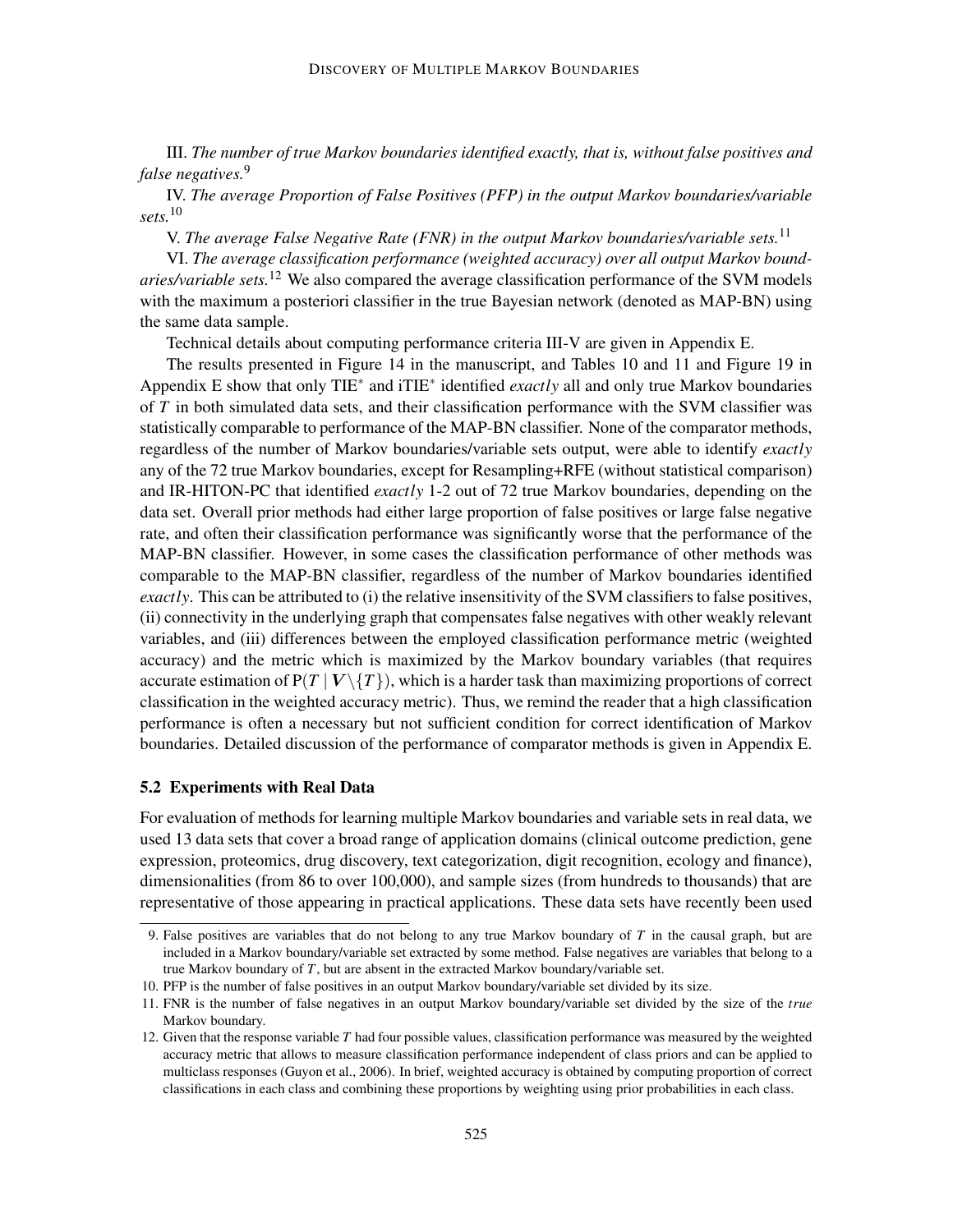

Figure 14: Results for average classification performance (weighted accuracy), average false negative rate, and average proportion of false positives that were obtained in *TIED* (top figure) and *TIED1000* (bottom figure) data sets. The style and color of a vertical line connecting each point with the plane shows whether the average SVM classification performance of a method is statistically comparable with the MAP-BN classifier in the same data sample (red solid line) or not (black dotted line). The Pareto frontier was constructed based on the average false negative rate and the average proportion of false positives over the comparator methods (i.e., non-TIE<sup>\*</sup>). Results of TIE<sup>\*</sup> and iTIE<sup>\*</sup> were identical in both data sets.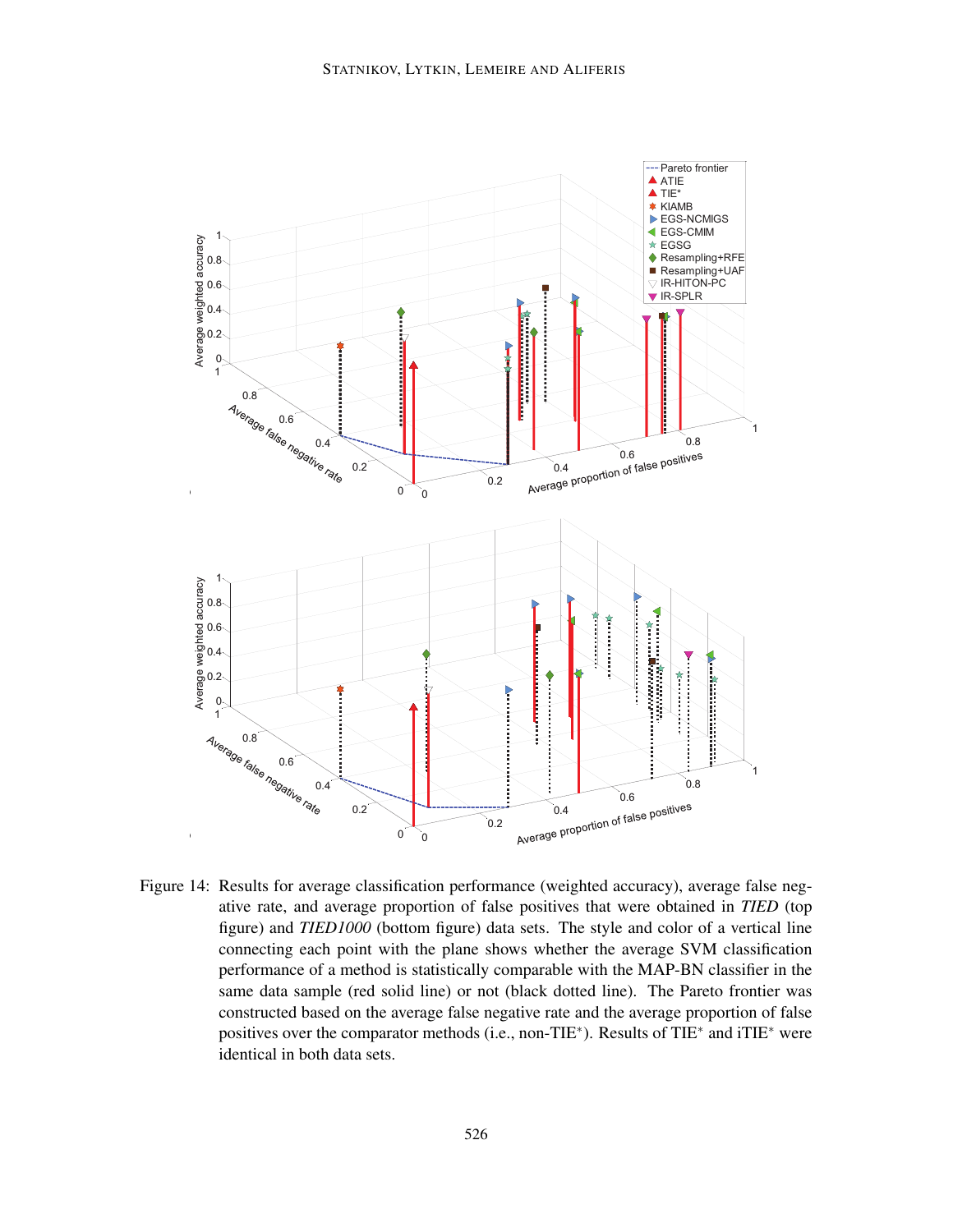in a broad benchmark (Aliferis et al., 2010a) of the current state-of-the-art single Markov boundary induction and feature selection methods, which is another reason why we chose to use the same data in this study. The data sets are described in detail in Table 12 in Appendix E. The data sets were preprocessed (imputed, discretized, etc.) as described in the work by Aliferis et al. (2010a).

In data sets with relatively large sample sizes  $(> 600)$ , classification performance of the output Markov boundaries and variable sets was estimated by holdout validation with 75% of samples used for Markov boundary/variable set induction and SVM classifier training, and the remaining 25% of samples used for estimation of classification performance. In small-sample data sets, 10- fold crossvalidation was used instead. Markov boundary/variable set induction and classifier training were both performed on the training sets from the 10-fold cross-validation design, with classification performance being subsequently estimated on the respective testing sets.

Evaluation of Markov boundary/variable selection methods in real data is challenging due to the lack of knowledge of the true Markov boundaries. In practical applications, however, the interest typically lies in the most compact subsets of variables that give the highest classification performance for reasonable and widely used classifiers (Guyon and Elisseeff, 2003). This consideration motivated the following two primary evaluation criteria (with the averages taken over all Markov boundaries/variable sets output by each method):

I. *The average Proportion of Variables (PV) in the output Markov boundaries/variable sets.*<sup>13</sup>

II. *The average classification performance (AUC) of the output Markov boundaries/variable sets.*<sup>14</sup>

In addition to the above two primary criteria, in some problems we are also interested in extracting as many of the maximally compact and predictive variable sets (i.e., optimal solutions to the variable selection problem) as possible. Therefore, we also considered a third criterion in our evaluation:

# III. *The number of distinct Markov boundaries/variable sets output by each method (N).*

We note that criterion I (PV) on its own can be optimized independently of the actual classification problem by taking small subsets of variables (e.g., 1 or 2 variables in each subset) to be the presumed Markov boundaries of the response variable *T*. Criterion I may therefore be biased towards methods that output Markov boundaries/variable sets of a user-defined size (e.g., some parameterizations of EGS-NCMIGS). Similarly, criterion III (N) can be maximized independently of the response *T* by simply taking all  $2^{|V|-1} - 1$  non-empty subsets of the variable set  $V \setminus \{T\}$  to be the presumed Markov boundaries of *T*. This criterion could be potentially biased towards Markov boundary/variable set extraction methods that output a number of Markov boundaries specified by a user-defined parameter (e.g., EGSG) rather than by a data driven process (e.g., TIE<sup>\*</sup>). Criterion II (AUC) served as a modulator for criteria I and III, because high performance on the latter two criteria does not necessarily imply high classification performance.

We also ranked all methods on each of the three criteria averaged over all 13 real data sets, as described in Appendix E. The ranks incorporated permutation-based statistical comparison of difference in the performance of algorithms, in order to ensure that methods with statistically comparable performance receive the same rank.

<sup>13.</sup> The PV of an output Markov boundary/variable set measures its compactness and is defined as the number of variables in the output Markov boundary/variable set divided by the total number of variables in the data set.

<sup>14.</sup> Classification performance was measured using area under ROC curve (AUC) (Fawcett, 2003), because all response variables were binary.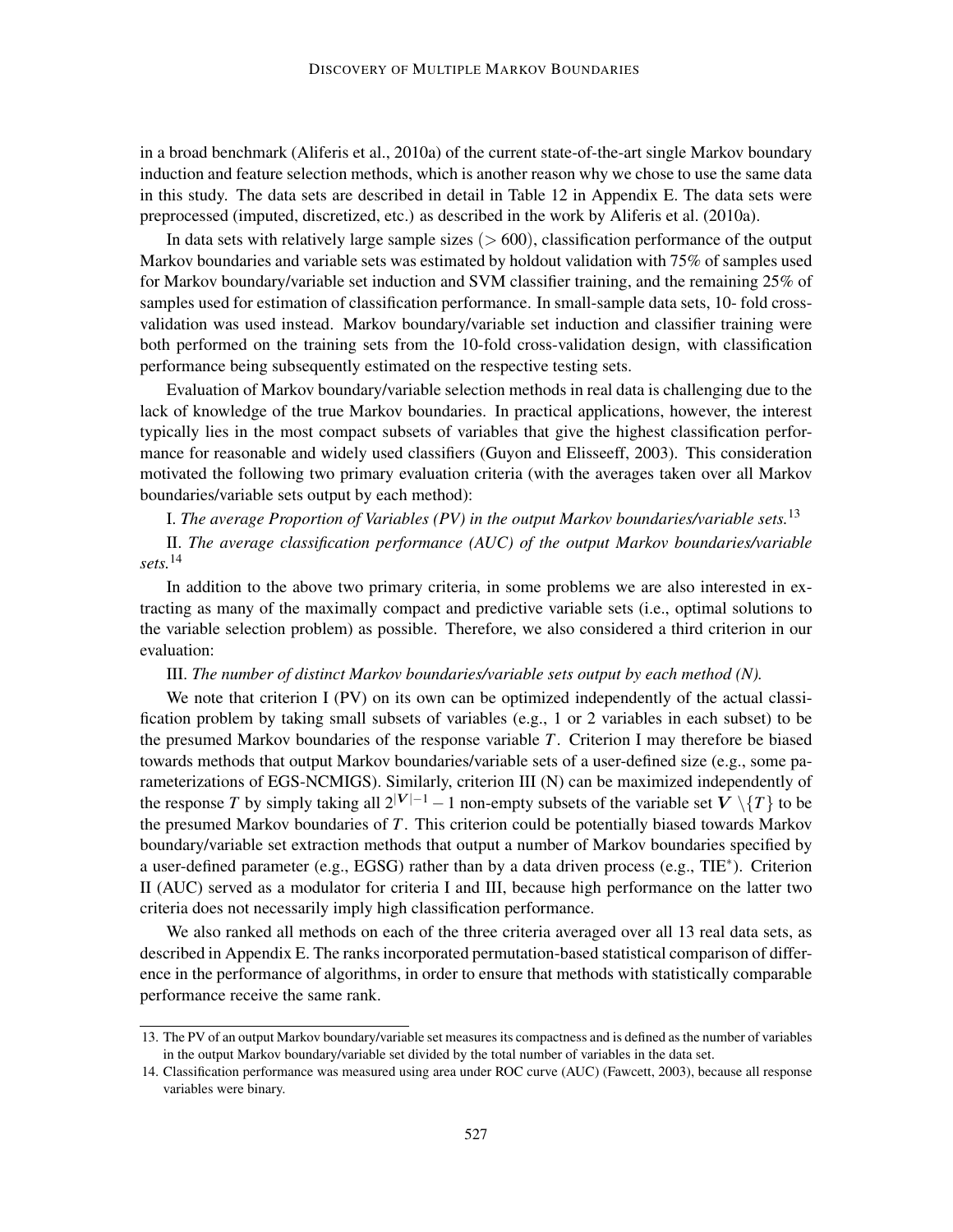Finally, given ranks on the individual criteria I (PV) and II (AUC), we defined a combined (PV, AUC) ranking criterion which reflects the ability of methods to find Markov boundaries in real data. This is because Markov boundaries are expected to maximize performance of the classifiers with universal approximation capabilities (maximize AUC of SVMs in our study) and be of minimal size (minimize PV in our study) (Tsamardinos and Aliferis, 2003). The combined (PV, AUC) criterion was defined as follows: First, the ranks on the individual criteria PV and AUC were normalized to the  $[0,1]$  interval to account for varying rank ranges that resulted from ties in performance. Second, the normalized ranks on the two criteria were averaged. Third, the resulting averages were used to establish a new ranking of methods, aided by a permutation-based testing approach to ensure that methods with statistically comparable performance receive the same rank (see Appendix E).

Other alternative combined (PV, AUC) ranking criteria, for example, one that performs ranking based on some combination of *raw* PV and AUC scores, can also be used for performance assessment in our study. We have confirmed that the best performing method remains the same when either combining normalized ranks of PV and AUC (our criterion) or raw scores of PV and AUC (alternative criterion) by an average function. This can be evidenced from Figure 15 and Tables 3 and 4 which are discussed below.

The results of experiments are presented in Figure 15 and Tables 3 and 4.<sup>15</sup> Figure 15 shows a 2dimensional plot of PV versus AUC and a 3-dimensional plot of PV versus AUC versus the number of extracted distinct Markov boundaries or variable sets (N). Each point in Figure 15 corresponds to the results of one of the methods considered in this evaluation, averaged over all 13 data sets. The Pareto frontier shown in Figure 15 was constructed based on the two primary evaluation criteria PV and AUC over the prior methods (i.e., non-TIE<sup>\*</sup>). Methods on the Pareto frontier are such that no other non-TIE<sup>∗</sup> method had both lower PV and higher AUC when averaged over all data sets. For ease of visualization, results on all variables (i.e., without variable selection) were omitted from Figure 15. When all variables were used for classification, the average PV and AUC were 100% and 0.902, respectively. These results did not alter the Pareto set of prior methods in Figure 15 and are reported in Table 13, 14 and 15 in Appendix E. The results averaged over all data sets are shown in Table 3. The results for all methods in each data set individually are presented in Table 13, 14 and 15 in Appendix E. Ranks of the methods were computed as described above and are shown in Table 4.

As can be seen in Figure 15 and Tables 3 and 4, none of the prior methods had both more compact Markov boundaries or variable sets (lower PV) and better classification performance (higher AUC) than TIE<sup>\*</sup>. This is evidenced by TIE<sup>\*</sup>s performance laying beyond the Pareto frontier constructed over the prior methods in Figure 15. While a few methods had comparable or slightly higher AUC (Table 3), their Markov boundaries or variable sets were substantially larger with the average PV reaching as high as 41% (see Resampling+UAF in Table 3). In contrast, Markov boundaries output by TIE<sup>∗</sup> were much more compact with an average PV of 2.3%. On the other hand, methods that had PV lower than TIE<sup>∗</sup> also had lower AUC. KIAMB, for example, had a PV of 1% and an AUC of about 0.8, which was 7-8% lower than the AUC of TIE<sup>\*</sup>. Overall, TIE<sup>\*</sup> ranked first out of 15 on the combined (PV, AUC) criterion. Please see Appendix E for a detailed discussion of the results of prior methods.

It is worth noting that use of the AUC metric for verification of Markov boundaries in the Predictivity criterion of TIE<sup>\*</sup> can result in some spurious multiplicity of the output Markov boundaries.

<sup>15.</sup> We did not include iTIE<sup>∗</sup> in this comparison, because we anticipated that it will be outperformed by TIE<sup>∗</sup> due to its broader distributional assumptions than the ones of iTIE<sup>∗</sup> .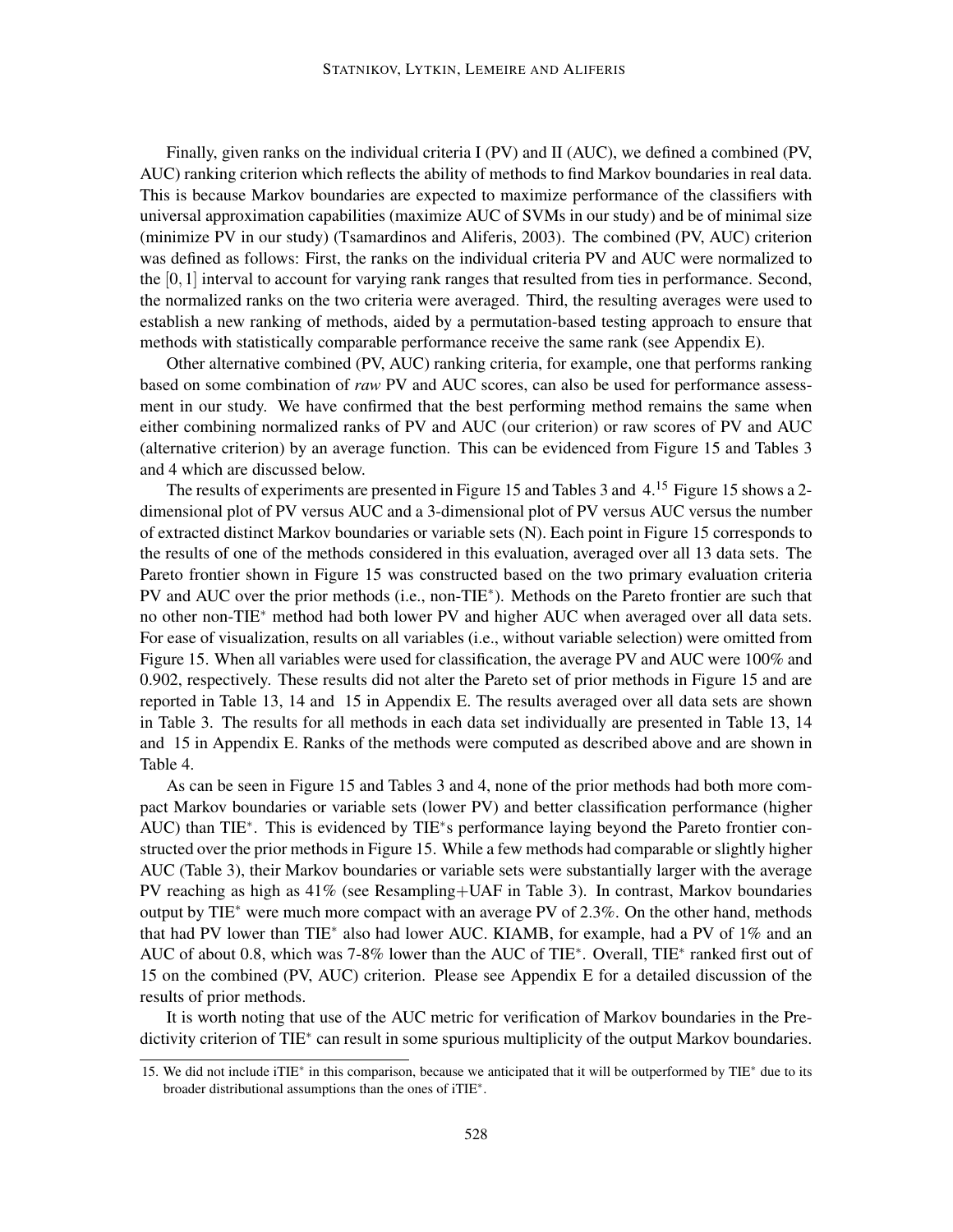

Figure 15: Average performance of the evaluated methods across 13 real data sets. The Pareto frontier was constructed based on the average proportion of variables and the average AUC over the prior methods (i.e., non-TIE<sup>∗</sup> ). Detailed results are provided in Tables 3 and 4.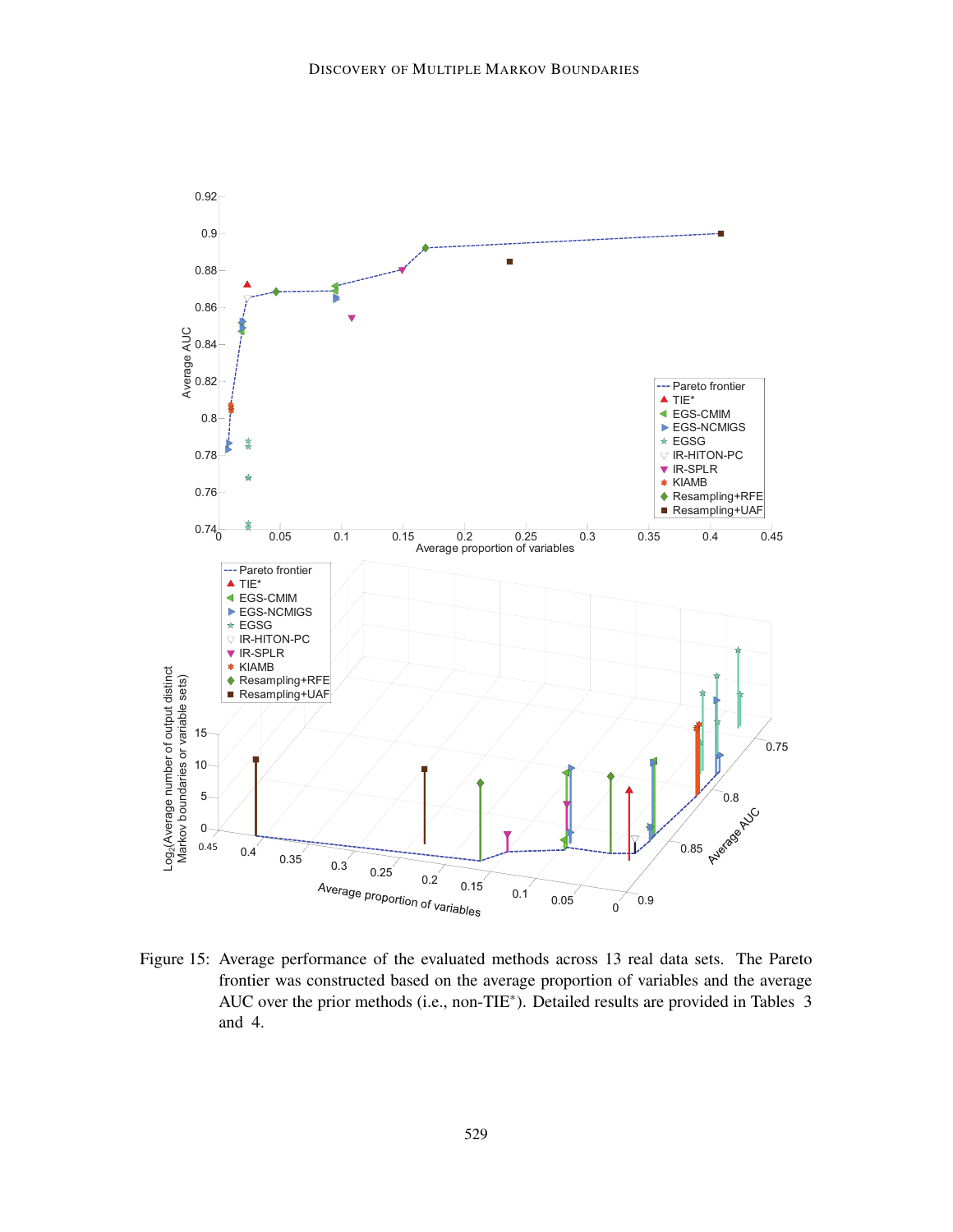|                   | <b>Method</b>                                    | Average                 |       |            |  |  |
|-------------------|--------------------------------------------------|-------------------------|-------|------------|--|--|
|                   |                                                  | $\overline{\mathbf{N}}$ | PV    | <b>AUC</b> |  |  |
| TIE*              | $max-k = 3, \ \alpha = 0.05$                     | 1993                    | 0.023 | 0.872      |  |  |
|                   | Number of runs = 5000, $\alpha$ = 0.05, K = 0.7  | 1688                    | 0.010 | 0.804      |  |  |
| <b>KIAMB</b>      | Number of runs = 5000, $\alpha$ = 0.05, K = 0.8  | 1552                    | 0.010 | 0.806      |  |  |
|                   | Number of runs = 5000, $\alpha$ = 0.05, K = 0.9  | 1461                    | 0.010 | 0.807      |  |  |
|                   | $l = 7, \delta = 0.015$                          | 6                       | 0.007 | 0.783      |  |  |
|                   | $l = 7, K = 10$                                  | $\overline{5}$          | 0.019 | 0.853      |  |  |
| <b>EGS-NCMIGS</b> | $\overline{l}$ = 7, $K$ = 50                     | 3                       | 0.095 | 0.865      |  |  |
|                   | $l = 5000, \delta = 0.015$                       | 3402                    | 0.008 | 0.787      |  |  |
|                   | $l = 5000, K = 10$                               | 3395                    | 0.019 | 0.849      |  |  |
|                   | $l = 5000, K = 50$                               | 3364                    | 0.095 | 0.864      |  |  |
|                   | $l = 7, K = 10$                                  | $\overline{4}$          | 0.019 | 0.852      |  |  |
|                   | $l = 7, K = 50$                                  | 3                       | 0.095 | 0.872      |  |  |
| EGS-CMIM          | $l = 5000, K = 10$                               | 3394                    | 0.019 | 0.847      |  |  |
|                   | $\overline{l} = 5000, K = 50$                    | 3363                    | 0.095 | 0.869      |  |  |
|                   | Number of Markov boundaries = 30, $t = 5$        | 30                      | 0.024 | 0.788      |  |  |
|                   | Number of Markov boundaries = 30, $t = 10$       | 30                      | 0.024 | 0.768      |  |  |
| <b>EGSG</b>       | Number of Markov boundaries = 30, $t = 15$       | 30                      | 0.024 | 0.741      |  |  |
|                   | Number of Markov boundaries = $5,000$ , $t = 5$  | 4634                    | 0.024 | 0.785      |  |  |
|                   | Number of Markov boundaries = $5,000$ , $t = 10$ | 4879                    | 0.024 | 0.768      |  |  |
|                   | Number of Markov boundaries = $5,000$ , $t = 15$ | 4936                    | 0.024 | 0.743      |  |  |
|                   | without statistical comparison                   | 4896                    | 0.168 | 0.892      |  |  |
| Resampling+RFE    | with statistical comparison ( $\alpha$ = 0.05)   | 4371                    | 0.047 | 0.868      |  |  |
|                   | without statistical comparison                   | 4033                    | 0.409 | 0.900      |  |  |
| Resampling+UAF    | with statistical comparison ( $\alpha$ = 0.05)   | 3548                    | 0.237 | 0.885      |  |  |
| IR-HITON-PC       | $max-k = 3, \alpha = 0.05$                       | 5                       | 0.023 | 0.865      |  |  |
|                   | without statistical comparison                   | $\overline{7}$          | 0.149 | 0.881      |  |  |
| <b>IR-SPLR</b>    | with statistical comparison ( $\alpha$ = 0.05)   | 20                      | 0.108 | 0.855      |  |  |

Table 3: Number of distinct Markov boundaries or variable sets identified by the evaluated methods (N), proportion of variables in them (PV) and their classification performance (AUC) averaged across all 13 real data sets for each method. The color of highlighting signifies relative performance on each criterion with dark red corresponding to the best performance and light yellow to the worst. See Table 4 for ranks of methods that also incorporate formal statistical comparison of the observed differences between methods.

This can happen due to a possible mismatch between subsets of variables that lead to maximization of the AUC metric for a given classifier and those that render the response variable *T* conditionally independent of all other variables (thus effectively optimizing a metric that requires accurate estimation of  $P(T | V \setminus \{T\})$ ). Consider an example where only a subset of variables from some Markov boundary is sufficient to obtain the same AUC as the entire Markov boundary. Suppose there are in total five variables  $\{A, B, C, D, T\}$  in the data set and  $M_1 = \{A, B, C, D\}$  is the only Markov boundary of the response variable T. Suppose also that the subset  $M_2 = \{A, B, C\}$  yields the same classification performance as the Markov boundary  $M_1$  according to the AUC metric. Once TIE<sup>\*</sup> discovers the Markov boundary  $M_1 = \{A, B, C, D\}$ , it will consider removing  $\{D\}$ , as well as other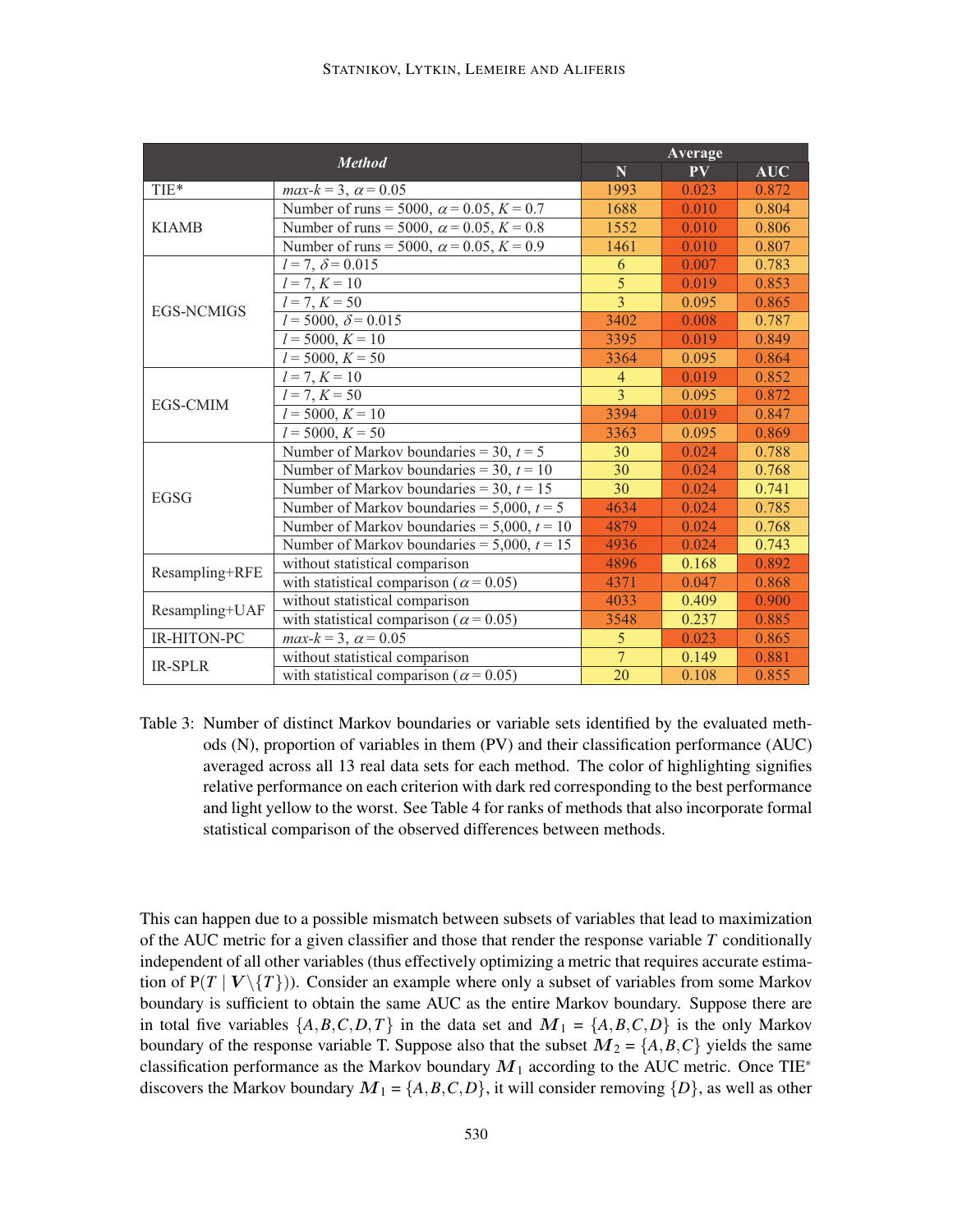subsets of  $M_1$ , to discover other possible Markov boundaries. After removing subset  $\{D\}$  from the data, TIE<sup>\*</sup> would identify  $M_2 = \{A, B, C\}$  as a candidate Markov boundary to be verified by the Predictivity criterion. Because  $M_1$  and  $M_2$  have the same classification performance (AUC),  $M_2$ will be admitted as a Markov boundary by the Predictivity criterion. In order to control for possible presence of such spurious Markov boundaries in the output of TIE<sup>\*</sup>, we performed an additional analysis of its output whereby for each data set, we considered only those Markov boundaries that were not proper subsets of any other Markov boundary extracted by TIE<sup>\*</sup> in the same data set. We refer to such Markov boundaries as minimal. The average number of minimal Markov boundaries identified by TIE<sup>∗</sup> was 1,484 (versus the average number of all Markov boundaries identified by TIE<sup>\*</sup> equal to 1,993). The average size (2.3% PV) and classification performance (0.872 AUC) of the minimal Markov boundaries were statistically indistinguishable from the results obtained on all Markov boundaries identified by TIE<sup>\*</sup> and so were the ranks on the PV, AUC and (PV, AUC) criteria.

In summary, TIE<sup>∗</sup> extracted multiple compact Markov boundaries with high classification performance and surpassed all other methods on the combined (PV, AUC) criterion. Since the datagenerative process in experiments with real data sets is unknown, a question that arises is: *do multiple Markov boundaries exist in real data?* Prior work using the same data has established that performance patterns of single Markov boundaries identified by Semi-Interleaved HITON-PC (an instantiation of the GLL framework) are highly consistent with the Markov boundary induction theory and that GLL algorithms dominated an extensive panel of prior state-of-the-art Markov boundary and variable selection methods in terms of compactness and classification performance (Aliferis et al., 2010a). In this paper, we showed that TIE<sup>∗</sup> parameterized with Semi-Interleaved HITON-PC as the base Markov boundary induction algorithm was able to identify multiple compact Markov boundaries with consistently high classification performance in real data. For example, in the ACPJ Etiology data set, TIE<sup>\*</sup> identified 5,330 distinct Markov boundaries (and 4,263 minimal ones) that on average contained 18 variables out of 28,228 and had an AUC of 0.91. Out of all prior methods for learning multiple Markov boundaries and variable sets applied to the same data set, Resampling+UAF had the highest classification performance with an AUC of 0.93, which was statistically non-distinguishable from TIE<sup>\*</sup>, while variable sets extracted by Resampling+UAF, on average, were more than two orders of magnitude larger and contained 3,883 variables. A similar pattern can be observed in the Dexter data set where TIE<sup>\*</sup> identified 4,791 distinct Markov boundaries (and 3,498 minimal ones) with an average size of 17 variables out of 19,999 and an AUC of 0.96. The best performer among prior methods in the same data was EGS-CMIM with Markov boundaries containing 50 variables each and an average AUC of 0.98, the latter being statistically non-distinguishable from TIE<sup>\*</sup>. The compactness of Markov boundaries extracted by TIE<sup>\*</sup> coupled with their high classification performance provides strong evidence that there are indeed multiple Markov boundaries in many real-life problem domains.

### 6. Discussion

This section summarizes main findings, reiterates key principles of TIE<sup>∗</sup> efficiency, demonstrates how the generative algorithm TIE<sup>∗</sup> can be configured for optimal results, presents limitations of this study, and outlines directions for future research.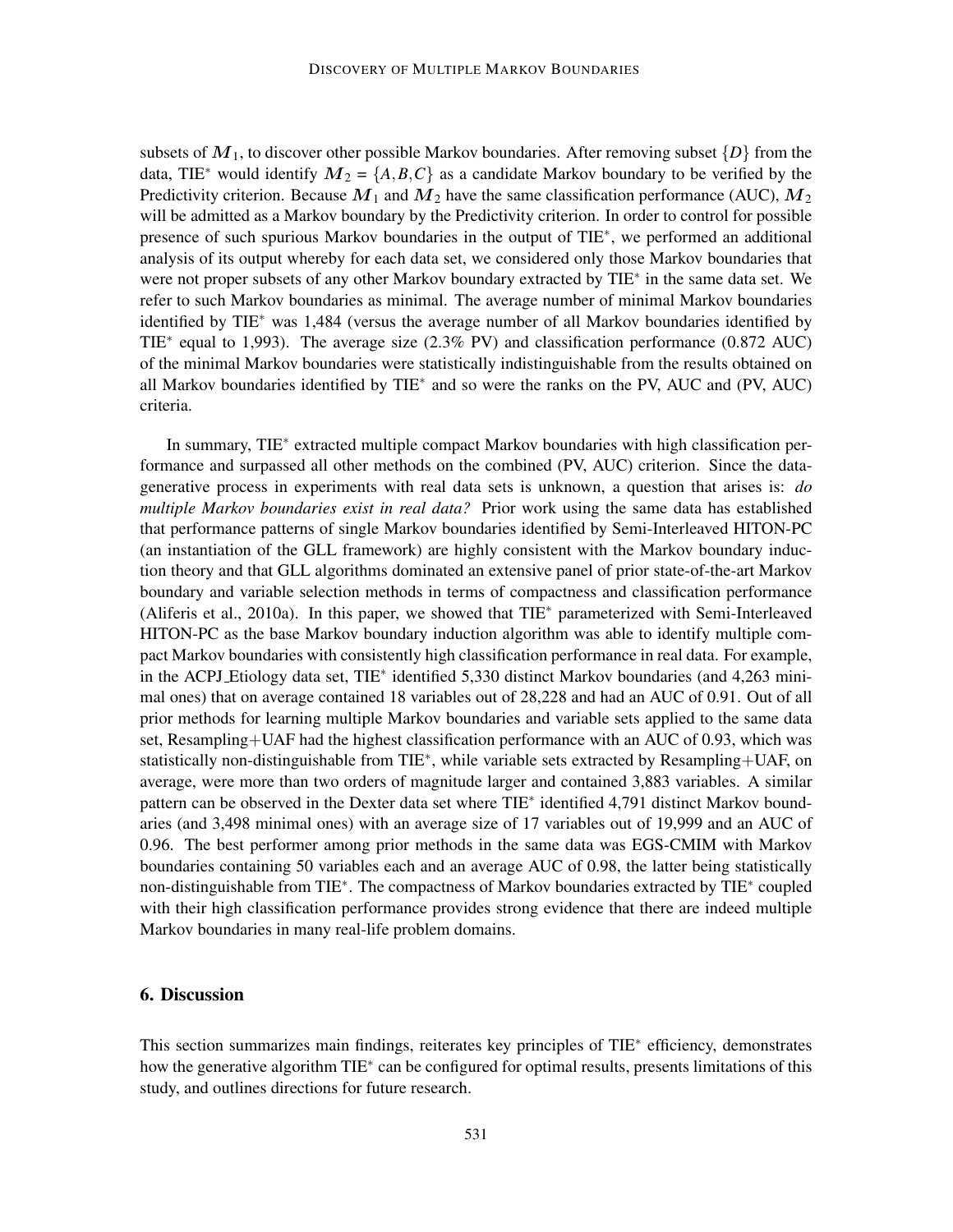|                   | <b>Method</b>                                    | Rank           |                                   |                |                |  |
|-------------------|--------------------------------------------------|----------------|-----------------------------------|----------------|----------------|--|
|                   |                                                  | N              | $\overline{\mathbf{P}}\mathbf{V}$ | <b>AUC</b>     | (PV, AUC)      |  |
| TIE*              | $max-k = 3, \ \alpha = 0.05$                     | 4              | 5                                 | 2              |                |  |
|                   | Number of runs = 5000, $\alpha$ = 0.05, K = 0.7  | $\overline{4}$ | $\overline{2}$                    | $\overline{4}$ | 5              |  |
| <b>KIAMB</b>      | Number of runs = 5000, $\alpha$ = 0.05, K = 0.8  | $\overline{4}$ | $\overline{2}$                    | $\overline{4}$ | 5              |  |
|                   | Number of runs = 5000, $\alpha$ = 0.05, K = 0.9  | $\overline{4}$ | $\overline{2}$                    | 4              | $\overline{5}$ |  |
|                   | $l = 7, \delta = 0.015$                          | 6              | $\mathbf{1}$                      | $\overline{4}$ | 3              |  |
|                   | $l = 7, K = 10$                                  | 6              | 5                                 | 3              | 6              |  |
|                   | $l = 7, K = 50$                                  | 6              | 9                                 | $\overline{3}$ | 11             |  |
| <b>EGS-NCMIGS</b> | $l = 5000, \delta = 0.015$                       | $\overline{3}$ | $\overline{2}$                    | $\overline{4}$ | 5              |  |
|                   | $l = 5000, K = 10$                               | 3              | $\overline{4}$                    | 3              | $\overline{4}$ |  |
|                   | $l = 5000, K = 50$                               | 3              | 9                                 | $\overline{3}$ | 11             |  |
|                   | $l = 7, K = 10$                                  | 6              | 5                                 | 3              | 6              |  |
| <b>EGS-CMIM</b>   | $l = 7, K = 50$                                  |                | 9                                 | $\overline{2}$ | 8              |  |
|                   | $l = 5000, K = 10$                               |                | 3                                 | 3              | $\overline{2}$ |  |
|                   | $l = 5000, K = 50$                               |                | 9                                 | $\overline{2}$ | 8              |  |
|                   | Number of Markov boundaries = 30, $t = 5$        | 5              | 6                                 | $\overline{4}$ | 10             |  |
|                   | Number of Markov boundaries = 30, $t = 10$       | 5              | 6                                 | $\overline{4}$ | 10             |  |
| <b>EGSG</b>       | Number of Markov boundaries = 30, $t = 15$       | 5              | 6                                 | $\overline{5}$ | 13             |  |
|                   | Number of Markov boundaries = $5,000$ , $t = 5$  | $\overline{2}$ | 9                                 | $\overline{4}$ | 14             |  |
|                   | Number of Markov boundaries = $5,000$ , $t = 10$ | $\overline{2}$ | 8                                 | $\overline{4}$ | 12             |  |
|                   | Number of Markov boundaries = $5,000$ , $t = 15$ | 1              | 7                                 | 5              | 15             |  |
|                   | without statistical comparison                   | $\overline{2}$ | 10                                | $\overline{2}$ | 9              |  |
| Resampling+RFE    | with statistical comparison ( $\alpha$ = 0.05)   | $\overline{2}$ | 9                                 | $\overline{3}$ | 11             |  |
|                   | without statistical comparison                   | $\overline{3}$ | $\overline{11}$                   | $\overline{1}$ | $\overline{7}$ |  |
| Resampling+UAF    | with statistical comparison ( $\alpha$ = 0.05)   |                | 10                                | $\overline{2}$ | 9              |  |
| IR-HITON-PC       | $max-k = 3, \ \alpha = 0.05$                     | 6              | 5                                 | $\overline{3}$ | 6              |  |
|                   | without statistical comparison                   | 6              | 10                                | $\overline{2}$ | 9              |  |
| <b>IR-SPLR</b>    | with statistical comparison ( $\alpha$ = 0.05)   | 5              | 9                                 | 3              | 11             |  |

Table 4: Ranks of methods based on individual and combined criteria. Smaller ranks correspond to better methods according to each criterion. As described in text, ranks were obtained using formal statistical comparison of the observed differences between methods; that is why they do not necessarily range between 1 and 27 (total number of tested methods).

#### 6.1 Main Findings

There are two major contribution of this study. First, we presented TIE<sup>\*</sup>, a generative anytime algorithm for discovery of multiple Markov boundaries. TIE<sup>\*</sup> is sound under well-defined sufficient conditions and can be practically applied to high-dimensional data sets with relatively small sample. We performed a theoretical analysis of the algorithm correctness and derived estimates of its computational complexity. To make our paper valuable for practitioners, we provided several specific instantiations of the generative algorithm TIE<sup>∗</sup> and described their implementation details.

Second, we conducted an empirical comparison of TIE<sup>∗</sup> with 26 state-of-the-art methods for discovery of multiple Markov boundaries and variable sets. The empirical study was performed on 2 simulated data sets with exactly known Markov boundaries and 13 real data sets from a diversity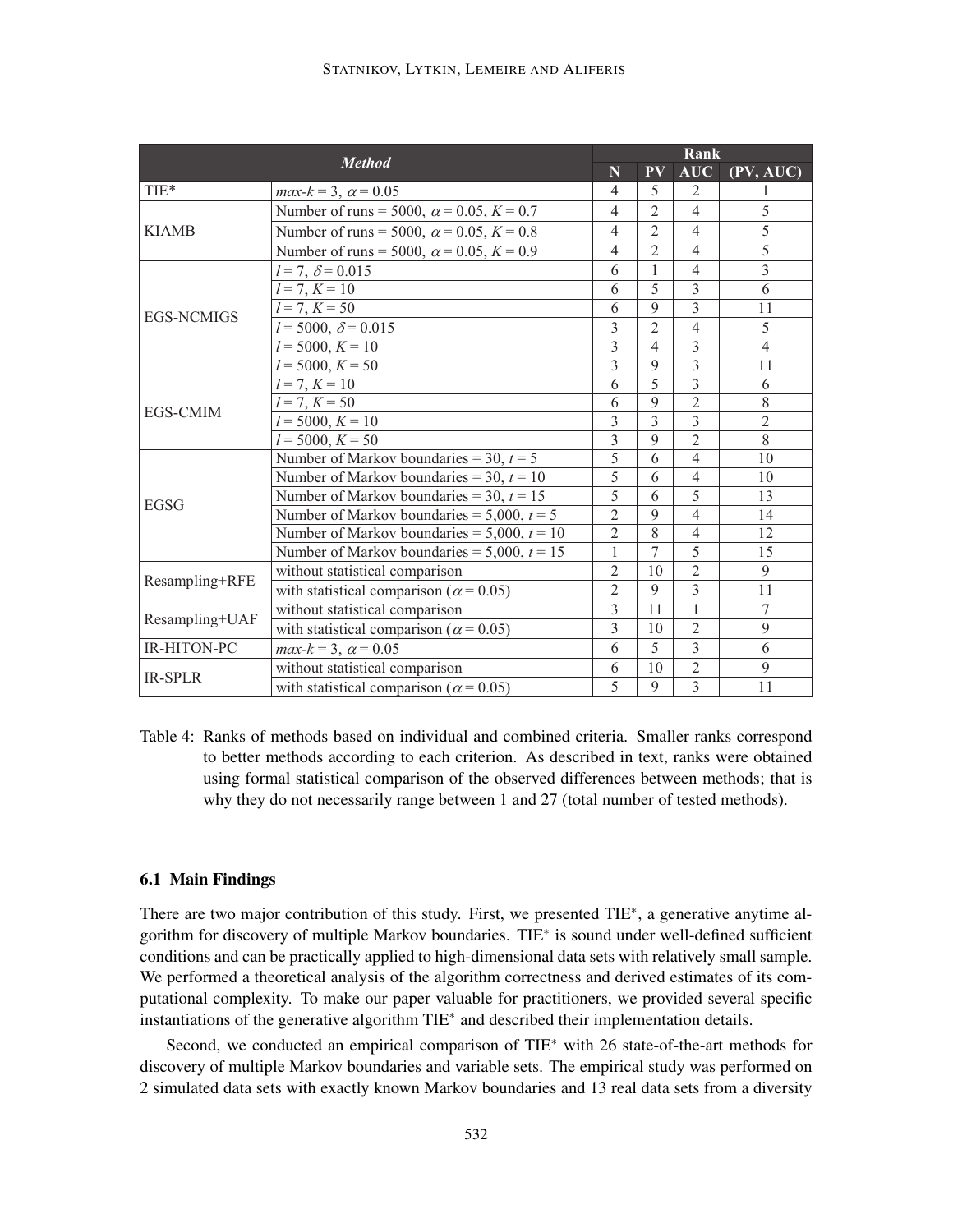of application domains. We found that unlike prior methods, TIE<sup>∗</sup> identifies exactly all true Markov boundaries in simulated data, and in real data it yields Markov boundaries with simultaneously better classification performance and smaller number of variables compared to prior methods.

Other notable contributions of this work include: (i) developing a deeper theoretical understanding of distributions with multiple Markov boundaries of the same variable (Sections 2.2-2.4), (ii) theoretical analysis of prior state-of-the-art algorithms for discovery of multiple Markov boundaries and variable sets (Appendix C), (iii) a novel simple and fast algorithm iTIE<sup>∗</sup> for learning multiple Markov boundaries in special distributions (Section 4.5), and (iv) evidence that multiple Markov boundaries exist in real data (Section 5.2).

#### 6.2 Key Principles of TIE<sup>∗</sup> Efficiency

We will illustrate key principles of TIE\* efficiency using a simple example. Consider a distribution that spans over variables  $M = \{T, X_1, X_2, X_3, X_4, X_5, Y_1, Y_2, Z_1, \ldots, Z_{1000}\}$  and contains two Markov boundaries of *T*:  $M_1 = \{X_1, X_2, X_3, X_4, X_5\}$  and  $M_2 = \{X_1, X_2, X_3, X_4, Y_1, Y_2\}$ , because  $X_5$ and  ${Y_1, Y_2}$  contain context-independent equivalent information about *T*. Assuming that we can apply a standard single Markov boundary induction algorithm to identify  $M_1$ , one naive approach to discover multiple Markov boundaries in this distribution is to exhaustively consider whether a variable subset in  $M_1$  can be substituted with a variable subset in  $V \setminus M_1 \setminus \{T\}$  to obtain a new Markov boundary. In this example we will have to substitute 31 non-empty subsets in  $M_1$  with approximately  $2^{1002} - 1$  non-empty subsets of  $V \setminus M_1 \setminus \{T\}$  (the latter number being orders of magnitude larger than the number of atoms in the universe). This approach is clearly computationally prohibitive in high-dimensional data sets. *The first core efficiency principle* in TIE<sup>∗</sup> is to avoid explicit search of all possible subsets of  $V \setminus M_1 \setminus \{T\}$  and repeatedly run a fast Markov boundary induction algorithm on the data for variables in  $V \setminus G$ , where G is a subset of the previously found Markov boundaries. In the example stated above, this would lead to running a Markov boundary induction algorithm  $2^7 = 128$  times (because there are 7 members in the union of all Markov boundaries) to find all Markov boundaries that exist in the distribution. *The second core efficiency principle* in TIE<sup> $∗$ </sup> dictates to consider removing from V only certain subsets G of the previously found Markov boundaries. Specifically, we consider only subsets  $G$  that do not include a subset of variables  $G^*$  (i.e.,  $G^* \not\subset G$ ) that did not result in discovery of a Markov boundary when the Markov boundary induction algorithm has been previously run on the data for variables in  $V \setminus G^*$ . Coupled with the heuristic to first generate subsets  $G$  of the smallest size, this principle can significantly decrease the number of runs of the Markov boundary induction algorithm. In the example stated above, this principle as exemplified in IGS procedure would lead to running a single Markov boundary induction algorithm only 8 times in order to find all Markov boundaries that exist in the distribution. Specifically, we will have to consider  $G = \oslash$ ,  $\{X_1\}$ ,  $\{X_2\}$ ,  $\{X_3\}$ ,  $\{X_4\}$ ,  $\{X_5\}$ ,  $\{X_5, Y_1\}$ , and  $\{X_5, Y_2\}$ . We would not need to consider  $G = \{X_1, X_2\}$  because its subset  $(G^* = \{X_1\}$  or  $\{X_2\})$ did not lead to discovery of any Markov boundary when the algorithm was run on the data for variables in  $V \setminus G^*$  . Finally, since very fast single Markov boundary induction algorithms have been recently introduced (Aliferis et al., 2010a, 2003a; Peña et al., 2007; Tsamardinos et al., 2003a,b), the overall TIE<sup>∗</sup> operation is very fast.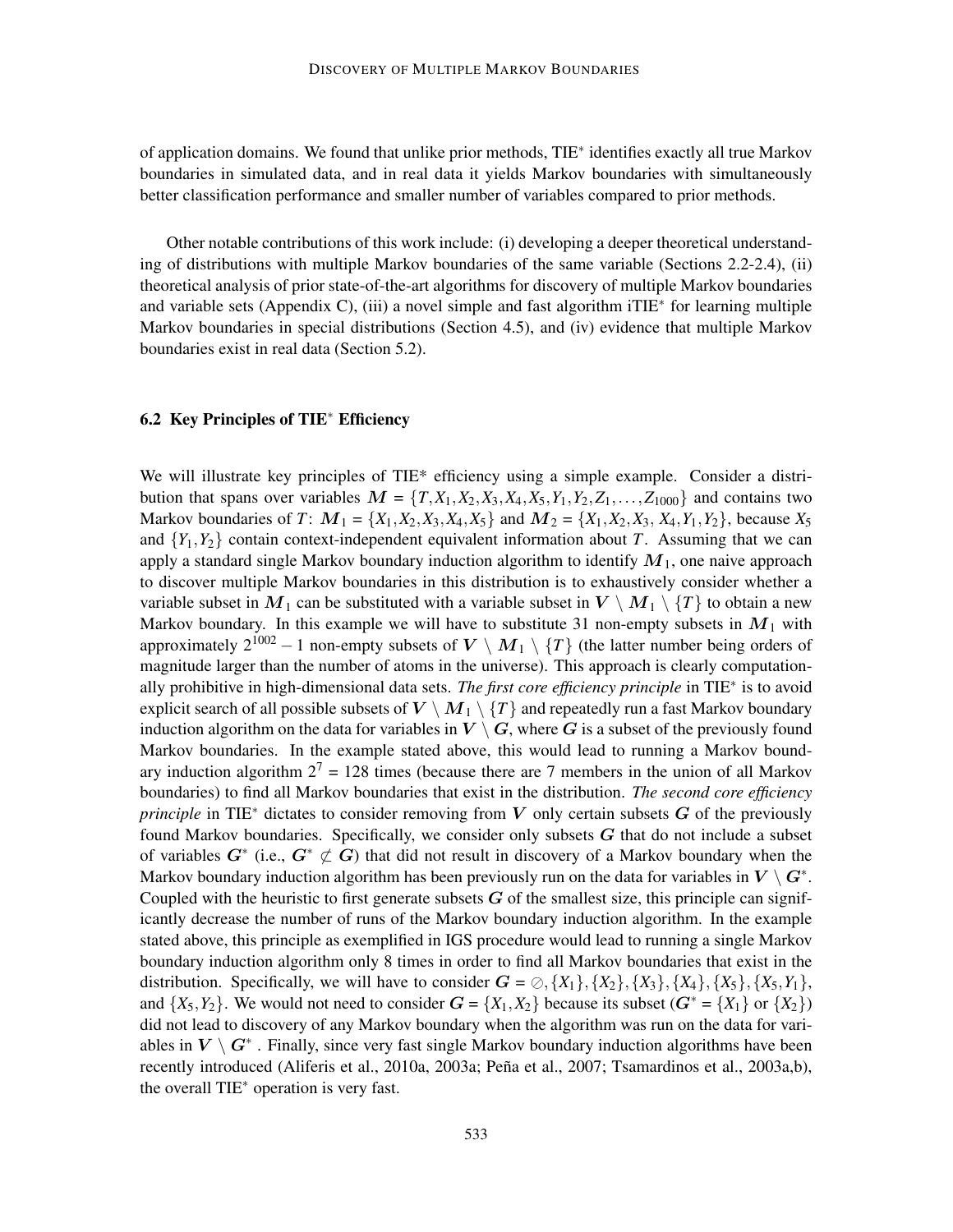

Figure 16: Graph of a causal Bayesian network used to trace the TIE<sup>\*</sup> algorithm. The network parameterization is provided in Table 8 in Appendix B. The response variable is *T*. All variables take values  $\{0,1\}$ . Variables that contain equivalent information about *T* are highlighted with the same color, for example, variables  $X_1$  and  $X_5$  provide equivalent information about *T*; variable  $X_9$  and each of the four variable sets  $\{X_5, X_6\}$ ,  $\{X_1, X_2\}$ ,  ${X_1, X_6}$ ,  ${X_5, X_2}$  provide equivalent information about *T*.

#### 6.3 The Generative Nature of TIE<sup>∗</sup> Allows to Configure the Algorithm for Optimal Results

TIE<sup>\*</sup> is a generative algorithm that can be instantiated differently for different distributions. For example, distributions that violate the local composition property with respect to *T* for members of Markov boundaries (e.g., when *T* is defined as a parity function of its Markov boundary members that are unrelated and have balanced priors) are incompatible with the assumptions of Markov boundary induction algorithms IAMB and Semi-Interleaved HITON-PC that were considered in this work. The generative nature of TIE<sup>∗</sup> suggests to use an admissible Markov boundary induction algorithm that is suitable for the distribution at hand.

Consider running TIE<sup>\*</sup> algorithm on data **D** generated from the example causal Bayesian network shown in Figure 16. There are 25 distinct Markov boundaries of *T* in this distribution. Each of these Markov boundaries contains 3 or 5 variables: (i)  $X_9$  or  $\{X_5, X_6\}$  or  $\{X_1, X_2\}$  or  $\{X_1, X_6\}$  or  $\{X_5, X_2\}$ , (ii)  $X_{10}$ , and (iii)  $X_{11}$  or  $\{X_7, X_8\}$  or  $\{X_3, X_4\}$  or  $\{X_3, X_8\}$  or  $\{X_7, X_4\}$ . The local composition property with respect to *T* is violated here because  $T = XOR(X_9, X_{10}, X_{11})$ . To illustrate applicability to such distributions, we ran TIE<sup>∗</sup> with a Markov boundary induction algorithm SVM-FSMB (Brown et al., 2012; Tsamardinos and Brown, 2008) as input component  $\mathbb{X}$  and  $\mathbb{Y} = \text{IGS-Lex}, \mathbb{Z} =$ Predictivity. In brief, SVM-FSMB works by first extracting features from the polynomial SVM feature space that have largest SVM weights and then running a Markov boundary induction algorithm Semi-Interleaved HITON-MB in the SVM feature space on the constructed features. This allows SVM-FSMB to circumvent the requirement for the local composition property. We found that in a sufficiently large sample size ( $\geq 2,000$ ), TIE<sup>\*</sup> can discover all 25 true Markov boundaries with only 1 false positive in each extracted Markov boundary. This showcases how the generative nature of TIE<sup>\*</sup> allows to optimally configure the algorithm for the distribution at hand.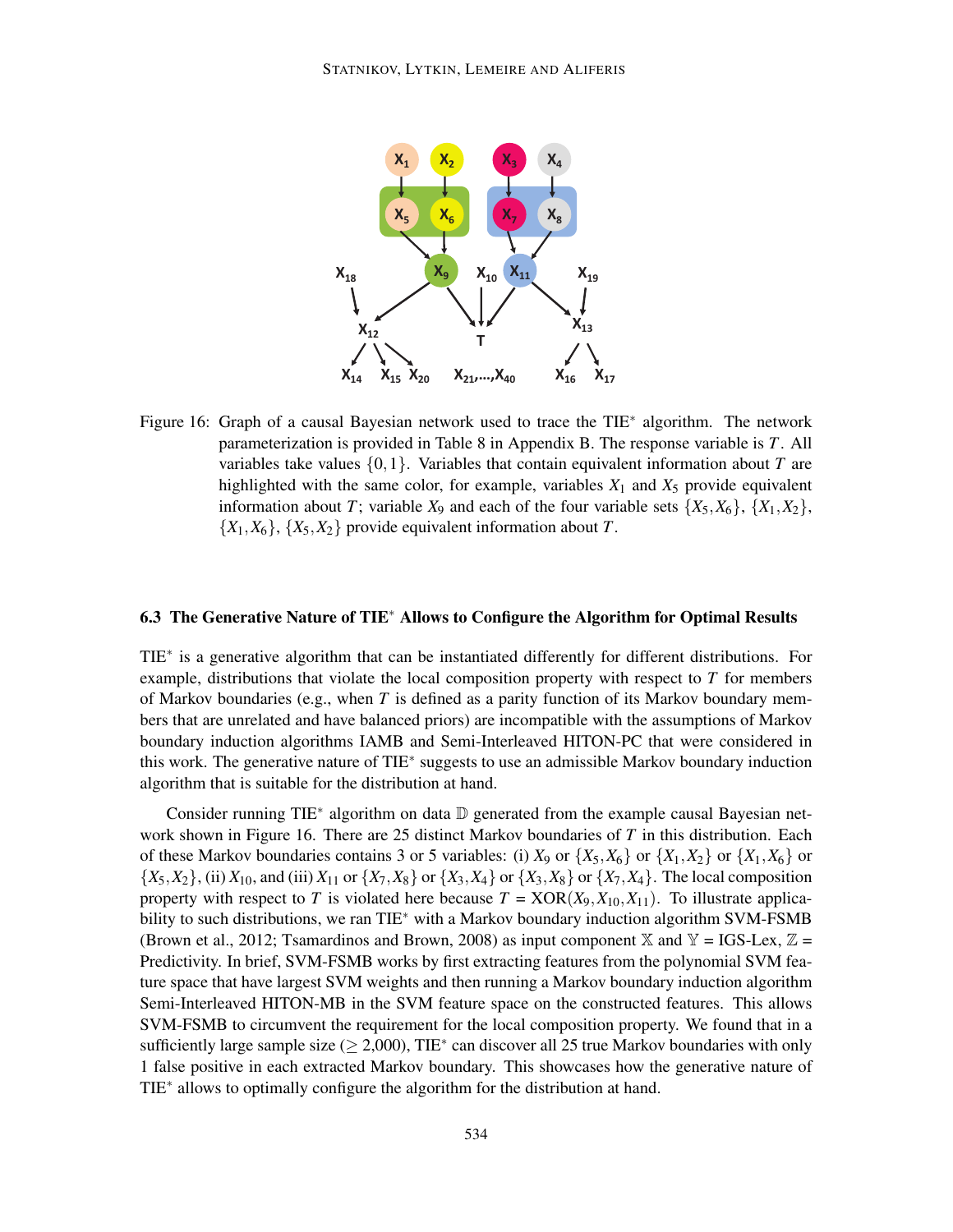#### 6.4 Limitations and Open Problems

The empirical evaluation of TIE<sup>∗</sup> performed in this study used 13 real data sets from a diversity of application domains and provided evidence about existence of multiple Markov boundaries in real-life data, primarily based on compactness of output variable sets and high classification performance. The absence of knowledge about the true Markov boundaries in real data sets is a limitation of the study, which is in our opinion mitigated by strong empirical evidence for existence of multiple Markov boundaries.

Related to the above, the present work does not address the source of multiplicity of Markov boundaries induced in real data. In other words, we do not separate intrinsic multiplicity of Markov boundaries (that exists in the underlying probability distribution) from apparent multiplicity due to various factors including (but not limited to) small sample size, hidden variables, correlated measurement noise, and artifacts of normalization and/or data pre-processing (Statnikov and Aliferis, 2010a).

Also, as we have pointed out, the use of the AUC metric for verification of Markov boundaries in the Predictivity criterion of TIE<sup>∗</sup> can result in a small percentage of spurious Markov boundaries in the output of the algorithm. This can happen due to a possible mismatch between subsets of variables that lead to maximization of the AUC metric for a given classifier and those that render the response variable *T* conditionally independent of all other variables (thus effectively optimizing a metric that requires accurate estimation of  $P(T | V \setminus \{T\})$ ). In this paper we experimented with one approach to reduce spurious multiplicity of TIE<sup>∗</sup> by filtering extracted Markov boundaries to the minimal ones. A more conventional approach to this problem is to augment the Markov boundary induction method with an additional backward wrapping step (Aliferis et al., 2010a; Kohavi and John, 1997). However, backward wrappers are prone to overfitting because they evaluate a large number of classifier models with various variable subsets (Aliferis et al., 2010a), thus negatively affecting generalizability of TIE<sup>∗</sup> . We have conducted preliminary experiments with a backward wrapping method applied on 13 real data sets, and indeed the results revealed a significant reduction in classification performance, as theoretically expected. We believe that it is still worthwhile to explore more sophisticated wrapping strategies (especially ones that guard against overfitting) in order to optimize the output of a Markov boundary inducer for a specific performance metric and classifier.

Finally, another limitation of this study is that we included in empirical experiments both algorithms for discovery of multiple Markov boundaries and algorithms for discovery of multiple variable sets. Even though the latter family of algorithms are not theoretically designed for Markov boundary induction, many researchers use them (Pellet and Elisseeff, 2008). This motivated us to include in our study methods for selection of multiple variable sets.

#### 6.5 Directions for Future Research

In addition to addressing open problems outlined in the previous subsection, there are several promising directions for future research.

First, it is interesting to routinely apply TIE<sup>∗</sup> to discover multiple Markov boundaries in various application domains. This would allow one to learn whether some problem domains are more prone to multiplicity of Markov boundaries than others. These results would instruct data-analysts about potential existence of many more solutions and can form guidelines for performing analysis in such data.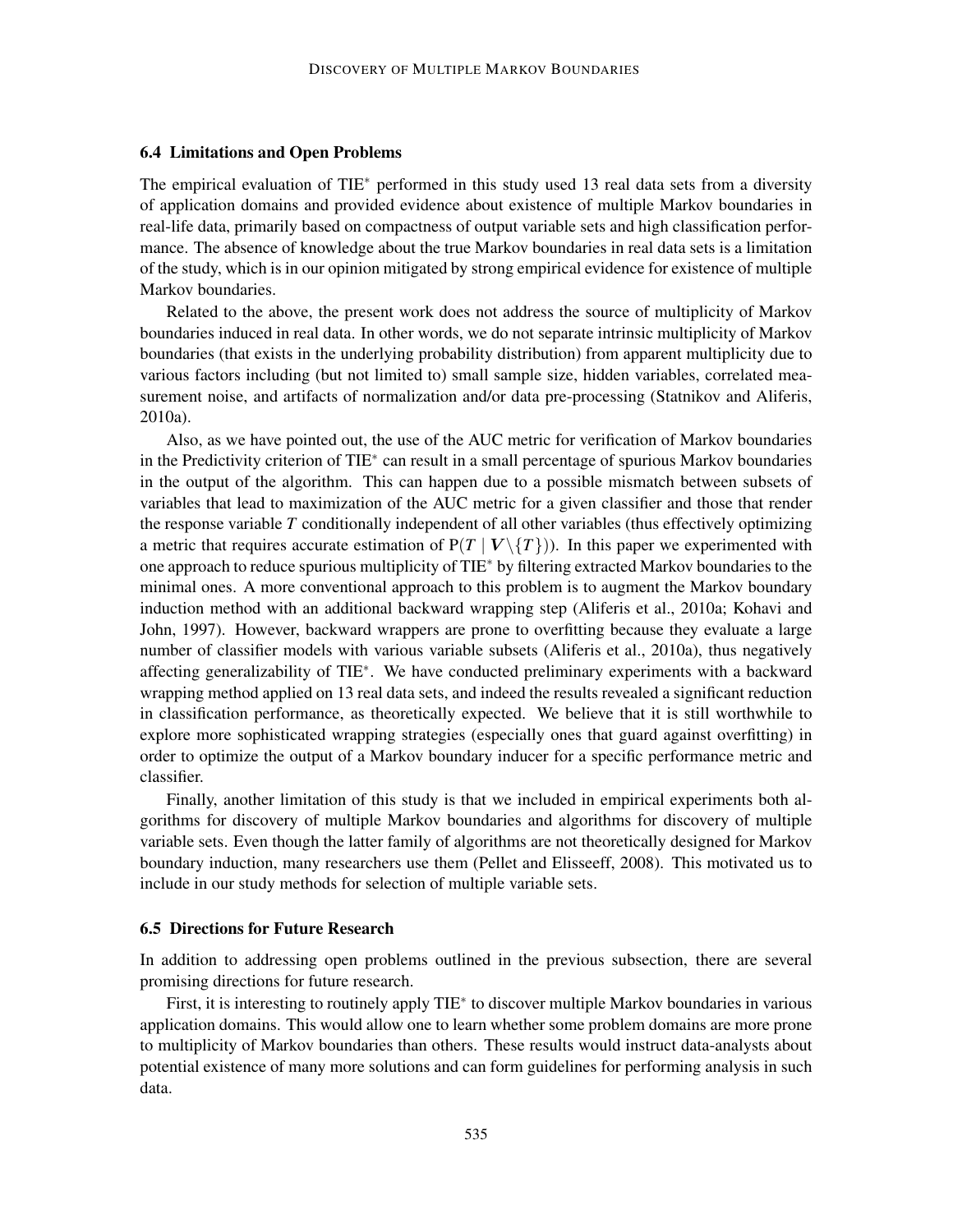Second, it is important to extend existing causal graph discovery methods to take into account violations of the intersection property that lead to multiple Markov boundaries. For example, recent work was able to modify the PC algorithm to account for information equivalence relations between variables (Lemeire et al., 2010). However, many more algorithms remain to be improved upon.

Third, a useful direction for future research is to improve computational efficiency and run time of TIE<sup>∗</sup> by using high-performance computers with parallel and/or distributed architectures. We have previously designed parallel versions of Markov boundary induction algorithms (Aliferis et al., 2010b, 2002) and in some cases were able to achieve more than linear increase of computational efficiency. At face value, this suggests that modifications of TIE<sup>\*</sup> that run on parallel/distributed architectures can discover multiple Markov boundaries in domains where TIE<sup>\*</sup>'s run time was prohibitive.

#### Acknowledgments

The empirical evaluation was supported in part by grants R01 LM011179-01A1 and R56 LM007948- 04A1 from the NLM/NIH and 1UL1RR029893 from the NCRR/NIH. The authors are also grateful to Efstratios Efstathiadis, Frank E. Harrell Jr., Carie Lee Kennedy, and Eric Peskin for help with providing access and running experiments on high performance computing facilities. Finally, the authors would like to thank Alexander V. Alekseyenko, Mikael Henaff, and Yindalon Aphinyanaphongs for their useful comments on the manuscript.

#### Appendix A. Proofs of Theorems and Lemmas

**Proof Lemma 1** : Assume that  $M \cap M_{new} = N$ . Then it follows that  $M=N \cup Y$  and  $M_{new} =$ *N*∪Z. Since *M* is a Markov blanket,  $T \perp (V \setminus \{T\} \setminus (N \cup Y)) | (N \cup Y)$ . By the self-conditioning property, it follows that  $T \perp (V \setminus \{T\})$  |  $(N \cup Y)$ . The previous independence relation is equivalent to  $T \perp ((V \setminus \{T\} \setminus Z) \cup Z) \mid (N \cup Y)$ . By the weak union property,  $T \perp (V \setminus \{T\} \setminus Z) \mid$  $(N \cup Y \cup Z)$ . By the self-conditioning property,  $T \perp (V \setminus \{T\}) \mid (N \cup Y \cup Z)$ . Equivalently, we can rewrite the previous relation as  $T \perp (V \setminus \{T\}) \mid ((N \cup Y) \cup (N \cup Z))$ . Since Z and Y provide context independent equivalent information about *T* and by the self-conditioning property  $T \perp (N \cup Y) \mid (N \cup Z)$ . By the contraction property,  $T \perp (V \setminus \{T\}) \mid ((N \cup Y) \cup (N \cup Z))$  and  $T \perp (N \cup Y) \mid (N \cup Z)$  imply that  $T \perp ((V \setminus \{T\}) \cup (N \cup Y)) \mid (N \cup Z)$ . This is equivalent to  $T \perp (V \setminus \{T\})$  | ( $N \cup Z$ ). By the decomposition property this implies that  $M_{new} = N \cup Z$  is also a Markov blanket of *T*. (Q.E.D.) ш

**Proof** Lemma 2: By definition of the Markov blanket,  $T \perp (V \setminus M \setminus \{T\}) | M$ . By the selfconditioning property, it follows that  $T \perp (V \setminus \{T\}) \mid M$ . Since  $(V \setminus \{T\}) = (V \setminus \{T\}) \cup M_{new}$ and according to the weak union property,  $T \perp (V \setminus \{T\} \setminus M_{new})$  |  $(M \cup M_{new})$ . By the selfconditioning property, it follows that  $T \perp (V \setminus \{T\}) \mid (M \cup M_{new})$ . Since  $T \perp M \mid M_{new}$  and  $T \perp (V \setminus \{T\}) \mid (M \cup M_{new})$ , the contraction property implies that  $T \perp ((V \setminus \{T\}) \cup M) \mid M_{new}$ . Next, since  $(V \setminus \{T\}) = (V \setminus \{T\}) \cup M$ , it follows that  $T \perp (V \setminus \{T\}) \mid M_{\text{new}}$ . By the decomposition property this implies that M*new* is a Markov blanket of *T*. (Q.E.D.)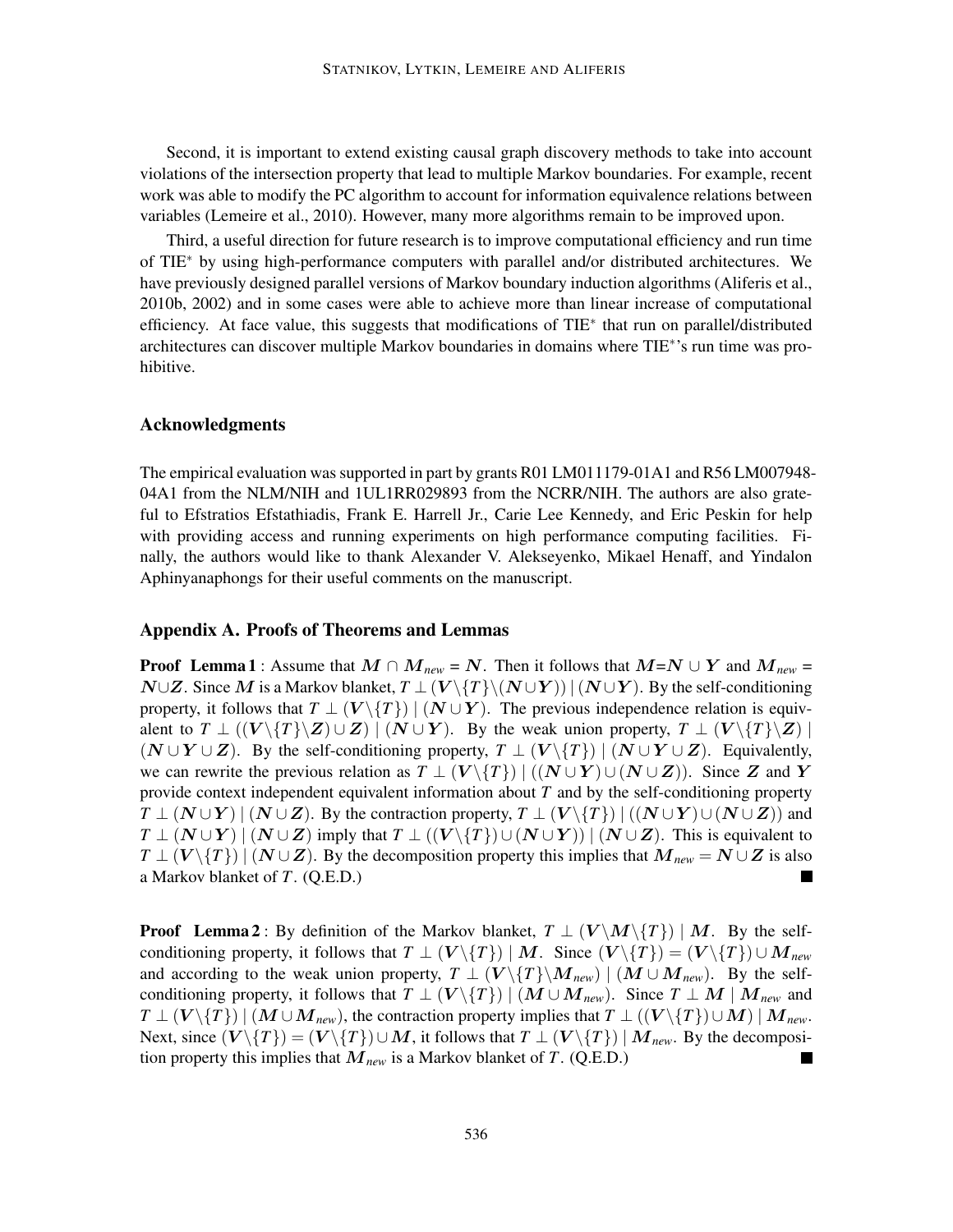**Proof Theorem 6**: Given an ancestral graph  $\mathbb{G} = \langle V, \mathbb{E} \rangle$ , let M denote the set containing all parents and children of *T* and every variable *X* connected to *T* by a path from *T* to *X* in  $\mathbb{G}$  such that: (i) the first edge on the path is either bi-directed or away from *T*, (ii) all other edges except the last are bi-directed, and (iii) the last edge is either bi-directed or is away from *X*. Note that spouses of *T* satisfy the above conditions and are therefore included in M.

We first show that set M m-separates T and every other variable  $Y \in V \setminus M \setminus \{T\}$ . To see this, suppose that M does not m-separate T from some variable  $Y \in V \setminus M \setminus \{T\}$ . Then, there must exist a path *p* connecting *Y* and *T* that is not blocked by M. By definition of M, *Y* cannot be directly connected to *T* and not be in  $M$ . Additionally, path  $p$  cannot be through parents of  $T$ , its spouses, or parents of variables connected to *T* or its children by bi-directed paths, because any such variable would act as a non-collider that is in M and would therefore block the path *p*. The only remaining possibility is for path *p* to contain a variable  $X \in V \setminus M \setminus \{T\}$  that is a child of a variable  $Z \in M$  that is either (i) a child of *T*, or (ii) connected to *T* by a bi-directed path, or (iii) connected to a child of *T* by a bi-directed path. However, in this case, variable *Z* would be a non-collider on path *p* and would therefore block it. It follows that set M m-separates T and every other variable  $Y \in V \backslash M \backslash \{T\}$ .

From the definition of the global Markov condition it follows that every m-separation relation in  $\mathbb G$  implies conditional independence in every joint probability distribution  $\mathbb P$  that satisfies the global Markov condition for  $\mathbb{G}$ . Thus, we have  $T \perp Y \mid M$  in  $\mathbb{P}$  for every variable  $Y \in V \setminus M \setminus \{T\}$ , from which it follows that  $M$  is a Markov blanket of  $T$ . (Q.E.D.)

Proof Theorem 7 : First we prove that any Markov blanket of *T* is an optimal predictor of *T*. If M is a Markov blanket of T, then by definition it is the optimal predictor of T because  $P(T | M)$  $= P(T | V \setminus \{T\})$  and this distribution can be accurately approximated by  $\mathbb{L}$ , which implies that M will be maximized.

Now we prove that any optimal predictor of *T* is a Markov blanket of *T*. Assume that  $X \subseteq$  $V \setminus \{T\}$  is an optimal predictor of *T* but it is not a Markov blanket of *T*. This implies that,  $P(T | X) \neq P(T | V \setminus \{T\})$ . By definition,  $V \setminus \{T\}$  is always a Markov blanket of *T*. By first part of the theorem,  $V \setminus \{T\}$  is an optimal predictor of *T* similarly to *X*. Therefore, the following should hold:  $P(T | X) = P(T | V \setminus \{T\})$ . This contradicts the assumption that X is not a Markov blanket of *T*. Therefore, X is a Markov blanket of *T*. (Q.E.D.) ▊

**Proof Theorem 8** : First we prove that M is a Markov blanket of T at the end of Phase I. Suppose it is not, that is,  $T \not\perp (V \backslash M \backslash \{T\}) \mid M$ . By the local composition property with respect to *T*, there exists  $Y \in (V \setminus M \setminus \{T\})$  such that  $T \not\perp Y \mid M$ . This contradicts the exit condition from the loop in step 9 that states that  $E$  should be empty, which can be the case if and only if for every  $Y \in (V \setminus M \setminus \{T\})$ ,  $T \perp Y \mid M$ . Therefore, M is a Markov blanket of *T* at the end of Phase I.

Next we prove that M remains a Markov blanket of *T* at the end of Phase II. Assume that a variable  $Y \in M$  can be rendered independent from T by conditioning on the remaining variables in M, that is,  $T \perp Y \mid (M \setminus \{Y\})$ . From Phase I it follows that  $T \perp (V \setminus M \setminus \{T\}) \mid M$ . The above two independence relations by the contraction property imply that  $T \perp (V \setminus (M \setminus \{Y\}) \setminus \{T\})$  $(M\setminus \{Y\})$ . Thus, M is a Markov blanket of T at the end of Phase II of the algorithm.

Finally we prove that M is a Markov boundary of *T* at the end of Phase II. Suppose it is not and thus there exists  $N \subset M$  that is a Markov blanket of *T*. Let  $Y \in M \setminus N$  and  $Z \subseteq (V \setminus N \setminus \{T\} \setminus \{Y\})$ . By definition of the Markov blanket,  $T \perp (V \setminus N \setminus \{T\}) \mid N$ . By the decomposition property,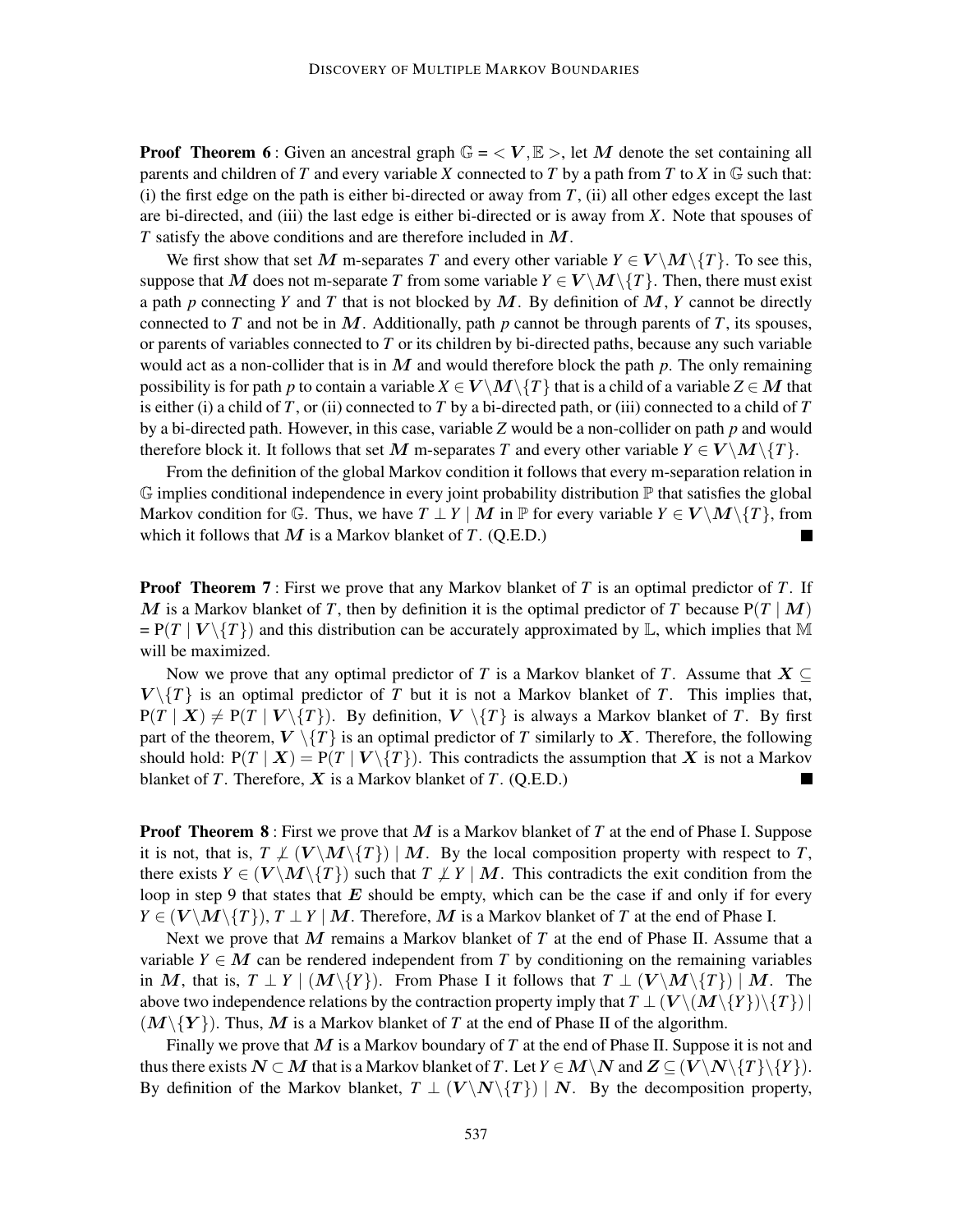$T \perp (Z \cup \{Y\}) | N$ . The latter independence relation implies  $T \perp Y | (N \cup Z)$  by the weak union property. Therefore, any variable  $Y \in M \backslash N$  would be removed by the algorithm in step 12 which contradicts the assumption that the algorithm output M and  $N \subset M$  is another Markov blanket of *T*. Therefore, M is a Markov boundary of *T* at the end of Phase II. (Q.E.D.)

**Proof Theorem 9**: First we prove that the set M is a Markov blanket of T at the end of Phase I. Because of the assumptions of the theorem, there are only two reasons for existence of a subset Z that renders *Y* independent of *T*: either *Y* is a non-Markov boundary member or there is a violation of the intersection property that leads to context-independent information equivalence relations. The former case does not compromise the Markov blanket property of  $M$ , thus we consider only the latter case. For example, we can consider the following situation  $T \perp Y \mid Z, T \perp Z \mid Y$  and  $T \not\perp (\{Y\} \cup Z)$  that led to removal of *Y*. From Lemma 1 we know that if *Y* is a member of some Markov blanket  $M_1 = N \cup \{Y\}$ , then  $M_2 = N \cup Z$  is also a Markov blanket of *T* because *Y* and  $Z$  contain context-independent equivalent information about  $T$ . Therefore the set  $M$  is a Markov blanket of *T* at the end of Phase I.

The proofs that M remains a Markov blanket of *T* at the end of Phase II and that M is a Markov boundary of *T* at the end of Phase II are similar to the ones in IAMB algorithm (Theorem 8) and will not be repeated here. (Q.E.D.)  $\blacksquare$ 

**Proof Theorem 10** : TIE<sup>\*</sup> will output only Markov boundaries of *T* when the inputs  $X$  and  $Z$  are admissible (see Figure 7). Assume that there exists a Markov boundary  $W$  that is not output by TIE<sup>∗</sup>. Because of admissibility of inputs X and Z (Figure 7),  $\overline{M}_{new} = W$  was not identified in step 5 of the algorithm. However, because of admissibility of input  $\mathbb {Y}$  (Figure 7), in some iteration of the algorithm in step 4 a data set  $\mathbb{D}^e$  will be generated where a Markov boundary  $W$  can be discovered by X in step 5. The admissibility of input Z implies that W will be successfully verified and output in step 6. Therefore, a contradiction is reached, and TIE<sup>∗</sup> would never miss Markov boundaries.  $(Q.E.D.)$  $\blacksquare$ 

**Proof Theorem 11**: Since (i) all variables from each embedded distribution belong to the original distribution, and (ii) the joint probability distribution of variables in each embedded distribution is the same as marginal in the original one, the local composition property with respect to *T* also holds in each embedded distribution. Therefore according to Theorem 8, IAMB will correctly identify a Markov boundary in every embedded distribution. Thus, IAMB is an admissible Markov boundary induction algorithm for TIE<sup>∗</sup> . (Q.E.D.) П

**Proof Theorem 12**: The proof follows from fact that assumptions of Theorem 9 are satisfied in each embedded distribution that contains a Markov boundary of *T*. Thus, Semi-Interleaved HITON-PC is an admissible Markov boundary induction algorithm for TIE<sup>∗</sup>. (Q.E.D.)

**Proof Theorem 13**: The procedure IGS is executed iteratively in TIE<sup>\*</sup> and generates data sets  $\mathbb{D}^e$  =  $\mathbb{D}(V \setminus G)$  from the embedded distributions by removing subsets G from the full set of variables V. Such procedure is admissible if it uses as  $G$  all possible subsets of  $V$ . This is because eventually the procedure will generate a data set D *e* for every Markov boundary of *T* such that each data set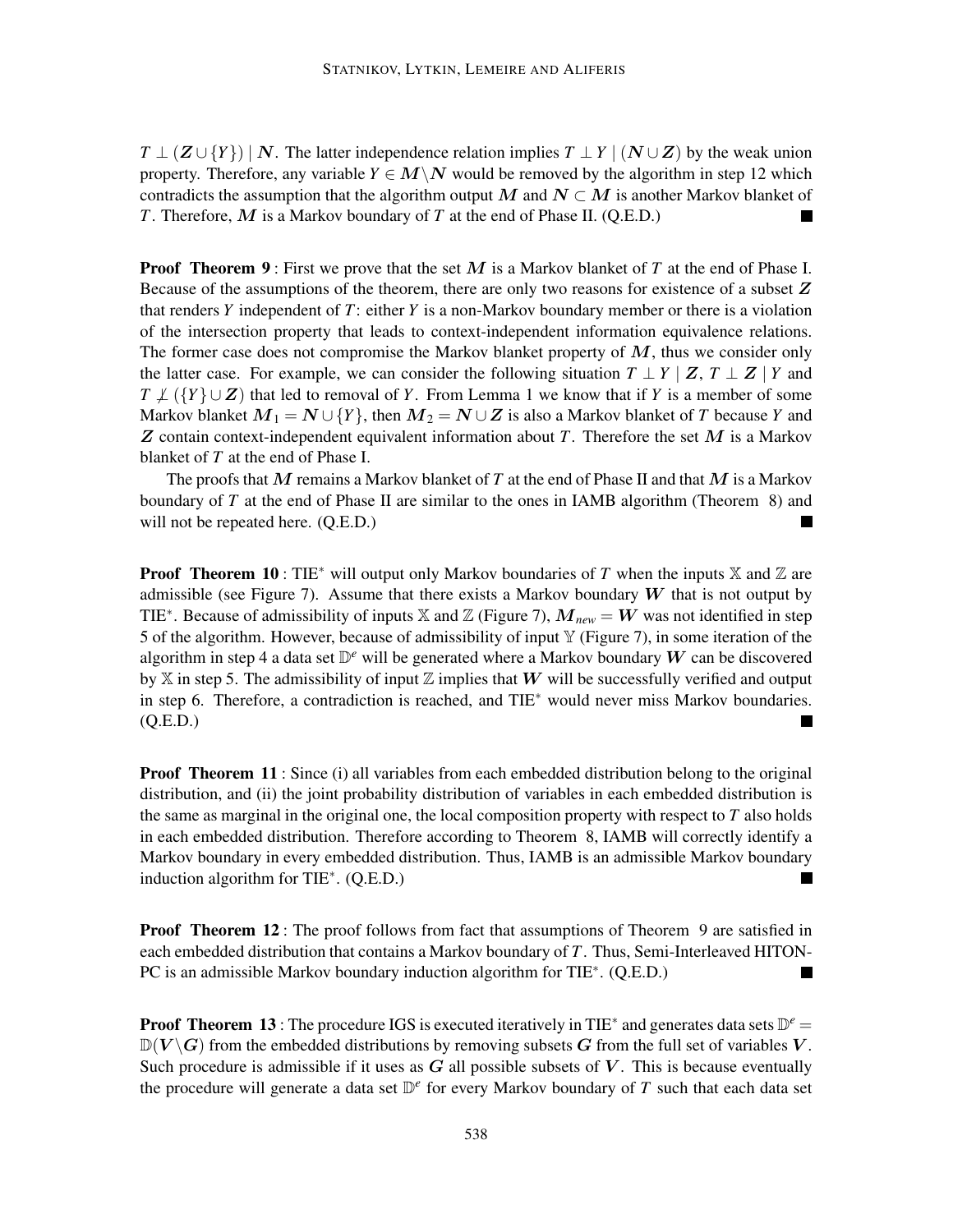contains all members of only one Markov boundary and thus a single Markov boundary induction algorithm  $X$  can discover it. By similar argument, the procedure to generate embedded distributions is admissible if it uses as  $G$  all possible subsets of all Markov boundaries. Notice that in IGS, G is constructed iteratively from all possible subsets of the previously found Markov boundaries with the following modification in order to increase efficiency of TIE<sup>\*</sup> (see Section 6.2). If we find that for some subset  $G^*$  a data set  $\mathbb{D}^e = \mathbb{D}(V \backslash G^*)$  leads to a Markov boundary  $M_{new}$  in the embedded distribution (as determined in step 5 of TIE<sup>∗</sup> ) that is not a Markov boundary in the original distribution (as determined in step 6 of TIE<sup>∗</sup> ), then IGS does not consider generating data sets  $\mathbb{D}^e = \mathbb{D}(V \backslash G)$  where G includes  $G^*$ . Below we prove by contradiction that this modification does not compromise admissibility of IGS.

Assume that there is W that is a Markov boundary of *T* in the original distribution and it was not output by TIE<sup>\*</sup> because  $\mathbb{D}^e = \mathbb{D}(V \backslash G^+)$  for some  $G^+ : G^+ \supset G^*$  has not been generated by IGS.

- Since W is a Markov blanket of T in the original distribution and  $M_{new}$  is not, Theorem 7 implies that performance of a learning algorithm L (that can approximate any conditional probability distribution) for prediction of *T* measured by the metric M (that is maximized only when  $P(T | V \setminus \{T\})$  is estimated accurately) is larger for W than for  $M_{new}$ .
- Since W satisfies  $T \perp (V \setminus W \setminus \{T\}) \mid W$  by the definition of Markov blanket, decomposition property implies that  $T \perp (V \backslash W \backslash G^* \backslash \{T\}) \,|\, W$  , that is,  $W$  similarly to  $M_{\mathit{new}}$  is a Markov blanket of *T* in the embedded distribution after removal of  $G^*$ . Therefore by Theorem 7, performance of a learning algorithm  $\mathbb L$  (that can approximate any conditional probability distribution) for prediction of *T* measured by metric M (that is maximized only when  $P(T |$  $V \setminus \{T\}$  is estimated accurately) should be the same for W and  $M_{new}$ .

The above two points are contradictory, thus  $W$  does not exist. (Q.E.D.)

 $\blacksquare$ 

**Proof** Theorem 14 : Consider that there exists a set of variables  $M_{new} \subseteq V \setminus \{T\}$  such that  $T \perp M \mid M_{\text{new}}$ . Since M is a Markov boundary of T in the original distribution, it is also a Markov blanket of *T* in the original distribution. From Lemma 2 we know that  $M_{new}$  is a Markov blanket of *T* in the original distribution. Since  $M_{new}$  is a Markov boundary of *T* in the embedded distribution and it is a Markov blanket of *T* in the original distribution, it is also a Markov boundary of *T* in the original distribution. (Q.E.D.) п

Proof Theorem 15 : The proof that this criterion can identify whether M*new* is a Markov blanket of *T* in the original distribution or not follows from Theorem 7. If M*new* is a Markov blanket of T in the original distribution, it is also a Markov boundary of *T* in the original distribution because M*new* is a Markov boundary of *T* in the embedded distribution. (Q.E.D.)

#### Appendix B. Parameterizations of Example Structures

This appendix provides parameterizations of example structures from the manuscript that are shown in Tables 5, 6, 7, and 8.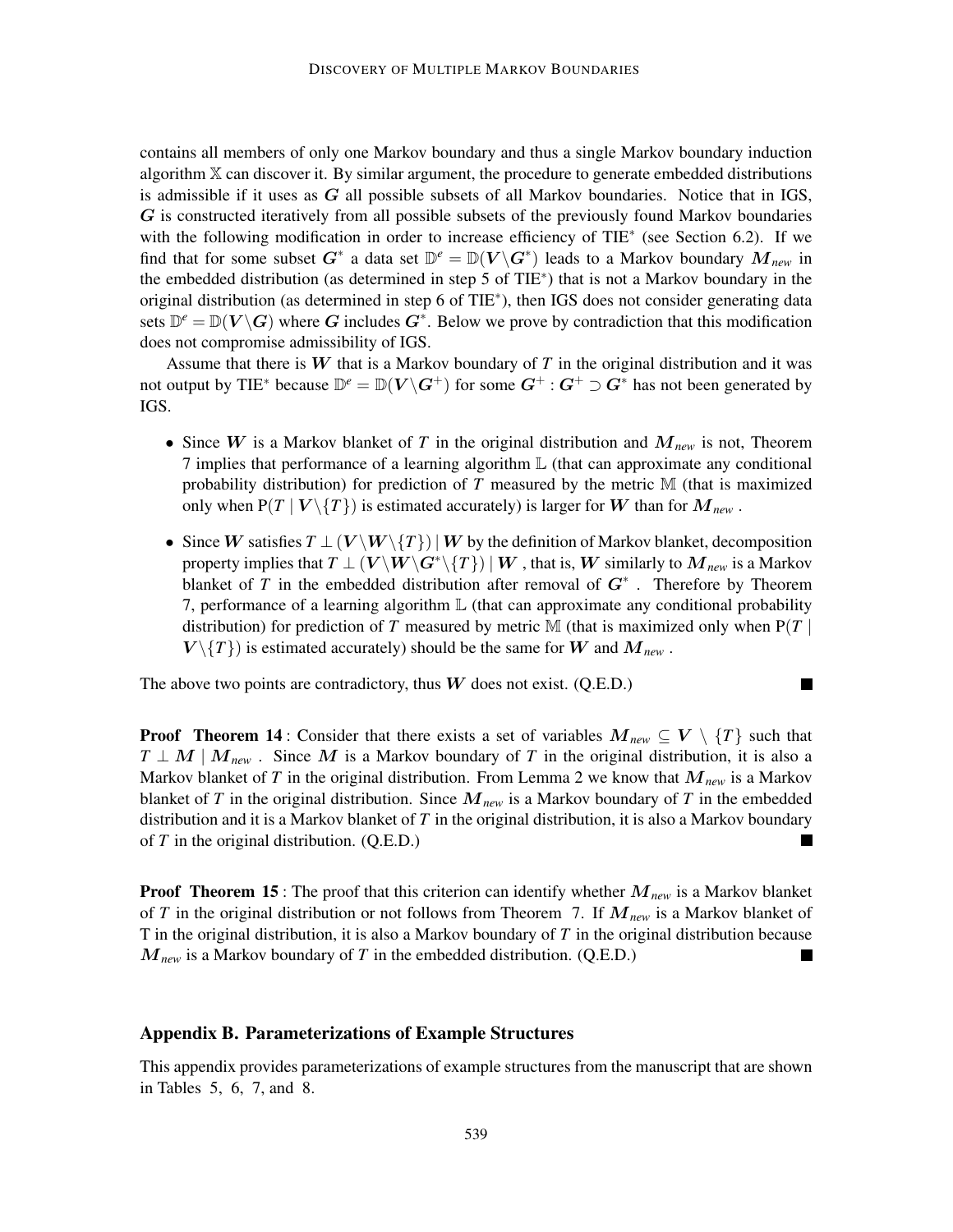#### STATNIKOV, LYTKIN, LEMEIRE AND ALIFERIS

| $P(T X_1,$         | $(X_1=0,$            | $(X_1=0,$               |                         | $(X_1=1,$        |
|--------------------|----------------------|-------------------------|-------------------------|------------------|
| $X_{n/m+1},\ldots$ | $X_{n/m+1} = 0,$     | $X_{n/m+1} = 0, \ldots$ |                         | $X_{n/m+1} = 1,$ |
| $X_{(m-1)n(m+1)}$  | $X_{(m-1)n/m+1} = 0$ | $X_{(m-1)n/m+1} = 1$    | $\bullet\bullet\bullet$ | $X_{(m-1)n/m+1}$ |
| $T=0$              |                      |                         |                         |                  |
| $T =$              | U.8                  |                         |                         |                  |

Conditional probability table for the response variable *T*:

Conditional probability tables for any pair of variables  $X_i$  and  $X_k$  belonging to the same group *i*:

| $P(X_i   X_k)$ | $X_k=0$ | $X_k = 1$ |
|----------------|---------|-----------|
| $X_i = 0$      | 1.0     | 0.0       |
| $X_i=1$        | 0.0     | 1.0       |

# ) Table 5: Parameterization of the Bayesian network shown in Figure 2.

| P(A)        |              |       |              |              | P(B)                    |              |
|-------------|--------------|-------|--------------|--------------|-------------------------|--------------|
| $A=0$       | 0.6          |       |              |              | $B=0$                   | 0.3          |
| $A=1$       | 0.4          |       |              |              | $B=1$                   | 0.2          |
|             |              |       |              |              | $B=2$                   | 0.3          |
| P(C A)      | $A=0$        | $A=1$ |              |              | $B=3$                   | 0.2          |
| $C=0$       | 0.0          | 1.0   |              |              |                         |              |
| $C=1$       | 1.0          | 0.0   |              |              | P(F)                    |              |
|             |              |       |              |              | $F=0$                   | 0.3          |
| P(D   B)    | $B=0$        | $B=1$ | $B=2$        | $B=3$        | $F=1$                   | 0.7          |
| $D=0$       | 1.0          | 1.0   | 0.0          | 0.0          |                         |              |
| $D=1$       | 0.0          | 0.0   | 1.0          | 1.0          |                         |              |
|             |              |       |              |              |                         |              |
| P(E B)      | $B=0$        | $B=1$ | $B=2$        | $B=3$        |                         |              |
| $E=0$       | 1.0          | 0.0   | 1.0          | 0.0          |                         |              |
| $E=1$       | 0.0          | 1.0   | 0.0          | 1.0          |                         |              |
|             |              |       |              |              |                         |              |
| P(T   C, D, | $(C=0, D=0,$ |       | $(C=0, D=0,$ | $(C=0, D=0,$ |                         | $(C=1, D=1,$ |
| E, F        | $E=0, F=0$   |       | $E=0, F=1$   | $E=1, F=0$   |                         | $E=1, F=1$   |
| $T=0$       | 0.9          |       | 0.1          | 0.9          | $\bullet\bullet\bullet$ | 0.1          |
| $T=1$       | 0.1          |       | 0.9          | 0.1          |                         | 0.9          |

Table 6: Parameterization of the causal Bayesian network shown in Figure 8.

# Appendix C. Description and Theoretical Analysis of Prior Algorithms for Learning Multiple Markov Boundaries and Variable Sets

This appendix provides description and theoretical analysis of prior algorithms for learning multiple Markov boundaries and variable sets.

#### C.1 Stochastic Markov Boundary Algorithms: KIAMB

*Reference:* The work by Peña et al. (2007).

*Description:* Recall that the IAMB algorithm (Figure 4) requires only the local composition property for its correctness (per Theorem 8) which is compatible with the existence of multiple Markov boundaries of the response variable *T*. However, due to IAMB's reliance on a greedy deterministic strategy for adding variables into the (candidate) Markov boundary in Phase I (Forward), the algorithm can identify only a single Markov boundary of *T*. KIAMB addresses this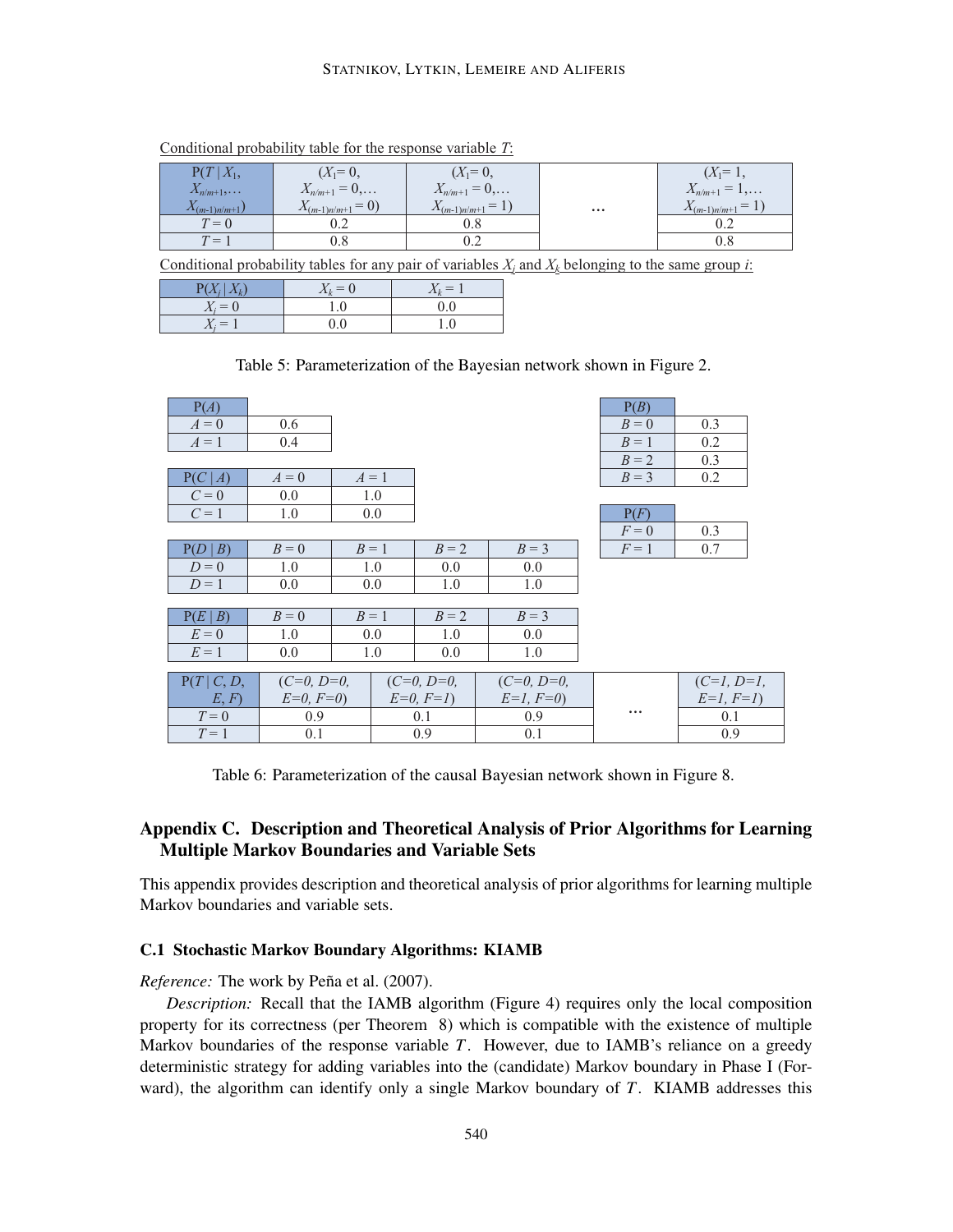| P(A)          |            |            |            | P(B)   |           |             |  |
|---------------|------------|------------|------------|--------|-----------|-------------|--|
| $A=0$         | 0.6        |            |            | $B=0$  | 0.9       |             |  |
| $A=1$         | 0.4        |            |            | $B=1$  | 0.1       |             |  |
|               |            |            |            |        |           |             |  |
| P(C A)        | $A=0$      | $A=1$      |            | P(E)   |           |             |  |
| $C=0$         | 0.0        | 1.0        |            | $E=0$  | 0.3       |             |  |
| $C=1$         | 1.0        | 0.0        |            | $E=1$  | 0.7       |             |  |
|               |            |            |            |        |           |             |  |
| P(D   B)      | $B=0$      | $B=1$      |            |        |           |             |  |
| $D=0$         | 1.0        | 0.0        |            |        |           |             |  |
| $D=1$         | 0.0        | 1.0        |            |        |           |             |  |
|               |            |            |            |        |           |             |  |
| P(F E)        | $E=0$      | $E=1$      |            | P(J F) | $F=0$     | $F=1$       |  |
| $F=0$         | 0.8        | 0.3        |            | $J=0$  | 0.7       | 0.7         |  |
| $F=1$         | 0.2        | 0.7        |            | $J=1$  | 0.3       | 0.3         |  |
|               |            |            |            |        |           |             |  |
| $P(T \mid C,$ | $(C=0,$    | $(C=0,$    | $(C=0,$    |        |           | $(C=1,$     |  |
| D, F          | $D=0, F=0$ | $D=0, F=1$ | $D=1, F=0$ |        |           | $D=1, F=1)$ |  |
| $T=0$         | 0.9        | 0.1        | 0.9        |        | $\ddotsc$ | 0.1         |  |
| $T=1$         | 0.1        | 0.9        | 0.1        |        |           | 0.9         |  |

Table 7: Parameterization of the causal Bayesian network shown in Figure 13.

| $X_i$ : $P(X_i=0) = 0.5$ | $X_8 = X_4$                                                                                                                                                                     | $X_{15}$ : $P(X_{15}=0 X_{12}=0) = 0.3$<br>$P(X_i=0 X_i=1)=0.1$         |  |  |  |  |  |
|--------------------------|---------------------------------------------------------------------------------------------------------------------------------------------------------------------------------|-------------------------------------------------------------------------|--|--|--|--|--|
| $X_2$ : $P(X_2=0) = 0.5$ | $X_9 = \text{OR}(X_5, X_6)$                                                                                                                                                     | $X_{16}$ : P( $X_{16}=0 X_{13}=0$ ) = 0.2<br>$P(X_{16}=0 X_{13}=1)=0.5$ |  |  |  |  |  |
| $X_3$ : $P(X_3=0) = 0.5$ | $X_{10}$ : $P(X_{10}=0) = 0.5$                                                                                                                                                  | $X_{17}$ : $P(X_{17}=0 X_{13}=0) = 0.6$<br>$P(X_1=0 X_1=1)=0.4$         |  |  |  |  |  |
| $X_4$ : $P(X_4=0) = 0.5$ | $X_{11} = \text{OR}(X_7, X_8)$                                                                                                                                                  | $X_{18}$ : P( $X_{18}=0$ ) = 0.5                                        |  |  |  |  |  |
| $X_5 = 1 - X_1$          | $X_{12}$ : $P(X_{12}=0 X_{18}=0, X_9=0) = 0.4$<br>$P(X_1=0 X_1=0, X_0=1) = 0.5$<br>$P(X_{12}=0 X_{18}=1, X_9=0) = 0.5$<br>$P(X_1=0 X_1=1, X_0=1) = 0.6$                         | $X_{19}$ : P( $X_{18}=0$ ) = 0.5                                        |  |  |  |  |  |
| $X_6 = X_2$              | $X_{13}$ : P( $X_{13}=0$   $X_{17}=0$ , $X_{19}=0$ ) = 0.4<br>$P(X_{13}=0 X_{11}=0, X_{19}=1) = 0.6$<br>$P(X_{13}=0 X_{11}=1, X_{19}=0) = 0.5$<br>$P(X_i=0 X_i=1, X_i=1) = 0.5$ | $X_{20}$ : P( $X_{20}=0 X_{12}=0$ ) = 0.5<br>$P(X_{20}=0 X_{12}=1)=0.2$ |  |  |  |  |  |
| $X_7 = 1 - X_3$          | $X_{14}$ : $P(X_{14}=0 X_{12}=0) = 0.2$<br>$P(X_{14}=0 X_{12}=1)=0.4$                                                                                                           | $X_i: P(X_i=0) = 0.5, i = 21,,40.$                                      |  |  |  |  |  |
|                          | $T = XOR(X_9, X_{10}, X_{11})$                                                                                                                                                  |                                                                         |  |  |  |  |  |

Table 8: Parameterization of the causal Bayesian network shown in Figure 16. All variables are binary and take values  $\{0, 1\}$ .

limitation of IAMB by employing a stochastic search heuristic that repeatedly disrupts the order in which variables are selected for inclusion into the Markov boundary, thereby introducing a chance of discovering alternative Markov boundaries of *T*. KIAMB allows the user to control the tradeoff between stochasticity and greediness of the search by setting the value of a single parameter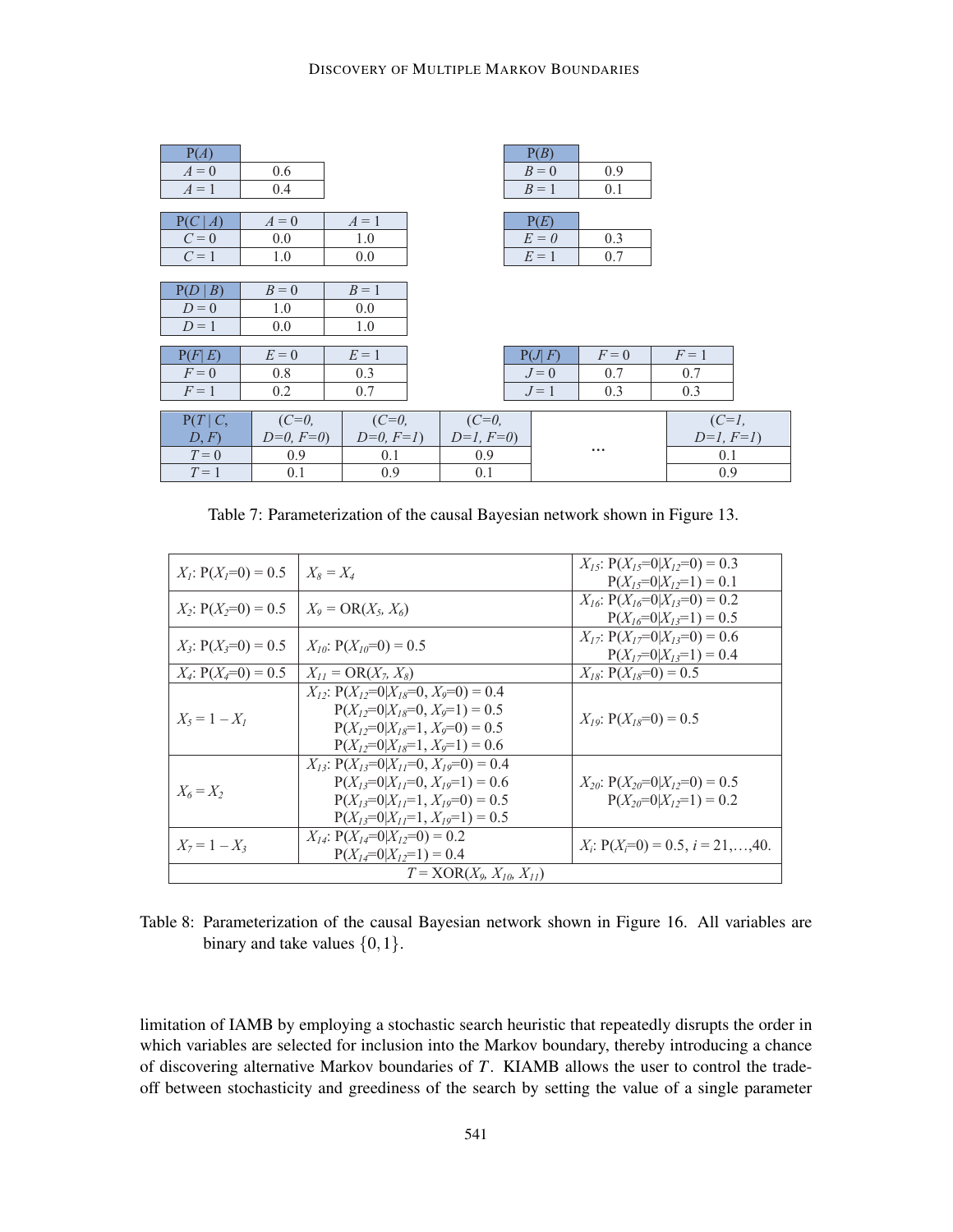$K \in [0,1]$ . Specifically, instead of picking the conditionally maximally associated variable *Y* from the set  $E$  in step 4 of IAMB, in KIAMB a maximally associated variable is selected from a randomly chosen subset of all the associated variables outside the current Markov boundary  $M$ . The size of this subset relative to the size of the complete set of associated variables is determined by parameter *K*. Setting *K* equal to 0 results in a purely stochastic search where a single randomly chosen associated variable is added into M on each iteration in Phase I. Setting *K* equal to 1 results exactly in IAMB algorithm with its greedy deterministic search.

*Analysis:* KIAMB correctly identifies Markov boundaries assuming the local composition property. Theoretically, KIAMB can identify all Markov boundaries if given the chance to explore a large enough number of different sequences of additions of associated variables into the current Markov boundary in Phase I. However, KIAMB is computationally inefficient, because a large fraction of its runs may yield previously identified Markov boundaries. For example, suppose the causal graph consists of 11 variables: a response variable *T* and variables  $X_1, \ldots, X_{10}$  such that  $T \leftarrow X_{10} \leftarrow X_9 \leftarrow \cdots \leftarrow X_1$  and each  $X_i (i = 1, \ldots, 10)$  contains equivalent information about *T* and is significantly associated with it. Thus, there are 10 Markov boundaries  $\{X_1\}, \ldots, \{X_{10}\}$  of *T* in this distribution. Suppose also that parameter  $K$  was set equal to 0.7, which would mean that in Phase I, KIAMB will first randomly select 7 variables out of 10 and will then select out of these 7 variables, one with the highest association with *T*. Because all variables in this example contain equivalent information about *T*, all variables will have equal association with *T* (Lemeire, 2007). Selection of a single variable for inclusion in the Markov boundary could then be done based on lexicographic ordering. There are 120 ways to select 7 variables out of 10, but 84 (or 70%) of such subsets of size 7 will contain variable  $X_1$  that precedes all other variables in lexicographic ordering. Therefore, on average, we can expect 70% of the runs of KIAMB to return Markov boundary  $\{X_1\}$ in this example. In order for KIAMB to identify Markov boundary  $\{X_1\}$ , variables  $X_1, X_2, X_3$  must not be among the 7 randomly selected variables. On average, this would happen in only roughly 0.8% of the runs of KIAMB. Note also that in the above scenario, KIAMB will not be able to discover Markov boundaries  $\{X_5\}, \ldots, \{X_{10}\}\$ , because there is no way to select 7 variables out of 10 and avoid including at least one variable from the subset  $\{X_1, \ldots, X_4\}$ . KIAMB could eventually discover all 10 Markov boundaries if instead of lexicographic ordering, ties were broken by random selection, or alternatively if parameter *K* was set equal to a smaller value. In both of these cases, however, the probability that KIAMB will discover all 10 Markov boundaries after 10 runs is only about 0.04%, indicating that a large number of runs may be necessary to recover all 10 Markov boundaries. Thus, in order to produce the complete set of Markov boundaries, the value of parameter *K* and the number of runs of KIAMB must be determined based on the topology of the causal graph and the number of Markov boundaries of *T*, neither of which are known in real-world causal discovery applications. Finally, KIAMB suffers from the same sample inefficiency as IAMB, which arises from conditioning on the entire Markov boundary when testing variables for independence from the response variable *T*.

#### C.2 Stochastic Markov Boundary Algorithms: EGS-CMIM and EGS-NCMIGS

#### *Reference:* The work by Liu et al. (2010b).

*Description:* These algorithms attempt to extract multiple Markov boundaries by repeatedly invoking single Markov boundary extraction methods CMIM (Fleuret, 2004) and NCMIGS (Liu et al., 2010b), respectively. Conceptually, CMIM and NCMIGS are very similar and differ primarily in the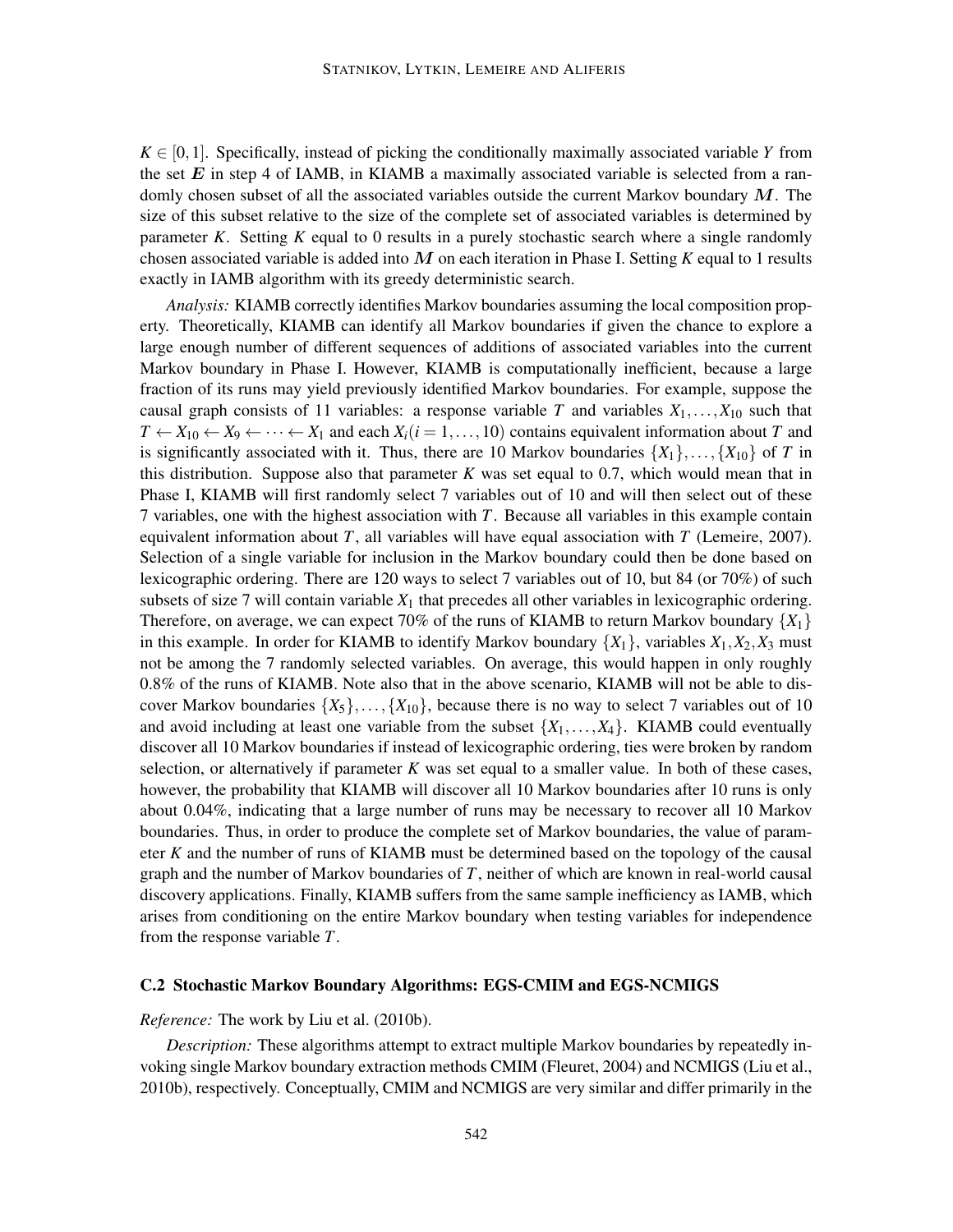types of measures of association between variables. Both methods employ only a greedy forward selection strategy similar to Phase I of IAMB and rely on mutual information-based functions for measuring (conditional) association between variables and the response *T*. The algorithmic framework of CMIM and NCMIGS is as follows. First, all variables are ordered by decreasing association with the response T. A Markov boundary M is initialized to be the empty set. The  $t$ -th highest associated variable (where *t* is a user-defined parameter) is then added into M and an iterative addition of other variables begins. On each iteration, a new variable that maximizes the value of a selection criterion  $J(X)$  (discussed below) is added to the Markov boundary  $M$ . The algorithm stops once a termination condition is reached. CMIM terminates when the Markov boundary reaches a userdefined size *k*. NCMIGS offers two different stopping criteria that the user could choose from. The first stopping criterion is the same as in CMIM controlled by the parameter *k*. The other termination criterion alleviates the requirement of explicitly specifying the size of the Markov boundary and forces iterative selection to stop if the value of the selection criterion  $J(X)$  changes from one iteration to the next by no more than  $\delta$  (a user-defined parameter), that is, if  $|J(X_i) - J(X_{i-1})| \leq \delta$ , where  $X_i$  denotes the variable selected for addition into  $M$  on the *i*-th iteration of NCMIGS.

CMIM employs an approximation to the conditional mutual information  $I(X, T | M)$  as the selection criterion  $J_{CMIM}(X)$  for adding variables into the Markov boundary. The approximation is achieved by conditioning on a single variable instead of the entire Markov boundary  $M$  (as in KI-AMB), that is,  $J_{CMIM}(X) = argmin_{Y \in \mathbf{M}} I(X, T | Y)$ . NCMIGS uses a very similar selection criterion that is based on a *normalized* conditional mutual information  $J_{NCMIGS}(X) = argmin_{Y \in \mathbf{M}} I(X, T)$  $Y$ / $H(X, T)$ , where  $H(X, T)$  denotes the joint entropy of variable *X* and response *T*. Conditioning on a single variable instead of the entire Markov boundary makes CMIM and NCMIGS sample efficient by circumventing the problem of exponential growth in the number of parameters and sample size required for estimating the conditional mutual information  $I(X, Y | M)$  in discrete data as the size of the Markov boundary  $M$  increases.

*Analysis:* Recall that EGS-CMIM (EGS-NCMIGS) extracts multiple Markov boundaries by calling CMIM (NCMIGS) with different values of the input parameter  $t = 1, \ldots, l$ , where *l* is a user-defined parameter that bounds from above the total number of Markov boundaries that will be output. Therefore, EGS-CMIM and EGS-NCMIGS require prior knowledge/estimate of the number of Markov boundaries. Note that while admissible values of *t* (and therefore of *l*) are by design bounded from above by the number of variables in the data, the actual number of true Markov boundaries may be much higher. There is also no guarantee that different values of *t* will yield different Markov boundaries, which makes these methods computationally inefficient (similarly to KIAMB). In addition, because CMIM and NCMIGS implement only forward selection and employ conditioning on a single variable, these methods are prone to inclusion of false positives in their output. False positives may enter a Markov boundary for two reasons: (i) when more than one variable from the current Markov boundary is required to establish independence of the response *T* from some other variable being considered for addition into the Markov boundary, and (ii) when some of the variables added into the Markov boundary are independent of the response *T* conditional on variables that were added in later iterations. Furthermore, the stopping criteria in CMIM and NCMIGS are heuristic, which may lead to an arbitrary number of false negatives in the output. This may happen, for instance, if the value of parameter *k* (size of a Markov boundary) is set smaller than the true size of the Markov boundary. The alternative stopping criterion of NCMIGS does not fully solve the problem of false negatives, because the absolute difference  $|J(X_i) - J(X_{i-1})|$  may be small, while the individual values  $J(X_i)$  and  $J(X_{i-1})$  of the selection criterion may still be large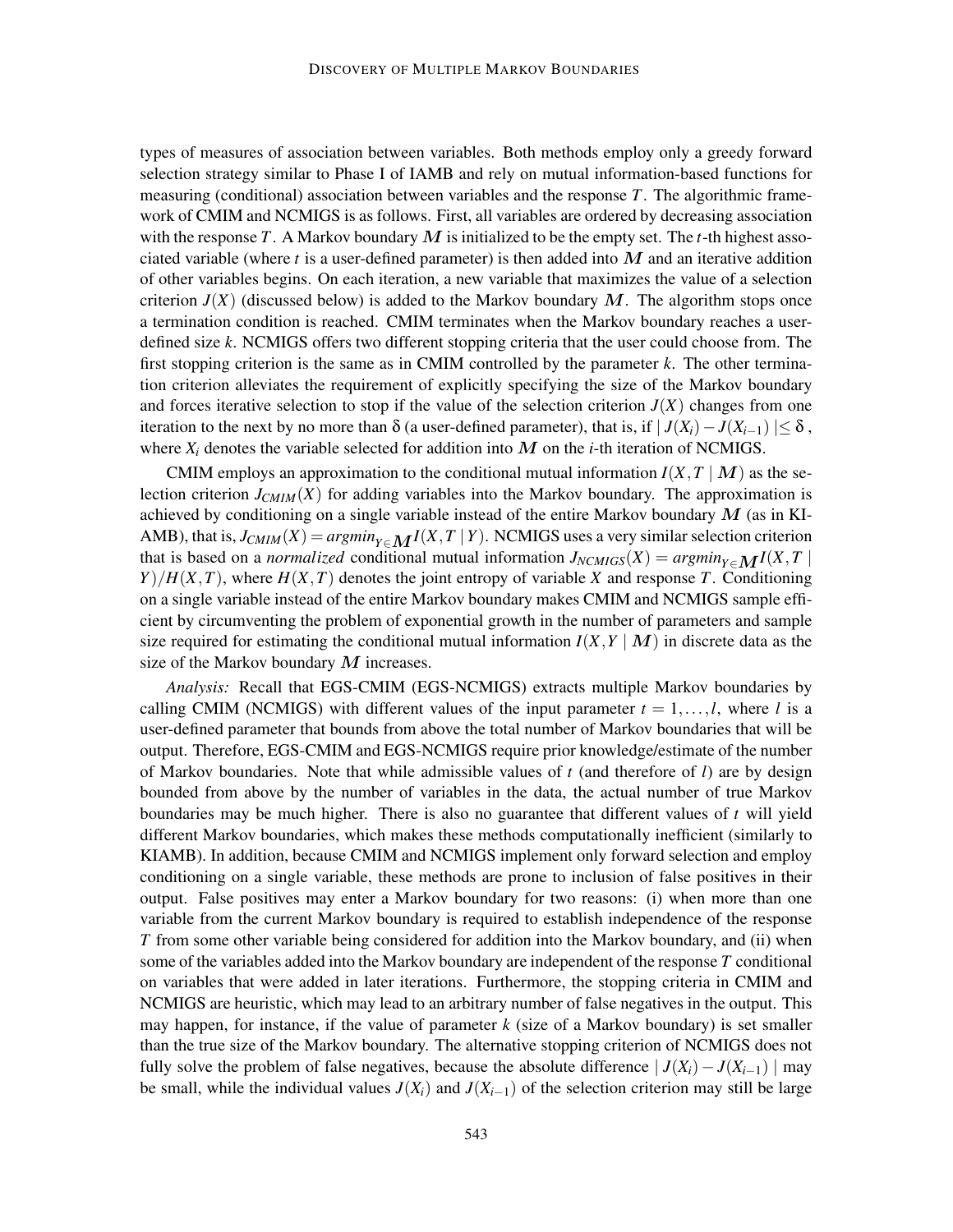indicating that the considered variable  $X_i$  is highly associated with the response  $T$  and that it may be too early to stop. In summary, EGS-CMIM and EGS-NCMIGS offer no formal guarantees of neither correctness nor completeness of their output, require prior knowledge/estimate of the number of Markov boundaries and their size, are computationally inefficient, but are sample efficient.

# C.3 Variable Grouping Followed by Random Sampling of Variables from Each Group: EGSG

#### *Reference:* The work by Liu et al. (2010).

*Description:* EGSG uses normalized version of mutual information  $J_{EGSG}(X, Y) = I(X, Y)/H(X, Y)$ for measuring pair-wise association between variables and partitions them into disjoint groups. Each group has a "centroid", which is the first variable that formed the group. A variable *X* is added into a group if (i) *X* has a higher association with the groups centroid *C* than with the response *T* (i.e., if  $J_{EGSG}(X, C) \geq J_{EGSG}(X, T)$ ), and (ii) *X* has lower association with *T* than does *C* (i.e., if  $J_{EGSG}(C,T) \geq J_{EGSG}(X,T)$ ). If no such group is found, then a new group is created with *X* as the groups centroid. Variables within a group are implicitly assumed to carry similar information about *T*. Under this assumption, it is sufficient to select one variable from each group to form a Markov boundary of *T*. In EGSG, one of the top *t* variables most associated with the response *T* is sampled at random from each group to form a single Markov boundary. Here, the value of parameter *t* is given by the user. In order to extract multiple Markov boundaries, the above sampling is repeated a number of times determined by the user.

*Analysis:* From the point of view of soundness and completeness, EGSG suffers from two major drawbacks. First, the number of Markov boundaries output by EGSG is an arbitrary parameter and is independent of the data-generating causal graph. Second, Markov boundaries output by EGSG may contain an arbitrary number of false positives as well as false negatives. False positives may appear, for instance, if a variable from one group is independent of the response *T conditional* on a variable from another group. EGSG does not test for conditional independence and could include both variables in a Markov boundary. Moreover, since only one variable is sampled from each group, false negatives may appear in the output of EGSG if several variables within a group in reality belong to the same Markov boundary. Therefore, no guarantees can be made regarding the correctness and completeness of the output of EGSG. The method is not computationally efficient for discovery of distinct Markov boundaries, because EGSG may produce the same Markov boundary multiple times due to random sampling of variables from each group. However, its computationally efficiency can be improved by constructing Markov boundaries from the Cartesian product of top-*t* members of each group. EGSG is sample efficient, because it does not conduct any conditional independence tests, but only computes pair-wise associations between variables.

#### C.4 Resampling-based Methods: Resampling+RFE and Resampling+UAF

*Reference:* The work by Ein-Dor et al. (2005), Michiels et al. (2005), Roepman et al. (2006) and Statnikov and Aliferis (2010a).

*Description:* In resampling-based methods, multiple variable sets are extracted by repeatedly applying a variable selection method to different bootstrap samples of the data (Ein-Dor et al., 2005; Michiels et al., 2005; Roepman et al., 2006; Statnikov and Aliferis, 2010a). The two variable selection methods employed in the resampling framework in this paper are Univariate Association Filtering (UAF) (Hollander and Wolfe, 1999; Statnikov et al., 2005) and Recursive Feature Elim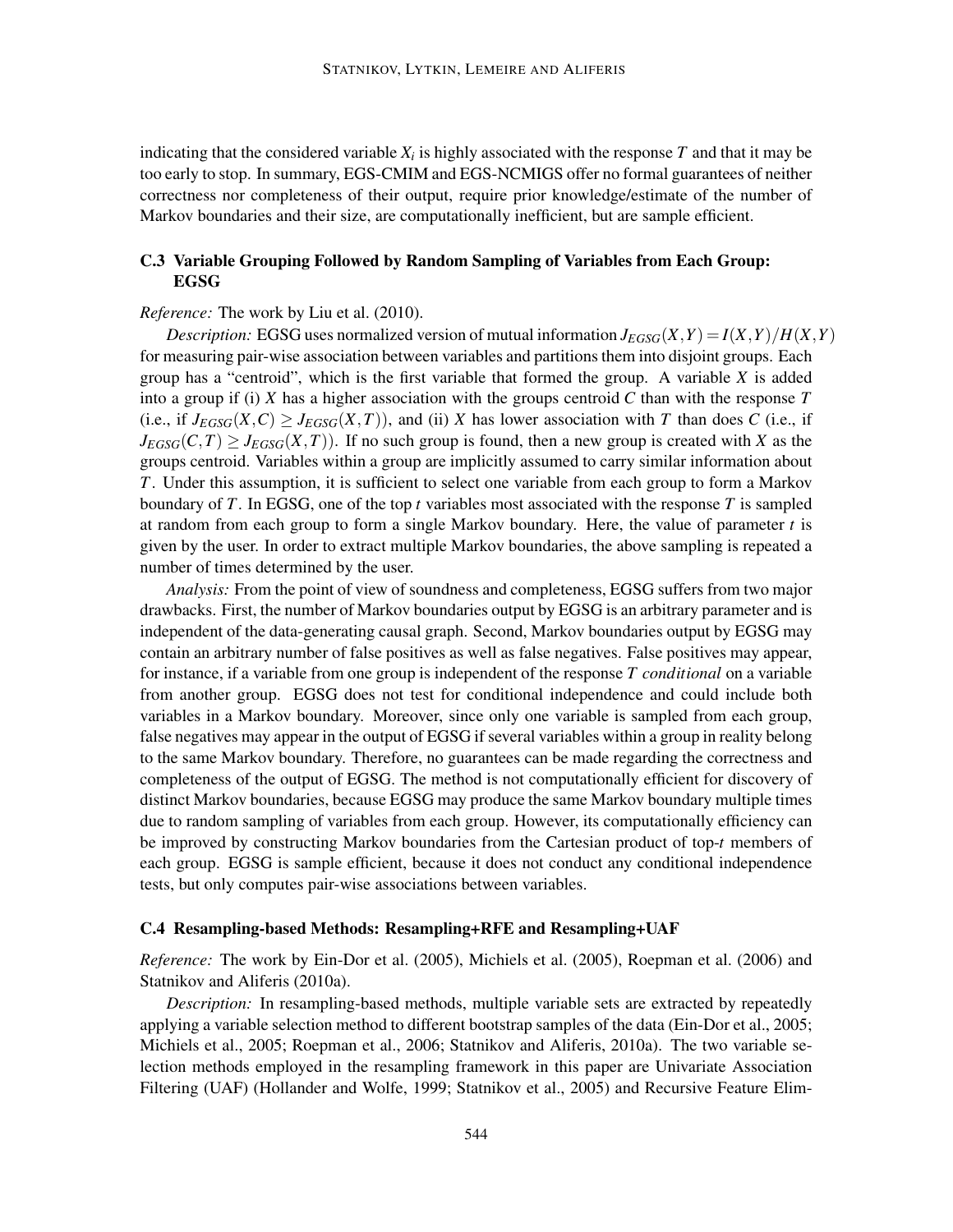ination (RFE) (Guyon et al., 2002). These methods implement only the backward selection akin to Phase II of IAMB. Namely, given a bootstrap sample, all variables are first ordered by decreasing association with the response *T*. UAF orders variables using p-values and test statistics from Kruskal-Wallis non-parametric ANOVA (Hollander and Wolfe, 1999). RFE orders variables by decreasing absolute values of the SVM weights (Guyon et al., 2002). Once all variables have been ordered, a portion of the least significant variables is removed, performance of the remaining variables for predicting the response *T* is evaluated, and this variable elimination process is recursively applied to the remaining variables. The smallest nested subset of variables with the maximum predictive performance is then output. The proportion of variables to be removed on each iteration is controlled by a user-defined parameter called "reduction coefficient".<sup>16</sup> Assessment of predictive performance can be performed by training and evaluating a classifier model (e.g., SVM). One can also use variants of UAF and RFE, where the smallest nested subset of variables with predictive performance statistically indistinguishable from the nominally maximum predictive performance is output. This often produces smaller variable sets than the former approach.

*Analysis:* Neither UAF nor RFE, which are at the core of resampling-based methods, offer formal guarantees of the correctness of their output, because both methods are based on a heuristic approach to finding the most predictive subset of variables and not the Markov boundary (Aliferis et al., 2010b). Therefore, neither Resampling+UAF nor Resampling+RFE are sound and complete for extraction of multiple Markov boundaries. Resampling+UAF and Resampling+RFE are also computationally inefficient, because runs of UAF and RFE on different bootstrap samples may produce identical variable sets, especially when the sample size is large. In addition, the number of runs is a user-defined parameter that requires prior knowledge of the number of Markov boundaries in the data. Both resampling techniques are sample efficient, because UAF does not rely on conditional independence tests and because RFE leverages SVMs regularized loss function that allows for parameter estimation in high-dimensional data with small sample sizes.

#### C.5 Iterative Removal Methods: IR-HITON-PC and IR-SPLR

*Reference:* The work by Natsoulis et al. (2005) and Statnikov and Aliferis (2010a).

*Description:* Iterative removal methods identify multiple Markov boundaries (IR-HITON-PC) or multiple variable sets (IR-SPLR) by repeatedly executing the following two steps. Step 1: Extract a Markov boundary/variable set M from the current set W of variables (initially  $W = V \{T\}$ ). Step 2: If  $M$  is the first Markov boundary/variable set extracted or if its predictive performance is statistically indistinguishable from performance of the first Markov boundary/variable set, then output M, remove all of its variables from further consideration ( $W \leftarrow W \backslash M$ ) and go to Step 1. Otherwise, terminate. IR-HITON-PC uses Semi-Interleaved HITON-PC as the base Markov boundary extraction method. IR-SPLR extracts variable sets using regularized Logistic regression with a  $L_1$  norm penalty term, which induces sparsity in the regression coefficients. All variables with non-zero coefficients are taken to belong to an output variable set.

*Analysis:* IR-HITON-PC is correct because it uses Semi-Interleaved HITON-PC to identify Markov boundaries (per Theorem 9). On the other hand, IR-SPLR relies on a heuristic regressionbased approach to finding the most predictive subset of variables and not the Markov boundary; thus this method has no theoretical guarantees for correct identification of Markov boundaries. Furthermore, neither iterative removal method is guaranteed to be complete, because these methods

<sup>16.</sup> Reduction coefficient = 1.2 means that every iteration retains  $1/1.2 = 83\%$  of variables from the previous iteration.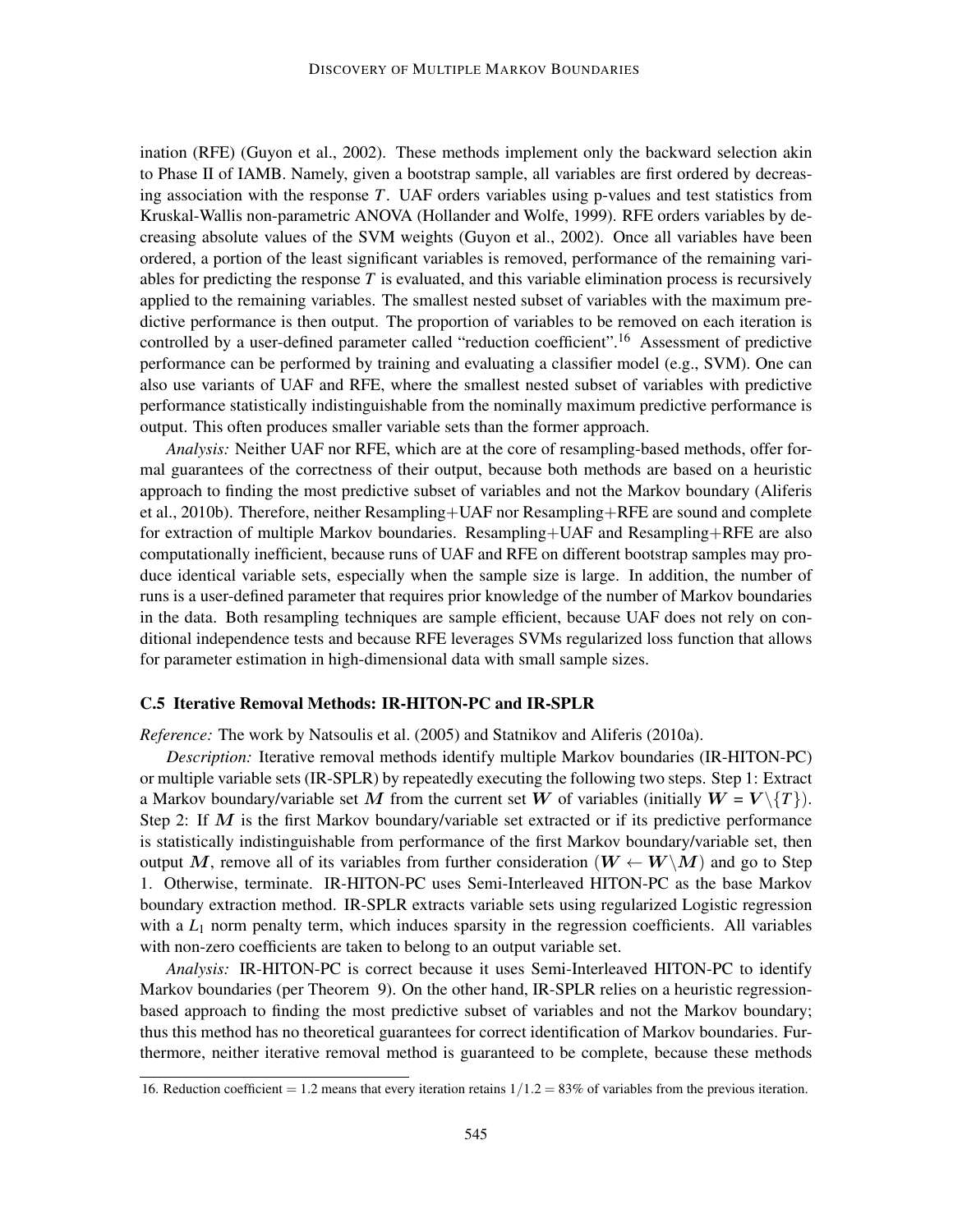| An example of instantiated algorithm TIE <sup>*</sup>    |                                                                                                      |  |  |  |  |  |
|----------------------------------------------------------|------------------------------------------------------------------------------------------------------|--|--|--|--|--|
|                                                          | Inputs: dataset $D$ (a sample from distribution P) for variables V, including a response variable T. |  |  |  |  |  |
| Output: all Markov boundaries of $T$ that exist in $P$ . |                                                                                                      |  |  |  |  |  |
| 1.                                                       | Use algorithm Semi-Interleaved HITON-PC to learn a Markov boundary $M$ of $T$ from the dataset       |  |  |  |  |  |
|                                                          | D for variables $V$ (i.e., in the original distribution P)                                           |  |  |  |  |  |
| 2.                                                       | Output $M$                                                                                           |  |  |  |  |  |
| 3.                                                       | Repeat                                                                                               |  |  |  |  |  |
| 4.                                                       | Generate a dataset $D^e = D(V \setminus G)$ from the embedded distribution by removing from the full |  |  |  |  |  |
|                                                          | set of variables $V$ in the original distribution the smallest subset $G$ of the so far discovered   |  |  |  |  |  |
|                                                          | Markov boundaries of T such that:                                                                    |  |  |  |  |  |
|                                                          | G was not considered in the previous iterations of this step, and<br>(i)                             |  |  |  |  |  |
|                                                          | $G$ does not include any subset of variables that was previously removed from $V$ to<br>(i)          |  |  |  |  |  |
|                                                          | yield a dataset $D^e$ when $M_{new}$ was found not to be a Markov boundary of T in the               |  |  |  |  |  |
|                                                          | original distribution (per step 6)                                                                   |  |  |  |  |  |
| 5.                                                       | Use algorithm Semi-Interleaved HITON-PC to learn a Markov boundary $M_{new}$ of T from the           |  |  |  |  |  |
|                                                          | dataset $D^e$ (i.e., in the embedded distribution)                                                   |  |  |  |  |  |
| 6.                                                       | If the holdout validation estimate of predictivity of T for the SVM classifier model induced         |  |  |  |  |  |
|                                                          | from data D using variables $M_{new}$ is not statistically worse than the respective predictivity    |  |  |  |  |  |
|                                                          | estimate for variables M, then $M_{new}$ is a Markov boundary of T in the original distribution      |  |  |  |  |  |
|                                                          | and it is output by the algorithm                                                                    |  |  |  |  |  |
| 7.                                                       | Until all datasets $D^e$ generated in step 4 have been considered.                                   |  |  |  |  |  |

Figure 17: An example of instantiated TIE<sup>∗</sup> algorithm. This algorithm was used in experiments with real data in Section 5.2.

output disjoint Markov boundaries or variable sets, while in general multiple Markov boundaries may share a number of variables. IR-HITON-PC and IR-SPLR neither require prior knowledge of the number of Markov boundaries nor their size, and these methods are computationally and sample efficient.

# Appendix D. Details about the TIE<sup>∗</sup> Algorithm

This appendix provides details about the generative TIE<sup>∗</sup> algorithm.

#### D.1 Example Instantiations of the Generative Algorithm

Example instantiations of the generative algorithm TIE<sup>∗</sup> are given in Figures 17 and 18.

#### D.2 Specific Implementation Details

We proceed below with details about TIE<sup>\*</sup> implementations. We discuss Markov boundary induction algorithm  $(X)$ , procedure to generate data sets from the embedded distributions  $(Y)$ , and criterion to verify Markov boundaries of T  $(\mathbb{Z})$ .

*Markov boundary induction algorithm IAMB* (Figure 4): We used the Matlab implementation of the algorithm from the Causal Explorer toolkit (Aliferis et al., 2003b; Statnikov et al., 2010).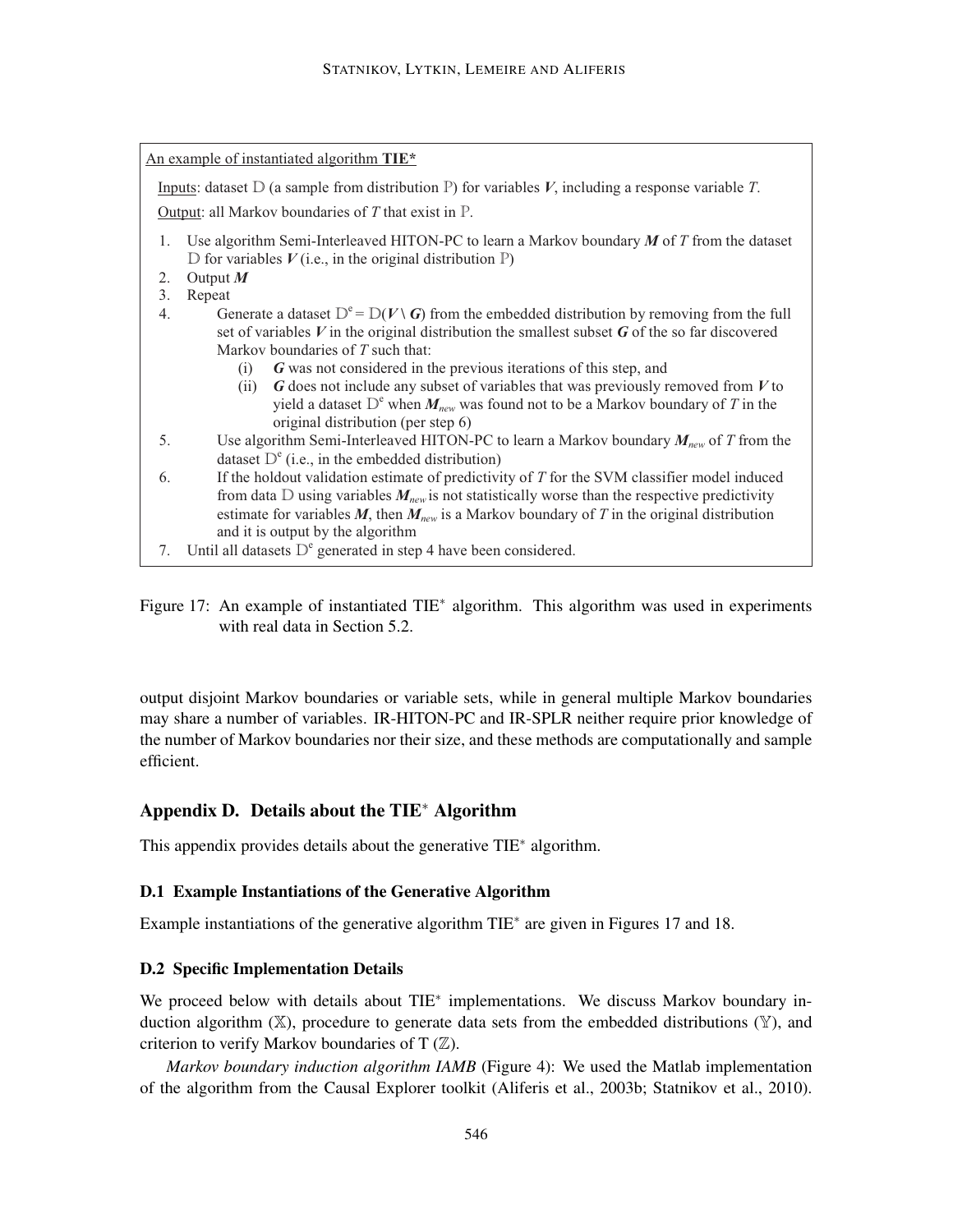| An example of instantiated algorithm TIE*                                                                           |  |  |  |  |  |
|---------------------------------------------------------------------------------------------------------------------|--|--|--|--|--|
| Inputs: dataset D (a sample from distribution P) for variables V, including a response variable T.                  |  |  |  |  |  |
| Output: all Markov boundaries of $T$ that exist in $P$ .                                                            |  |  |  |  |  |
| Use algorithm Semi-Interleaved HITON-PC to learn a Markov boundary $M$ of $T$ from the dataset<br>1.                |  |  |  |  |  |
| D for variables $V$ (i.e., in the original distribution P)                                                          |  |  |  |  |  |
| Output $M$<br>2.                                                                                                    |  |  |  |  |  |
| 3.<br>Repeat                                                                                                        |  |  |  |  |  |
| Generate a dataset $D^e = D(V \setminus G)$ from the embedded distribution by removing from the full<br>4.          |  |  |  |  |  |
| set of variables $V$ in the original distribution the smallest subset $G$ of the so far discovered                  |  |  |  |  |  |
| Markov boundaries of $T$ such that:                                                                                 |  |  |  |  |  |
| G was not considered in the previous iterations of this step, and<br>(i)                                            |  |  |  |  |  |
| $G$ does not include any subset of variables that was previously removed from $V$ to<br>(i)                         |  |  |  |  |  |
| yield a dataset $D^e$ when $M_{new}$ was found not to be a Markov boundary of T in the                              |  |  |  |  |  |
| original distribution (per step 6)                                                                                  |  |  |  |  |  |
| 5.<br>Use algorithm Semi-Interleaved HITON-PC to learn a Markov boundary $M_{new}$ of T from the                    |  |  |  |  |  |
| dataset $D^e$ (i.e., in the embedded distribution)                                                                  |  |  |  |  |  |
|                                                                                                                     |  |  |  |  |  |
| If $T \perp M \mid M_{new}$ , then $M_{new}$ is a Markov boundary of T in the original distribution and it is<br>6. |  |  |  |  |  |
| output by the algorithm                                                                                             |  |  |  |  |  |
| Until all datasets $D^e$ generated in step 4 have been considered.<br>7.                                            |  |  |  |  |  |

Figure 18: An example of instantiated TIE<sup>∗</sup> algorithm. This algorithm was used in experiments with simulated data in Section 5.1.

When the algorithm was run on discrete data, we assessed independence of variables with  $G^2$  test at significance level  $\alpha = 0.05$ . In our implementation of  $G^2$  test, we required at least 5 samples per cell in the contingency tables. For continuous data, one can use Fishers Z test to assess independence of variables. To measure association Association( $T$ , $X \mid M$ ) in step 4 of the algorithm we used negative p-values returned by the corresponding test of independence  $T \perp X \mid M$ .<sup>17</sup> Since the IAMB algorithm can be run multiple times in TIE<sup>∗</sup> , we programmed on top of the Causal Explorer code a caching method to store and retrieve results of conditional independence tests.

*Markov boundary induction algorithm Semi-Interleaved HITON-PC* (Figure 5): We used the Matlab implementation of the algorithm from the Causal Explorer toolkit (Aliferis et al., 2003b; Statnikov et al., 2010). Semi-Interleaved HITON-PC was implemented without so-called "symmetry correction" (Aliferis et al., 2010a). Similarly to IAMB, to assess independence of variables in discrete data we used  $G^2$  test at  $\alpha = 0.05$ , and one can use Fisher's *Z* test for continuous data. To measure Association( $T$ , $X$ ) in step 4 of the algorithm, we used negative p-values returned by the corresponding test of independence  $T \perp X$ . The parameter *max-k* which denotes the upper bound on the size of the conditioning set in Semi-Interleaved HITON-PC (i.e., the maximum size of the subset Z in steps 6 and 10 of the algorithm) was set equal to 3. The choice of this value for *maxk* parameter is justified by empirical performance in a variety of data distributions, as well as by sample size limitations in our data (Aliferis et al., 2010a,b). Since the Semi-Interleaved HITON-PC

<sup>17.</sup> For the Fishers Z test and  $G^2$  test, p-value is inversely related to the test statistic, given a fixed degree of freedom. Thus, larger test statistics correspond to smaller p-values, and vice-versa.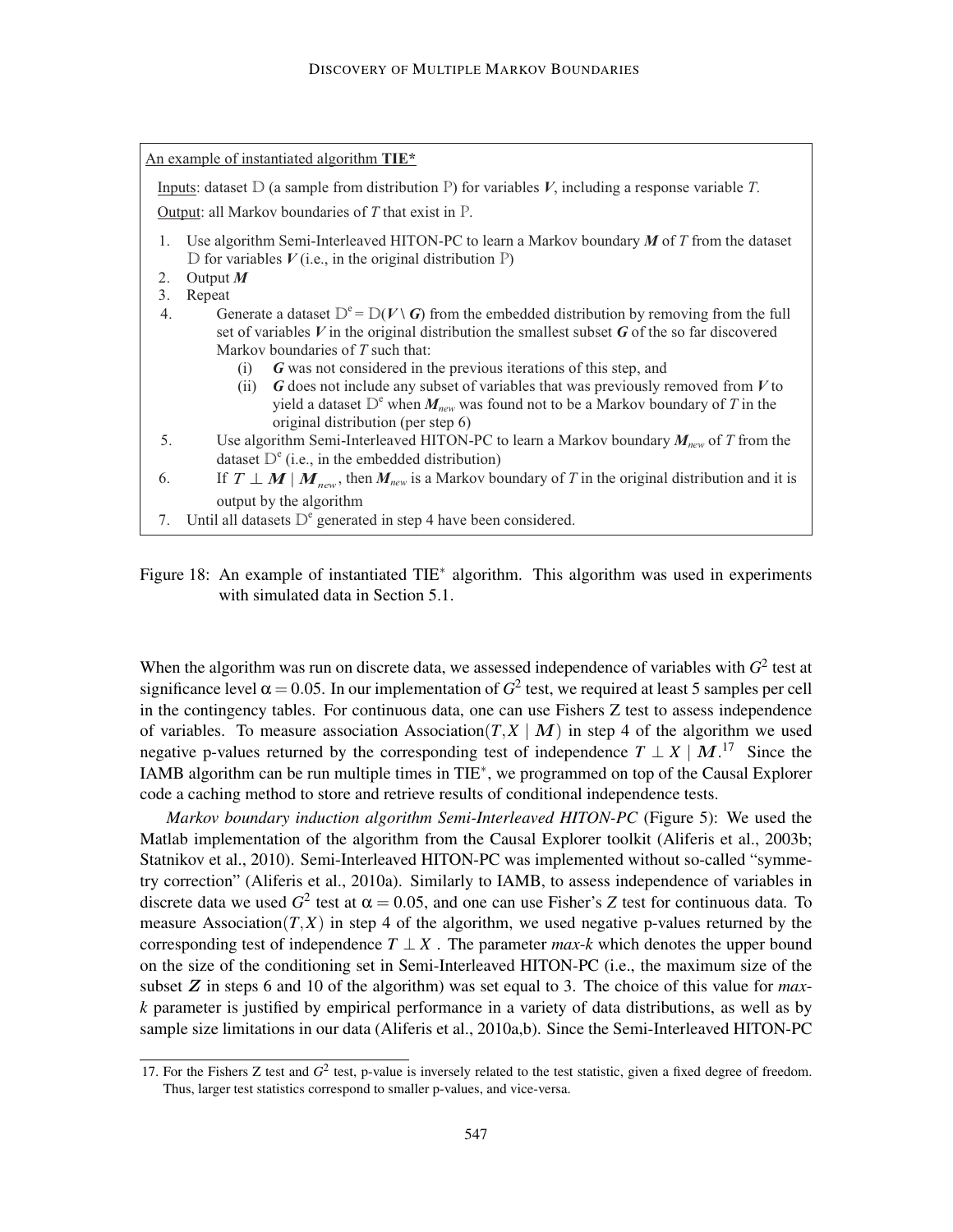algorithm can be run multiple times in TIE<sup>\*</sup>, we programmed on top of the Causal Explorer codes a caching method to store and retrieve results of conditional independence tests.

*Procedures IGS-Lex, IGS-MinAssoc, and IGS-MaxAssoc to generate data sets from the embedded distributions* (Figure 9): These procedures were implemented by (i) constructing all subsets G such that  $\{G_i\} \subset G \subseteq \{M_i \cup G_i\}$  and  $|G| \leq$  parameter *max-card*, (ii) excluding subsets that either include  $G_j^*$  or coincide with  $G_k$ , (iii) considering first subsets with the smallest number of variables, and (iv) using a subset  $G$  with the either smallest lexicographical order of variables, or minimum association with *T*, or maximum association with *T* (depending on the employed procedure). The association with *T* was assessed with the appropriate statistical test, as described above for the Markov boundary induction algorithms. The parameter *max*-*card* was set equal to 4 in all experiments except for experiments with simulated data where it was set equal to 8. The purpose of this parameter is to trade off completeness of the TIE<sup>∗</sup> output for execution speed. We also experimented with larger values of *max*-*card* until no more new Markov boundaries can be obtained.

*Criterion Independence to verify Markov boundaries* (Figure 10): This criterion was implemented using statistical tests that were described above for the Markov boundary induction algorithms. Since the Markov boundary in the original distribution  $(M)$  and the examined Markov boundary in the embedded distribution (M*new*) are often significantly overlapping, we used a sample efficient implementation where we do not need to condition on the entire Markov boundary in the embedded distribution  $M_{new}$ . Consider that  $M \cap M_{new} = W$ ,  $M \setminus M_{new} = S_1$ , and  $M_{\text{new}}\backslash M = S_2$ . Then context-independent information equivalence of  $S_1$  and  $S_2$  implies information equivalence of  $M = S_1 \cup W$  and  $M_{new} = S_2 \cup W$ . Therefore, it suffices to verify that  $T \perp S_1 | S_2$  and  $T \perp S_2 | S_1$  instead of  $T \perp M | M_{new}$ . This was the essence of our implementation of the Independence criterion for Markov boundary verification.

*Criterion Predictivity to verify Markov boundaries* (Figure 11): As a learning algorithm L, we used linear support vector machines (SVMs) with default value of the penalty parameter  $C = 1$  (Fan et al., 2005; Vapnik, 1998). As a performance metric M, we used area under ROC curve (AUC) (Fawcett, 2003) and weighted accuracy (Guyon et al., 2006) for binary and multiclass responses, respectively. We estimated classification performance (using either AUC or weighted accuracy) by holdout validation (Weiss and Kulikowski, 1991), whereby 2/3 of data samples were used for Markov boundary induction and classifier training and remaining 1/3 for classifier testing. Statistical comparison of AUC estimates was performed using DeLong's test at  $\alpha = 0.05$  (DeLong et al., 1988) and comparison of weighted accuracy estimates was performed by permutation-based testing with 10,000 permutations of the vectors of classifier predictions (Good, 2000). We also experimented with other SVM kernels and parameters in the criterion Predictivity, but the final results were similar because SVMs are used here only for *relative* assessment of the classifier performance (i.e., to compare performance of the Markov boundary  $M$  from the original distribution with performance of the new Markov boundary M*new* from the embedded distribution). Final assessment of the classifier performance for induced Markov boundary variables was carried out using SVMs with polynomial kernel and parameters *C* and degree *d* optimized by holdout validation or crossvalidation, as described in Section 5.

#### Appendix E. Additional Information about Empirical Experiments

This appendix provides additional information about empirical experiments.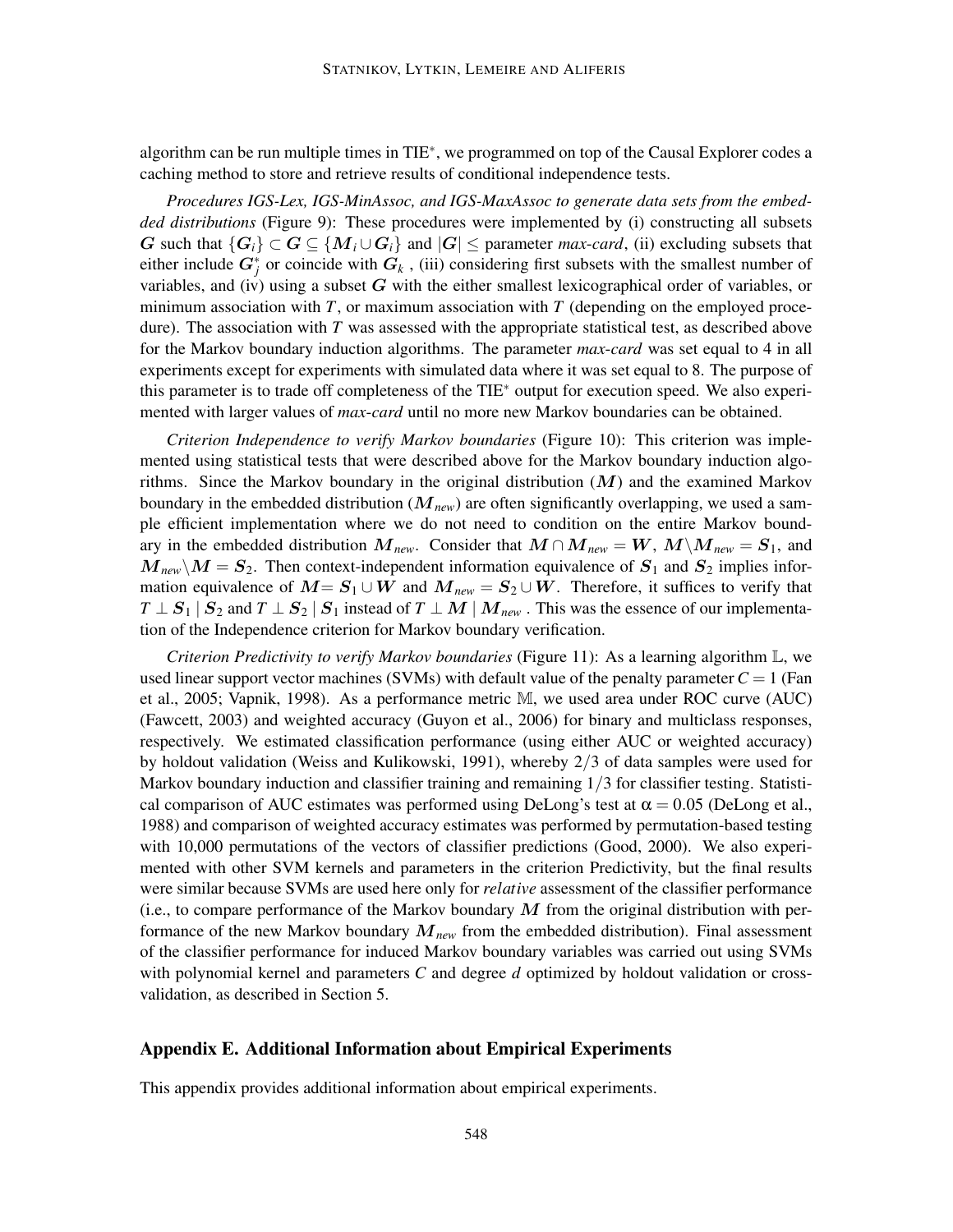#### E.1 Parameterizations of Methods in Empirical Experiments

Parameterizations of methods in empirical experiments are given in Table 9.

#### E.2 On Computation of Performance Criteria in Experiments with Simulated Data

Since the number of distinct Markov boundaries/variable sets extracted by a given method in our evaluation may differ from the number of true Markov boundaries in the causal graph, it is necessary to establish a matching between the true Markov boundaries and the extracted Markov boundaries/variable sets before computing values of criteria III-V. This matching was performed by finding a minimum-weight matching in a complete bipartite graph  $\mathbb{G} = \langle V_1 \cup V_2, E \rangle$ , where vertices in  $V_1$  corresponded to the true Markov boundaries and vertices in  $V_2$  corresponded to the extracted Markov boundaries/variable sets. The weight of an edge  $(u, v) \in E, u \in V_1, v \in V_2$ , was set equal to the sum of PFP and FNR that would have resulted from matching the true Markov boundary *u* with the extracted Markov boundary/variable set *v*. The extracted Markov boundaries/variable sets that were not matched to any true Markov boundary did not participate in the computation of criteria III-V. A limitation of this approach to evaluation of different methods is that methods that are parameterized to produce a number of Markov boundaries/variable sets that is much larger than the number of true Markov boundaries could potentially show better performance on criteria III-V than methods/parameterizations that output only a few Markov boundaries/variable sets. In order to control for this effect, whenever a method allowed it, some of its parameterizations were targeted towards producing the same "large" number of Markov boundaries/variable sets (5,000 in our case). In addition, since the true Markov boundaries are unknown in practical applications, the average classification performance (criterion VI) was computed over *all* distinct Markov boundaries/variable sets extracted by a method. This way of computing the average classification performance, in a sense, counteracts the potential bias in criteria III-V towards methods that produce large numbers of Markov boundaries/variable sets, since if many of the extracted Markov boundaries/variable sets do not contain the variables truly relevant to prediction of *T* (i.e., members of its true Markov boundaries), the classification performance may suffer.

#### E.3 Additional Discussion of the Results of Experiments with Simulated Data

KIAMB did not identify any true Markov boundaries exactly due to this method's sample inefficiency arising from conditioning on the entire (candidate) Markov boundary. The average classification performance of Markov boundaries extracted by KIAMB was about 20% lower than of the MAP-BN classifier in both data sets.

Performance of EGS-NCMIGS and EGS-CMIM was very similar and varied widely depending on parameterization, with the average PFP ranging from 29% to 76% and average FNR ranging from 0% to 27% in *T IED*. The high ends (i.e., worse results) of these measures increased to 95% PFP and 51% FNR in *T IED*1000 demonstrating the sensitivity of these methods to the presence of irrelevant variables in the data. The alternative stopping criterion of EGS-NCMIGS helped reduce the PFP relative to other parameterizations, but failed to reduce the FNR. The other stopping criterion that requires the size  $K$  of Markov boundaries to be specified, was able to achieve  $0\%$  FNR in *T IED* (for large enough *K*; see Table 10). This suggests that, even though the alternative stopping criterion has the advantage of not requiring prior knowledge of the size of Markov boundaries, it makes EGS-NCMIGS susceptible to premature termination as discussed in Appendix C. The aver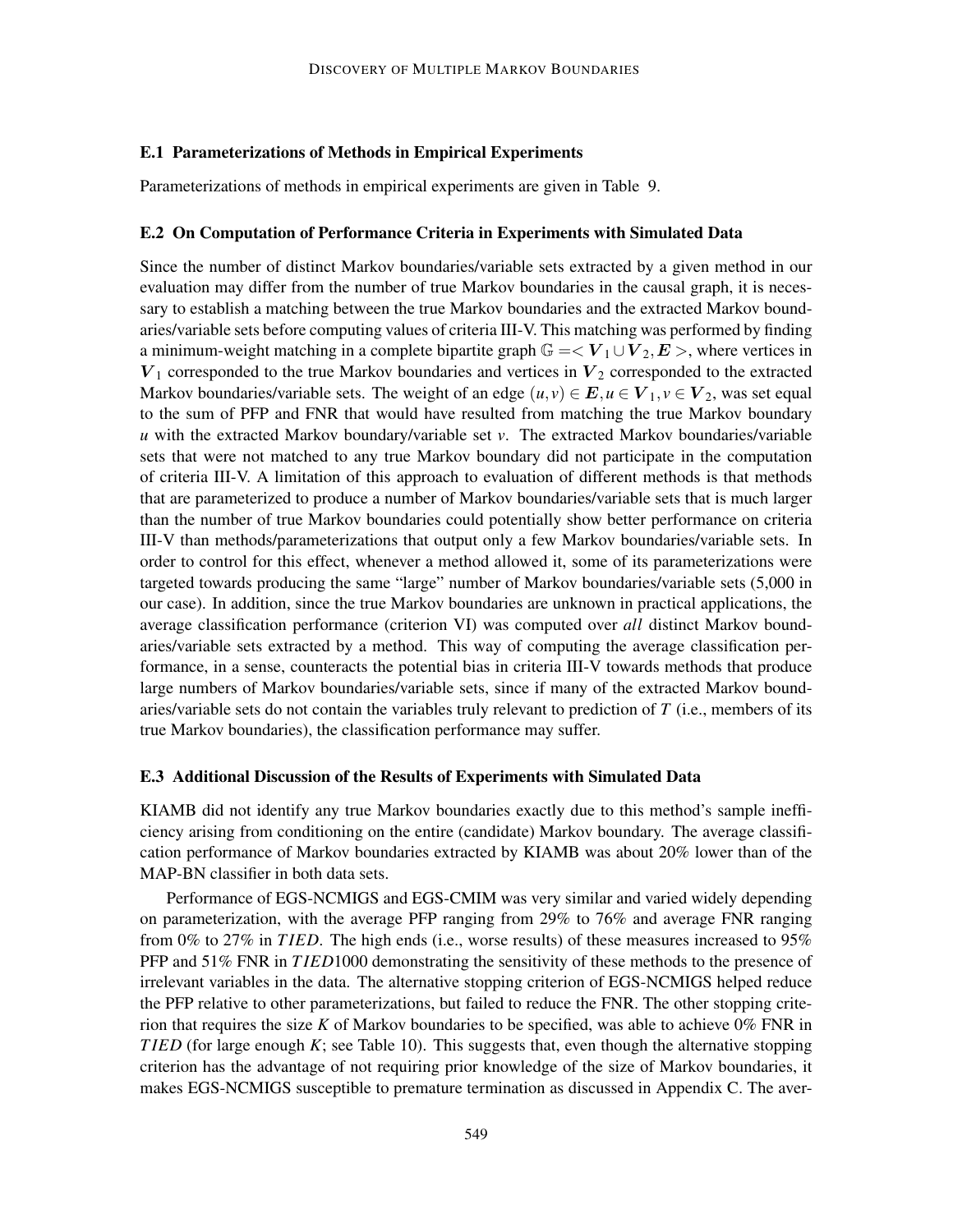age classification performance of Markov boundaries extracted by EGS-NCMIGS and EGS-CMIM was statistically comparable to the MAP-BN classification performance for all parameterizations except those with  $K = 50$  in both data sets and also for  $(l = 7, \delta = 0.015)$  in *TIED*1000. The reduction in classification performance relative to MAP-BN reached as high as 10% and was due to presence of false positives and false negatives in the extracted Markov boundaries.

EGSG proved to be extremely sensitive to the presence of irrelevant variables with PFP and FNR increasing across all parameterizations from highs of 55% PFP and 37% FNR in *T IED* to uniformly above 93% PFP and high of 78% FNR in *T IED*1000. In addition, the average size of Markov boundaries extracted by EGSG increased almost 10-fold, from 7 in *T IED* to 67 in *T IED*1000, while the number of variables conditionally dependent on *T* in the underlying network remained unchanged. Consistent with the theoretical analysis in Appendix C, these results demonstrate the lack of control for false positives as well as false negatives in the output of EGSG. Classification performance was sensitive to the values of parameter *t*, with increasing values resulting in degradation of classification performance in both data sets, which is due to the fact that as *t* increases, Markov boundaries extracted by EGSG increasingly resemble subsets of randomly selected variables from the complete set of variables. Classification performance of Markov boundaries extracted by EGSG was lower than performance of the MAP-BN classifier by 9-23% (depending on parameter settings) in *T IED* and by 27-55% in *T IED*1000. In addition, classification performance in *T IED*1000 was lower than in *T IED* uniformly across all parameterizations of EGSG.

Variable sets extracted by Resampling+UAF were 24-50% larger than those found by Resampling+RFE, which helped Resampling+UAF reach slightly lower FNR (by 3-6% in *T IED* and by 2-4% in *TIED*1000), but also resulted in significantly higher PFP (by about 42-46% in *T IED* and by 30-35% in *T IED*1000). The larger size of the extracted variable sets and higher PFP are likely due to UAF's ranking of variables based solely on univariate association with the response *T*, whereas RFE's ranking is "multivariate" in a sense that it takes into account not only each variable's individual classification performance, but also the information that other variables in the current nested subset carry about *T* (Guyon et al., 2002). In fact, Resampling+RFE produced more compact variable sets than Resampling+UAF in every simulated and real data set considered in this study. In simulated data, parameterizations of Resampling+RFE and Resampling+UAF with statistical comparison of classification performance estimates produced variable sets that were on average 60-70% smaller than those found by parameterizations without statistical comparison, resulting in about 20% decreases in PFP, but causing roughly 30-36% increases in FNR. The average classification performance of variable sets extracted by Resampling+RFE in simulated data was statistically indistinguishable from Resampling+UAF with similar parameterizations. The average classification performance of both methods parameterized without statistical comparison was comparable with performance of the MAP-BN classifier in *TIED* and was slightly lower (by about 1-2%) in *T IED*1000. Parameterizations with statistical comparison underperformed the MAP-BN classifier by about 2-3% in both data sets. The results in both simulated data sets also show that the number of *distinct* variable sets out of the 5,000 extracted by each parameterization of Resampling+RFE and Resampling+UAF ranged from 0.24% to 50%, and hence roughly 99% to 50% of computational resources were spent retrieving the same variable sets multiple times.

IR-HITON-PC was able to identify *exactly* only a single true Markov boundary in both data sets. This was a direct consequence of a violation of the iterative removal's underlying assumption that the true Markov boundaries are disjoint sets of variables. All true Markov boundaries in *T IED* and *T IED*1000 share variable *X*10. However, once that variable was found to be in a Markov boundary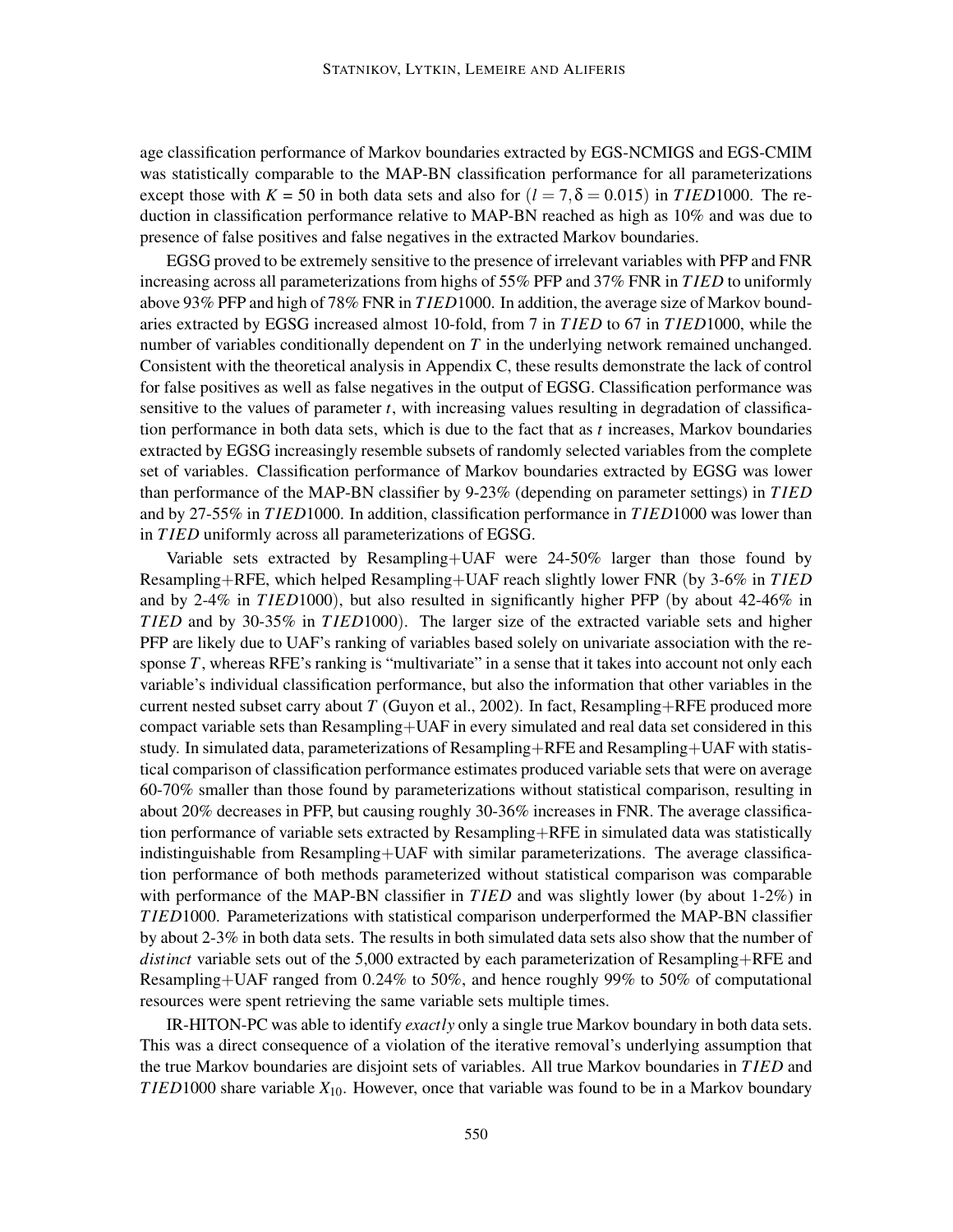by an iterative removal method, it was then removed from further consideration thus preventing all other extracted Markov boundaries from containing this variable. Markov boundaries extracted by IR-HITON-PC had 8-10% PFP (depending on the data set) and 10-20% FNR. The low PFP was due to Semi-Interleaved HITON-PC's built-in control for the false discovery rate (Aliferis et al., 2010b), while the high FNR was a consequence of the iterative removal scheme. As a result of high FNR in *T IED*, the average classification performance of Markov boundaries extracted by IR-HITON-PC was about 2% lower than of the MAP-BN classifier in the same data set. The FNR was lower in *T IED*1000 than in *T IED*, which resulted in classification performance becoming statistically comparable with the MAP-BN performance.

IR-SPLR was not able to identify any true Markov boundaries exactly in neither *T IED* or *T IED*1000. Each parameterization of IR-SPLR extracted only one variable set in both simulated data sets. Variable sets extracted by IR-SPLR in simulated data were 4-6 times larger than those found by IR-HITON-PC, which resulted in about 60-70% increase in PFP (depending on the data set), but zero FNR. The PFP of IR-SPLR did not increase significantly in *T IED*1000 relative to *TIED*, which demonstrates the often-cited benefit of the *L*<sub>1</sub>-norm regularization, that is, its ability to exclude irrelevant variables from the model. Classification performance of the extracted variable sets was statistically comparable to the MAP-BN performance in *T IED* and was about 2% lower in *T IED*1000 due to an increase in PFP.

#### E.4 Real Data sets Used in the Experiments

The list of real data sets used in the experiments is given in Table 12.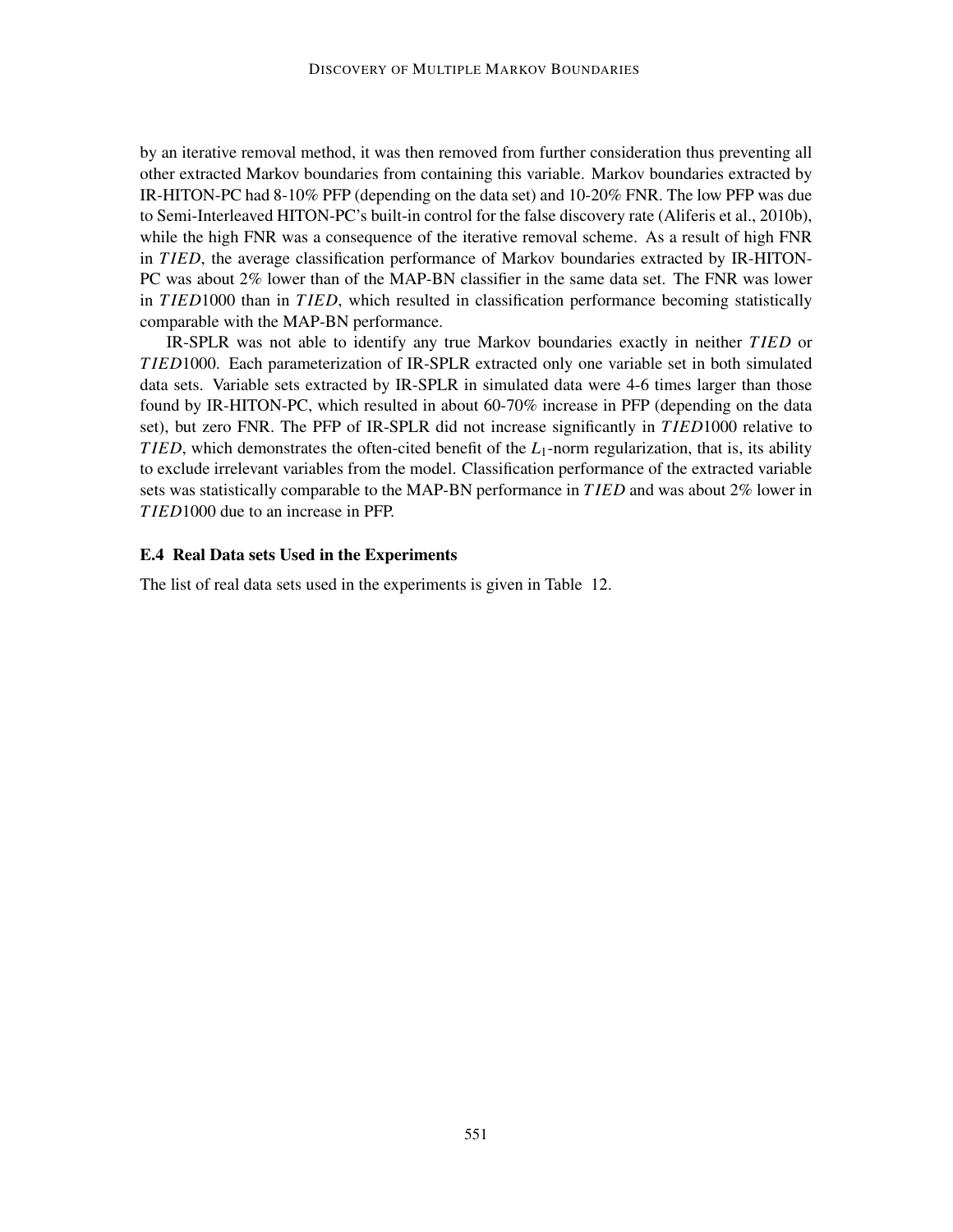| <b>Method</b>             | <b>Parameterizations</b>                                                                                | References           |
|---------------------------|---------------------------------------------------------------------------------------------------------|----------------------|
|                           | <b>NOVEL</b>                                                                                            |                      |
| $TIE^*$                   | • Semi-Interleaved HITON-PC (without symmetry correction) with $\alpha = 0.05$ and $max-k = 3$          | Extended<br>from     |
|                           | was used for identification of Markov boundaries. Procedure IGS-Lex was used for generat-               | Statnikov<br>and     |
|                           | ing data sets from the embedded distributions. Criteria Independence and Predictivity were              | Aliferis (2010a)     |
|                           | used for verifying Markov boundaries in simulated and real data, respectively. See Appendix             |                      |
|                           | D for details.                                                                                          |                      |
| $i$ TIE $*$               | • $\alpha = 0.05$ , max- $k = 3$ .                                                                      | Novel method         |
|                           | STOCHASTIC MARKOV BOUNDARY DISCOVERY                                                                    |                      |
|                           | • $\sharp$ of runs = 5,000, $\alpha = 0.05, K = 0.7$                                                    |                      |
| <b>KIAMB</b>              | • $\sharp$ of runs = 5,000, $\alpha$ = 0.05, $K = 0.8$                                                  | Peña et al. (2007)   |
|                           | • $\sharp$ of runs = 5,000, $\alpha$ = 0.05, $K = 0.9$                                                  |                      |
|                           | • $l = 7, K = 10$<br>• $l = 5,000, K = 10$                                                              |                      |
| <b>EGS-CMIM</b>           | • $l = 7, K = 50$<br>• $l = 5,000, K = 50$                                                              |                      |
|                           | • $l = 7, \delta = 0.015$<br>$l = 5000, \delta = 0.015$                                                 | Liu et al. (2010b)   |
| <b>EGS-NCMIGS</b>         | • $l = 7, K = 10$<br>• $l = 5000, K = 10$                                                               |                      |
|                           | • $l = 5000, K = 50$<br>• $l = 7, K = 50$                                                               |                      |
|                           | <b>VARIABLE GROUPING-BASED MARKOV BOUNDARY DISCOVERY</b>                                                |                      |
|                           | • $\sharp$ of Markov boundaries = 5000, $t = 15$<br>• $\sharp$ of Markov boundaries = 30, $t = 15$      |                      |
| EGSG                      | • $\frac{1}{4}$ of Markov boundaries = 30, $t = 10$<br>• $\sharp$ of Markov boundaries = 5000, $t = 10$ | Liu et al. (2010)    |
|                           | • $\sharp$ of Markov boundaries = 30, $t = 5$<br>• $\sharp$ of Markov boundaries = 5000, $t = 5$        |                      |
|                           | <b>RESAMPLING-BASED VARIABLE SELECTION</b>                                                              |                      |
|                           | • w/o statistical comparison of classification performance estimates                                    | Ein-Dor et al.       |
| Resampling+<br><b>RFE</b> | $\bullet$ with statistical comparison at significance level = 0.05                                      | $(2005)$ ; Michiels  |
|                           | All configurations used 5,000 bootstrap samples and a reduction coefficient of 1.2. Statistical         | et al. (2005);       |
|                           | comparison of classification performance estimates was performed using permutation-based                | Roepman et al.       |
|                           | testing (with 10,000 permutations) for weighted accuracy (Good, 2000) and DeLong's test                 | (2006); Statnikov    |
|                           | (DeLong et al., 1988) for AUC.                                                                          | and Aliferis         |
| Resampling+               | • w/o statistical comparison of classification performance estimates                                    | (2010a)              |
| <b>UAF</b>                | • with statistical comparison at significance level $\alpha = 0.05$                                     |                      |
|                           | All configurations used 5,000 bootstrap samples and a reduction coefficient of 1.2. The same            |                      |
|                           | tests as in Resampling+RFE were used for statistical comparisons.                                       |                      |
|                           | <b>ITERATIVE REMOVAL FOR VARIABLE SELECTION AND MARKOV BOUNDARY DISCOVERY</b>                           |                      |
| <b>IR-HITON-PC</b>        | $\bullet$ max-k = 3, $\alpha$ = 0.05                                                                    | Natsoulis et al.     |
|                           | This method runs Semi-Interleaved HITON-PC without symmetry correction. The same tests                  | $(2005)$ ; Statnikov |
|                           | as in Resampling+RFE were used for statistical comparisons.                                             | and Aliferis         |
|                           | • w/o statistical comparison of classification performance estimates                                    | (2010a)              |
| <b>IR-SPLR</b>            | • with statistical comparison at significance level $\alpha = 0.05$                                     |                      |
|                           | The regularization coefficient $\lambda$ for each SPLR model was determined by holdout validation       |                      |
|                           | in training data. The same tests as in Resampling+RFE were used for statistical comparisons.            |                      |

Table 9: Parameterizations of methods for discovery of multiple Markov boundaries and variable sets. Parameter settings that have been recommended by the authors of prior methods are underlined.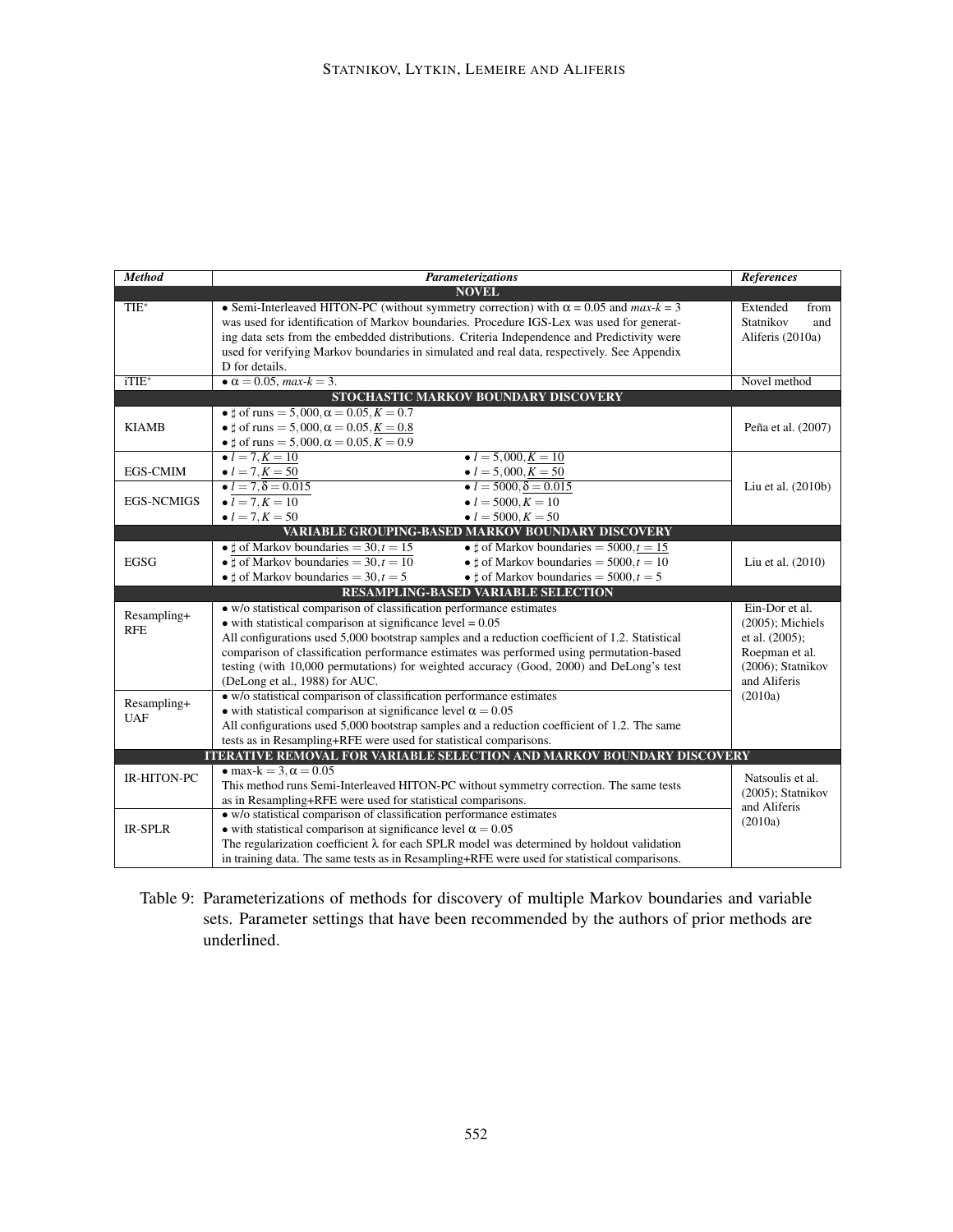|                   | Method                                            | L<br><b>Number</b><br>of distinct | II.<br>Average size<br>of extracted | Ш.<br><b>Number</b><br>of true            | $I\!V$ .<br><b>Average</b><br>proportion | V.<br><b>Average</b><br>false | all extracted MBs or VSs | <i>VI</i> .<br>Weighted accuracy over |       |
|-------------------|---------------------------------------------------|-----------------------------------|-------------------------------------|-------------------------------------------|------------------------------------------|-------------------------------|--------------------------|---------------------------------------|-------|
|                   |                                                   | MBs or<br>VSs                     | distinct MBs<br>or <i>VSS</i>       | MBs<br>identified<br>$\overline{exactly}$ | of false<br>positives                    | negative rate                 | <b>Average</b>           | 95% Interval                          |       |
| TIE*              | $max-k = 3$ , $\alpha = 0.05$                     | 72                                | 5.0                                 | 72                                        | 0.000                                    | 0.000                         | 0.951                    | 0.938                                 | 0.965 |
| iTIE*             | $max-k = 3$ , $\alpha = 0.05$                     | 72                                | 5.0                                 | 72                                        | 0.000                                    | 0.000                         | 0.951                    | 0.938                                 | 0.965 |
|                   | Number of runs = 5000, $\alpha$ = 0.05, K = 0.7   | 377                               | 2.8                                 | $\overline{0}$                            | 0.000                                    | 0.400                         | 0.727                    | 0.479                                 | 0.946 |
| <b>KIAMB</b>      | Number of runs = 5000, $\alpha$ = 0.05, $K$ = 0.8 | 377                               | 2.8                                 | $\overline{0}$                            | 0.000                                    | 0.400                         | 0.727                    | 0.479                                 | 0.946 |
|                   | Number of runs = 5000, $\alpha$ = 0.05, K = 0.9   | 377                               | 2.8                                 | $\overline{0}$                            | 0.000                                    | 0.400                         | 0.727                    | 0.479                                 | 0.946 |
|                   | $l = 7, \delta = 0.015$                           | 6                                 | 7.0                                 | $\overline{0}$                            | 0.286                                    | 0.000                         | 0.964                    | 0.963                                 | 0.965 |
|                   | $l = 7, K = 10$                                   | 6                                 | 10.0                                | $\boldsymbol{0}$                          | 0.500                                    | 0.000                         | 0.964                    | 0.963                                 | 0.965 |
| <b>EGS-NCMIGS</b> | $l = 7, K = 50$                                   | 6                                 | 21.0                                | $\overline{0}$                            | 0.762                                    | 0.000                         | 0.941                    | 0.937                                 | 0.943 |
|                   | $l = 5000, \delta = 0.015$                        | 24                                | 7.3                                 | $\overline{0}$                            | 0.469                                    | 0.267                         | 0.954                    | 0.843                                 | 0.967 |
|                   | $l = 5000, K = 10$                                | 20                                | 10.0                                | $\overline{0}$                            | 0.610                                    | 0.220                         | 0.964                    | 0.954                                 | 0.970 |
|                   | $l = 5000, K = 50$                                | $\mathbf{Q}$                      | 21.0                                | $\overline{0}$                            | 0.762                                    | 0.000                         | 0.944                    | 0.937                                 | 0.954 |
|                   | $\overline{l} = 7, K = 10$                        | 6                                 | 10.0                                | $\overline{0}$                            | 0.500                                    | 0.000                         | 0.963                    | 0.963                                 | 0.965 |
| <b>EGS-CMIM</b>   | $l = 7, K = 50$                                   | 6                                 | 21.0                                | $\overline{0}$                            | 0.762                                    | 0.000                         | 0.939                    | 0.937                                 | 0.942 |
|                   | $I = 5000, K = 10$                                | 20                                | 10.0                                | $\overline{0}$                            | 0.595                                    | 0.190                         | 0.963                    | 0.951                                 | 0.969 |
|                   | $l = 5000, K = 50$                                | 9                                 | 21.0                                | $\overline{0}$                            | 0.762                                    | 0.000                         | 0.943                    | 0.937                                 | 0.954 |
|                   | Number of Markov boundaries = 30, $t = 5$         | 30                                | 7.0                                 | $\overline{0}$                            | 0.476                                    | 0.267                         | 0.840                    | 0.605                                 | 0.968 |
|                   | Number of Markov boundaries = 30, $t = 10$        | 30                                | 7.0                                 | $\overline{0}$                            | 0.548                                    | 0.367                         | 0.722                    | 0.379                                 | 0.962 |
| <b>EGSG</b>       | Number of Markov boundaries = 30, $t = 15$        | 30                                | 7.0                                 | $\overline{0}$                            | 0.548                                    | 0.367                         | 0.722                    | 0.379                                 | 0.962 |
|                   | Number of Markov boundaries = $5,000$ , $t = 5$   | 1,997                             | 7.0                                 | $\overline{0}$                            | 0.286                                    | 0.000                         | 0.863                    | 0.620                                 | 0.965 |
|                   | Number of Markov boundaries = $5,000$ , $t = 10$  | 3.027                             | 7.0                                 | $\overline{0}$                            | 0.286                                    | 0.000                         | 0.774                    | 0.500                                 | 0.965 |
|                   | Number of Markov boundaries = $5,000$ , $t = 15$  | 3,027                             | 7.0                                 | $\overline{0}$                            | 0.286                                    | 0.000                         | 0.774                    | 0.500                                 | 0.965 |
| Resampling+RFE    | without statistical comparison                    | 1,374                             | 14.9                                |                                           | 0.397                                    | 0.058                         | 0.955                    | 0.932                                 | 0.979 |
|                   | with statistical comparison ( $\alpha$ = 0.05)    | 188                               | 4.9                                 | $\overline{0}$                            | 0.171                                    | 0.378                         | 0.930                    | 0.917                                 | 0.967 |
| Resampling+UAF    | without statistical comparison                    | 184                               | 20.8                                | $\overline{0}$                            | 0.752                                    | 0.000                         | 0.953                    | 0.934                                 | 0.966 |
|                   | with statistical comparison ( $\alpha$ = 0.05)    | 19                                | 8.4                                 | $\overline{0}$                            | 0.592                                    | 0.347                         | 0.930                    | 0.917                                 | 0.938 |
| IR-HITON-PC       | $max-k = 3$ , $\alpha = 0.05$                     | 3                                 | 4.3                                 |                                           | 0.083                                    | 0.200                         | 0.946                    | 0.936                                 | 0.965 |
|                   | without statistical comparison                    |                                   | 26.0                                | $\boldsymbol{0}$                          | 0.808                                    | 0.000                         | 0.958                    | 0.958                                 | 0.958 |
| <b>IR-SPLR</b>    | with statistical comparison ( $\alpha$ = 0.05)    |                                   | 17.0                                | $\overline{0}$                            | 0.706                                    | 0.000                         | 0.959                    | 0.959                                 | 0.959 |

Table 10: Results obtained in simulated data set *TIED*. "MB" stands for "Markov boundary", and "VS" stands for "variable set". The 95% interval for weighted accuracy denotes the range in which weighted accuracies of 95% of the extracted Markov boundaries/variable sets fell. Classification performance of the MAP-BN classifier in the same data sample was 0.966 weighted accuracy. Highlightedin bold are results that are statistically comparable to the MAP-BN classification performance.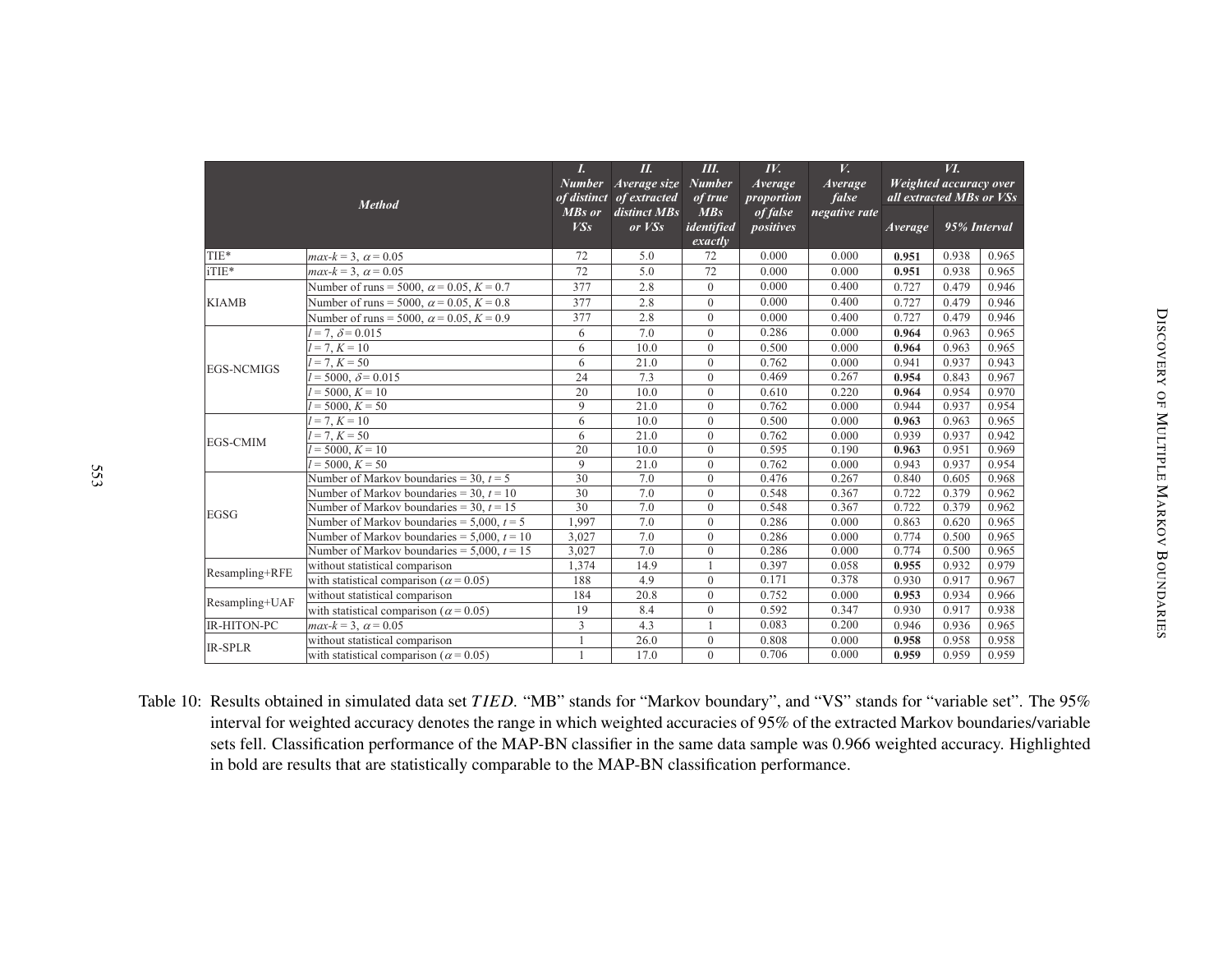|                    | <b>Method</b>                                     | I.<br>Number of<br>distinct | П.<br><b>Average</b><br>size of     | Ш.<br><b>Number</b><br>of true            | IV.<br><b>Average</b><br><i>proportion</i> | $V_{\bullet}$<br><b>Average false</b><br>negative rate all extracted MBs or VSs | Weighted accuracy over | И.           |       |
|--------------------|---------------------------------------------------|-----------------------------|-------------------------------------|-------------------------------------------|--------------------------------------------|---------------------------------------------------------------------------------|------------------------|--------------|-------|
|                    |                                                   | MBs or<br>VS <sub>S</sub>   | extracted<br>distinct<br>MBs or VSs | MBs<br>identified<br>$\overline{exactly}$ | of false<br>positives                      |                                                                                 | <i>Average</i>         | 95% Interval |       |
| TIE*               | $max-k = 3$ , $\alpha = 0.05$                     | 72                          | 5.0                                 | 72                                        | 0.000                                      | 0.000                                                                           | 0.957                  | 0.952        | 0.960 |
| iTIE*              | $max-k = 3$ , $\alpha = 0.05$                     | 72                          | 5.0                                 | 72                                        | 0.000                                      | 0.000                                                                           | 0.957                  | 0.952        | 0.960 |
| <b>KIAMB</b>       | Number of runs = 5000, $\alpha$ = 0.05, K = 0.7   | 349                         | 2.8                                 | $\theta$                                  | 0.000                                      | 0.400                                                                           | 0.722                  | 0.450        | 0.959 |
|                    | Number of runs = 5000, $\alpha$ = 0.05, $K$ = 0.8 | 349                         | 2.8                                 | $\overline{0}$                            | 0.000                                      | 0.400                                                                           | 0.722                  | 0.450        | 0.959 |
|                    | Number of runs = 5000, $\alpha$ = 0.05, K = 0.9   | 349                         | 2.8                                 | $\theta$                                  | 0.000                                      | 0.400                                                                           | 0.722                  | 0.450        | 0.959 |
|                    | $= 7, \delta = 0.015$                             | 6                           | 7.0                                 | $\overline{0}$                            | 0.286                                      | 0.000                                                                           | 0.953                  | 0.952        | 0.956 |
|                    | $l = 7, K = 10$                                   | 6                           | 10.0                                | $\mathbf{0}$                              | 0.500                                      | 0.000                                                                           | 0.968                  | 0.967        | 0.969 |
| <b>EGS-NCMIGS</b>  | $= 7, K = 50$                                     | 6                           | 50.0                                | $\mathbf{0}$                              | 0.900                                      | 0.000                                                                           | 0.877                  | 0.866        | 0.887 |
|                    | $= 5000, \delta = 0.015$                          | 995                         | 8.0                                 | $\overline{0}$                            | 0.648                                      | 0.508                                                                           | 0.960                  | 0.950        | 0.968 |
|                    | $= 5000, K = 10$                                  | 990                         | 10.0                                | $\overline{0}$                            | 0.747                                      | 0.494                                                                           | 0.961                  | 0.952        | 0.968 |
|                    | $V = 5000, K = 50$                                | 950                         | 50.0                                | $\overline{0}$                            | 0.949                                      | 0.494                                                                           | 0.868                  | 0.857        | 0.882 |
| <b>EGS-CMIM</b>    | $= 7, K = 10$                                     | 6                           | 10.0                                | $\mathbf{0}$                              | 0.500                                      | 0.000                                                                           | 0.967                  | 0.965        | 0.968 |
|                    | $= 7, K = 50$                                     | 6                           | 50.0                                | $\mathbf{0}$                              | 0.900                                      | 0.000                                                                           | 0.904                  | 0.895        | 0.915 |
|                    | $= 5000, K = 10$                                  | 990                         | 10.0                                | $\overline{0}$                            | 0.676                                      | 0.353                                                                           | 0.961                  | 0.953        | 0.967 |
|                    | $= 5000, K = 50$                                  | 950                         | 50.0                                | $\overline{0}$                            | 0.935                                      | 0.353                                                                           | 0.897                  | 0.885        | 0.910 |
|                    | Number of Markov boundaries = 30, $t = 5$         | 30                          | 67.0                                | $\mathbf{0}$                              | 0.958                                      | 0.440                                                                           | 0.688                  | 0.383        | 0.850 |
|                    | Number of Markov boundaries = 30, $t = 10$        | 30                          | 67.0                                | $\overline{0}$                            | 0.977                                      | 0.693                                                                           | 0.485                  | 0.253        | 0.769 |
|                    | Number of Markov boundaries = 30, $t = 15$        | 30                          | 67.0                                | $\overline{0}$                            | 0.984                                      | 0.780                                                                           | 0.422                  | 0.246        | 0.739 |
| <b>EGSG</b>        | Number of Markov boundaries = $5,000$ , $t = 5$   | 5,000                       | 67.0                                | $\theta$                                  | 0.927                                      | 0.028                                                                           | 0.662                  | 0.441        | 0.850 |
|                    | Number of Markov boundaries = $5,000$ , $t = 10$  | 5,000                       | 67.0                                | $\overline{0}$                            | 0.944                                      | 0.250                                                                           | 0.476                  | 0.248        | 0.780 |
|                    | Number of Markov boundaries = $5,000$ , $t = 15$  | 5,000                       | 67.0                                | $\theta$                                  | 0.953                                      | 0.369                                                                           | 0.406                  | 0.247        | 0.710 |
| Resampling+RFE     | without statistical comparison                    | 2,492                       | 16.7                                | $\mathfrak{2}$                            | 0.434                                      | 0.039                                                                           | 0.951                  | 0.931        | 0.968 |
|                    | with statistical comparison ( $\alpha$ = 0.05)    | 214                         | 6.0                                 | $\mathbf{0}$                              | 0.225                                      | 0.336                                                                           | 0.947                  | 0.917        | 0.964 |
| Resampling+UAF     | without statistical comparison                    | 1,207                       | 28.7                                | $\mathbf{0}$                              | 0.721                                      | 0.000                                                                           | 0.952                  | 0.935        | 0.964 |
|                    | with statistical comparison ( $\alpha$ = 0.05)    | 12                          | 7.8                                 | $\overline{0}$                            | 0.577                                      | 0.367                                                                           | 0.949                  | 0.931        | 0.959 |
| <b>IR-HITON-PC</b> | $max-k = 3$ , $\alpha = 0.05$                     | $\overline{2}$              | 5.0                                 |                                           | 0.100                                      | 0.100                                                                           | 0.958                  | 0.958        | 0.959 |
| <b>IR-SPLR</b>     | without statistical comparison                    | $\mathbf{1}$                | 30.0                                | $\overline{0}$                            | 0.833                                      | 0.000                                                                           | 0.949                  | 0.949        | 0.949 |
|                    | with statistical comparison ( $\alpha$ = 0.05)    | $\mathbf{1}$                | 30.0                                | $\theta$                                  | 0.833                                      | 0.000                                                                           | 0.949                  | 0.949        | 0.949 |

Table 11: Results obtained in simulated data set *<sup>T</sup> IED*1000. "MB" stands for "Markov boundary", and "VS" stands for "variable set". The 95% interval for weighted accuracy denotes the range in which weighted accuracies of 95% of the extracted Markov boundaries/variable sets fell. Classification performance of the MAP-BN classifier in the same data sample was 0.972 weighted accuracy. Highlighted in bold are results that are statistically comparable to the MAP-BN classification performance.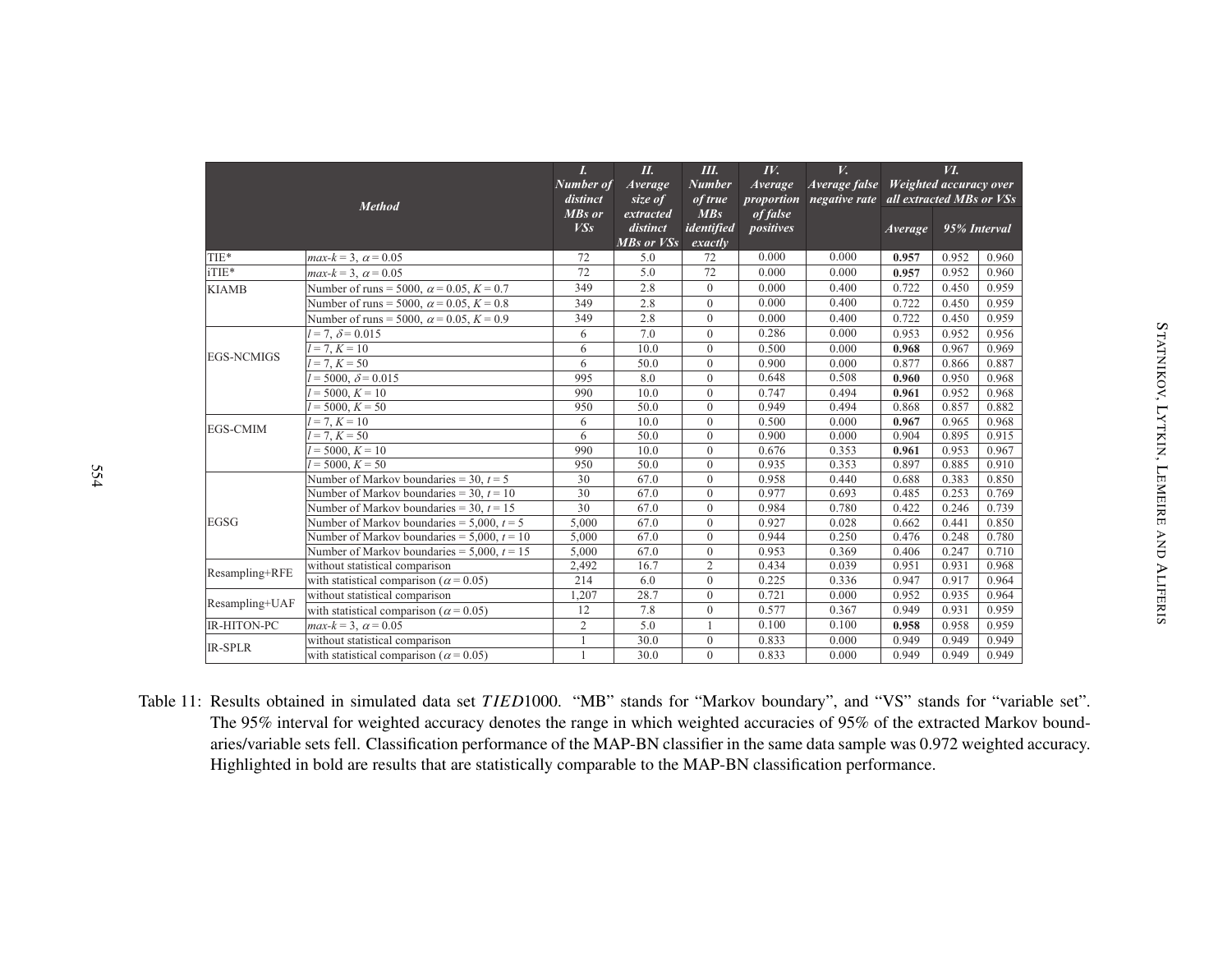

Figure 19: Results for average false negative rate and average proportion of false positives obtained in *T IED* (left) and *T IED*1000 (right) data sets. Results of TIE<sup>∗</sup> and iTIE<sup>∗</sup> were identical.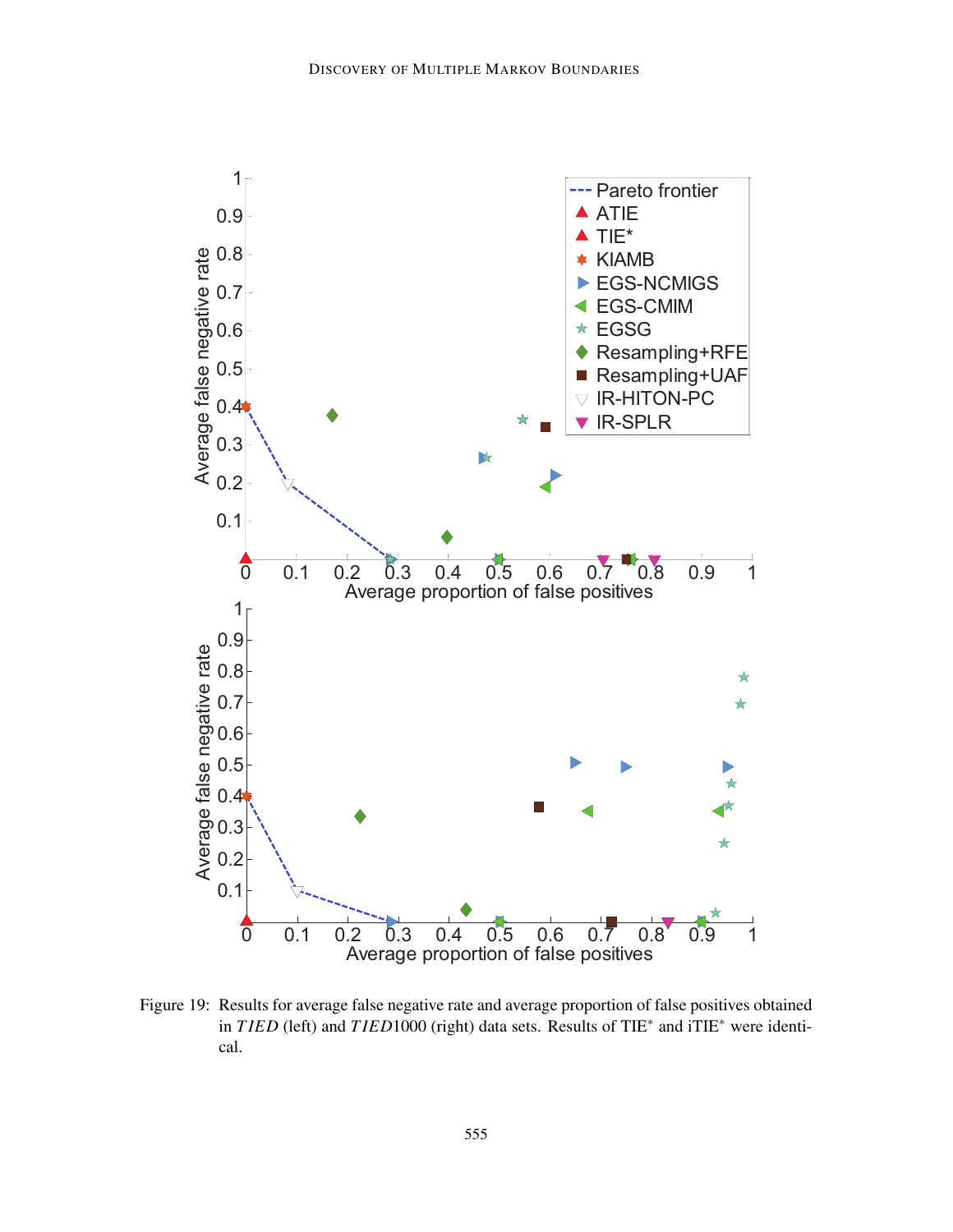| <b>Name</b>          | <b>Domain</b>     | $\sharp$ of samples | <b>d</b> of variables | <b>Response type</b>                          | Data type       | $CV$ de-<br>sign | <b>References</b>                                                  |
|----------------------|-------------------|---------------------|-----------------------|-----------------------------------------------|-----------------|------------------|--------------------------------------------------------------------|
| Infant_Mortality     | clinical          | 5,337               | 86                    | Death within the<br>first year                | Discrete        | Holdout          | Mani<br>$\overline{C}$ ooper<br>and<br>(1999)                      |
| Ohsumed              | Text              | 5,000               | 14.373                | Relevant<br>to<br>neonatal diseases           | Continuous      | Holdout          | Joachims (2002)                                                    |
| ACPJ_Etiology        | Text              | 15,779              | 28,228                | Relevant to etiol-<br>ogy                     | Continuous      | Holdout          | Aphinyanaphongs<br>et al. (2006)                                   |
| Lymphoma             | Gene Expression   | 227                 | 7,399                 | 3-year<br>sur-<br>vival: dead<br>VS.<br>alive | Continuous      | $10$ -fold       | Rosenwald<br>al.<br>et<br>(2002)                                   |
| Gisette              | Digit recognition | 7.000               | 5.000                 | 4 vs. 9                                       | Continuous      | Holdout          | NIPS 2003<br>Feature<br>Selection Challenge<br>Guyon et al. (2006) |
| Dexter               | Text              | 600                 | 19.999                | Relevant<br>to<br>corporate acquisi-<br>tions | Continuous      | $10$ -fold       | NIPS 2003 Feature<br>Selection Challenge<br>Guyon et al. (2006)    |
| Sylva                | Ecology           | 14.394              | 216                   | Ponderosa<br>VS.<br>rest                      | Continuous      | Holdout          | WCCI 2006 Perf. Pre-<br>diction Challenge                          |
| Ovarian_Cancer       | Proteomics        | 216                 | 2.190                 | Cancer vs.<br>nor-<br>mal                     | Continuous      | 10-fold          | Conrads et al. (2004)                                              |
| Thrombin             | Drug discovery    | 2,543               | 139,351               | Binding to throm-<br>bin                      | <b>Discrete</b> | Holdout          | KDD Cup 2001                                                       |
| <b>Breast_Cancer</b> | Gene Expression   | 286                 | 17,816                | $ER+vs. ER-$                                  | Continuous      | $10$ -fold       | Wang et al. (2005)                                                 |
| Hiva                 | Drug discovery    | 4,229               | 1,617                 | Activity to HIV<br>AIDS infection             | Discrete        | Holdout          | <b>WCCI</b><br>2006<br>Perf.Prediction<br>Chal-<br>lenge           |
| Nova                 | Text              | 1,929               | 16.969                | Political<br>topics<br>vs. religious          | <b>Discrete</b> | Holdout          | WCCI 2006 Perf. Pre-<br>diction Chanllenge                         |
| Bankruptcy           | Financial         | 7,063               | 147                   | Personal<br>bankruptcy                        | Continuous      | Holdout          | Foster<br>Stine<br>and<br>(2004)                                   |

|  |  | Table 12: Real data sets used in the experiments. |
|--|--|---------------------------------------------------|
|--|--|---------------------------------------------------|

 $\sigma$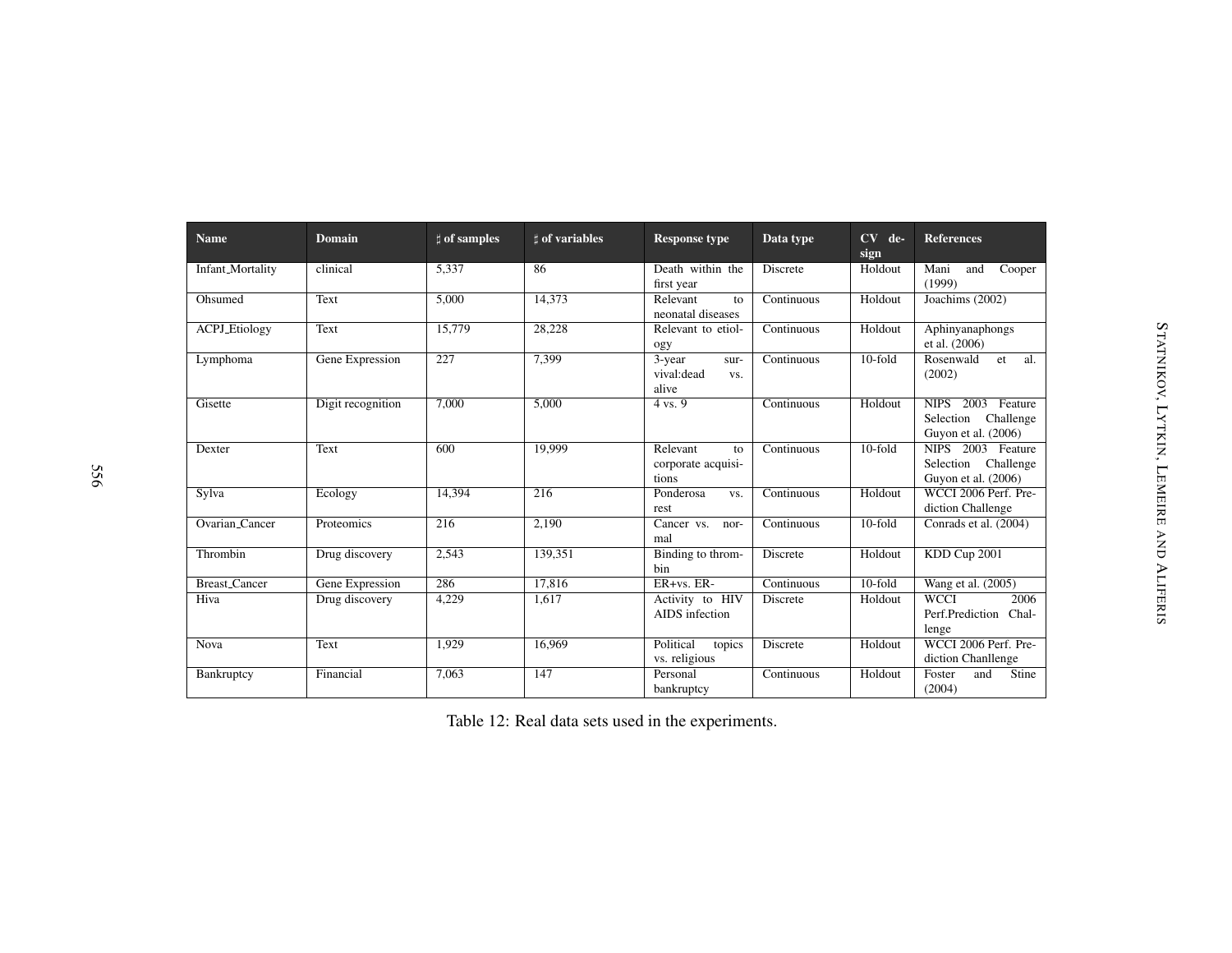#### E.5 On Computation of Performance Criteria in Experiments with Real Data

In order to rank all methods based on a given performance criterion, the average value of this criterion was first computed over all evaluation data sets for each method. The methods were then ordered from best to worst performing according to these averages. The best performer was assigned rank 1 and designated as the current "reference method". Performance of the next unranked method in the ordered list was compared to performance of the reference method using permutation-based testing at significance level 5% and with 10,000 permutations of the vectors of criterion values computed on each data set. If performance of the two methods was found to be statistically comparable, the unranked method received the same rank as the reference method. Otherwise, the next lowest rank was assigned to the unranked method and this method was designated as the new reference method. This process was repeated until each method was assigned a rank.

#### E.6 Additional Discussion of the Results of Experiments with Real Data

KIAMB produced some of the more compact Markov boundaries with the average PV of 1% and ranked second out of 11 by that criterion. Small sizes of the extracted Markov boundaries were, to a large extent, due to KIAMB's sample inefficiency resulting in inability to perform some of the required tests of independence as discussed in Appendix C. As a result, classification performance of Markov boundaries extracted by KIAMB was lower than of most other methods with KIAMB ranking 4 out of 5 by AUC. Consequently, KIAMB ranked 5 out of 15 on the (PV, AUC) criterion. Although, KIAMB was parameterized to produce 5,000 Markov boundaries, only about 30% of them were distinct, which means that 70% of computational time was spent on repeated retrieval of the same Markov boundaries.

EGS-NCMIGS with the alternative stopping criterion produced the smallest Markov boundaries at the expense of a significant reduction in AUC ( $\sim$  9% below TIE<sup>\*</sup>). Parameterizations of EGS-NCMIGS with the alternative stopping criterion ranked first and second out of 11 by PV and fourth out of 5 by AUC. Overall, performance of EGS-NCMIGS and EGS-CMIM varied widely depending on parameterization. Ranks of these methods ranged from 2 to 11 out of 15 on the (PV, AUC) criterion.

EGSG showed an overall poor performance, ranking between 10 and 15 out of 15 on (PV, AUC). Markov boundaries extracted by EGSG were larger than Markov boundaries identified by many other methods and had the lowest average classification performance.

Resampling+RFE and Resampling+UAF extracted variable sets that were the largest in comparison with other methods, but that also had highest classification performance. Resampling+RFE and Resampling+UAF ranked between 9 and 11 out of 11 by PV and between 1 and 3 by AUC. Notably, variable sets extracted by Resampling+UAF had an average PV between 24% and 41%, depending on parameterization. Resampling+RFE extracted more compact variable sets than Resampling+UAF in every data set, with the average PV between 5% and 17%. Due to poor performance on the PV criterion, Resampling+RFE and Resampling+UAF ranked in the mid to poor range on the combined (PV, AUC) criterion, scoring between 7 and 11 out of 15.

Iterative removal methods IR-HITON-PC and IR-SPLR extracted small numbers of Markov boundaries/variable sets and ranked between 5 and 6 out of 6 by that criterion. IR-HITON-PC produced more compact Markov boundaries than the variable sets of IR-SPLR. Markov boundaries extracted by IR-HITON-PC had an average PV of 2.3%, which was significantly smaller than the 11%-15% average PV of IR-SPLR. IR-HITON-PC method ranked 5 out of 11 by PV while IR-SPLR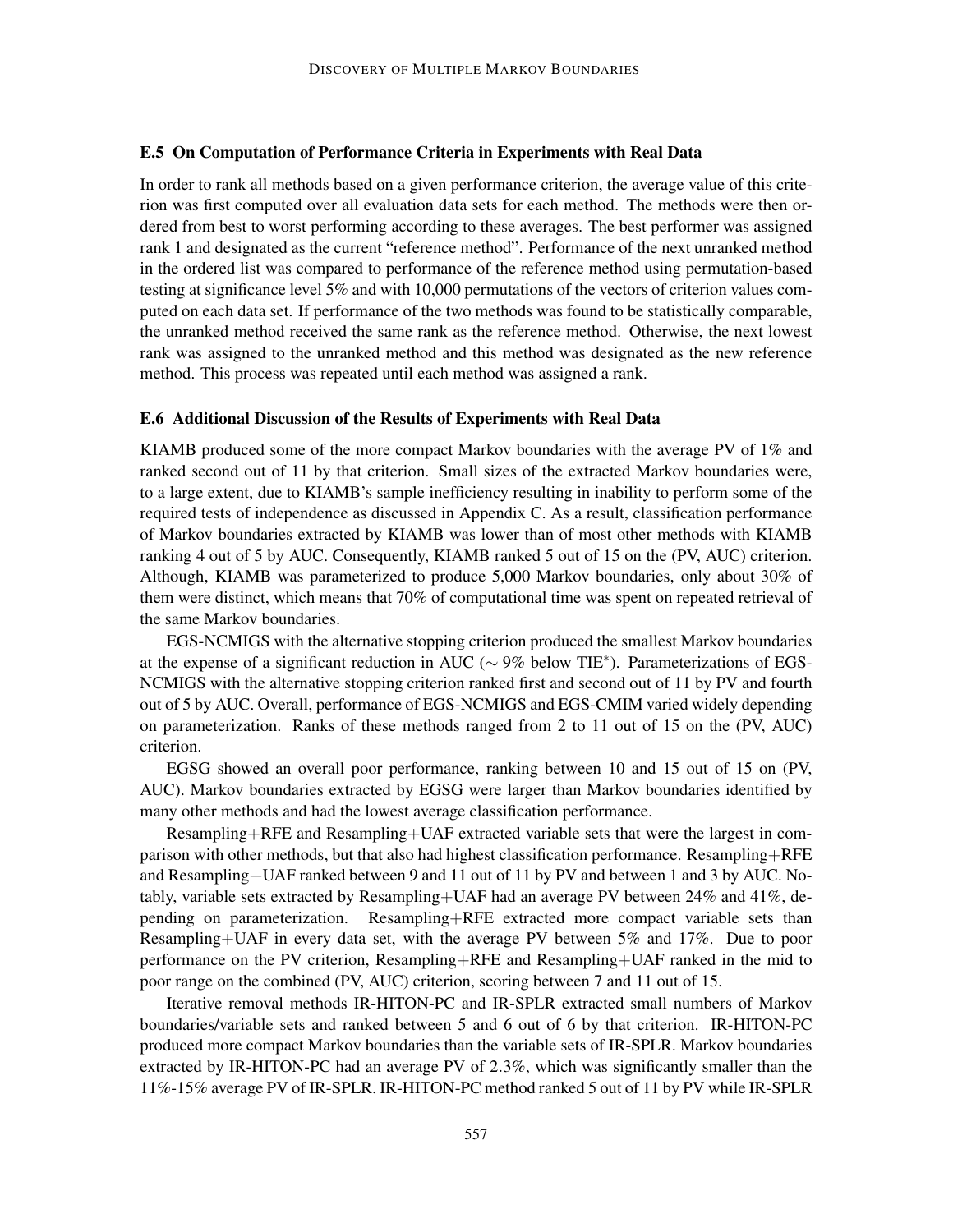methods ranked 9 and 10 by the same criterion. Despite the smaller average size of the extracted Markov boundaries, IR-HITON-PC ranked on par with IR-SPLR (parameterized with statistical comparison) by AUC, scoring third out of 5. Among all parameterizations of iterative removal methods, IR-SPLR without statistical comparison produced the largest variable sets, which helped this method reach a higher average classification performance and rank second out of 5 by AUC. Higher average PV of variable sets extracted by IR-SPLR caused these methods to rank 9 and 11 out of 15 on the combined (PV, AUC) criterion. IR-HITON-PC ranked sixth on the same criterion as a result of moderate ranks on PV and AUC.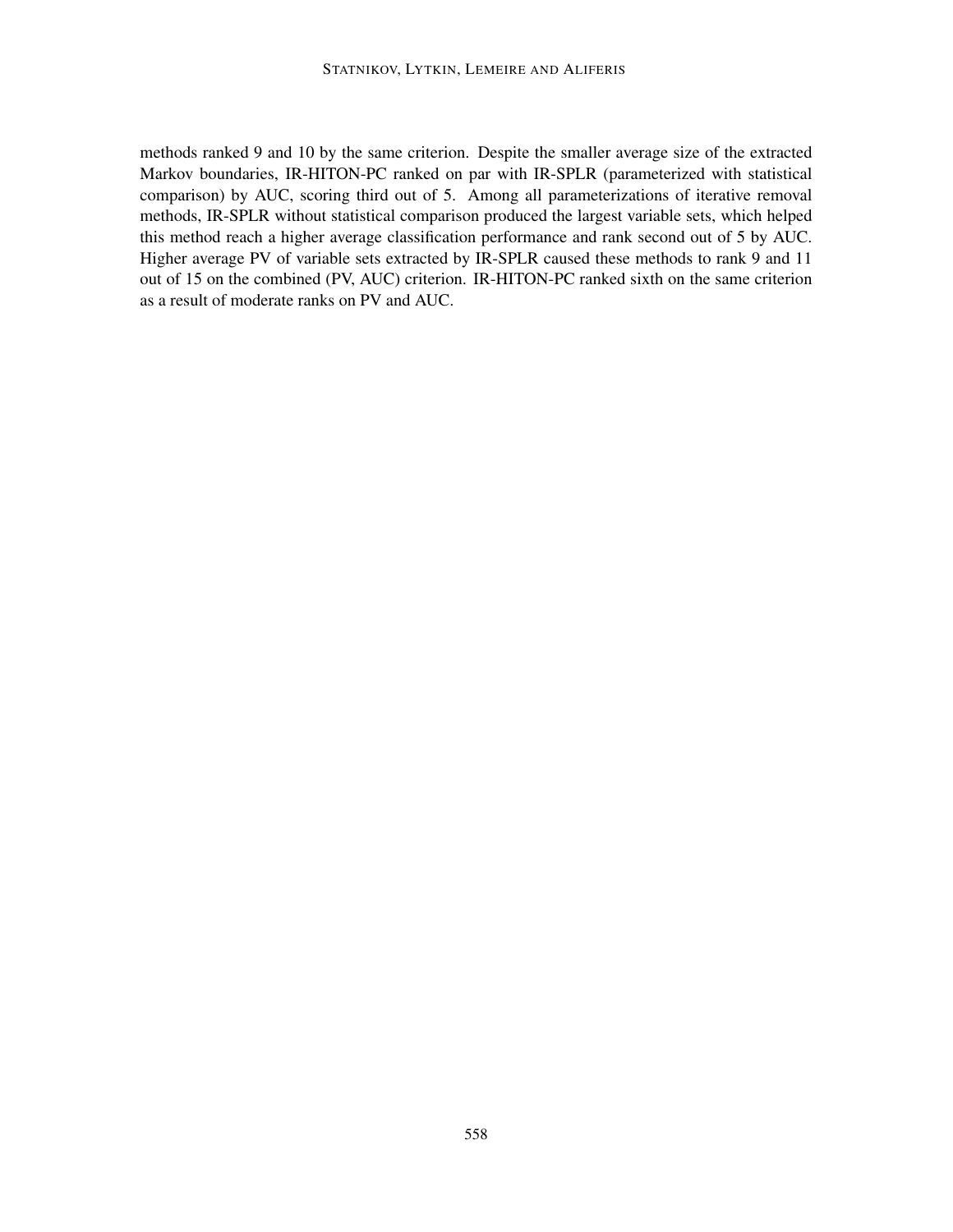|     | <b>Method</b>      |                                                   | <b>Infant Mortality</b> |                          | <b>Ohsumed</b> |                |                  | ACPI<br>Etiology |                  |                 | Lymphoma |                |                  | <b>Gisette</b> |                |               |             |
|-----|--------------------|---------------------------------------------------|-------------------------|--------------------------|----------------|----------------|------------------|------------------|------------------|-----------------|----------|----------------|------------------|----------------|----------------|---------------|-------------|
|     |                    |                                                   | $\overline{N}$          | $\boldsymbol{S}$         | AUC            | $\overline{N}$ | $\boldsymbol{S}$ | AUC              | $\boldsymbol{N}$ | $S_{\parallel}$ | AUC      | $\overline{N}$ | $\boldsymbol{S}$ | AUC            | $\overline{N}$ | $\mathcal{S}$ | AUC         |
|     | All variables      |                                                   |                         | 86                       | 0.821          |                | 14.373           | 0.857            |                  | 28,228          | 0.938    |                | 7,399            | 0.659          |                | 5,000         | 0.997       |
|     | TIE*               | $max-k = 3$ , $\alpha = 0.05$                     | 41                      | $\overline{4}$           | 0.825          | 2.497          | 37               | 0.776            | 5,330            | 18              | 0.908    | 4,533          | 16               | 0.635          | 227            | 54            | 0.990       |
|     |                    | Number of runs = 5000, $\alpha$ = 0.05, K = 0.7   | 67                      | $\overline{\mathcal{L}}$ | 0.753          | 250            | $\tau$           | 0.651            | 1,354            | 9               | 0.884    | 88             | 3                | 0.562          | 5,000          | 8             | 0.871       |
|     | <b>KIAMB</b>       | Number of runs = 5000, $\alpha$ = 0.05, $K$ = 0.8 | 39                      | $\overline{4}$           | 0.752          | 133            | $\overline{7}$   | 0.650            | 830              | $\mathbf{Q}$    | 0.883    | 50             | $\mathcal{E}$    | 0.561          | 5,000          | 8             | 0.871       |
|     |                    | Number of runs = 5000, $\alpha$ = 0.05, K = 0.9   | 17                      | $\overline{4}$           | 0.752          | 58             | $\overline{7}$   | 0.648            | 414              | 9               | 0.884    | 23             | 3                | 0.561          | 5,000          | 8             | 0.871       |
|     |                    | $= 7, \delta = 0.015$                             | 6                       | $\overline{4}$           | 0.809          | 6              | $\overline{4}$   | 0.584            | 6                | 3               | 0.743    | $\overline{7}$ | 3                | 0.591          | $\tau$         | 3             | 0.913       |
|     |                    | $= 7, K = 10$                                     | 3                       | 10                       | 0.874          |                | 10               | 0.691            | 3                | 10              | 0.780    | 5              | 10               | 0.615          | $\tau$         | 10            | 0.952       |
|     | <b>EGS-NCMIGS</b>  | $= 7, K = 50$                                     |                         | 50                       | 0.821          |                | 50               | 0.828            | 3                | 35              | 0.842    | 3              | 50               | 0.662          | 5              | 50            | 0.986       |
|     |                    | $= 5000, \delta = 0.015$                          | 84                      | $\overline{4}$           | 0.806          | 4.999          | $\overline{4}$   | 0.564            | 4,999            | $\overline{4}$  | 0.770    | 4,992          | $\mathfrak{Z}$   | 0.574          | 4.999          | 5             | 0.920       |
|     |                    | $= 5000, K = 10$                                  | 77                      | 10                       | 0.862          | 4.991          | 10               | 0.693            | 4,991            | 10              | 0.785    | 4,981          | 10               | 0.600          | 4,994          | 10            | 0.953       |
|     |                    | $= 5000, K = 50$                                  | 39                      | 50                       | 0.822          | 4,951          | 50               | 0.830            | 4,981            | 31              | 0.843    | 4,947          | 50               | 0.653          | 4,957          | 50            | 0.987       |
|     | <b>EGS-CMIM</b>    | $= 7, K = 10$                                     | $\overline{2}$          | 10                       | 0.865          |                | 10               | 0.696            | 2                | 10              | 0.915    | 6              | 10               | 0.577          | $\tau$         | 10            | 0.956       |
|     |                    | $= 7, K = 50$                                     |                         | 50                       | 0.829          |                | 50               | 0.843            |                  | 32              | 0.917    | $\overline{4}$ | 50               | 0.608          | 5              | 50            | 0.987       |
|     |                    | $= 5000, K = 10$                                  | 77                      | 10                       | 0.863          | 4.991          | 10               | 0.687            | 4,991            | 10              | 0.842    | 4,970          | 10               | 0.581          | 4.992          | 10            | 0.963       |
|     |                    | $= 5000, K = 50$                                  | 38                      | 50                       | 0.827          | 4,951          | 50               | 0.841            | 4,982            | 31              | 0.857    | 4,942          | 50               | 0.613          | 4,957          | 50            | 0.987       |
|     |                    | Number of Markov boundaries = 30, $t = 5$         | 30                      | 12                       | 0.634          | 30             | 70               | 0.653            | 30               | 84              | 0.840    | 30             | 58               | 0.600          | 30             | 35            | 0.959       |
| 559 |                    | Number of Markov boundaries = 30, $t = 10$        | 30                      | 12                       | 0.568          | 30             | 70               | 0.634            | 30               | 84              | 0.835    | 30             | 58               | 0.616          | 30             | 35            | 0.946       |
|     | <b>EGSG</b>        | Number of Markov boundaries = 30, $t = 15$        | 30                      | 12                       | 0.552          | 30             | 70               | 0.602            | 30               | 84              | 0.792    | 30             | 58               | 0.607          | 30             | 35            | 0.936       |
|     |                    | Number of Markov boundaries = 5,000, $t = 5$      | 991                     | 12                       | 0.631          | 5,000          | 70               | 0.649            | 5,000            | 84              | 0.837    | 5,000          | 58               | 0.604          | 5,000          | 35            | 0.961       |
|     |                    | Number of Markov boundaries = 5,000, $t = 10$     | 3,576                   | 12                       | 0.587          | 5,000          | 70               | 0.624            | 5,000            | 84              | 0.822    | 5,000          | 58               | 0.617          | 5,000          | 35            | 0.950       |
|     |                    | Number of Markov boundaries = $5,000$ , $t = 15$  | 4,272                   | 12                       | 0.556          | 5,000          | 70               | 0.606            | 5,000            | 84              | 0.780    | 5,000          | 58               | 0.609          | 5,000          | 35            | 0.941       |
|     | Resampling+RFE     | without statistical comparison                    | 4,230                   | 17                       | 0.825          | 4,942          | 3,889            | 0.846            | 5,000            | 2,441           | 0.924    | 4,919          | 1,293            | 0.634          | 4,948          | 697           | 0.997       |
|     |                    | with statistical comparison ( $\alpha$ = 0.05)    | 3,222                   | $\mathbf Q$              | 0.814          | 5,000          | 914              | 0.836            | 5,000            | 308             | 0.864    | 4,962          | 45               | 0.587          | 5,000          | 134           | 0.995       |
|     | Resampling+UAF     | without statistical comparison                    | 4,868                   | 26                       | 0.859          | 2,533          | 10,722           | 0.855            | 4,963            | 3,883           | 0.929    | 4,215          | 2,546 0.647      |                | 5,000          |               | 1,673 0.999 |
|     |                    | with statistical comparison ( $\alpha$ = 0.05)    | 3,141                   | 15                       | 0.777          | 4,925          | 7,690            | 0.864            | 5,000            | 1,600           | 0.918    | 4,895          | 195              | 0.600          | 5,000          |               | 1,088 0.998 |
|     | <b>IR-HITON-PC</b> | $max-k = 3, \ \alpha = 0.05$                      |                         | 5                        | 0.857          | 2              | 40               | 0.778            | 4                | 22              | 0.875    | 12             | 10               | 0.593          | 3              | 64            | 0.990       |
|     | <b>IR-SPLR</b>     | without statistical comparison                    |                         | 8                        | 0.835          |                | 176              | 0.829            | 4                | 123             | 0.885    | 16             | 456              | 0.577          |                | 466           | 0.996       |
|     |                    | with statistical comparison ( $\alpha$ = 0.05)    |                         | $\overline{2}$           | 0.828          | $\mathcal{E}$  | 122              | 0.728            | 5                | 26              | 0.844    | 139            | 47               | 0.572          |                | 261           | 0.996       |

(Continued on the next page)

Table 13: Results showing the number of distinct Markov boundaries or variable sets (N) extracted by each method, their average size in terms of the number of variables (S) and average classification performance (AUC) in each of 13 real data sets. The row labeled"All variables" shows performance of the entire set of variables available in each data set.

 $\overline{\mathbf{C}}$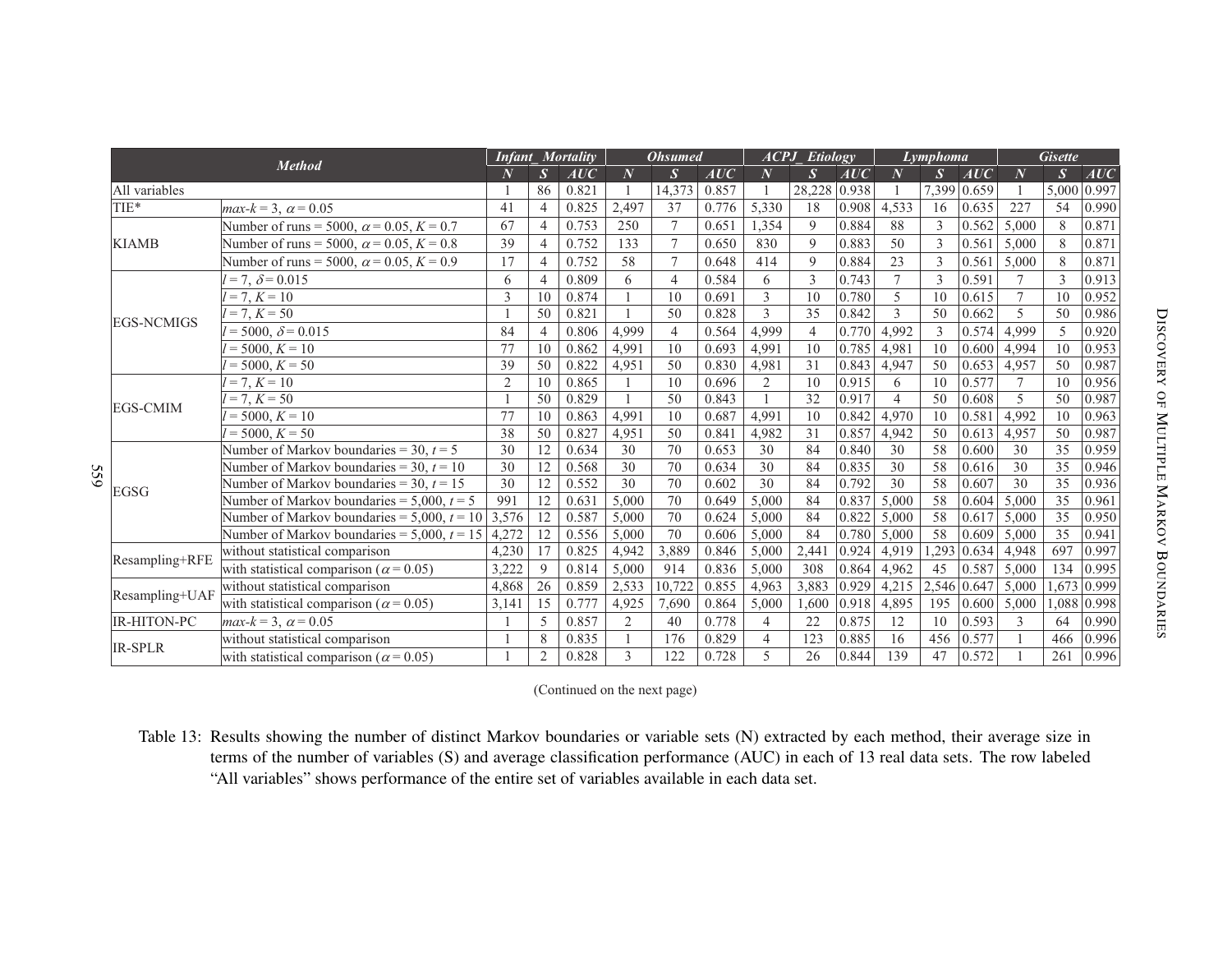| <b>Method</b>      |                                                  | <b>Dexter</b> |              |              | Sylva            |               |           | Ovarian Cancer   |                         |       | <b>Thrombin</b> |                  |       |
|--------------------|--------------------------------------------------|---------------|--------------|--------------|------------------|---------------|-----------|------------------|-------------------------|-------|-----------------|------------------|-------|
|                    |                                                  | $\bm{N}$      | $\bm{S}$     | AUC          | $\boldsymbol{N}$ | $\mathcal{S}$ | AUC       | $\boldsymbol{N}$ | $\overline{\mathbf{S}}$ | AUC   | $\overline{N}$  | $\boldsymbol{S}$ | AUC   |
| All variables      |                                                  |               | 19,999 0.979 |              |                  |               | 216 0.998 |                  | 2,190                   | 0.998 |                 | 139,351          | 0.927 |
| TIE*               | $max-k = 3$ , $\alpha = 0.05$                    | 4,791         | 17           | 0.959        | 1,483            | 27            | 0.996     | 223              | 7                       | 0.973 | 298             | 11               | 0.813 |
|                    | Number of runs = 5000, $\alpha$ = 0.05, K = 0.7  | 299           | 5            | 0.882        | 4,429            | 8             | 0.949     | 285              | $\overline{4}$          | 0.925 | 4,936           | 6                | 0.771 |
| <b>KIAMB</b>       | Number of runs = 5000, $\alpha$ = 0.05, K = 0.8  | 193           | 5            | 0.884        | 4,384            | 8             | 0.948     | 180              | $\overline{4}$          | 0.927 | 4,900           | 6                | 0.774 |
|                    | Number of runs = 5000, $\alpha$ = 0.05, K = 0.9  | 120           | 5            | 0.887        | 4,385            | 8             | 0.947     | 106              | 4                       | 0.928 | 4,854           | 6                | 0.774 |
|                    | $l = 7, \delta = 0.015$                          | 6             | 4            | 0.839        | 4                | 5             | 0.960     | 6                | 5                       | 0.951 | 7               | 3                | 0.781 |
|                    | $l = 7, K = 10$                                  | 5             | 10           | 0.927        | $\overline{2}$   | 10            | 0.988     | 6                | 10                      | 0.974 | $\overline{7}$  | 10               | 0.854 |
| <b>EGS-NCMIGS</b>  | $l = 7, K = 50$                                  | 4             | 50           | 0.971        |                  | 50            | 0.998     | 3                | 50                      | 0.986 | $\overline{7}$  | 12               | 0.760 |
|                    | $= 5000, \delta = 0.015$                         | 4.998         | 5            | 0.840        | 213              | 5             | 0.954     | 2,188            | 6                       | 0.956 | 4,999           | $\overline{4}$   | 0.779 |
|                    | $l = 5000, K = 10$                               | 4,991         | 10           | 0.927        | 207              | 10            | 0.987     | 2,183            | 10                      | 0.971 | 4.996           | 10               | 0.858 |
|                    | $l = 5000, K = 50$                               | 4,951         | 50           | 0.970        | 167              | 50            | 0.998     | 2,144            | 50                      | 0.988 | 4,997           | 14               | 0.764 |
|                    | $l = 7, K = 10$                                  | 5             | 10           | 0.942        | 2                | 10            | 0.991     | 5                | 10                      | 0.976 | 7               | 10               | 0.799 |
| <b>EGS-CMIM</b>    | $\overline{I} = 7, K = 50$                       | 3             | 50           | 0.979        |                  | 50            | 0.997     | $\overline{3}$   | 50                      | 0.991 | $\overline{7}$  | 12               | 0.711 |
|                    | $= 5000, K = 10$                                 | 4,991         | 10           | 0.943        | 207              | 10            | 0.992     | 2,182            | 10                      | 0.973 | 4,999           | 10               | 0.856 |
|                    | $l = 5000, K = 50$                               | 4,951         | 50           | 0.979        | 167              | 50            | 0.998     | 2,144            | 50                      | 0.992 | 5,000           | 14               | 0.720 |
|                    | Number of Markov boundaries = 30, $t = 5$        | 30            | 76           | 0.857        | 30               | 12            | 0.803     | 30               | 12                      | 0.953 | 30              | 29               | 0.776 |
|                    | Number of Markov boundaries = 30, $t = 10$       | 30            | 76           | 0.791        | 30               | 12            | 0.810     | 30               | 12                      | 0.940 | 30              | 29               | 0.817 |
| <b>EGSG</b>        | Number of Markov boundaries = 30, $t = 15$       | 30            | 76           | 0.749        | 30               | 12            | 0.744     | 30               | 12                      | 0.930 | 30              | 29               | 0.757 |
|                    | Number of Markov boundaries = $5,000$ , $t = 5$  | 5,000         | 76           | 0.854        | 4,997            | 12            | 0.792     | 4,878            | 12                      | 0.951 | 5,000           | 29               | 0.758 |
|                    | Number of Markov boundaries = $5.000, t = 10$    | 5,000         | 76           | 0.787        | 5,000            | 12            | 0.803     | 4,990            | 12                      | 0.936 | 5,000           | 29               | 0.815 |
|                    | Number of Markov boundaries = $5,000$ , $t = 15$ | 5,000         | 76           | 0.746        | 5,000            | 12            | 0.752     | 4,996            | 12                      | 0.927 | 5,000           | 29               | 0.749 |
| Resampling+RFE     | without statistical comparison                   | 5,000         | 2,097        | 0.976        | 4,976            | 19            | 0.998     | 4,951            | 142                     | 0.983 | 5,000           | 14.996           | 0.912 |
|                    | with statistical comparison ( $\alpha$ = 0.05)   | 4,998         | 96           | 0.956        | 3,549            | 12            | 0.998     | 2,601            | 5                       | 0.926 | 5,000           | 216              | 0.861 |
|                    | without statistical comparison                   | 3,561         | 15,491       | 0.976        | 3,944            | 44            | 0.998     | 4,372            | 424                     | 0.980 | 4,998           | 74,521           | 0.933 |
| Resampling+UAF     | with statistical comparison ( $\alpha$ = 0.05)   | 4,992         |              | 14,064 0.972 | 2,842            | 23            | 0.998     | 972              | 13                      | 0.955 | 5,000           | 25,217           | 0.916 |
| <b>IR-HITON-PC</b> | $max-k = 3$ , $\alpha = 0.05$                    |               | 20           | 0.958        |                  | 24            | 0.997     | $\overline{2}$   | $\overline{7}$          | 0.962 |                 | 13               | 0.844 |
| <b>IR-SPLR</b>     | without statistical comparison                   |               | 425          | 0.974        |                  | 36            | 0.999     | $\overline{2}$   | 709                     | 0.986 | 4               | 245              | 0.876 |
|                    | with statistical comparison ( $\alpha$ = 0.05)   | 3             | 149          | 0.940        |                  | 36            | 0.999     | 11               | 115                     | 0.943 | 28              | 144              | 0.749 |

# (Continued from the previous page)

(Continued on the next page)

 $\sigma$ 

TATNIKOV, LYTKIN

.<br>ד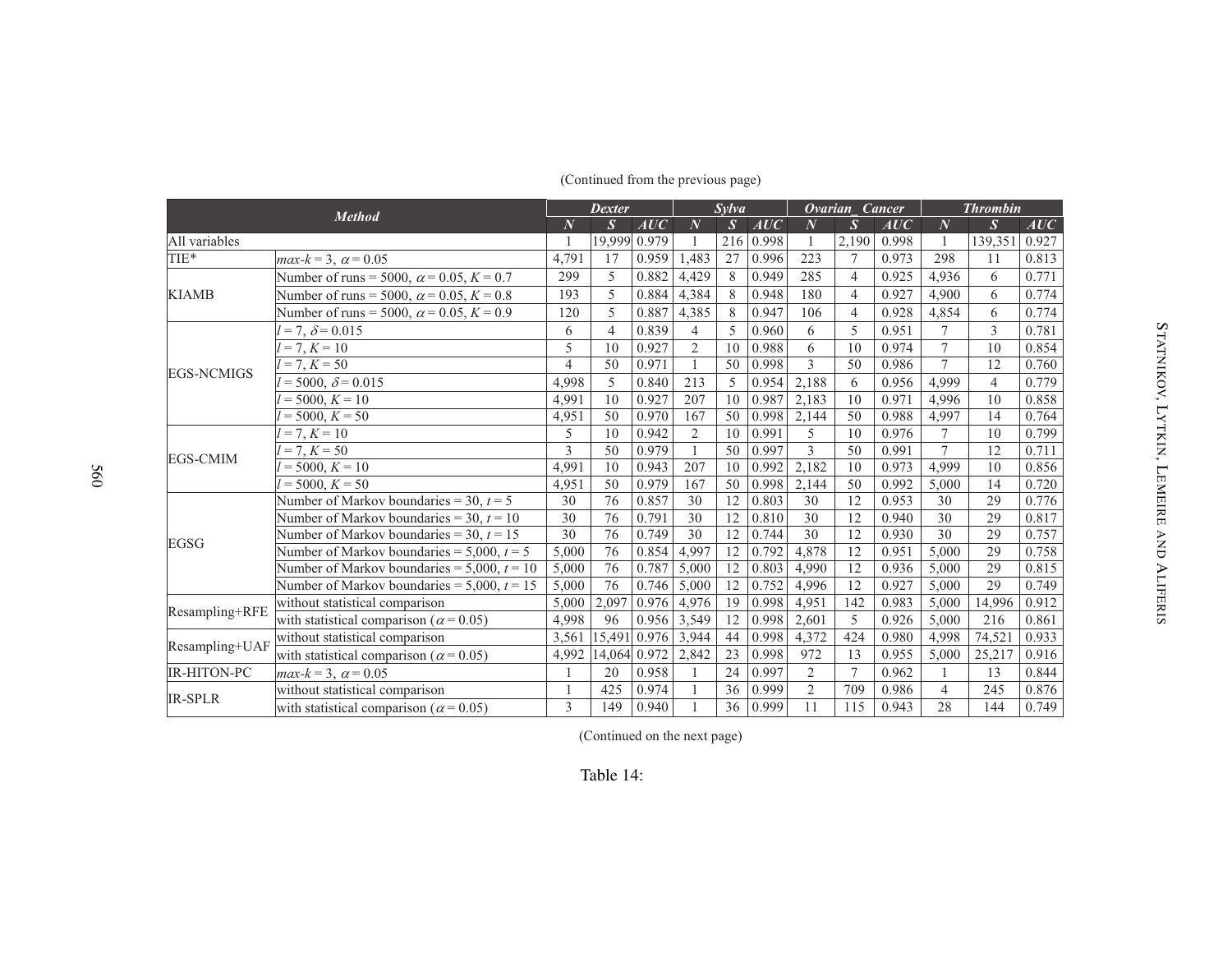| <b>Method</b>      |                                                       | <b>Breast</b> Cancer |                |       | <b>Hiva</b>    |                  |       | <b>Nova</b>    |                |       | <b>Bankruptcy</b> |                |       |
|--------------------|-------------------------------------------------------|----------------------|----------------|-------|----------------|------------------|-------|----------------|----------------|-------|-------------------|----------------|-------|
|                    |                                                       | $\overline{N}$       | $\overline{S}$ | AUC   | $\overline{N}$ | $\boldsymbol{S}$ | AUC   | $\overline{N}$ | S              | AUC   | $\overline{N}$    | $\mathcal{S}$  | AUC   |
| All variables      |                                                       |                      | 17,816 0.914   |       |                | 1.617            | 0.716 |                | 16,969         | 0.981 |                   | 147            | 0.940 |
| TIE*               | $max-k = 3$ , $\alpha = 0.05$                         | 1.011                | 10             | 0.906 | 246            | 8                | 0.712 | 3.751          | 41             | 0.922 | 1.478             | 14             | 0.923 |
|                    | Number of runs = 5000, $\alpha$ = 0.05, K = 0.7       | 418                  | $\overline{4}$ | 0.873 | 876            | $\tau$           | 0.735 | 130            | 6              | 0.759 | 3,810             | 6              | 0.839 |
| <b>KIAMB</b>       | Number of runs = 5000, $\alpha$ = 0.05, K = 0.8       | 255                  | $\overline{4}$ | 0.874 | 439            | $\overline{7}$   | 0.754 | 57             | 6              | 0.764 | 3,713             | 5              | 0.836 |
|                    | Number of runs = 5000, $\alpha$ = 0.05, K = 0.9       | 136                  | $\overline{4}$ | 0.879 | 172            | 7                | 0.755 | 23             | 6              | 0.771 | 3,681             | 5              | 0.838 |
|                    | $l = 7, \delta = 0.015$                               | 6                    | $\overline{4}$ | 0.922 | $\tau$         | $\mathcal{E}$    | 0.661 | 5              | $\overline{4}$ | 0.730 | $\tau$            | $\overline{4}$ | 0.698 |
|                    | $= 7, K = 10$                                         | 6                    | 10             | 0.926 | $\tau$         | 10               | 0.750 | $\overline{2}$ | 10             | 0.815 | 6                 | 10             | 0.936 |
| <b>EGS-NCMIGS</b>  | $l = 7, K = 50$                                       | 6                    | 50             | 0.928 | $\overline{7}$ | 50               | 0.668 |                | 50             | 0.849 | 3                 | 50             | 0.953 |
|                    | $= 5000, \delta = 0.015$                              | 4.994                | 4              | 0.911 | 1,616          | $\overline{4}$   | 0.696 | 4,998          | 5              | 0.735 | 145               | $\overline{4}$ | 0.721 |
|                    | $l = 5000, K = 10$                                    | 4,985                | 10             | 0.926 | 1,610          | 10               | 0.760 | 4,991          | 10             | 0.780 | 139               | 10             | 0.936 |
|                    | $= 5000, K = 50$                                      | 4,973                | 50             | 0.927 | 1.570          | 50               | 0.658 | 4,951          | 50             | 0.846 | 101               | 50             | 0.953 |
|                    | $l = 7, K = 10$                                       | 7                    | 10             | 0.914 | 5              | 10               | 0.713 | 3              | 10             | 0.818 | 3                 | 10             | 0.913 |
| <b>EGS-CMIM</b>    | $= 7, K = 50$                                         | 6                    | 50             | 0.902 | 5              | 50               | 0.727 |                | 50             | 0.886 |                   | 50             | 0.954 |
|                    | $= 5000, K = 10$                                      | 4.978                | 10             | 0.906 | 1,608          | 10               | 0.724 | 4,992          | 10             | 0.780 | 139               | 10             | 0.901 |
|                    | $= 5000, K = 50$                                      | 4,966                | 50             | 0.907 | 1,577          | 50               | 0.729 | 4,951          | 50             | 0.897 | 99                | 50             | 0.954 |
|                    | Number of Markov boundaries = 30, $t = 5$             | 30                   | 205            | 0.893 | 30             | 17               | 0.705 | 30             | 89             | 0.751 | 30                | 9              | 0.815 |
|                    | Number of Markov boundaries = 30, $t = 10$            | 30                   | 205            | 0.886 | 30             | 17               | 0.660 | 30             | 89             | 0.722 | 30                | $\mathbf Q$    | 0.754 |
| EGSG               | Number of Markov boundaries = 30, $t = 15$            | 30                   | 205            | 0.890 | 30             | 17               | 0.633 | 30             | 89             | 0.687 | 30                | 9              | 0.752 |
|                    | Number of Markov boundaries = $5,000$ , $t = 5$       | 5.000                | 205            | 0.892 | 5,000          | 17               | 0.701 | 5.000          | 89             | 0.751 | 4.373             | 9              | 0.819 |
|                    | Number of Markov boundaries = 5,000, $t = 10$   5,000 |                      | 205            | 0.888 | 5,000          | 17               | 0.652 | 5,000          | 89             | 0.720 | 4,856             | $\mathbf Q$    | 0.786 |
|                    | Number of Markov boundaries = 5,000, $t = 15$ 5,000   |                      | 205            | 0.889 | 5,000          | 17               | 0.638 | 5,000          | 89             | 0.682 | 4,905             | $\mathbf Q$    | 0.787 |
| Resampling+RFE     | without statistical comparison                        | 4,848                | 1,067          | 0.901 | 4,938          | 220              | 0.679 | 4,948          | 5,305          | 0.982 | 4,949             | 66             | 0.940 |
|                    | with statistical comparison ( $\alpha$ = 0.05)        | 2,922                | 10             | 0.894 | 4,598          | 13               | 0.646 | 5,000          | 1,261          | 0.966 | 4,972             | 38             | 0.946 |
| Resampling+UAF     | without statistical comparison                        | 4,365                | 3,359          | 0.905 | 4,587          | 309              | 0.685 | 645            | 13.950         | 0.981 | 4,379             | 79             | 0.952 |
|                    | with statistical comparison ( $\alpha$ = 0.05)        | 1,295                | 42             | 0.917 | 4,250          | 36               | 0.663 | 3,185          | 12,503         | 0.978 | 628               | 47             | 0.946 |
| <b>IR-HITON-PC</b> | $max-k = 3$ , $\alpha = 0.05$                         | 12                   | $\mathbf{Q}$   | 0.890 | 23             | 6                | 0.673 | $\overline{2}$ | 49             | 0.920 | 3                 | 15             | 0.910 |
| <b>IR-SPLR</b>     | without statistical comparison                        | 47                   | 159            | 0.892 | 10             | 129              | 0.661 |                | 10,289         | 0.981 |                   | 69             | 0.956 |
|                    | with statistical comparison ( $\alpha$ = 0.05)        | 54                   | 27             | 0.880 | $\tau$         | 22               | 0.694 |                | 10,289         | 0.981 |                   | 69             | 0.956 |

#### (Continued from the previous two pages)

561

# Table 15:

 $\overline{\mathbf{C}}$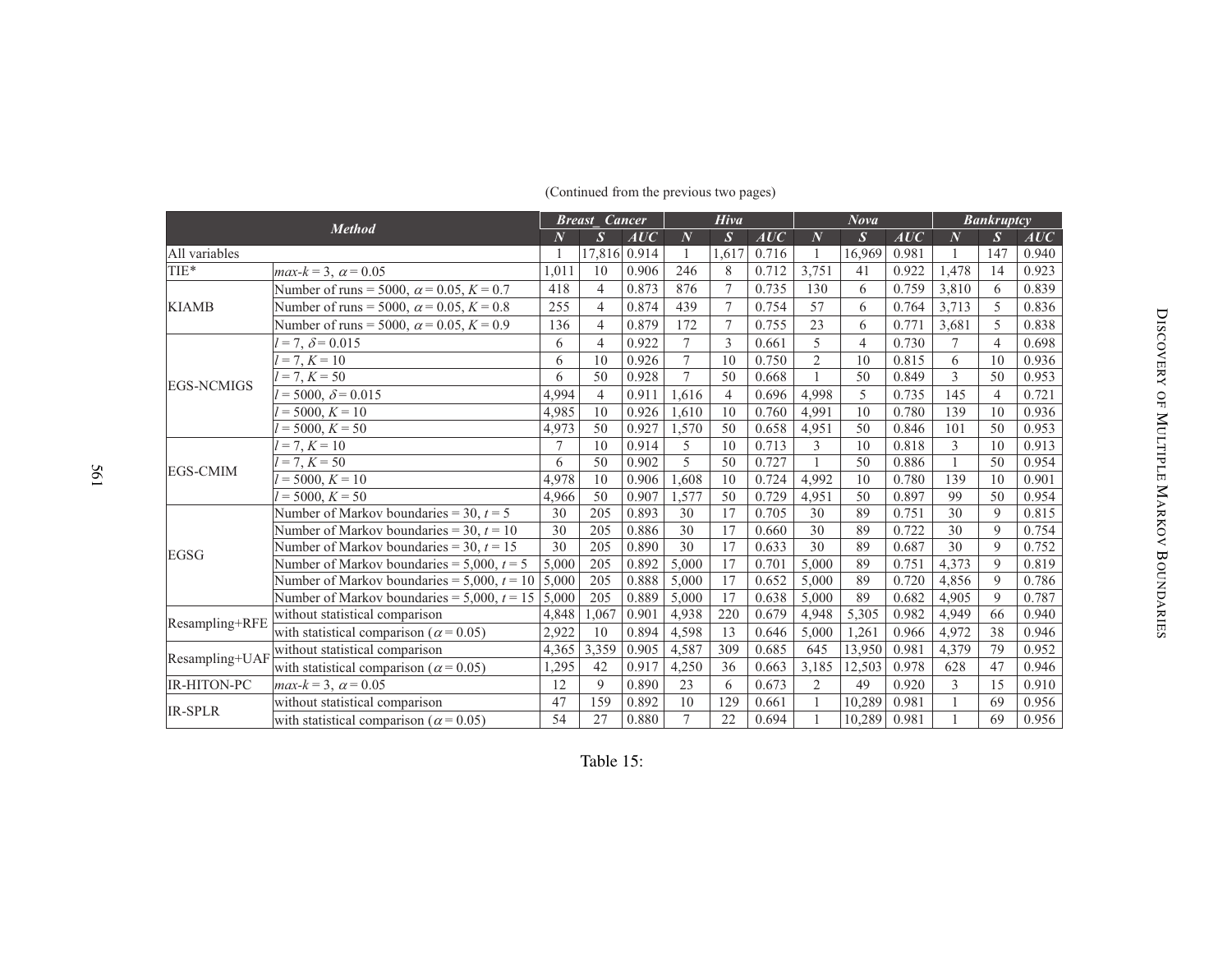# **References**

- C. F. Aliferis, I. Tsamardinos, and A. Statnikov. Large-scale feature selection using markov blanket induction for the prediction of protein-drug binding. *Technical Report DSL 02-06*, 2002.
- C. F. Aliferis, I. Tsamardinos, and A. Statnikov. Hiton: a novel markov blanket algorithm for optimal variable selection. *AMIA 2003 Annual Symposium Proceedings*, pages 21–25, 2003a.
- C. F. Aliferis, I. Tsamardinos, A. Statnikov, and L. E. Brown. Causal explorer: a causal probabilistic network learning toolkit for biomedical discovery. *Proceedings of the 2003 International Conference on Mathematics and Engineering Techniques in Medicine and Biological Sciences (METMBS)*, 2003b.
- C. F. Aliferis, A. Statnikov, I. Tsamardinos, S. Mani, and X. D. Koutsoukos. Local causal and markov blanket induction for causal discovery and feature selection for classification. part i: Algorithms and empirical evaluation. *Journal of Machine Learning Research*, 11:171–234, 2010a.
- C. F. Aliferis, A. Statnikov, I. Tsamardinos, S. Mani, and X. D. Koutsoukos. Local causal and markov blanket induction for causal discovery and feature selection for classification. part ii: Analysis and extensions. *Journal of Machine Learning Research*, 11:235–284, 2010b.
- T. W. Anderson. *An Introduction to Multivariate Statistical Analysis*, volume 3rd of *Wiley Series in Probability and Statistics*. Wiley-Interscience, Hoboken, N.J, 2003.
- Y. Aphinyanaphongs, A. Statnikov, and C. F. Aliferis. A comparison of citation metrics to machine learning filters for the identification of high quality medline documents. *J.Am.Med.Inform.Assoc.*, 13(4):446–455, 2006.
- L. Breiman. Statistical modeling: the two cultures. *Statistical Science*, 16(3):199–215, 2001.
- L. E. Brown, I. Tsamardinos, and D. Hardin. To feature space and back: Identifying top-weighted features in polynomial support vector machine models. *Intelligent Data Analysis*, 16(4), 2012.
- T. P. Conrads, V. A. Fusaro, S. Ross, D. Johann, V. Rajapakse, B. A. Hitt, S. M. Steinberg, E. C. Kohn, D. A. Fishman, G. Whitely, J. C. Barrett, L. A. Liotta, III Petricoin, E. F., and T. D. Veenstra. High-resolution serum proteomic features for ovarian cancer detection. *Endocr.Relat Cancer*, 11(2):163–178, 2004.
- T. M. Cover and J. A. Thomas. *Elements of Information Theory*. Wiley New York, 1991.
- N. Cristianini and J. Shawe-Taylor. *An Introduction to Support Vector Machines and Other Kernel-Based Learning Methods*. Cambridge University Press, Cambridge, 2000.
- E. R. DeLong, D. M. DeLong, and D. L. Clarke-Pearson. Comparing the areas under two or more correlated receiver operating characteristic curves: a nonparametric approach. *Biometrics*, 44(3): 837–845, 1988.
- E. Dougherty and M. Brun. On the number of close-to-optimal feature sets. *Cancer Informatics*, 2: 189–196, 2006.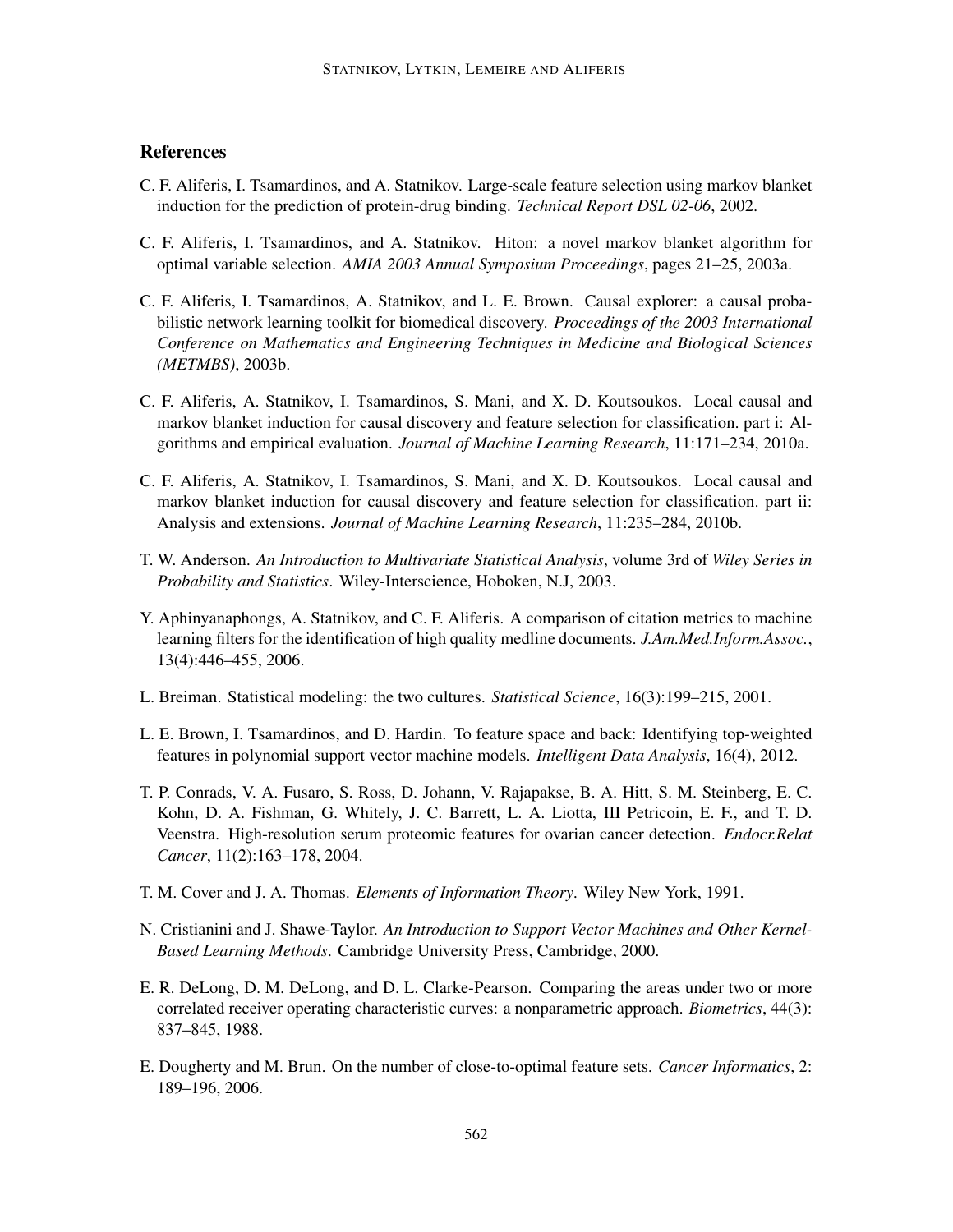- L. Ein-Dor, I. Kela, G. Getz, D. Givol, and E. Domany. Outcome signature genes in breast cancer: is there a unique set? *Bioinformatics*, 21(2):171–178, 2005.
- L. Ein-Dor, O. Zuk, and E. Domany. Thousands of samples are needed to generate a robust gene list for predicting outcome in cancer. *Proc.Natl.Acad.Sci.U.S.A*, 103(15):5923–5928, 2006.
- R. E. Fan, P. H. Chen, and C. J. Lin. Working set selection using second order information for training support vector machines. *Journal of Machine Learning Research*, 6(1889):1918, 2005.
- T. Fawcett. Roc graphs: Notes and practical considerations for researchers. *Technical Report, HPL-2003-4, HP Laboratories*, 2003.
- F. Fleuret. Fast binary feature selection with conditional mutual information. *Journal of Machine Learning Research*, 5:1531–1555, 2004.
- D. P. Foster and R. A. Stine. Variable selecion in data mining: Building a predictive model for bankruptcy. *Journal of the American Statistical Association*, 99(466):303–314, 2004.
- C.N. Glymour and G.F. Copper. *Computation, Causation and Discovery*. AAAI Press, Menlo Park, Calif, 1991.
- P. I. Good. *Permutation Tests: A Practical Guide to Resampling Methods for Testing Hypotheses*, volume 2nd of *Springer series in statistics*. Springer, New York, 2000.
- A. Gopnik and L. Schulz. *Causal Learning: Psychology, Philosophy, and Computation*. Oxford University Press, Oxford, 2007.
- I. Guyon and A. Elisseeff. An introduction to variable and feature selection. *Journal of Machine Learning Research*, 3(1):1157–1182, 2003.
- I. Guyon, J. Weston, S. Barnhill, and V. Vapnik. Gene selection for cancer classification using support vector machines. *Machine Learning*, 46(1):389–422, 2002.
- I. Guyon, S. Gunn, M. Nikravesh, and L. A. Zadeh. *Feature Extraction: Foundations and Applications*. Studies in fuzziness and soft computing. Springer-Verlag, Berlin, 2006.
- B. Hammer and K. Gersmann. A note on the universal approximation capability of support vector machines. *Neural Processing Letters*, 17(1):43–53, 2003.
- M. Hollander and D. Wolfe. *Nonparametric statistical methods*, volume 2nd of *Wiley Series in Probability and Statistics*. Wiley, New York, NY, USA, 1999.
- T. Joachims. *Learning to Classify Text Using Support Vector Machines*. Kluwer international series in engineering and computer science. Kluwer Academic Publishers, Boston, 2002.
- R. Kohavi and G. H. John. Wrappers for feature subset selection. *Artificial Intelligence*, 97(1-2): 273–324, 1997.
- J. Lemeire. *Learning Causal Models of Multivariate Systems and the Value of It for the Performance Modeling of Computer Programs*. PhD thesis, 2007.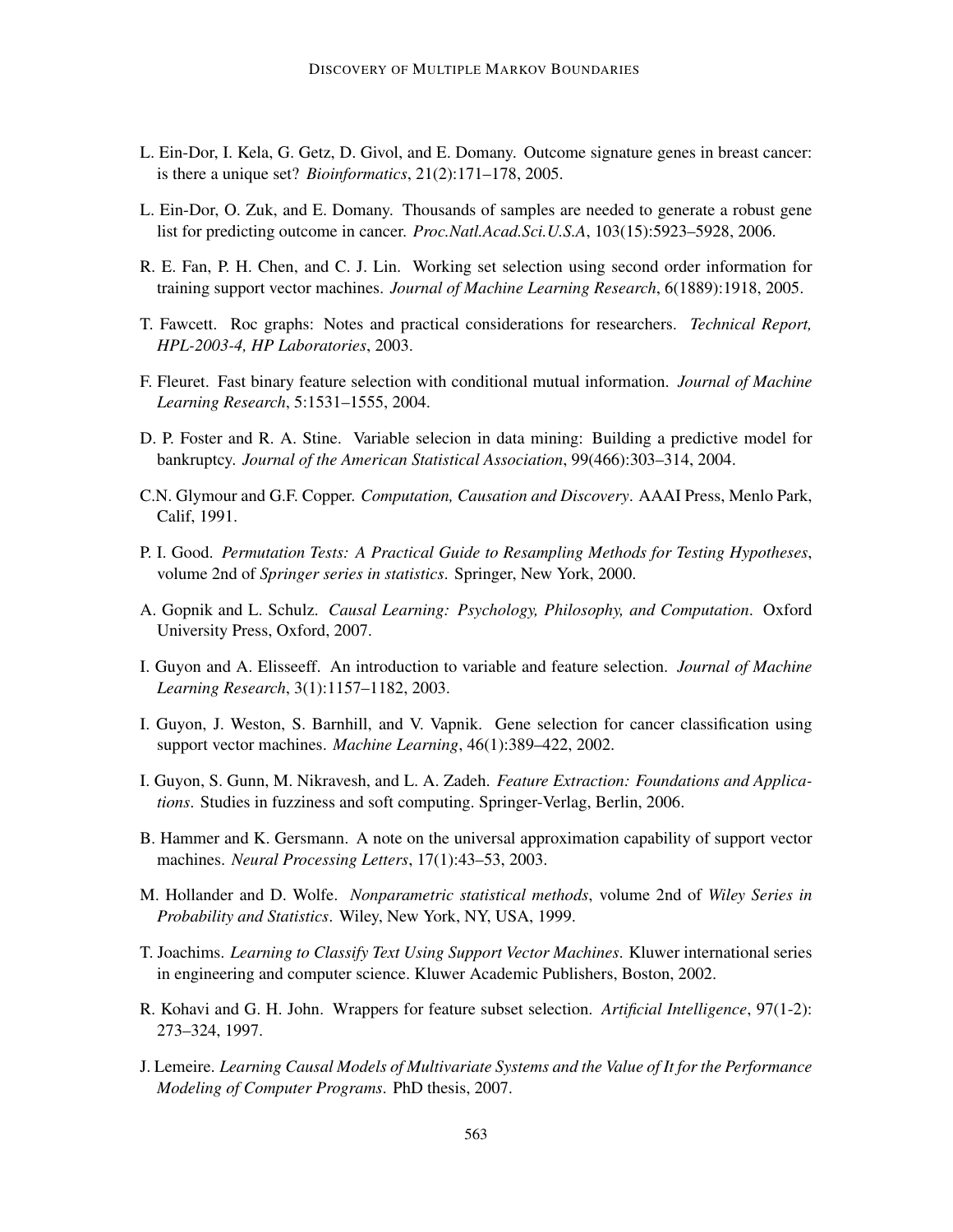- J. Lemeire, S. Meganck, and F. Cartella. Robust independence-based causal structure learning in absence of adjacency faithfulness. *Proccedings of the Fifth European Workshop on Probabilistic Graphical Models (PGM 2010)*, 2010.
- H. Liu, L. Liu, and H. Zhang. Ensemble gene selection by grouping for microarray data classification. *J.Biomed.Inform.*, 43(1):81–87, 2010.
- H. Liu, L. Liu, and H. Zhang. Ensemble gene selection for cancer classification. *Pattern Recognition*, 43(8):2763–2772, 2010b.
- S. Mani and G. F. Cooper. A study in causal discovery from population-based infant birth and death records. *Proceedings of the AMIA Annual Fall Symposium*, 319, 1999.
- S. Mani and G. F. Cooper. Causal discovery using a bayesian local causal discovery algorithm. *Medinfo 2004*, 11(Pt 1):731–735, 2004.
- S. Michiels, S. Koscielny, and C. Hill. Prediction of cancer outcome with microarrays: a multiple random validation strategy. *Lancet*, 365(9458):488–492, 2005.
- G. Natsoulis, Ghaoui L. El, G. R. Lanckriet, A. M. Tolley, F. Leroy, S. Dunlea, B. P. Eynon, C. I. Pearson, S. Tugendreich, and K. Jarnagin. Classification of a large microarray data set: algorithm comparison and analysis of drug signatures. *Genome Res.*, 15(5):724–736, 2005.
- R. E. Neapolitan. *Learning Bayesian Networks*. Prentice Hall series in artificial intelligence. Pearson Prentice Hall, Upper Saddle River, NJ, 2004.
- J. Peña, R. Nilsson, J. Björkegren, and J. Tegnér. Towards scalable and data efficient learning of markov boundaries. *International Journal of Approximate Reasoning*, 45(2):211 –232, 2007.
- J. Pearl. *Probabilistic Reasoning in Intelligent Systems: Networks of Plausible Inference*. The Morgan Kaufmann series in representation and reasoning. Morgan Kaufmann Publishers, San Mateo, California, 1988.
- J. Pearl. *Causality: Models, Reasoning, and Inference*, volume 2nd. Cambridge University Press, Cambridge, U.K, 2009.
- J. P. Pellet and A. Elisseeff. Using markov blankets for causal structure learning. *The Journal of Machine Learning Research*, 9:1295–1342, 2008.
- A. Pinkus. Approximation theory of the mlp model in neural networks. *Acta Numerica*, 8:143–195, 1999.
- J. Ramsey, J. Zhang, and P. Spirtes. Adjacency-faithfulness and conservative causal inference. *Proceedings of the 22nd Annual Conference on Uncertainty in Artificial Intelligence (UAI-2006)*, pages 401–408, 2006.
- T. Richardson and P. Spirtes. *Automated Discovery of Linear Feedback Models*. MIT Press, Menlo Park, CA, 1999.
- T. S. Richardson and P. Spirtes. Ancestral graph markov models. *Annals of Statistics*, 30(4):962– 1030, 2002.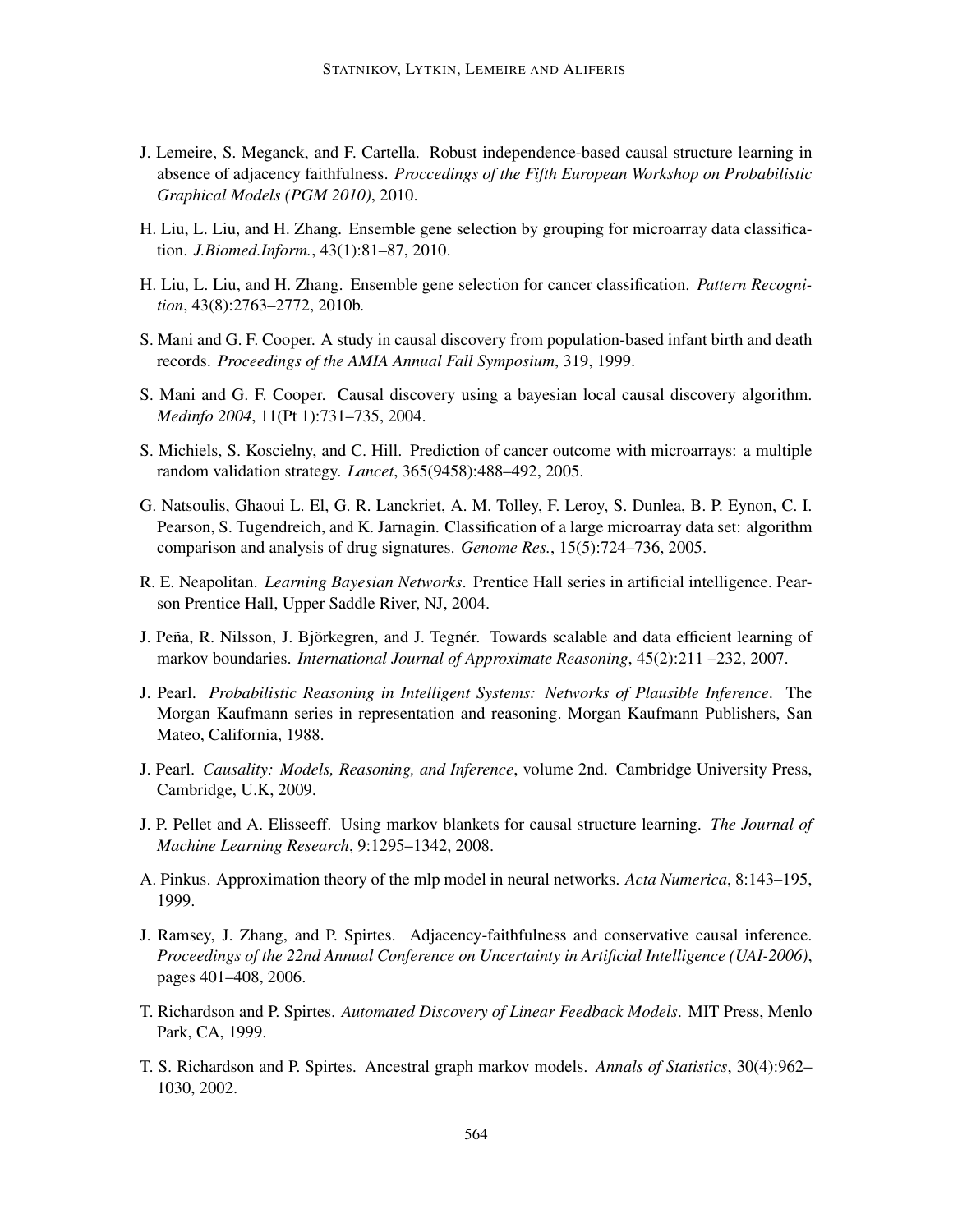- P. Roepman, P. Kemmeren, L. F. Wessels, P. J. Slootweg, and F. C. Holstege. Multiple robust signatures for detecting lymph node metastasis in head and neck cancer. *Cancer Res.*, 66(4): 2361–2366, 2006.
- A. Rosenwald, G. Wright, W. C. Chan, J. M. Connors, E. Campo, R. I. Fisher, R. D. Gascoyne, H. K. Muller-Hermelink, E. B. Smeland, J. M. Giltnane, E. M. Hurt, H. Zhao, L. Averett, L. Yang, W. H. Wilson, E. S. Jaffe, R. Simon, R. D. Klausner, J. Powell, P. L. Duffey, D. L. Longo, T. C. Greiner, D. D. Weisenburger, W. G. Sanger, B. J. Dave, J. C. Lynch, J. Vose, J. O. Armitage, E. Montserrat, A. Lopez-Guillermo, T. M. Grogan, T. P. Miller, M. LeBlanc, G. Ott, S. Kvaloy, J. Delabie, H. Holte, P. Krajci, T. Stokke, and L. M. Staudt. The use of molecular profiling to predict survival after chemotherapy for diffuse large-b-cell lymphoma. *N.Engl.J Med.*, 346(25): 1937–1947, 2002.
- F. Scarselli and A. Chung Tsoi. Universal approximation using feedforward neural networks: A survey of some existing methods, and some new results. *Neural Networks*, 11(1):15–37, 1998.
- B. Schölkopf, C. J. C. Burges, and A. J. Smola. Advances in Kernel Methods: Support Vector *Learning*. MIT Press, Cambridge, Mass, 1999.
- J. Shawe-Taylor and N. Cristianini. *Kernel Methods for Pattern Analysis*. Cambridge University Press, Cambridge, UK, 2004.
- R. L. Somorjai, B. Dolenko, and R. Baumgartner. Class prediction and discovery using gene microarray and proteomics mass spectroscopy data: curses, caveats, cautions. *Bioinformatics*, 19 (12):1484–1491, 2003.
- P. Spirtes, C. N. Glymour, and R. Scheines. *Causation, Prediction, and Search*, volume 2nd of *Adaptive computation and machine learning*. MIT Press, Cambridge, Mass, 2000.
- A. Statnikov and C. F. Aliferis. Analysis and computational dissection of molecular signature multiplicity. *PLoS Computational Biology*, 6(5):e1000790, 2010a.
- A. Statnikov and C. F. Aliferis. TIED: An Artificially Simulated Dataset with Multiple Markov Boundaries. *Journal of Machine Learning Research Workshop and Conference Proceedings, Volume 6: Causality: Objectives and Assessment (NIPS 2008)*, 6:249–256, 2010b.
- A. Statnikov, C. F. Aliferis, I. Tsamardinos, D. Hardin, and S. Levy. A comprehensive evaluation of multicategory classification methods for microarray gene expression cancer diagnosis. *Bioinformatics*, 21(5):631–643, 2005.
- A. Statnikov, I. Tsamardinos, L. E. Brown, and C. F. Aliferis. *Causal Explorer: A Matlab Library of Algorithms for Causal Discovery and Variable Selection for Classification*. In Challenges in Machine Learning. Volume 2: Causation and Prediction Challenge. Edited by Guyon, I. and Aliferis, C. F. and Cooper, G. F. and Elisseeff, A. and Pellet, J. P. and Spirtes, P. and Statnikov, A. Microtome Publishing, Bookline, Massachusetts, 2010.
- I. Tsamardinos and C. F. Aliferis. Towards principled feature selection: relevancy, filters and wrappers. *Proceedings of the Ninth International Workshop on Artificial Intelligence and Statistics(AI and Stats)*, 2003.